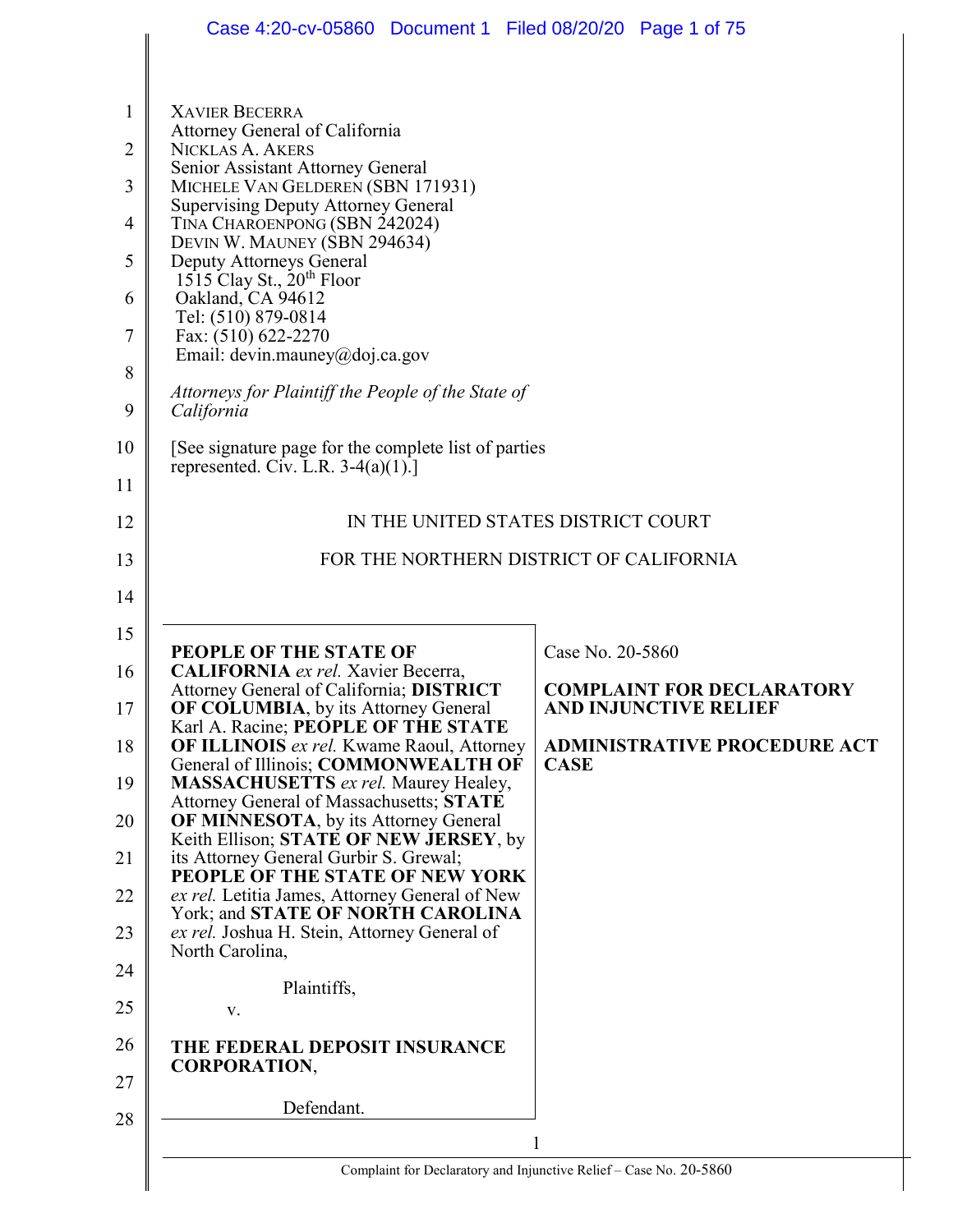#### INTRODUCTION

2 3 4 5 6 7 8 9 10 11 12 13 14 15 16 1. This is a case about federal overreach. States have long used interest-rate caps to protect consumers, business owners, and scrupulous creditors from the harms of predatory lending. The Federal Deposit Insurance Act ("FDIA") exempts federally insured, state-chartered banks and insured branches of foreign banks ("FDIC Banks") from these caps. The Federal Deposit Insurance Corporation ("FDIC"), a federal bank regulator, has issued a rule, after a divided vote of its Board of Directors, that would dramatically expand preemption of state interest-rate caps, allowing not just FDIC Banks but any entity that buys their loans to charge interest in excess of rates permitted by state law. This provision of the rule is beyond the FDIC's power to issue, is contrary to statute, and would facilitate predatory lending through sham "rent-abank" partnerships designed to evade state law. Additionally, in undertaking this rulemaking, the FDIC failed to follow the procedures set forth by Congress, ignored the potential for regulatory evasion, and failed to explain its rejection of evidence contrary to its proposal. 2. To protect consumers and business owners from the debt traps posed by highinterest loans, many states, including California, the District of Columbia, Illinois, Massachusetts, Minnesota, New Jersey, New York, and North Carolina (together, the "States"), rely on

17 maximum interest-rate caps (also known as "usury laws," "usury caps," or simply "rate caps").

18 These caps are necessary to prevent lenders from charging excessive interest rates that make it

19 difficult or impossible for many borrowers to repay their loans in full, which in turn causes

20 borrowers to fall deeper into debt. Moreover, predatory lenders that trap consumers in a cycle of

21 debt impose significant costs on states because these consumers are more likely to require

22 government assistance to meet their basic needs. For example, according to one study, the high

interest rates associated with payday loans can cause individuals to be more likely to require food

24 assistance and less likely to meet their child-support obligations.<sup>1</sup> These are real, concrete costs

25

23

26 27 <sup>1</sup> Brian T. Melzer, Spillovers from Costly Credit 4-6 (U.S. Census Bureau Ctr. for Econ. Stud., Working Paper No. CES-WP-11, Dec. 2016), https://brianmelzer.com/wpcontent/uploads/2016/12/Spillovers final wp.pdf. Other studies show a relationship between consumer debt and physical and mental health problems. E.g., Elizabeth Sweet et al., Short-Term Lending: Payday Loans As Risk Factors for Anxiety, Inflammation and Poor Health 1, 5 SSM-

28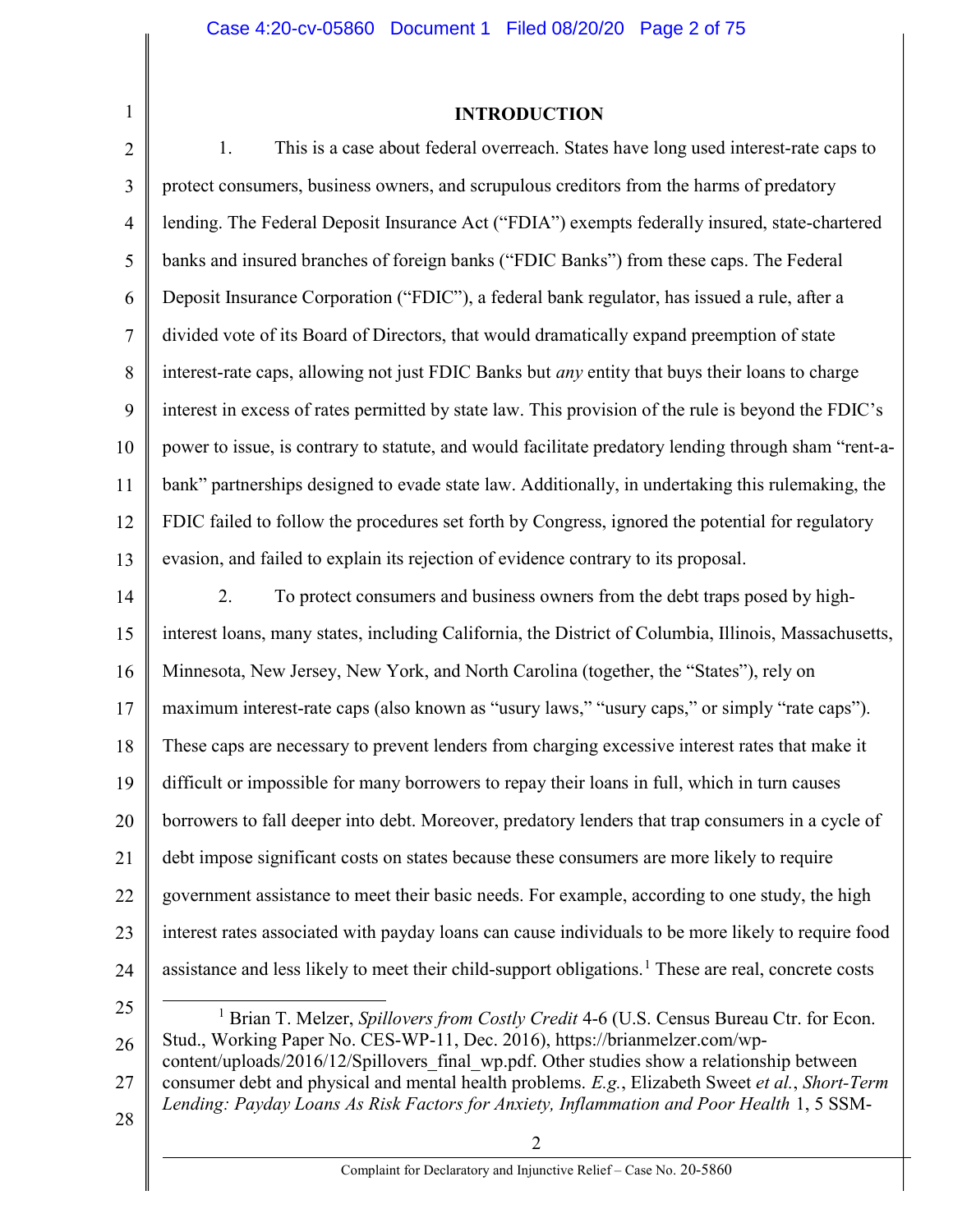1 imposed on states and ultimately borne by taxpayers.

| $\sqrt{2}$     | 3.<br>To prevent predatory lending and thereby protect consumers and taxpayers, states                                                                                                                                                             |
|----------------|----------------------------------------------------------------------------------------------------------------------------------------------------------------------------------------------------------------------------------------------------|
| 3              | like the plaintiff States prohibit lenders from charging excessive rates on consumer loans. For                                                                                                                                                    |
| $\overline{4}$ | example, California has a graduated rate cap on most consumer loans under \$2,500 and prohibits                                                                                                                                                    |
| 5              | charging interest greater than 36% plus the Federal Funds Rate on most consumer loans between                                                                                                                                                      |
| 6              | \$2,500 and \$10,000. <sup>2</sup> New York law prohibits charging interest in excess of 16% for most                                                                                                                                              |
| $\tau$         | consumer loans and criminalizes charging interest above 25%. <sup>3</sup> Similarly, North Carolina law has                                                                                                                                        |
| 8              | a graduated rate cap on consumer loans of \$15,000 or less and prohibits charging interest in                                                                                                                                                      |
| 9              | excess of 30% on loans made by licensed lenders and in excess of 16% on loans by unlicensed                                                                                                                                                        |
| 10             | lenders. <sup>4</sup> Massachusetts criminalizes charging interest above 20% per year on any loan and limits                                                                                                                                       |
| 11             | interest to 12% per year on loans of \$6,000 or less. <sup>5</sup> Interest-rate caps also protect other creditors                                                                                                                                 |
| 12             | (like landlords, suppliers, and mortgage or auto lenders) who face the threat of non-payment if                                                                                                                                                    |
| 13             | their debtors take on high-interest loans and become insolvent.                                                                                                                                                                                    |
| 14             | 4.<br>Under the FDIA, FDIC Banks are exempt from state interest-rate caps and are                                                                                                                                                                  |
| 15             | subject only to the limits Congress established, as set forth in 12 U.S.C. § 1831d (often referred to                                                                                                                                              |
| 16             | as "Section 27 of the FDIA"). A number of motives explain this special treatment-the                                                                                                                                                               |
| 17             | comprehensive regulatory regime to which FDIC Banks must submit; Congress's desire to                                                                                                                                                              |
| 18             | achieve parity between state-chartered banks and federally chartered national banks, which under                                                                                                                                                   |
| 19             | federal law are exempt from state interest-rate caps; and the role of federal regulation and                                                                                                                                                       |
| 20             |                                                                                                                                                                                                                                                    |
| 21             | Population Health (2018), https://doi.org/10.1016/j.ssmph.2018.05.009 (noting that "studies are                                                                                                                                                    |
| 22             | increasingly finding links between debt and poor health across a range of outcomes, including<br>depression and depressive symptoms, anxiety, poor psychological well-being, and other mental                                                      |
| 23             | disorders, poor self-rated health, high blood pressure, obesity, child behavior problems, lower life<br>expectancy, and foregone medical care or care non-adherence") (internal citations omitted).                                                |
| 24             | <sup>2</sup> Cal. Fin. Code §§ 22303, 22304, 22304.5.<br><sup>3</sup> N.Y. Gen. Oblig. Law §§ 5-501, 5-511; N.Y. Banking Law § 14-a; N.Y. Penal Law                                                                                                |
| 25             | §§ 190.40, 190.42.                                                                                                                                                                                                                                 |
| 26             | <sup>4</sup> N.C. Gen. Stat. §§ 53-176(a), (b), 24-1.1(a), (c). The 16% maximum interest rate applies<br>to all loans between \$15,000 and \$25,000 regardless of licensing status. Id.                                                            |
| 27             | $5$ M.G.L. c. 271 § 49 (criminalizing charging interest on a loan in excess of 20% per year<br>in Massachusetts); M.G.L. c. 140 § 96 (criminalizing charging interest in excess of 12% per year<br>on a loan of \$6,000 or less in Massachusetts). |
| 28             | 3                                                                                                                                                                                                                                                  |
|                |                                                                                                                                                                                                                                                    |

║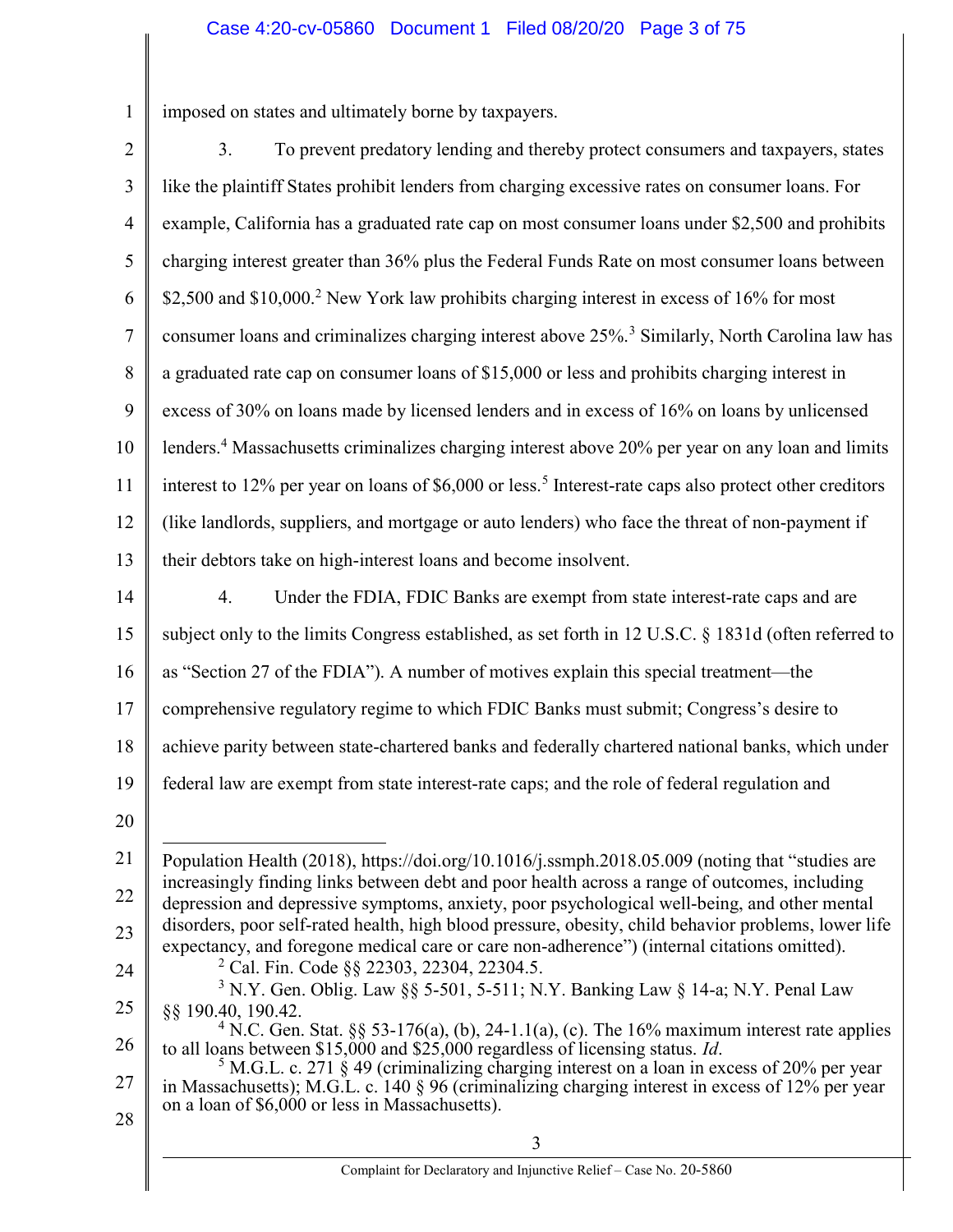#### Case 4:20-cv-05860 Document 1 Filed 08/20/20 Page 4 of 75

1 2 3 oversight over the activities of FDIC Banks. None of these motives apply to non-banks, and for that reason, Congress carefully selected the language of § 1831d to apply exclusively to FDIC Banks.

4 5 6 7 5. As one federal court recently explained, § 1831d "governs what charges a 'State bank' may impose, but . . . does not on its face regulate interest or charges that may be imposed by a non-bank, including one which later acquires or is assigned a loan made or originated by a state bank."<sup>6</sup>

8 9 10 11 12 13 14 6. Nevertheless, the FDIC recently issued a final rule, the Federal Interest Rate Authority Rule ("FDIC Rule" or "Rule"),<sup>7</sup> containing a provision that would extend this preemption of state-law rate caps beyond FDIC Banks to any entity—including non-banks—that purchases a loan from an FDIC Bank. This key provision (the "Non-bank Interest Provision") provides, in part, that "[i]nterest on a loan that is permissible under section 27 of the Federal Deposit Insurance Act [12 U.S.C. § 1831d] shall not be affected by . . . the sale, assignment, or other transfer of the loan, in whole or in part."<sup>8</sup>

15 16 17 18 19 20 21 7. The FDIC is a federal agency that manages the federal deposit insurance fund and has regulatory authority over federally insured state-chartered banks, insured branches of foreign banks, and other insured depository institutions.<sup>9</sup> However, the FDIC Rule's Non-bank Interest Provision applies not to these institutions but to entities far beyond the FDIC's jurisdiction—that is, anyone who buys loans from an FDIC Bank. The Rule drastically alters the statutory and regulatory regime that Congress established by unlawfully extending federal law in order to preempt state rate caps that would otherwise apply to those non-bank entities. The Rule is

22

23

<sup>6</sup> Meade v. Avant of Colorado, LLC, 307 F. Supp. 3d 1134, 1145 (D. Colo. 2018). <sup>7</sup> FDIC, Federal Interest Rate Authority, 85 Fed. Reg. 44,146-58 (July 22, 2020) (to be

24 codified at 12 C.F.R. §§ 331.1-331.4).

25 26 27 28  $885$  Fed. Reg. at 44,158 ("(e) Determination of interest permissible under section 27. Whether interest on a loan is permissible under section 27 of the Federal Deposit Insurance Act is determined as of the date the loan was made. Interest on a loan that is permissible under section 27 of the Federal Deposit Insurance Act shall not be affected by a change in State law, a change in the relevant commercial paper rate after the loan was made, or the sale, assignment, or other transfer of the loan, in whole or in part.") (to be codified at  $12$  C.F.R. § 331.4(e)).

 $^{9}$  See 12 U.S.C. §§ 1811, 1813, 1814, 1820.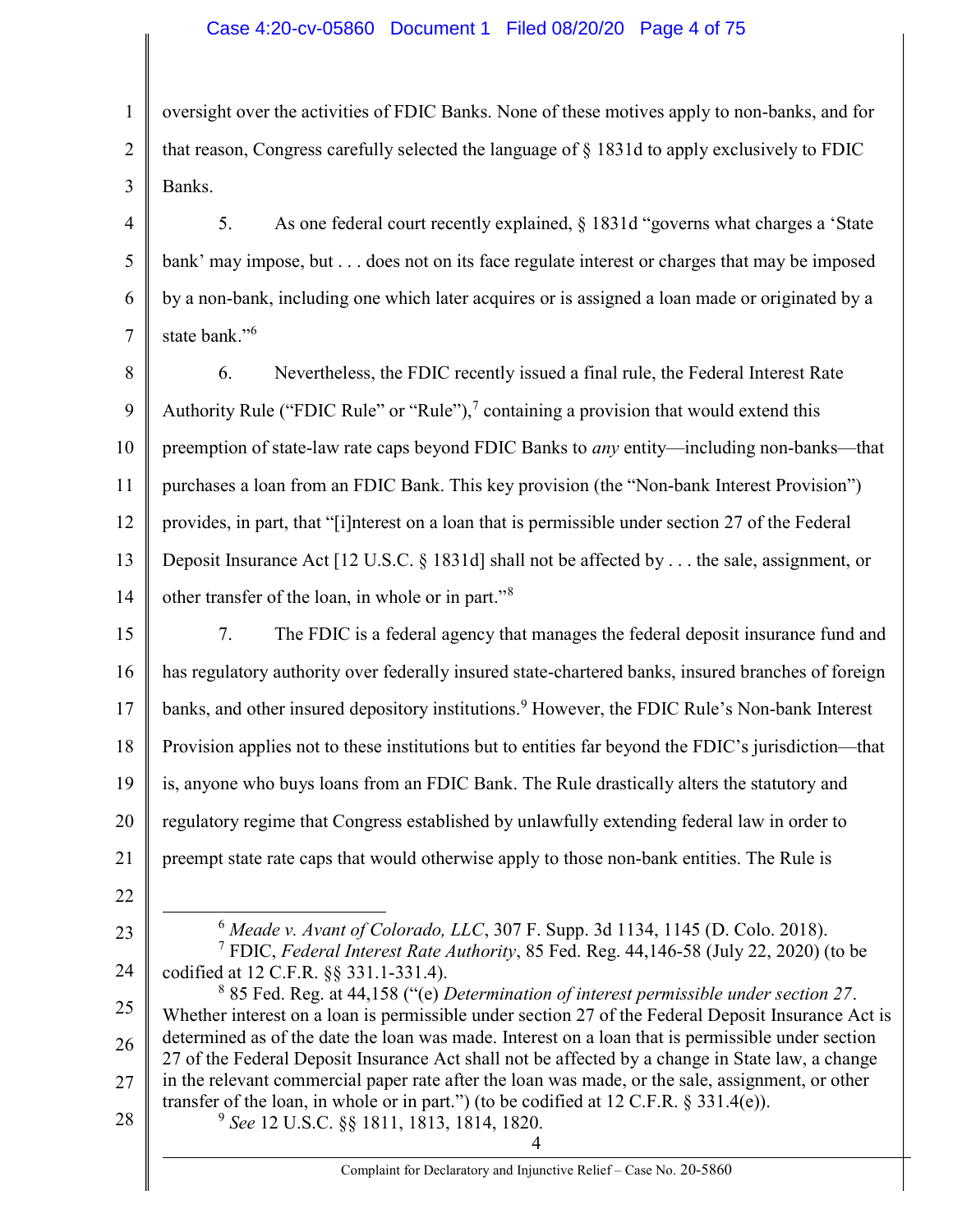#### Case 4:20-cv-05860 Document 1 Filed 08/20/20 Page 5 of 75

1 2 3 contrary to the plain language of § 1831d and to the statutory scheme Congress enacted. The FDIC fails to account for elements of the statutory scheme that conflict with its interpretation and relies on statutory provisions that offer no support for its view.

- 4 5 6 7 8 9 10 8. The Rule also contravenes the judgment of Congress, which limited the preemption of state interest-rate caps to FDIC Banks in § 1831d and declined to extend that preemption to non-banks. The Non-bank Interest Provision impermissibly preempts state law by extending  $\S 1831d$ 's protection against state-law rate caps to *any* entity that purchases a loan from an FDIC Bank. This is contrary to Congress's clear and manifest intent and invades the traditional sovereign authority of state governments to protect consumers, business owners, and the lending marketplace within their borders.
- 11 12 13 14 9. The FDIC also lacks authority to promulgate the Non-bank Interest Provision because it does not have jurisdiction over what non-banks may do and because it cannot contravene previous court rulings that federal interest-rate preemption does not extend to nonbanks.
- 15 16 17 18 19 20 10. Expansion of state rate-cap preemption to any non-bank that purchases loans from an FDIC Bank also conflicts with the FDIC's long-held stance that it "view[s] unfavorably entities that partner with [an FDIC Bank] with the sole goal of evading a lower interest rate established under [state law]."<sup>10</sup> Partnerships between FDIC Banks and non-banks for the sole purpose of evading state rate caps are the foreseeable if not intended result of the Non-bank Interest Provision.
- 21 22 23 24 11. In practice, the Non-bank Interest Provision's sweeping extension of preemption will facilitate evasion of state law by enabling "rent-a-bank" schemes, in which banks not subject to interest-rate caps act as a mere pass-through for loans that, in substance, are issued by nonbank lenders. "Rent-a-bank" schemes in various forms have long troubled state law-enforcement
- 25 26

 $\overline{a}$ 

27

28

- $10$  85 Fed. Reg. at 44,146-47; see also Statement by FDIC Chairman Jelena McWilliams on the Notice of Proposed Rulemaking: Federal Interest Rate Authority, FDIC Board Meeting (Nov. 19, 2019), https://www.fdic.gov/news/news/speeches/spnov1919.pdf.
	- 5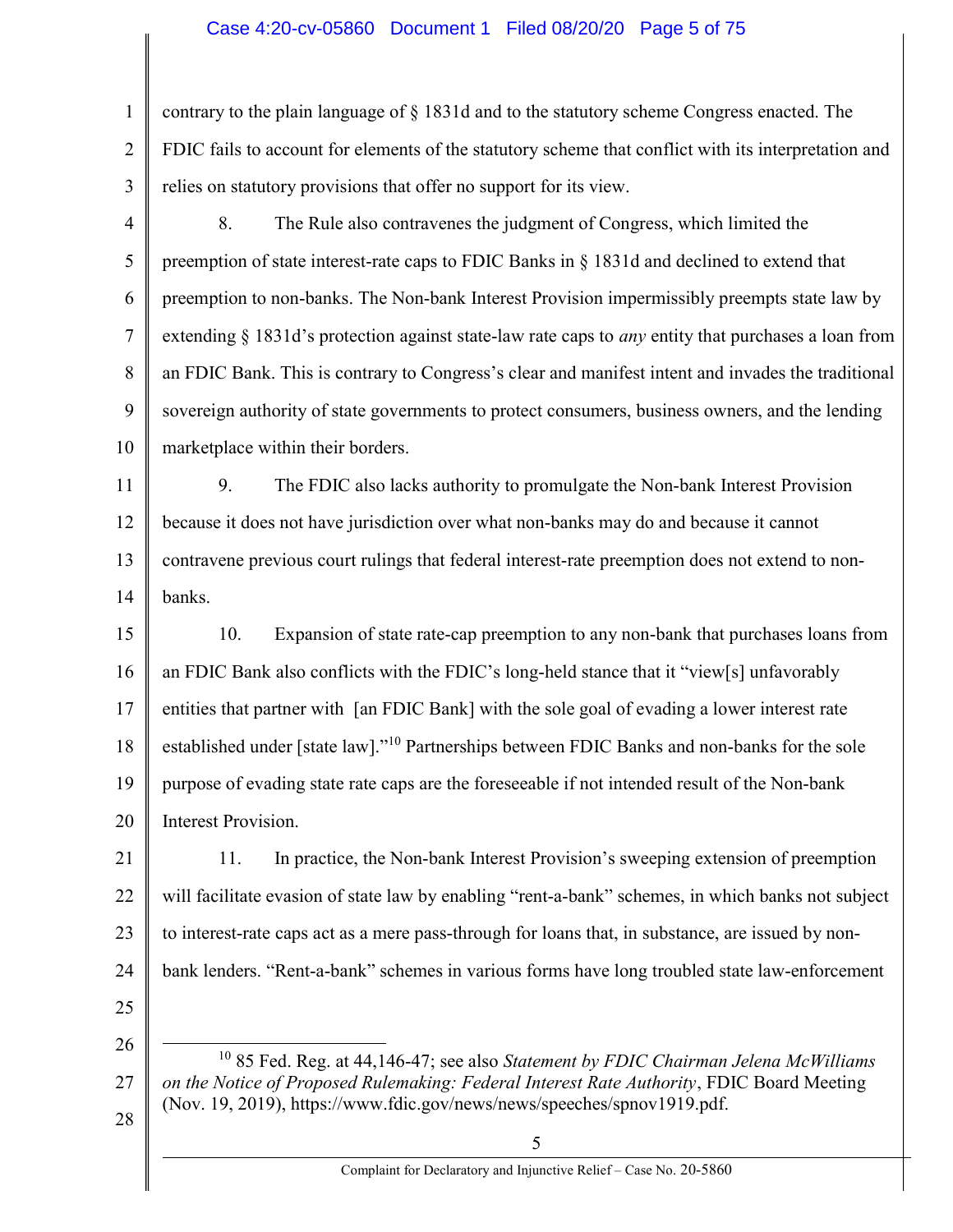# Case 4:20-cv-05860 Document 1 Filed 08/20/20 Page 6 of 75

| $\mathbf{1}$   | efforts, and comments in the administrative record alerted the FDIC to this "important aspect" <sup>11</sup>                         |
|----------------|--------------------------------------------------------------------------------------------------------------------------------------|
| $\overline{2}$ | of the FDIC's then-proposed rule. By extending rate-cap preemption to all purchasers of loans                                        |
| 3              | initially made by FDIC Banks, the Rule invites precisely this form of sham arrangement. Yet the                                      |
| 4              | FDIC failed to consider this and other important aspects of the Rule.                                                                |
| 5              | Even with respect to aspects of the Rule the FDIC chose to address, its analysis is<br>12.                                           |
| 6              | incomplete. The agency claims its Non-bank Interest Provision is necessary to reduce market                                          |
| 7              | uncertainty and provide FDIC Banks with liquidity, but the FDIC fails to substantiate these                                          |
| 8              | claims with evidence. Moreover, significant evidence in the administrative record conflicts with                                     |
| 9              | the FDIC's claims, but the agency failed to address that evidence.                                                                   |
| 10             | For all of these reasons, and those that follow below, the Non-bank Interest<br>13.                                                  |
| 11             | Provision of the FDIC Rule is arbitrary and capricious, an abuse of discretion, and not in                                           |
| 12             | accordance with law; it is in excess of statutory jurisdiction, authority, and limitations, and short                                |
| 13             | of statutory right; and it is taken without observance of procedure required by law. <sup>12</sup>                                   |
| 14             | <b>JURISDICTION AND VENUE</b>                                                                                                        |
| 15             | This action arises under the Administrative Procedure Act ("APA"). <sup>13</sup> Because the<br>14.                                  |
| 16             | FDIC Rule is a final rule issued by an executive agency, the Rule is a final agency action, and is                                   |
| 17             | reviewable under 5 U.S.C. § 704.                                                                                                     |
| 18             | This Court has subject-matter jurisdiction over this action because it is a case<br>15.                                              |
| 19             | arising under federal law. <sup>14</sup>                                                                                             |
| 20             | An actual, present, and justiciable controversy exists between the parties within the<br>16.                                         |
| 21             | meaning of $28$ U.S.C. § $2201(a)$ . This Court has authority to grant declaratory and injunctive                                    |
| 22             | relief under 28 U.S.C. §§ 2201 and 2202 and 5 U.S.C. §§ 701-706.                                                                     |
| 23             | Venue is proper in this judicial district under $28$ U.S.C. § 1391(e)(1) and $5$ U.S.C.<br>17.                                       |
| 24             | § 703 because the People of the State of California reside in this district, no real property is                                     |
| 25             | $11$ See Motor Vehicle Mfrs. Ass'n of U.S., Inc. v. State Farm Mut. Auto. Ins. Co., 463 U.S.                                         |
| 26             | 29, 43 (1983) (agency action must be invalidated if the agency "entirely failed to consider an<br>important aspect of the problem"). |
| 27             | $12$ 5 U.S.C. § 706(2).                                                                                                              |
| 28             | <sup>13</sup> 5 U.S.C. §§ 551-559, 701-706.<br>$14$ 28 U.S.C. § 1331.                                                                |
|                | 6                                                                                                                                    |
|                | Complaint for Declaratory and Injunctive Relief - Case No. 20-5860                                                                   |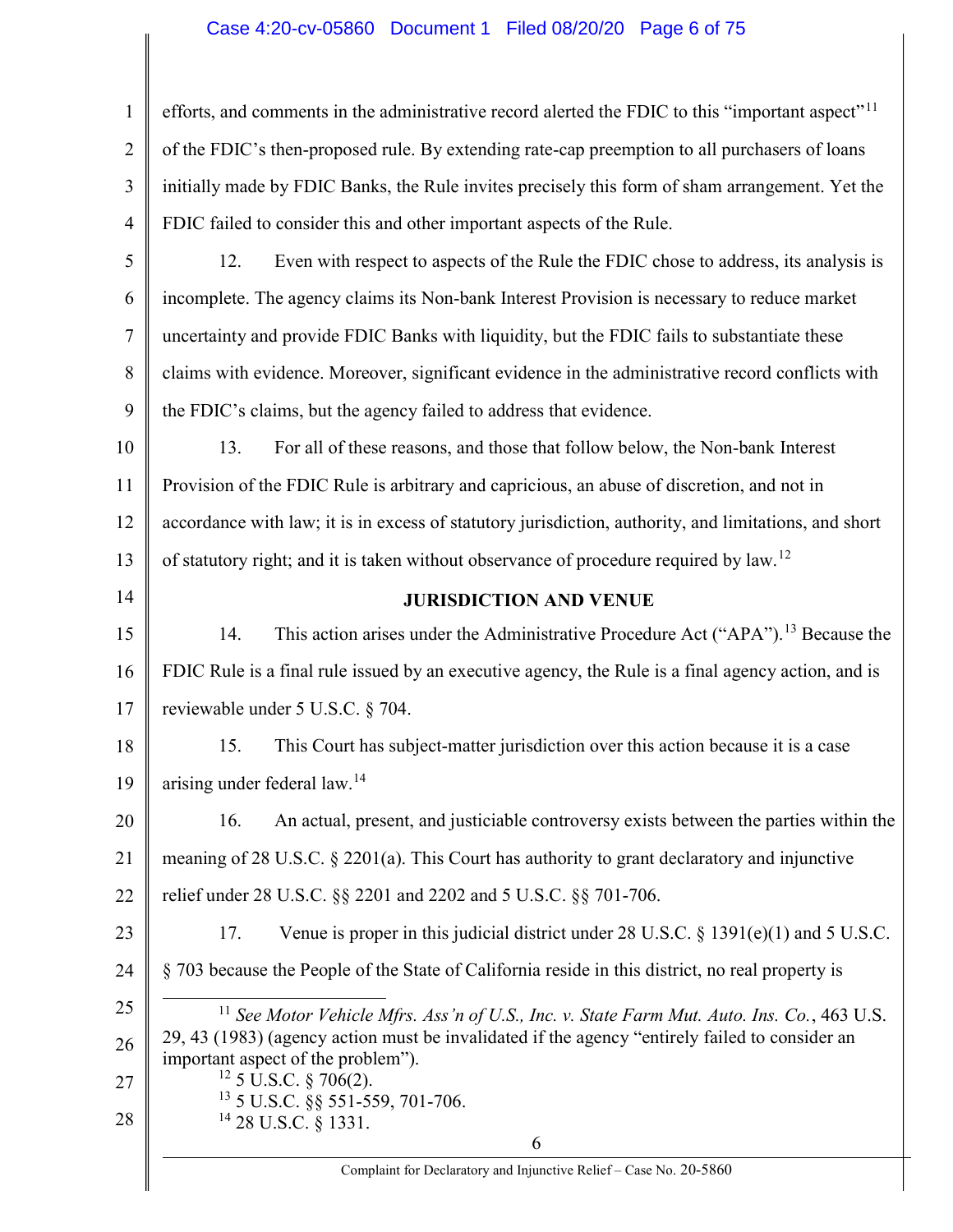| $\mathbf{1}$   | involved in this action, and this is a court of competent jurisdiction.                                     |
|----------------|-------------------------------------------------------------------------------------------------------------|
| $\overline{2}$ | <b>INTRADISTRICT ASSIGNMENT</b>                                                                             |
| 3              | 18.<br>Assignment to the Oakland Division is appropriate because a substantial part of                      |
| $\overline{4}$ | the events or omissions giving rise to the claims in this Complaint occurred in the County of               |
| 5              | Alameda in that, among other things, the Rule would preempt California law applicable to                    |
| 6              | corporate and natural persons doing business in the County and the People of the State of                   |
| 7              | California maintain an office in the Oakland Division.                                                      |
| 8              | <b>PARTIES</b>                                                                                              |
| 9              | Plaintiff the People of the State of California ("California") bring this action by<br>19.                  |
| 10             | and through their Attorney General, Xavier Becerra, California's chief law officer. <sup>15</sup>           |
| 11             | 20.<br>Plaintiff the District of Columbia (the "District") is a sovereign municipal                         |
| 12             | corporation organized under the Constitution of the United States. It is empowered to sue and be            |
| 13             | sued, and it is the local government for the territory constituting the permanent seat of the federal       |
| 14             | government. The District is represented by and through its chief legal officer, the Attorney                |
| 15             | General for the District of Columbia, Karl A. Racine. The Attorney General has general charge               |
| 16             | and conduct of all legal business of the District and all suits initiated by and against the District       |
| 17             | and is responsible for upholding the public interest. <sup>16</sup>                                         |
| 18             | Plaintiff the State of Illinois ("Illinois") is represented by its Attorney General,<br>21.                 |
| 19             | Kwame Raoul, as its chief law-enforcement officer. <sup>17</sup> Attorney General Raoul has broad statutory |
| 20             | and common law authority to act in the interests of the State of Illinois and its citizens in matters       |
| 21             | of public concern, health, and welfare. <sup>18</sup>                                                       |
| 22             | Plaintiff the Commonwealth of Massachusetts ("Massachusetts"), represented by<br>22.                        |
| 23             | and through Attorney General Maura Healey, is a sovereign state of the United States of America.            |
| 24             | Attorney General Healey is the Commonwealth's chief law-enforcement officer and brings this                 |
| 25             | challenge pursuant to her independent constitutional, statutory, and common-law authority.                  |
| 26             | <sup>15</sup> Cal. Const. art. V, $\S$ 13.                                                                  |
| 27             | <sup>16</sup> D.C. Code. § 1-301.81.<br>$17$ Ill. Const. art. V, § 15.                                      |
| 28             | <sup>18</sup> 15 Ill. Comp. Stat. 205/4.                                                                    |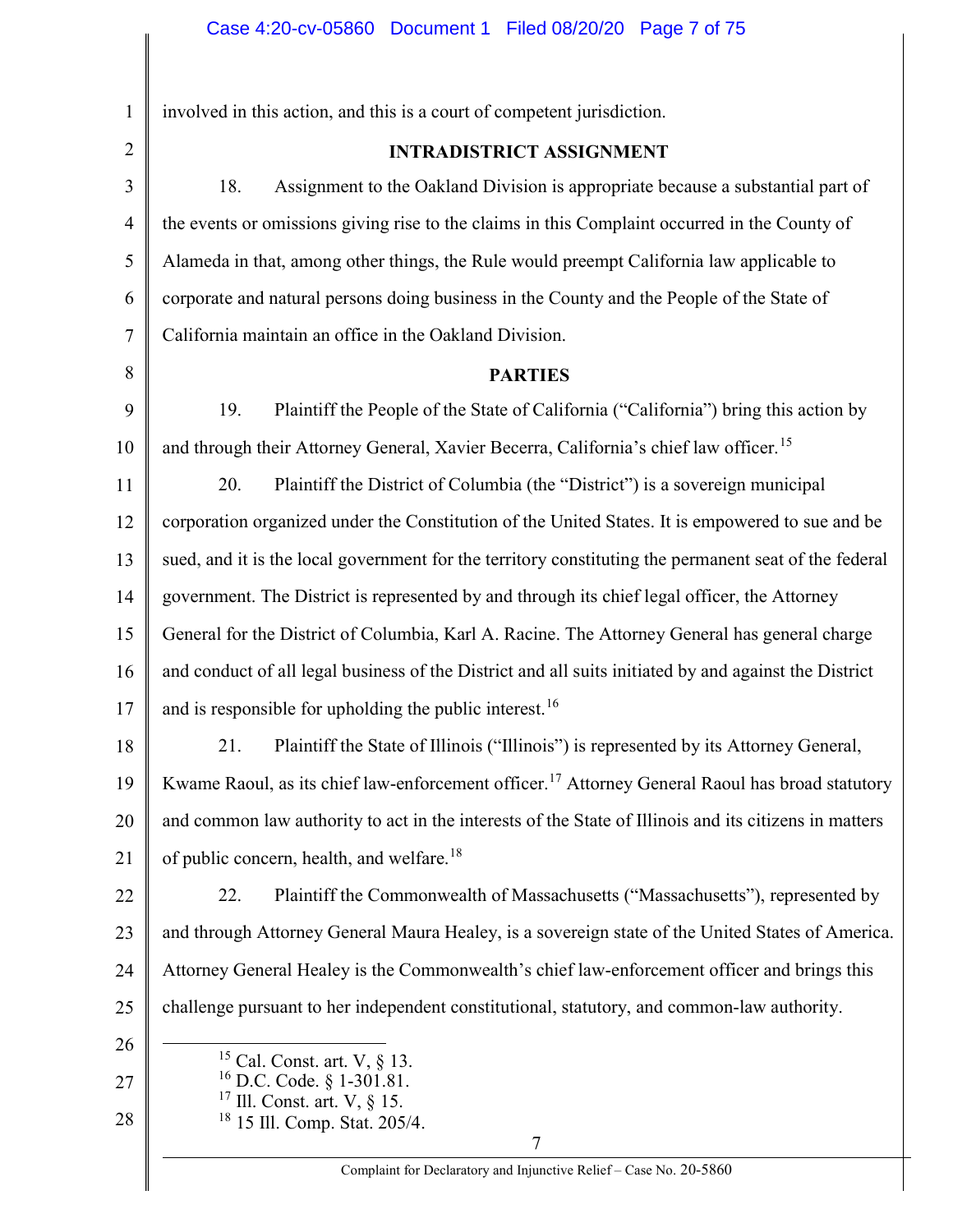| Plaintiff the State of Minnesota ("Minnesota") brings this action by and through its<br>23.                 |
|-------------------------------------------------------------------------------------------------------------|
| Attorney General, Keith Ellison. Attorney General Ellison is the chief law officer of Minnesota             |
| and, pursuant to common law and statutory authority, may institute and maintain all such actions            |
| and proceedings as necessary for the enforcement of Minnesota's laws, the preservation of order,            |
| and the protection of Minnesota's legal and sovereign rights. <sup>19</sup>                                 |
| Plaintiff the State of New Jersey ("New Jersey") is a sovereign state of the United<br>24.                  |
| States of America. This action is brought on behalf of the State of New Jersey by Attorney                  |
| General Gurbir S. Grewal, the State of New Jersey's chief legal officer. <sup>20</sup>                      |
| Plaintiff the State of New York ("New York") is a sovereign state of the United<br>25.                      |
| States of America. New York is represented by Attorney General Letitia James, New York's                    |
| chief law-enforcement officer. <sup>21</sup> As a body politic and a sovereign entity, New York brings this |
| action on behalf of itself and as trustee, guardian, and representative of all residents and citizens       |
| of New York.                                                                                                |
| Plaintiff the State of North Carolina, represented by and through Attorney General<br>26.                   |
| Joshua H. Stein, is a sovereign state of the United States of America. Attorney General Stein is            |
| the State of North Carolina's chief law-enforcement officer and brings this challenge pursuant to           |
| his independent constitutional, statutory, and common-law authority.                                        |
| Defendant the Federal Deposit Insurance Corporation is an executive agency of the<br>27.                    |
| United States government. The FDIC's principal address is 550 17 <sup>th</sup> Street, NW, Washington,      |
| D.C. 20429.                                                                                                 |
| <b>ALLEGATIONS</b>                                                                                          |
| FEDERAL BANKING LAW AND STATE-LAW PREEMPTION<br>I.                                                          |
| 28.<br>Since 1864, the United States has had a dual-charter banking system in which both                    |
| the federal and state governments issue bank charters. Before the Civil War, the chartering and             |
|                                                                                                             |
| <sup>19</sup> Head v. Special School District No. 1, 182 N.W.2d 887, 892 (Minn. 1970); Minn. Stat.          |
| ch. 8.<br><sup>20</sup> N.J. Stat. Ann. § 52:17A-4(e), (g).                                                 |
| <sup>21</sup> N.Y. Executive Law $\S$ 63.<br>8                                                              |
| Complaint for Declaratory and Injunctive Relief - Case No. 20-5860                                          |
|                                                                                                             |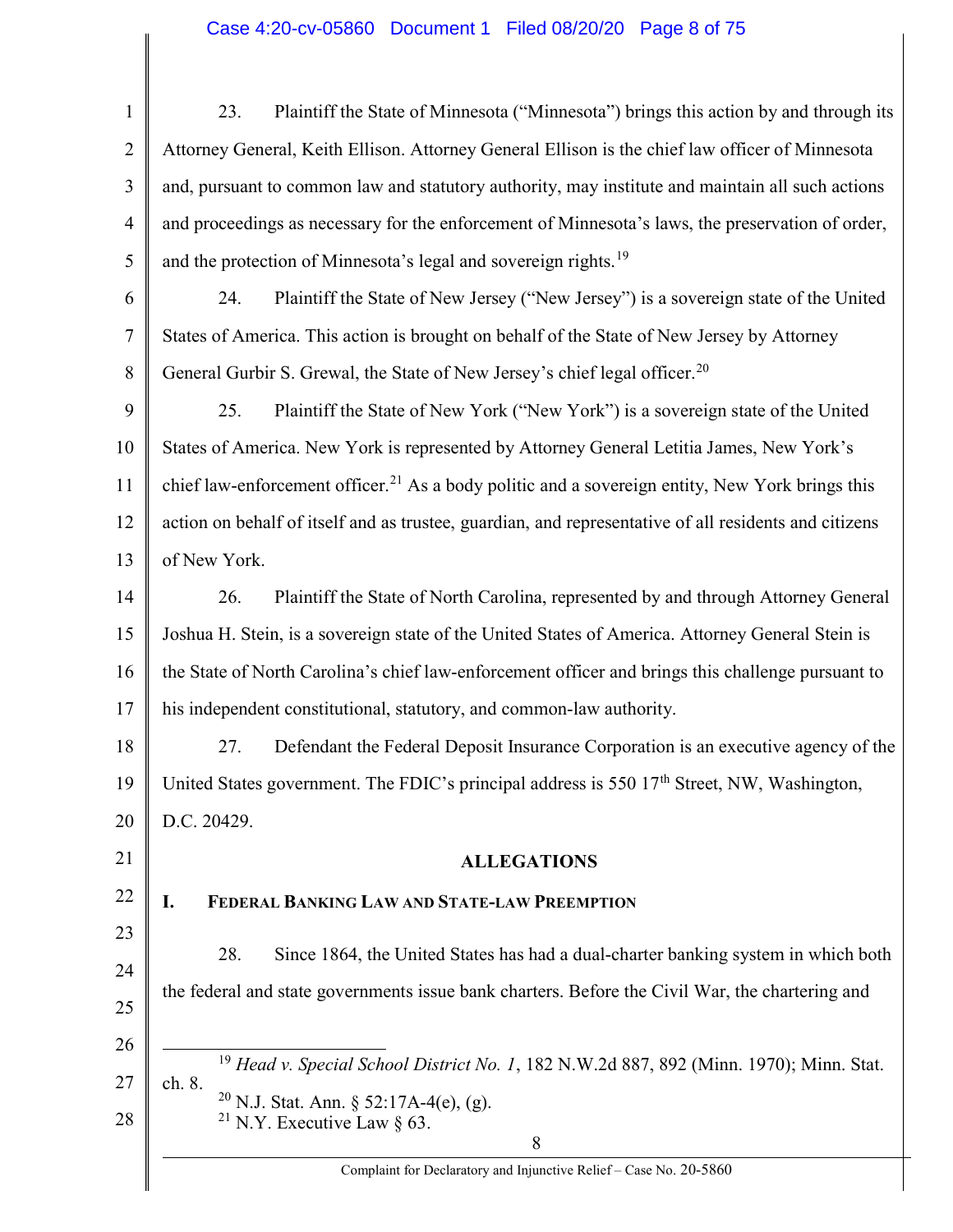#### Case 4:20-cv-05860 Document 1 Filed 08/20/20 Page 9 of 75

1 2 3 4 5 6 7 8 9 10 11 12 13 14 15 16 17 18 19 20 21 22 23 24 25 26 27 28 9 regulation of banks was, except for two short-lived experiments in federal banking, the province of the states. However, in the latter part of President Lincoln's first term, Congress passed the National Bank Act ("NBA"), which authorized the creation of federally chartered "national banks" and endowed them with certain statutory privileges, in part to help the Union finance the Civil War.<sup>22</sup> Understandably concerned with preserving the federal financial system during a time of state insurrection,  $2^3$  Congress chose to place national banks in the position of most-favored lender, preempting state law to allow these federally chartered entities to charge as much or more interest than the state-chartered banks against which they compete. $^{24}$ 29. This imbalance in the prerogatives of state-chartered banks and their national-bank competitors persisted for over a century, but in 1980, Congress amended the Federal Deposit Insurance Act to place all FDIC Banks and national banks on equal footing with respect to permissible interest rates.<sup>25</sup> "In order to prevent discrimination against State-chartered insured depository institutions [FDIC Banks]," Congress "preempted" state law to establish the interest rates chargeable by all FDIC Banks in  $\S$  1831d.<sup>26</sup> 30. The FDIC has long taken the position that  $\S$  1831d, the provision by which Congress sought to impose parity between national banks and FDIC Banks, must be interpreted "in pari materia with [12 U.S.C.] section 85," the Civil War-era NBA provision preempting statelaw rate caps for national banks.<sup>27</sup> 31. Under § 1831d, FDIC Banks may charge the greater of a) a floating rate tied to the "discount rate on ninety-day commercial paper" set by the regional Federal Reserve Banks, to which national banks had long had access, or b) the highest rate permitted by the state in which the FDIC Bank is "located":  $\overline{a}$ <sup>22</sup> Stephen G. Stroup, Smiley v. Citibank (South Dakota), N.A.: Charging Toward Deregulation in the Credit Card Industry, 22 Del. J. Corp. L. 601, 603 (1997).  $23$  See id. <sup>24</sup> 12 U.S.C. § 85. <sup>25</sup> Depository Institutional Deregulation and Monetary Control Act of 1980 ("DIDMCA"), Pub. L. No. 96–221 (HR 4986), 94 Stat 132 (1980). <sup>26</sup> 12 U.S.C. § 1831d.  $^{27}$  E.g., 85 Fed. Reg. at 44,147.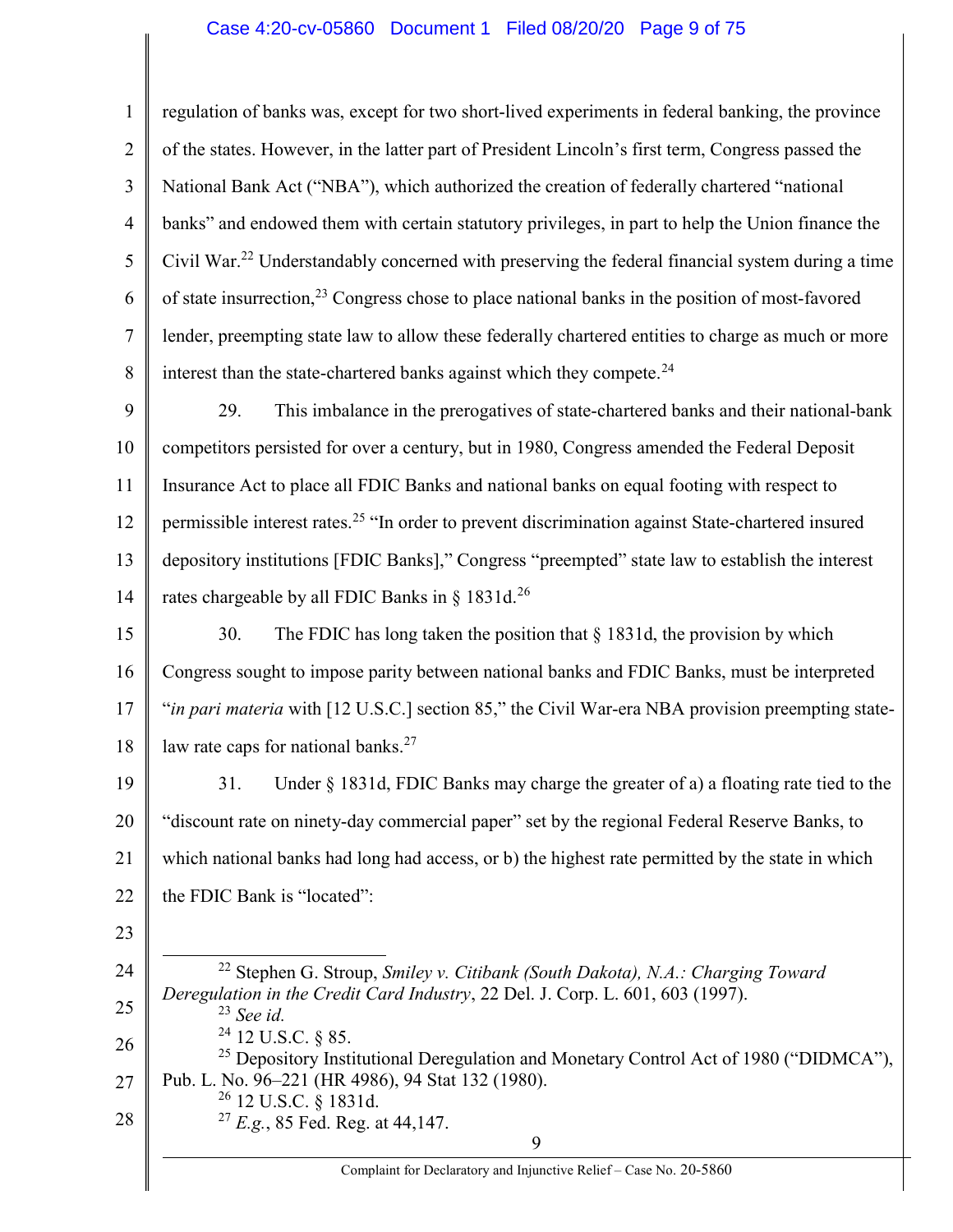#### 1 2 3 4 5 6 7 8 9 10 11 12 13 14 15 16 17 18 19 20 21 22 23 24 25 26 27 28 10 In order to prevent discrimination against State-chartered insured depository institutions, including insured savings banks, or insured branches of foreign banks [*i.e.*, FDIC Banks] with respect to interest rates, if the applicable rate prescribed in this subsection exceeds the rate such State bank or insured branch of a foreign bank would be permitted to charge in the absence of this subsection, such State bank or such insured branch of a foreign bank may, notwithstanding any State constitution or statute which is hereby preempted for the purposes of this section, take, receive, reserve, and charge on any loan or discount made, or upon any note, bill of exchange, or other evidence of debt, interest [1] at a rate of not more than 1 per centum in excess of the discount rate on ninety-day commercial paper in effect at the Federal Reserve bank in the Federal Reserve district where such State bank or such insured branch of a foreign bank is located or [2] at the rate allowed by the laws of the State, territory, or district where the bank is located, whichever may be greater. $^{28}$ 32. In recent decades, it is the second option—permitting "the rate allowed by the laws of the State  $\dots$  where the bank is located"<sup>29</sup>—that governs in practice. 33. FDIC Banks are generally "located" in the state where they are chartered, and at first blush, it is not obvious why federal preemption is necessary to permit the charging of interest already allowed by the bank's chartering state. However, FDIC Banks can conduct business outside the states where they are "located"; thus, the ability to charge interest at rates permitted in their home states—regardless of the law applicable to other lenders in the state where the borrowers live—is a valuable federal privilege.<sup>30</sup> In our era, a bank's "location" is a strategic asset used to "export" high-cost loans to borrowers in states that cap interest rates. 34. The "exportation" of high-interest-rate loans from states with permissive rate caps to borrowers in more protective states has become increasingly common. 35. The trend started with national banks in the wake of the Supreme Court's 1978 opinion in Marquette Nat'l Bank of Minneapolis v. First of Omaha Serv. Corp., which held that a national bank could not be "deprived of [its] location merely because it is extending credit to residents of a foreign State."<sup>31</sup> Marquette's holding—that a national bank could offer loans to borrowers outside the state of the bank's "location" that would ordinarily violate the rate caps of  $28$  12 U.S.C. § 1831d(a).  $^{29}$  Id. <sup>30</sup> See Greenwood Trust Co. v. Massachusetts, 971 F.2d 818, 827 (1st Cir. 1992).  $31$  Marquette Nat'l Bank of Minneapolis v. First of Omaha Serv. Corp., 439 U.S. 299, 310 (1978). Case 4:20-cv-05860 Document 1 Filed 08/20/20 Page 10 of 75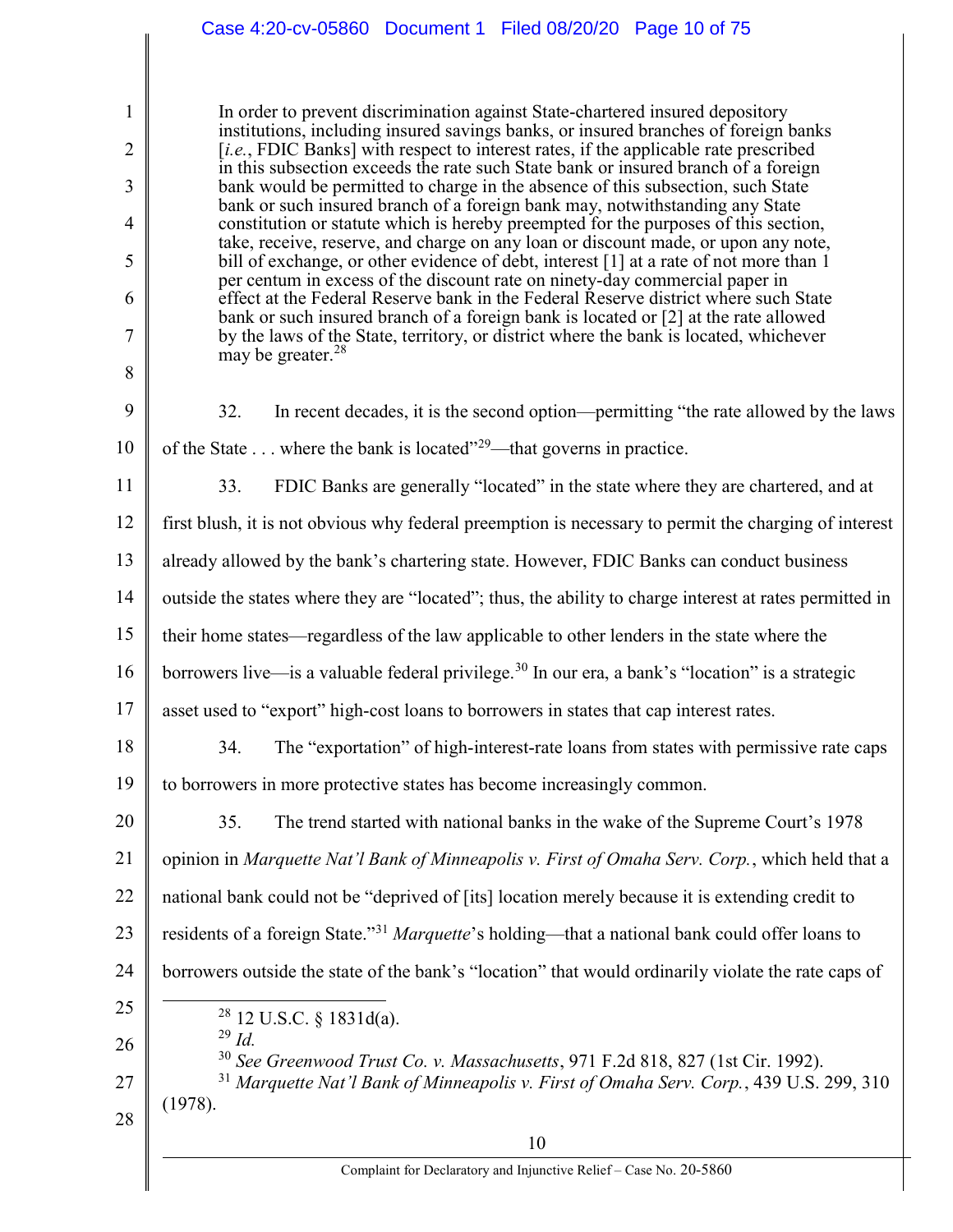### Case 4:20-cv-05860 Document 1 Filed 08/20/20 Page 11 of 75

1 2 3 4 5 6 7 the borrowers' state—set off a race to the bottom. National banks were incentivized to "locate" themselves strategically in states without interest-rate caps. For example, banking behemoths Citibank and Wells Fargo Bank are conspicuously "located" in South Dakota,  $32$  a state that imposes no cap on the interest rates banks may charge.<sup>33</sup> When Citibank and Wells Fargo issue credit cards to consumers across the nation, they rely on federal preemption under § 85 of the NBA (informed by South Dakota's permissive interest-rate law) to charge interest in excess of the rates permitted under otherwise applicable law in the many states where they do business.

8 9 10 11 12 36. Marquette exacerbated the competitive imbalance between national banks and state-chartered banks, which remained bound by the law of any states where they did business under ordinary choice-of-law rules, regardless of those banks' "location." Congress reacted by passing § 1831d in 1980, which granted the same interest-rate preemption and concomitant rateexportation powers to FDIC Banks.<sup>34</sup>

13 14 15 16 37. FDIC Banks have used their interest-rate-exportation powers similarly to their national-bank counterparts. For example, a number of FDIC Banks located in Utah, which imposes no cap on the rates banks may charge when the parties execute a written contract,  $35$  have business practices aimed at "exporting" loans to borrowers in states that cap interest rates.<sup>36</sup>

17 18 19 38. Pursuant to § 1831d, FDIC Banks may charge interest in excess of rate caps applicable in the states where they do business. However, this right is limited to FDIC Banks and does not extend to *non-banks* that buy loans originated by FDIC Banks.<sup>37</sup> Section 1831d states, a

20 21  $\overline{a}$  $32$  OCC, National Banks & Federal Branches and Agencies Active as of  $7/31/2020$ , https://www.occ.treas.gov/topics/charters-and-licensing/financial-institution-lists/national-bystate.pdf.

22 23 <sup>33</sup> S.D. Codified Laws §§ 54-3-1.1 (titled "Rate of interest set by written agreement--No maximum or usury restriction"), 54-3-13 (titled "Regulated lenders exempt from interest rate limitations and usury statutes"), 54-3-14 (defining "regulated lenders" to include FDIC Banks).

<sup>34</sup> DIDMCA, Pub. L. No. 96–221 (HR 4986), 94 Stat 132 (1980).

<sup>35</sup> Utah Code Ann. § 15-1-1 (1).

25 26 27 <sup>36</sup> Comment of Center for Responsible Lending 30, 32-33, 35, 38, 41, App'x A. (Feb. 4, 2020); Comment of Adam J. Levitin 15 (Jan. 5, 2020). Citations to comments refer to comments submitted to the FDIC in response to its proposed rulemaking for its Rule and are available at https://www.fdic.gov/regulations/laws/federal/2019/2019-federal-interest-rate-authority-3064 af21.html.  $37$  See Madden v. Midland Funding, LLC, 786 F.3d 246 (2d Cir. 2015), cert. denied, 136

28

24

11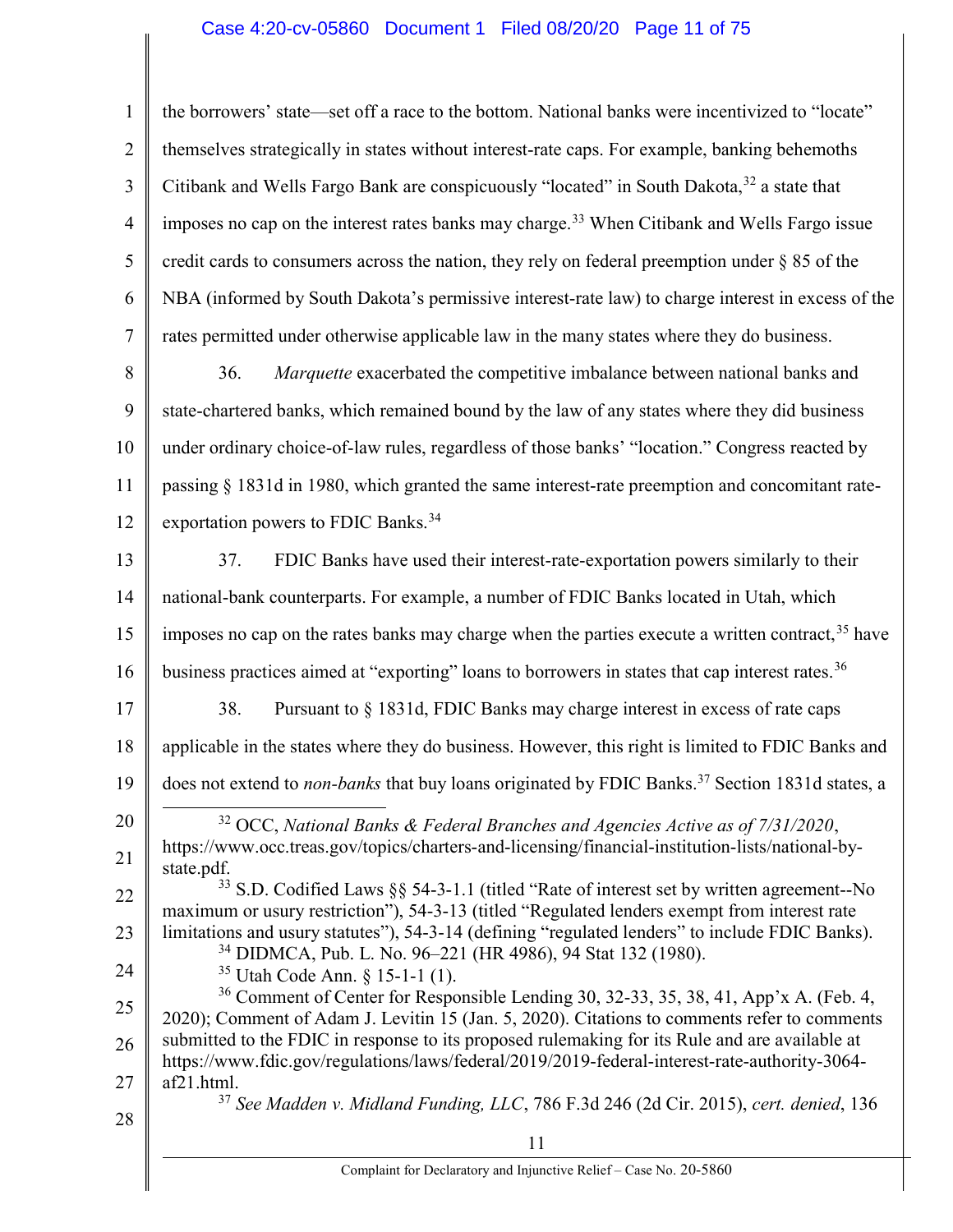# Case 4:20-cv-05860 Document 1 Filed 08/20/20 Page 12 of 75

| $\mathbf{1}$   | "State bank or such insured branch of a foreign bank [i.e., FDIC Bank] may, notwithstanding any                                                                                                 |
|----------------|-------------------------------------------------------------------------------------------------------------------------------------------------------------------------------------------------|
| $\overline{2}$ | State constitution or statute which is hereby preempted for the purposes of this section, take,                                                                                                 |
| 3              | receive, reserve, and charge on any loan interest" at the allowed rates. <sup>38</sup> Congress has not                                                                                         |
| $\overline{4}$ | preempted state interest-rate caps as to non-banks. Non-banks must abide by state interest-rate                                                                                                 |
| 5              | caps and cannot, by virtue of federal law, charge interest in excess of those caps on loans they                                                                                                |
| 6              | purchase from banks. <sup>39</sup>                                                                                                                                                              |
| 7              | THE FDIC RULE'S NON-BANK INTEREST PROVISION<br>П.                                                                                                                                               |
| 8              | The FDIC's Rulemaking<br>A.                                                                                                                                                                     |
| 9              | The FDIC issued its notice of proposed rulemaking on December 6, $2019,^{40}$ and its<br>39.                                                                                                    |
| 10             | Board of Directors adopted the Final Rule by a divided 3-1 vote on June 25, 2020. FDIC Director                                                                                                 |
| 11             | Gruenberg issued a dissenting statement. <sup>41</sup>                                                                                                                                          |
| 12             | The FDIC published its final Rule in the Federal Register on July 22, 2020, and set<br>40.                                                                                                      |
| 13             | August 21, 2020 as the Rule's effective date. <sup>42</sup>                                                                                                                                     |
| 14             | The FDIC Rule trails a similar rule (the "OCC Rule") by the Office of the<br>41.                                                                                                                |
| 15             | Comptroller of the Currency ("OCC"), which regulates national banks. <sup>43</sup> The OCC Rule is nearly                                                                                       |
| 16             | identical in substance to the FDIC Rule's Non-bank Interest Provision except that it applies to                                                                                                 |
| 17             | purchasers of loans issued by federally chartered national banks and federal savings                                                                                                            |
| 18             | associations. <sup>44</sup> The OCC recently characterized its rule as a "Madden-fix rule." <sup>45</sup>                                                                                       |
| 19             | S. Ct. 2505 (2016) (construing NBA provision, 12 U.S.C. § 85, which FDIC contends must be                                                                                                       |
| 20             | interpreted in pari materia with § 1831d).<br>$38$ 12 U.S.C. § 1831d (emphasis added).                                                                                                          |
| 21             | <sup>39</sup> See Madden, 786 F.3d at 249-52.                                                                                                                                                   |
| 22             | $40$ 84 Fed. Reg. 66,845.<br><sup>41</sup> Martin J. Gruenberg, Member, FDIC Bd. of Dirs., Statement on Final Rule on Federal                                                                   |
| 23             | Interest Rate Authority (June 25, 2020), https://www.fdic.gov/news/speeches/spjun2520e.html.<br>$42$ 85 Fed. Reg. 44,146.                                                                       |
| 24             | <sup>43</sup> OCC, Permissible Interest on Loans That Are Sold, Assigned, or Otherwise<br><i>Transferred</i> , 85 Fed. Reg. 33,530-36 (June 2, 2020) (to be codified at 12 C.F.R. §§ 7.40001(e) |
| 25             | and $160.110(d)$ ).                                                                                                                                                                             |
| 26             | $44$ Several States recently sued the OCC to invalidate the OCC Rule. California v. OCC,<br>Case No. 4:20-cv-05200-JSW (N.D. Cal.). Many of the arguments made in that lawsuit apply            |
| 27             | with equal force to the Non-bank Interest Rate Provision.<br><sup>45</sup> See OCC, National Banks and Federal Savings Associations as Lenders, 85 Fed. Reg.                                    |
| 28             | 44,223, 44,227 (July 22, 2020) (to be codified at 12 C.F.R. § 7.1031).                                                                                                                          |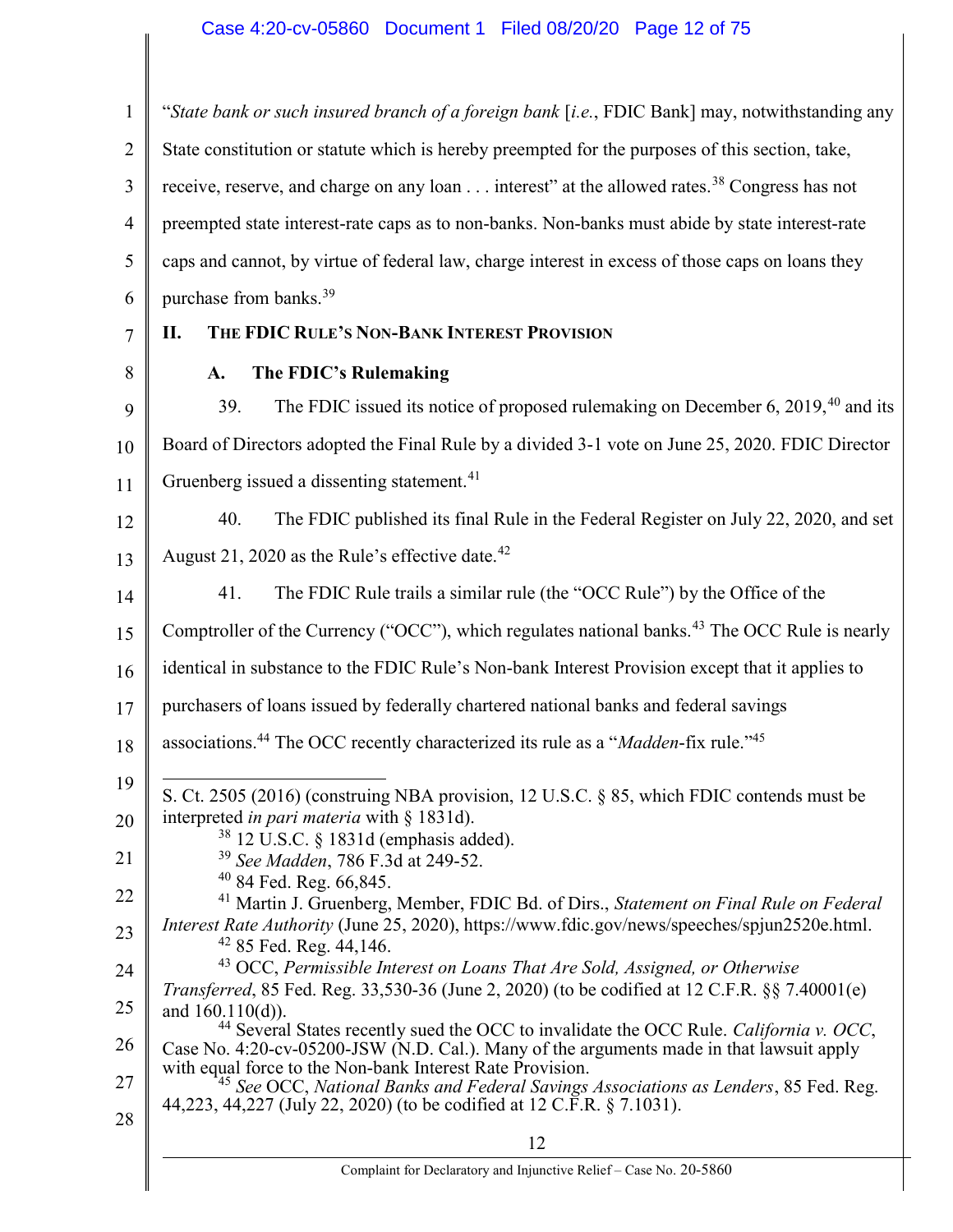| $\mathbf{1}$   | 42.<br>The FDIC Rule is a "rule" under 5 U.S.C. $\S$ 551(4) because, among other reasons,                                                                                           |
|----------------|-------------------------------------------------------------------------------------------------------------------------------------------------------------------------------------|
| $\overline{2}$ | it is "an agency statement of general applicability and future effect designed to implement,                                                                                        |
| 3              | interpret, or prescribe law or policy and includes the approval or prescription for the future of                                                                                   |
| $\overline{4}$ | rates [or] prices" <sup>46</sup> chargeable by entities that acquire loans from FDIC Banks.                                                                                         |
| 5              | 43.<br>Because the Rule will become effective on August 21, 2020, unless revoked by the                                                                                             |
| 6              | FDIC or set aside by the Court, and is neither a "preliminary, procedural, or intermediate agency                                                                                   |
| $\tau$         | action" nor a "ruling not directly reviewable," <sup>47</sup> it is a final agency action reviewable under                                                                          |
| 8              | 5 U.S.C. § 704.                                                                                                                                                                     |
| 9              | 44.<br>The FDIC Rule addresses some topics that are not the direct subject of this                                                                                                  |
| 10             | challenge, like the application of state law to a branch of a state-chartered bank located in a                                                                                     |
| 11             | "host" state outside that bank's "home" state. <sup>48</sup>                                                                                                                        |
| 12             | 45.<br>The Non-bank Interest Provision this suit challenges falls within a provision of the                                                                                         |
| 13             | Rule the FDIC has codified at 12 C.F.R. $\S$ 331.4(e):                                                                                                                              |
| 14             | Determination of interest permissible under section 27. Whether interest on a loan                                                                                                  |
| 15             | is permissible under section 27 of the Federal Deposit Insurance Act [12 U.S.C.]<br>§ 1831d] is determined as of the date the loan was made. Interest on a loan that is             |
| 16             | permissible under section 27 of the Federal Deposit Insurance Act shall not be<br>affected by a change in State law, a change in the relevant commercial paper rate                 |
| 17             | after the loan was made, or the sale, assignment, or other transfer of the loan, in<br>whole or in part. <sup>49</sup>                                                              |
| 18             | 46.<br>While this provision purports to answer a single question— <i>when</i> the "interest on a                                                                                    |
| 19             | $\parallel$ loan  permissible under section 27 [§ 1831d]  is determined"—in fact, it elides two distinct                                                                            |
| 20             | questions: First, do changes "in State law" or the "relevant commercial paper rate" retroactively                                                                                   |
| 21             | alter the interest rate FDIC Banks may take, receive, reserve, and charge under § 1831d? Second,                                                                                    |
| 22             | does preemption of state law under § 1831d extend to <i>non</i> -banks to which a "sale, assignment, or                                                                             |
| 23             | other transfer of the loan" is made? <sup>50</sup>                                                                                                                                  |
| 24             |                                                                                                                                                                                     |
| 25             | $46$ 5 U.S.C. § 551(4).<br><sup>47</sup> 5 U.S.C. § 704.                                                                                                                            |
| 26             | <sup>48</sup> 85 Fed. Reg. at 44,158.<br>$49$ Id.                                                                                                                                   |
| 27             | $50$ Put differently, the FDIC treats both issues as a question of "when"—when is the<br>permissible rate under § 1831d fixed? In fact, the second inquiry is a matter of "who"—who |
| 28             | benefits from the state-law preemption provided under $\S$ 1831d?<br>13                                                                                                             |
|                | Complaint for Declaratory and Injunctive Relief - Case No. 20-5860                                                                                                                  |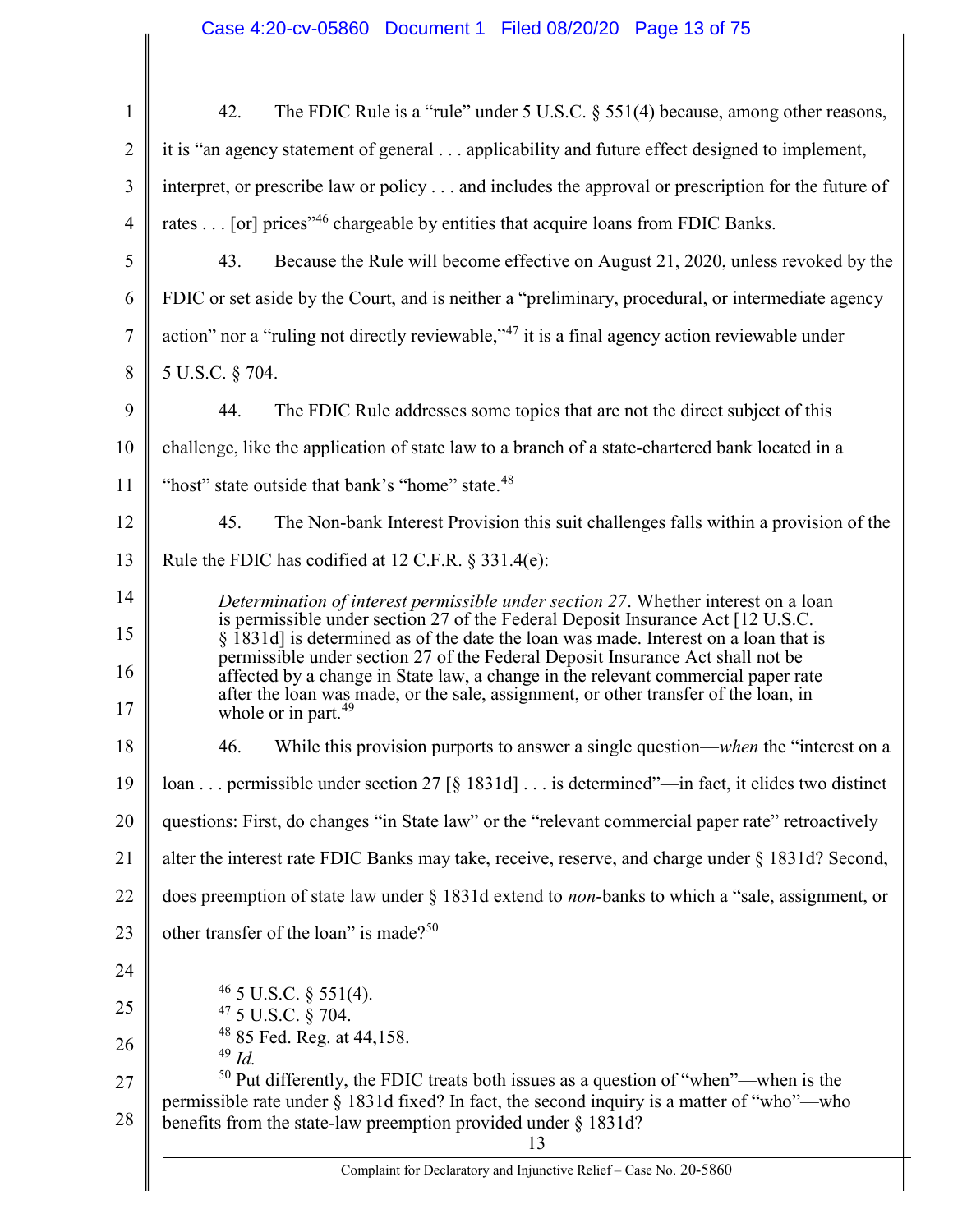47. The FDIC answers this second question in the affirmative. It is wrong. Section 1831d, by its plain language, preempts otherwise applicable state rate caps *only* as applied to FDIC Banks and no one else.

4 5 6 7 8 48. The FDIC's Non-bank Interest Provision would dramatically and unilaterally expand federal preemption of state-law interest-rate caps to *any* entity that purchases a loan from an FDIC Bank. Put differently, the Non-bank Interest Provision would transform the state-law preemption Congress granted specifically to FDIC Banks into a salable asset, available to any buyers willing to pay FDIC Banks for the privilege of charging interest in excess of state law.

9

1

2

3

### B. Madden v. Midland Funding, LLC

10 11 12 13 49. The Non-bank Interest Provision's explicit purpose is to overturn the Second Circuit's holding in *Madden v. Midland Funding, LLC* that the interest-rate exemption in  $\S 85$  of the NBA—which the FDIC believes guides the interpretation of  $\S 1831d$ —applies only to banks. $51$ 

14 15 16 17 18 19 20 50. Madden concerned a credit-card debt originated by a national bank and subsequently sold to an unaffiliated third-party debt collector. The debt collector sent the plaintiff, a New York resident, a collection notice seeking to recover the debt at an interest rate of 27%, which violates New York's usury cap. The plaintiff sued the debt collector, arguing that its attempt to collect interest that is usurious in New York violated federal and state debt-collection statutes. The debt collector argued that, even though it was not a national bank, the plaintiff's claims were preempted by § 85 because the debt was originated by a national bank.<sup>52</sup>

21

51. As the Second Circuit explained in rejecting that argument, § 85 extends to

22 23 24 25 26 27 28  $51$  *Madden, 786 F.3d at 249-52; see also, e.g., 85 Fed. Reg. at 44,146 ("While Madden*" concerned the assignment of a loan by a national bank, the Federal statutory provision governing State banks' authority with respect to interest rates is patterned after and interpreted in the same manner as section 85. *Madden* therefore helped highlight the need to issue clarifying regulations addressing the legal ambiguity in section 27."); *id.* at 44,149 (describing FDIC's policy objections to the "Madden decision, as it stands"); id. at 44,151 (arguing Madden "does not preclude the FDIC from adopting a different interpretation"); *id.* at 44,156 (listing "[t]he Second Circuit's Madden decision" and the uncertainty it purportedly created as the primary entry under heading "Reason Why This Action Is Being Considered"). <sup>52</sup> Madden, 786 F.3d at 247-48.

14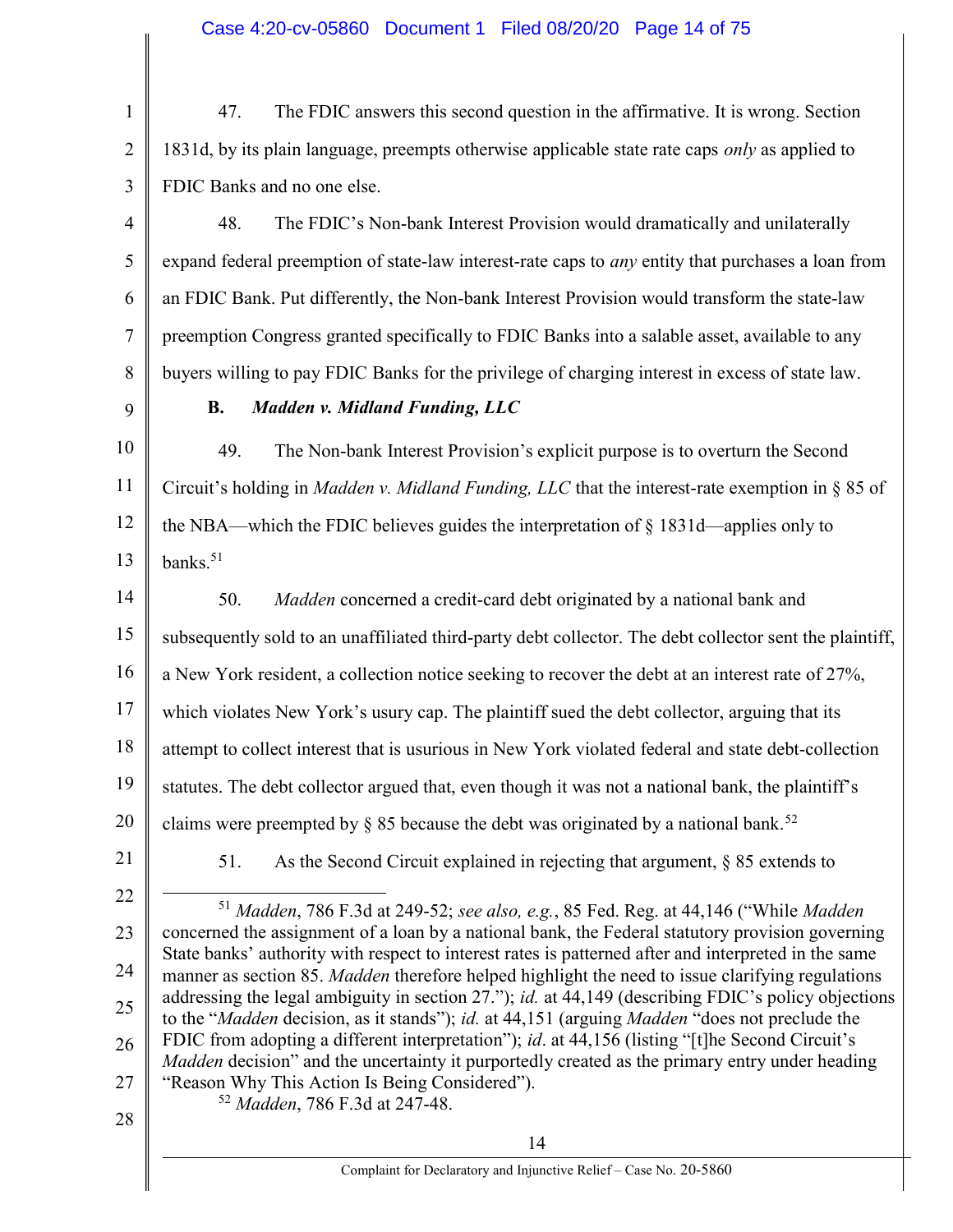# Case 4:20-cv-05860 Document 1 Filed 08/20/20 Page 15 of 75

| $\mathbf{1}$   | national banks the privilege of charging interest in excess of what is permitted in the states where                                                                                                      |
|----------------|-----------------------------------------------------------------------------------------------------------------------------------------------------------------------------------------------------------|
| $\overline{2}$ | they do business, in part because national banks have submitted to comprehensive regulatory                                                                                                               |
| 3              | oversight by federal banking regulators. <sup>53</sup>                                                                                                                                                    |
| $\overline{4}$ | The Court noted that state laws limiting the interest chargeable by non-banks that<br>52.                                                                                                                 |
| 5              | buy loans originated by national banks do not significantly interfere with a national bank's own                                                                                                          |
| 6              | exercise of powers under the NBA. <sup>54</sup> To wit, regulating what non-banks may charge does not                                                                                                     |
| $\tau$         | inhibit national banks' power to charge and collect interest permitted under $\S$ 85, nor does it                                                                                                         |
| 8              | affect their power to make loans or interfere with the sale of those loans to bank and non-bank                                                                                                           |
| 9              | buyers. At most, ordinary application of state law to non-banks could reduce the price that non-                                                                                                          |
| 10             | bank purchasers might be willing to pay national banks for their loans. <sup>55</sup>                                                                                                                     |
| 11             | By contrast, the Court held, "extending those protections [of § 85] to third parties<br>53.                                                                                                               |
| 12             | would create an end-run around usury laws for non-national bank entities" <sup>56</sup>                                                                                                                   |
| 13             | The FDIC purportedly issued its Rule to resolve the "uncertainty" created by the<br>54.                                                                                                                   |
| 14             | Madden decision. <sup>57</sup> But Madden did not create any legal uncertainty because no Court of Appeals                                                                                                |
| 15             | has ever held that the interest-rate preemption provided in $\S$ 85 (which applies to national banks)                                                                                                     |
| 16             | and 1831d (which applies to FDIC Banks) extends to loan purchasers. Indeed, the other Court of                                                                                                            |
| 17             | Appeals to opine has adopted a view consistent with Madden. <sup>58</sup>                                                                                                                                 |
| 18             | Nevertheless, the FDIC speculated that the "uncertainty" created by the Madden<br>55.                                                                                                                     |
| 19             | $53$ <i>Id.</i> at 250-52 (also stating that applying state law to non-banks that purchase loans from                                                                                                     |
| 20             | national banks would only limit the activities of debt buyers "which are otherwise subject to state                                                                                                       |
| 21             | control and which are not protected by federal banking law or subject to OCC oversight"<br>(internal citation and quotation marks omitted)).                                                              |
| 22             | $54$ <i>Id.</i> at 251.<br><sup>55</sup> See id. ("Here, however, state usury laws would not prevent consumer debt sales by                                                                               |
| 23             | national banks to third parties. Although it is possible that usury laws might decrease the amount<br>a national bank could charge for its consumer debt in certain states $(i.e.,$ those with firm usury |
| 24             | limits, like New York), such an effect would not 'significantly interfere' with the exercise of a                                                                                                         |
| 25             | national bank power.").<br>$56$ <i>Id.</i> at 252.                                                                                                                                                        |
| 26             | 57 85 Fed. Reg. at 44, 149, 44, 150, 44, 152, 44, 155.<br><sup>58</sup> In re Cmty. Bank of N. Va., 418 F.3d 277, 296 (3d Cir. 2005) ("Sections 85 and 86 of                                              |
| 27             | the NBA and Section 521 of the DIDA [i.e., 12 U.S.C. § 1831d] apply only to national and state<br>chartered banks, not to non-bank purchasers of second mortgage loans")                                  |
| 28             | 15                                                                                                                                                                                                        |

║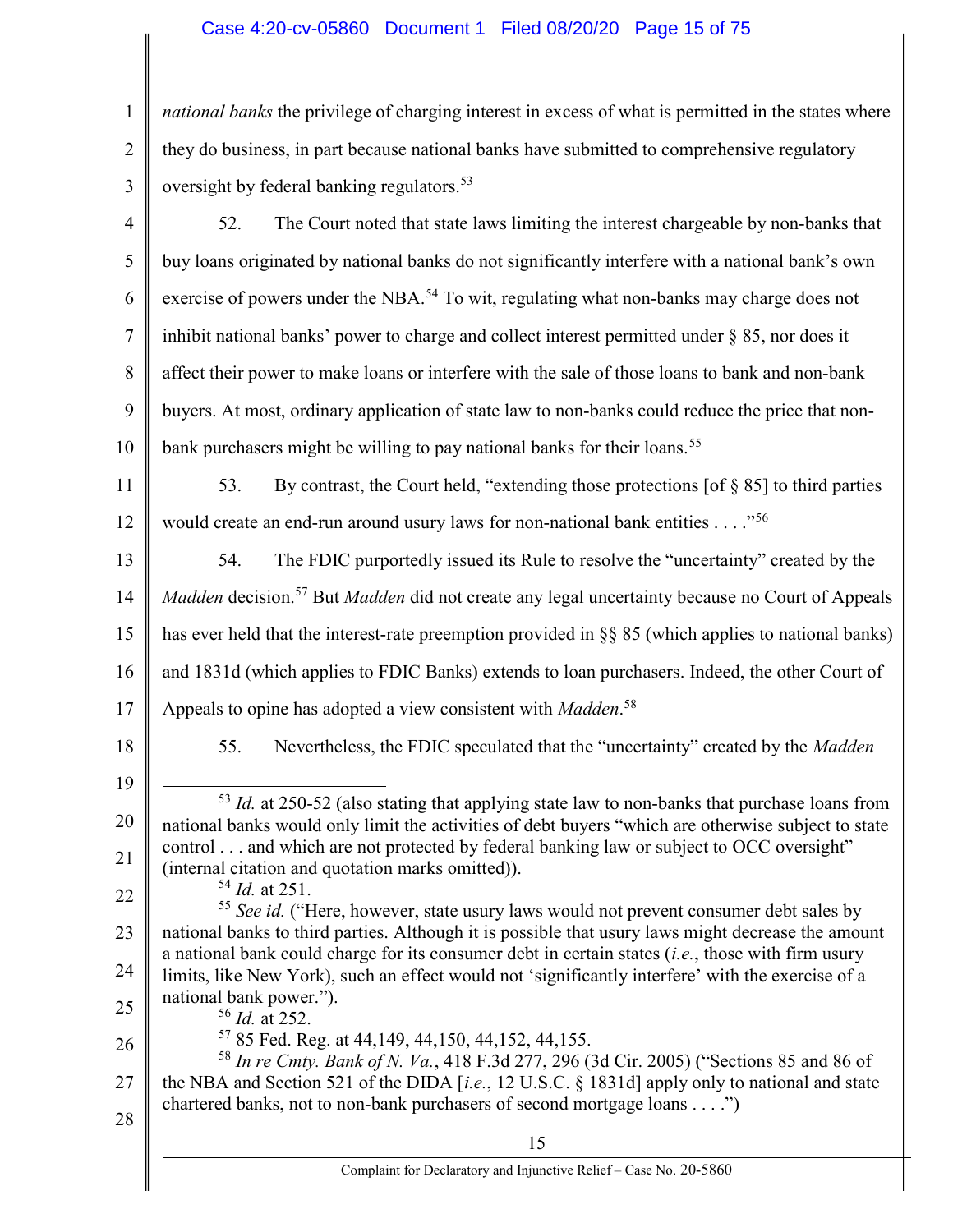# Case 4:20-cv-05860 Document 1 Filed 08/20/20 Page 16 of 75

| $\mathbf{1}$   | decision could "reduce overall liquidity in loan markets," "chill State banks' willingness to make                                                                                    |
|----------------|---------------------------------------------------------------------------------------------------------------------------------------------------------------------------------------|
| $\overline{2}$ | [certain] types of loans," "reduc[e] the availability of credit," and "discourage the origination                                                                                     |
| 3              | and sale of loan products $\dots$ $59$ These fears about the disruption that would be caused by                                                                                       |
| $\overline{4}$ | Madden echo the financial industry's dire warnings. The defendants in Madden predicted                                                                                                |
| 5              | "catastrophic consequences for secondary markets that are essential to the operation of the                                                                                           |
| 6              | national banking system and the availability of consumer credit," <sup>60</sup> and financial-industry trade                                                                          |
| $\tau$         | groups warned that Madden "threatens to cause significant harm to [credit] markets, the banking                                                                                       |
| 8              | industry, and the millions of families and businesses they serve." <sup>61</sup>                                                                                                      |
| 9              | Contrary to these predictions, there has been no disruption to lending as a result of<br>56.                                                                                          |
| 10             | Madden.                                                                                                                                                                               |
| 11             | The loans at issue in <i>Madden</i> were credit-card debt, issued by a national bank and<br>57.                                                                                       |
| 12             | sold to non-bank buyers. But the case's outcome did not affect the profitability of credit-card                                                                                       |
| 13             | lending by national banks, which "reported blockbuster 2019 profit[.]" <sup>62</sup>                                                                                                  |
| 14             | The FDIC's sister regulator, the OCC, testified to Congress in December 2019,<br>58.                                                                                                  |
| 15             | nearly five years after <i>Madden</i> , that the U.S.'s then-economic expansion was "the longest in U.S.                                                                              |
| 16             | history, which ha[d] benefited banks' overall financial performance and banks ha[d] helped                                                                                            |
| 17             | maintain that momentum." <sup>63</sup> "Capital and liquidity," in <i>Madden</i> 's wake, were "near historic                                                                         |
| 18             |                                                                                                                                                                                       |
| 19             | $^{59}$ E.g., 85 Fed. Reg. at 44,149, 44,155, 44,156.                                                                                                                                 |
| 20             | $60$ Petition for a Writ of Certiorari at 3, Midland Funding, LLC v. Madden, 136 S.Ct. 2505<br>(2016) (No. 15-610), 2015 WL 7008804.                                                  |
| 21             | $61$ Brief of the Clearing House Association LLC, Financial Services Roundtable,<br>Consumer Bankers Association, and Loan Syndications and Trading Association as Amici Curiae       |
| 22             | in Support of Rehearing and Rehearing En Banc at 1, Madden v. Midland Funding, LLC, 786<br>F.3d 246 (2d Cir. 2015) (No. 14-2131-cv), 2015 WL 4153963.                                 |
| 23             | $^{62}$ Renae Merle, Banks Reported Blockbuster 2019 Profit With the Help of Consumers'                                                                                               |
| 24             | Credit Card Debt, Wash. Post, Jan. 15, 2020, https://www.washingtonpost.com/business/<br>2020/01/15/banks-reported-blockbuster-2019-profit-with-help-consumers-credit-card-debt/. The |
| 25             | article notes that interest rates on credit cards are at near record highs, despite several interest-rate<br>cuts by the Federal Reserve, bolstering industry profits. Id.            |
| 26             | <sup>63</sup> Oversight of Prudential Regulators: Ensuring the Safety, Soundness, Diversity, and                                                                                      |
| 27             | Accountability of Depository Institutions: Hearing Before the H. Comm. on Fin. Servs., 116th<br>Cong. 3 (2019) (statement of Joseph M. Otting, Comptroller of the Currency),          |
| 28             | https://financialservices.house.gov/uploadedfiles/hhrg-116-ba00-wstate-ottingj-20191204.pdf.                                                                                          |
|                | 16                                                                                                                                                                                    |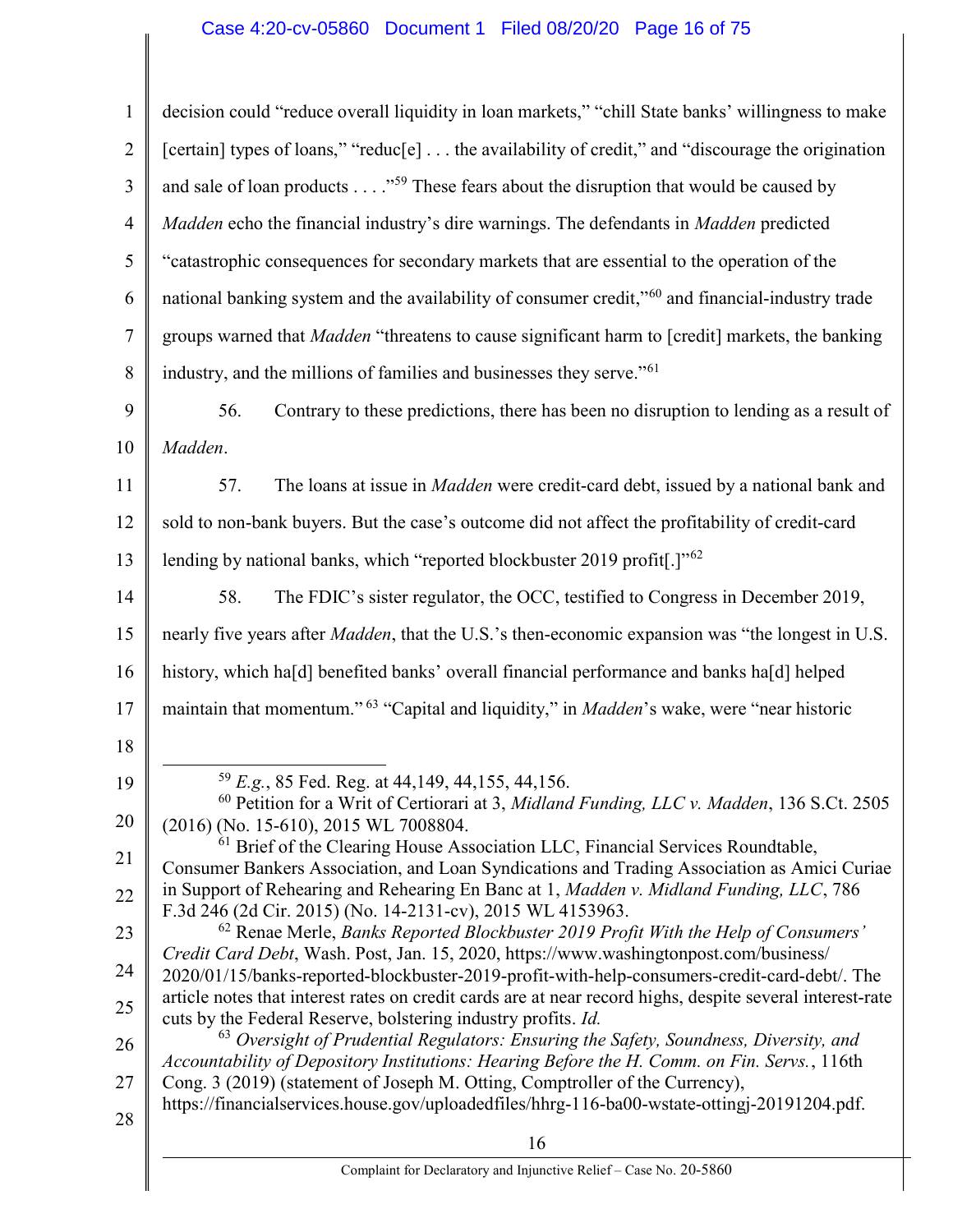### Case 4:20-cv-05860 Document 1 Filed 08/20/20 Page 17 of 75

1 highs."<sup>64</sup>

2 3 4 59. The FDIC itself has similarly admitted that it is "not aware of any widespread or significant negative effects on credit availability or securitization markets having occurred to this point as a result of the *Madden* decision."<sup>65</sup>

5

6

### C. The Non-bank Interest Provision Appears To Rely on a "Doctrine" That Is Invalid

7 8 9 10 11 12 60. At the heart of the FDIC Rule's Non-bank Interest Provision is the claim that *Madden's* holding conflicts with generally accepted banking law and practice, but the FDIC's rulemaking record fails to show *Madden* was anything other than a straightforward application of clear law to common facts. Neither when the Second Circuit issued its decision in Madden nor since has any federal Court of Appeals ever held that §§ 85 or 1831d's interest-rate preemption applies to entities other than national or state-chartered banks.<sup>66</sup>

- 13 61. Nevertheless, federal regulators and the financial industry, since 2015, have
- 14 steadfastly claimed that Madden conflicts with a supposedly longstanding common-law

15 "principle" that they have concocted and named "valid-when-made."

62. According to proponents of the "valid-when-made" theory, including the OCC,

17 loan buyers should be exempt from state usury laws (and may charge any rate authorized by

18 contract) as long as the originator of the loan was itself exempt from state usury laws. Put

- 19 differently, the theory rests on the idea that preemption of state usury laws is salable—when
- 20 Congress exempts FDIC Banks from state usury law, those FDIC Banks may sell, by way of
- 21

22

16

 $64$  *Id.* 

 $65$  85 Fed. Reg. at 44,156 (emphasis added).

23 24 25 26 27 28  $66$  See Brief for the United States as Amicus Curiae at 13-14, Midland Funding, LLC v. Madden, 136 S.Ct. 2505 (2016) (No. 15-610), 2016 WL 2997343; see also In re Cmty. Bank of N. Va., 418 F.3d at 296 (agreeing that §§ 85 and 1831d "apply only to national and state-chartered banks, not to non-bank purchasers"). The only decision to disagree with *Madden's* interpretation of  $\S$  85 was issued by a bankruptcy court in Colorado. In re Rent-Rite Superkegs W., Ltd., 603 B.R. 41, 67 n.57 (Bankr. D. Colo. 2019). On appeal from the Bankruptcy Court, the U.S. District Court stated its agreement with *Madden* and declined to endorse "valid-when-made," but ultimately applied the OCC's Non-bank Interest Rule, which had not been promulgated at the time of the litigants' briefing and so had not been challenged by the litigants before the Court. In re Rent-Rite Superkegs W., Ltd.,  $_F$ F. Supp.  $_d$ .  $_d$ .  $_H$  (D. Colo. 2020).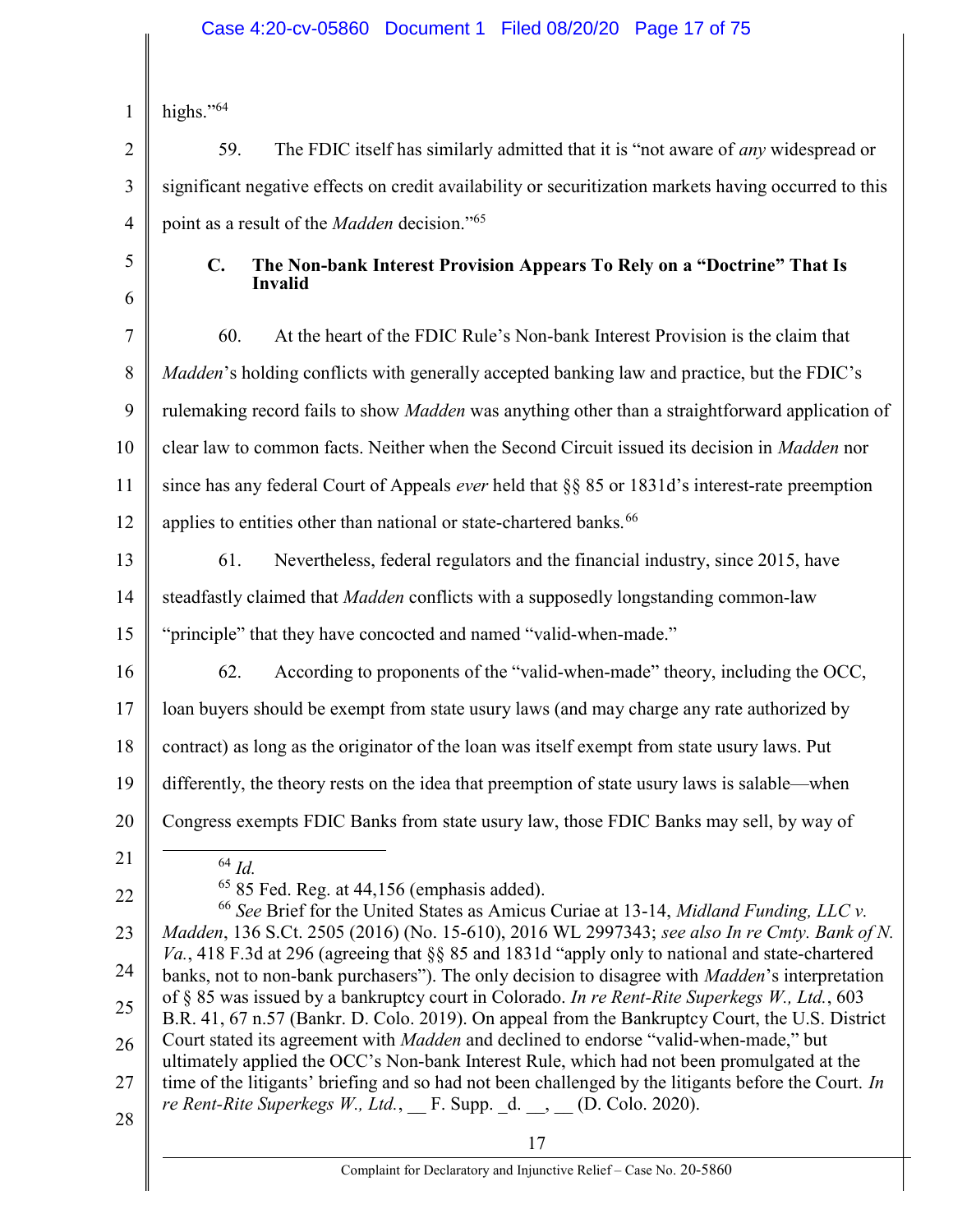1 2 selling loans they originate, that congressionally conferred right to charge interest in excess of state law to any buyers they wish.

| $\overline{3}$ | The FDIC appears, at times, to rely on this "valid-when-made" theory for its Non-<br>63.                                                                                   |
|----------------|----------------------------------------------------------------------------------------------------------------------------------------------------------------------------|
| $\overline{4}$ | bank Interest Provision. The Chair of the FDIC's Board of Directors, who voted in favor of                                                                                 |
| 5              | issuing the FDIC Rule, described the Rule as "reaffirming and codifying in regulation the valid-                                                                           |
| 6              | when-made doctrine" both in her announcement of the agency's proposed rulemaking and                                                                                       |
| $\tau$         | announcing the final Rule. <sup>67</sup> The Rule itself states that the Non-bank Interest Provision is                                                                    |
| 8              | "consistent with state banking powers and common law doctrines such as the 'valid when made'                                                                               |
| 9              | and 'stand-in-the shoes' rules"; describes the version of "valid-when-made" described above; and                                                                           |
| 10             | concludes on that basis that "[a] loan that was not usurious under section 27 [§ 1831d] when                                                                               |
| 11             | made would thus not become usurious upon assignment." <sup>68</sup>                                                                                                        |
| 12             | But in response to a series of critical comments, the FDIC asserts that its<br>64.                                                                                         |
| 13             | interpretation of § 1831d is not "based on Federal common law or the valid-when-made rule, as                                                                              |
| 14             | some comments have argued." <sup>69</sup> And, perhaps attempting to distance itself from the dubious                                                                      |
| 15             | "valid-when-made" theory, the FDIC has also coined a new term, "stand-in-the-shoes rules," to                                                                              |
| 16             | describe the same idea. <sup>70</sup>                                                                                                                                      |
| 17             | The FDIC's conflicting statements that alternately adopt then disclaim the "valid-<br>65.                                                                                  |
| 18             | when-made" theory as a basis for the Non-bank Interest Provision render the Rule arbitrary and                                                                             |
| 19             | capricious.                                                                                                                                                                |
| 20             | The FDIC's statement disclaiming the "valid-when-made" theory as a basis for the<br>66.                                                                                    |
| 21             | Non-bank Interest Provision also conflicts with its longstanding position that § 1831d must be                                                                             |
| 22             |                                                                                                                                                                            |
| 23             | $67$ Statement by FDIC Chairman Jelena McWilliams on the Notice of Proposed                                                                                                |
| 24             | Rulemaking: Federal Interest Rate Authority, FDIC Board Meeting (Nov. 19, 2019),                                                                                           |
| 25             | https://www.fdic.gov/news/news/speeches/spnov1919.pdf; Statement by FDIC Chairman Jelena<br>McWilliams on the Final Rule: Federal Interest Rate Authority (June 25, 2020), |
| 26             | https://www.fdic.gov/news/speeches/spjun2520b.html.<br><sup>68</sup> 85 Fed. Reg. at 44,149.                                                                               |
| 27             | $^{69}$ <i>Id.</i> at 44,151.                                                                                                                                              |
| 28             | $70 E.g., id.$ at 44,149.                                                                                                                                                  |
|                | 18<br>Complaint for Declaratory and Injunctive Relief - Case No. 20-5860                                                                                                   |
|                |                                                                                                                                                                            |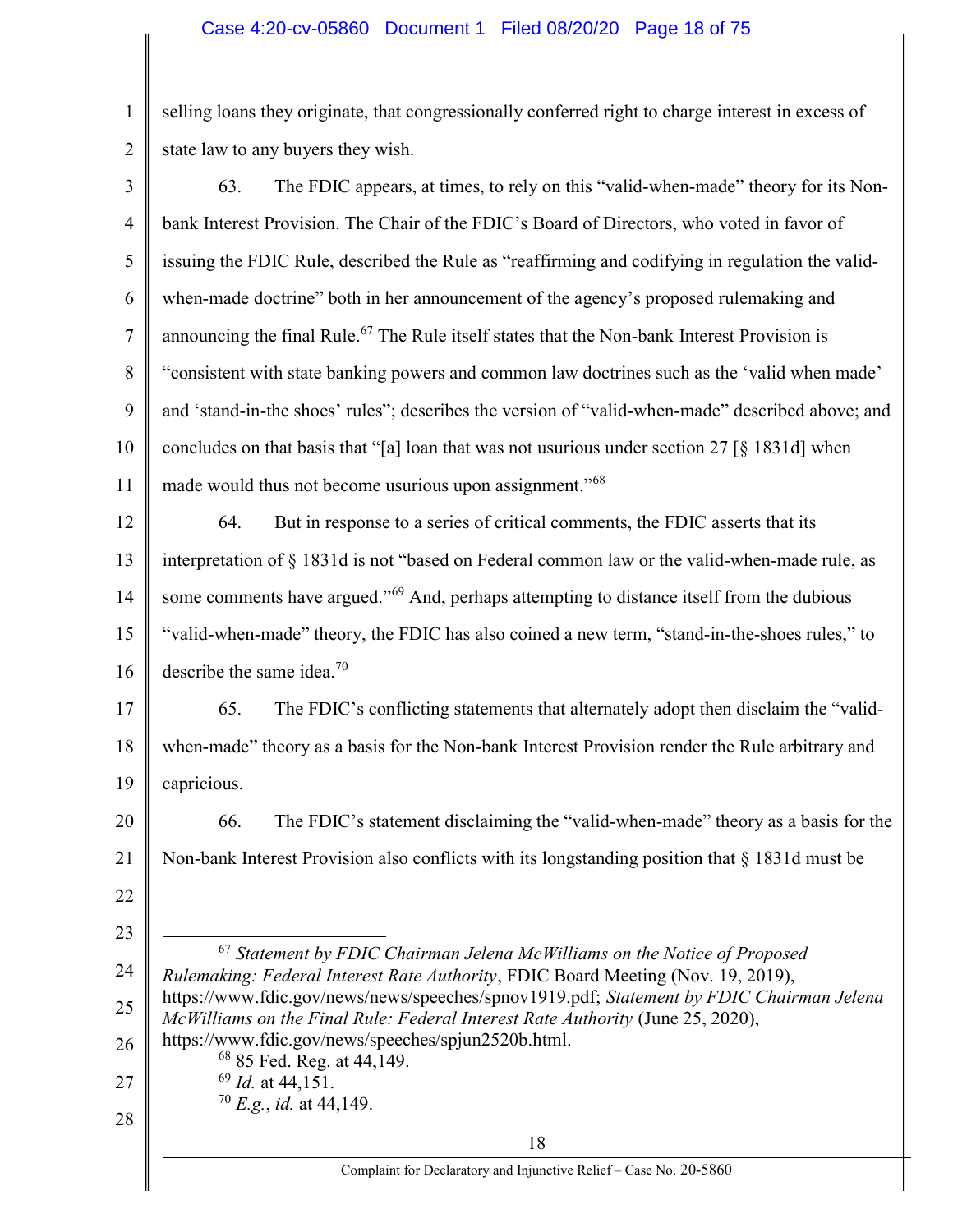#### Case 4:20-cv-05860 Document 1 Filed 08/20/20 Page 19 of 75

1 2 3 4 5 6 7 interpreted in pari materia with  $\S 85$ .<sup>71</sup> In issuing the near-identical OCC Rule, the OCC expressly relied on the "valid-when-made" theory in interpreting § 85 to extend rate-cap preemption to buyers of loans originated by federally chartered banks.<sup>72</sup> The FDIC's claim that its interpretation of § 1831d is not based on the "valid-when-made" theory runs counter to the OCC's interpretation of its parallel statute and thus is in conflict with the FDIC's position that the two statutes should be construed in pari materia. These conflicting lines of logic further render the Rule arbitrary and capricious.

8

9

67. The "valid-when-made" theory of  $\S$  1831d cited in the FDIC Rule conflicts with the plain text of § 1831d, which exempts only FDIC Banks from state rate caps.

10 11 12 13 14 15 16 17 18 19 20 68. The supposed "valid-when-made" "principle" is also implausible in that it departs markedly from how law ordinarily operates with respect to licensed and highly regulated activities, like banking. In highly regulated fields, the transfer of property does not imply the transfer of all rights that the licensed seller holds relating to that property. For example, Congress has exempted from federal income taxation the interest credit unions earn on their loans,<sup>73</sup> but the buyer of a credit union's assets receives no such exemption—non-credit unions must pay their taxes. A licensed driver may sell her car, but the buyer must have his own license to drive it.<sup>74</sup> That is to say, property (a loan or a car) may pass from one party to another, but certain rights (to avoid taxation or to drive) are not salable and must be conferred separately by license or statute. The FDIC's supposed "valid-when-made" "principle" ignores this common feature of American law.

21 22 23 24 69. The FDIC states, "It is well settled that an assignee succeeds to all the assignor's rights in a contract, standing in the shoes of the assignor."<sup>75</sup> But the right to charge interest in excess of state rate caps is conferred by statute, not contract. FDIC Banks may sell their loans to non-banks; but without an act of Congress exempting them from state rate-cap laws, non-banks 

25

 $71$  *Id.* at 44,147.

26 27 28  $72$  85 Fed. Reg. at 33,532 (citing "valid-when-made" as "tenets of common law that inform its . . . interpretation of section 85").  $^{73}$  26 U.S.C. § 501(c)(14)(A).  $^{74}$  E.g., Cal. Veh. Code § 12500. <sup>75</sup> 85 Fed. Reg. at 44,149.

19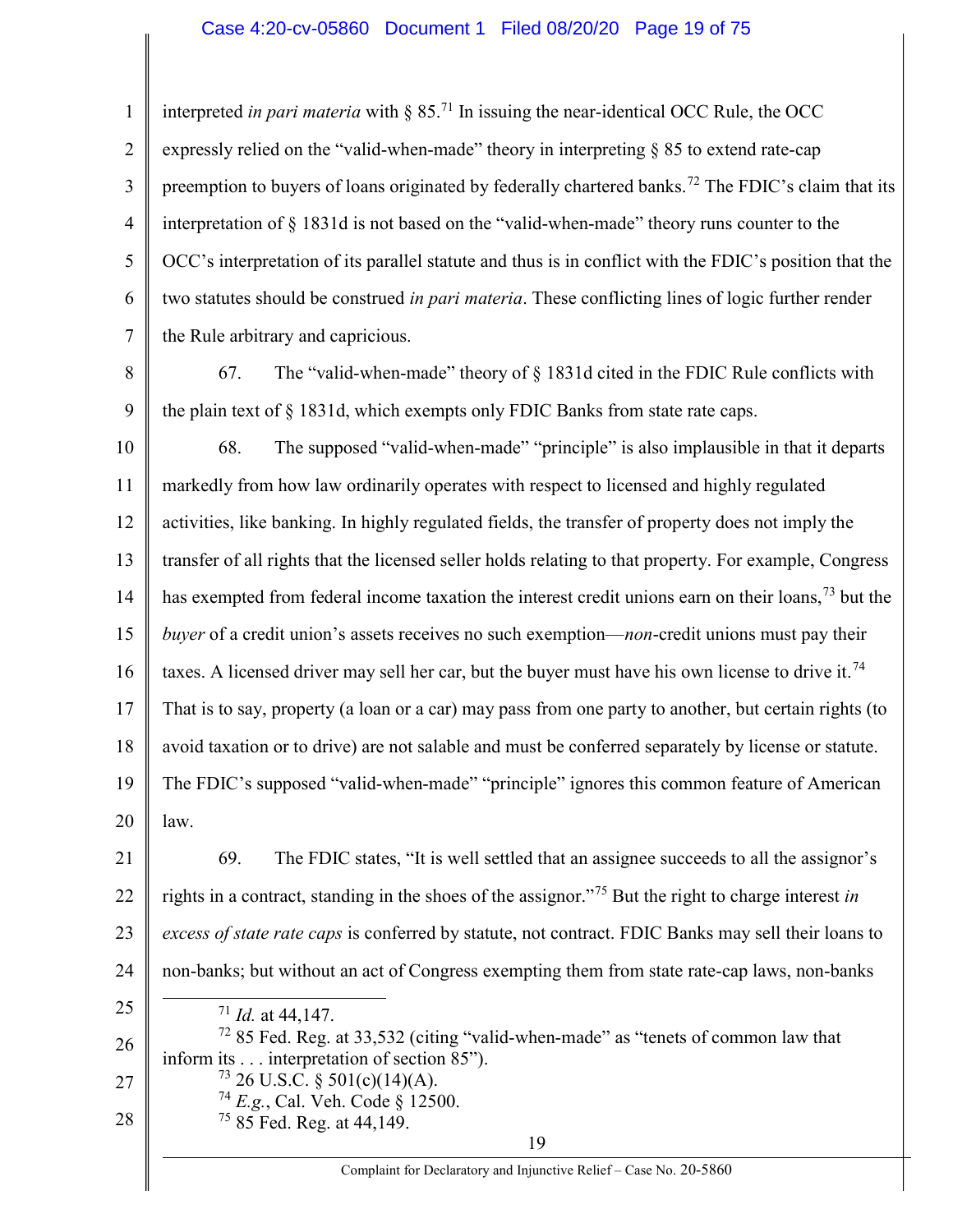### Case 4:20-cv-05860 Document 1 Filed 08/20/20 Page 20 of 75

1 must charge and collect interest in accordance with state law.

2 3 4 5 70. Furthermore, "valid-when-made's" historical bona fides are anything but. Case law and historical treatises are devoid of anything resembling the FDIC and OCC's theory; in fact, the first articulation of the "valid-when-made" theory of §§ 85 and 1831d appears in a 2015 brief asking the Second Circuit to reconsider Madden.<sup>76</sup>

6 7 8 9 10 11 12 71. Although a "well-settled" principle of banking law (as the FDIC considers "validwhen-made" $T<sup>77</sup>$  should appear in banking and usury treatises predating the financial industry's 2015 Madden brief, "valid-when-made" is "entirely unknown to historical treatise writers," according to legal scholar and historian Adam Levitin.<sup>78</sup> "Nothing even approaching the 'validwhen-made' doctrine in which the assignment of a loan from an originator to an assignee subject to a different state usury law appears in any 19th or 20th century usury treatise. No prior reference to 'valid-when-made' can be found in *any* banking or usury treatise."<sup>79</sup>

- 13 14 15 72. Moreover, none of the cases the FDIC cites regarding the supposed "valid-whenmade" "principle" support the proposition that the state-law exemptions conferred on FDIC Banks by § 1831d should pass to non-banks upon the sale of a loan.
- 16

17

18

73. To support its analysis, the FDIC relies on a misreading of old law. Following the lead of several industry briefs and publications since Madden, the FDIC cites Supreme Court cases from the early 1800s for the proposition that "a contract, which, in its inception, is

FDIC's reliance on this quote to conclude that non-banks are exempt from state usury laws when

19 unaffected by usury, can never be invalidated by any subsequent usurious transaction."<sup>80</sup> The

- 20
- 21

22

23

24

- <sup>76</sup> Comment of Adam J. Levitin (Jan. 5, 2020), Attachment 1, Amicus Curiae Brief of Professor Adam J. Levitin in Support of Plaintiff at 12-13, 26-31, Rent-Rite Super Kegs W., Ltd. v. World Business Lenders, LLC, No. 19-cv-01552 (D. Colo. Sept. 19, 2019) (describing the paucity of historical evidence for federal regulators' "valid-when-made" theory and
- distinguishing the few cases that bear any likeness to it).

<sup>77</sup> 85 Fed. Reg. at 44,149.

- 25 26 <sup>78</sup> Comment of Adam J. Levitin (Jan. 5, 2020), Attachment 1, Amicus Curiae Brief of Professor Adam J. Levitin in Support of Plaintiff at 26, Rent-Rite Super Kegs W., Ltd. v. World Business Lenders, LLC, No. 19-cv-01552 (D. Colo. Sept. 19, 2019).
- 27

 $79$  *Id.* (emphasis in original).

28 <sup>80</sup> 85 Fed. Reg. at 44,149 n.33 (quoting Nichols v. Fearson, 32 U.S. 103, 109 (1833) and citing Gaither v. Farmers' & Mechs' Bank of Georgetown, 26 U.S. 37, 43 (1828)).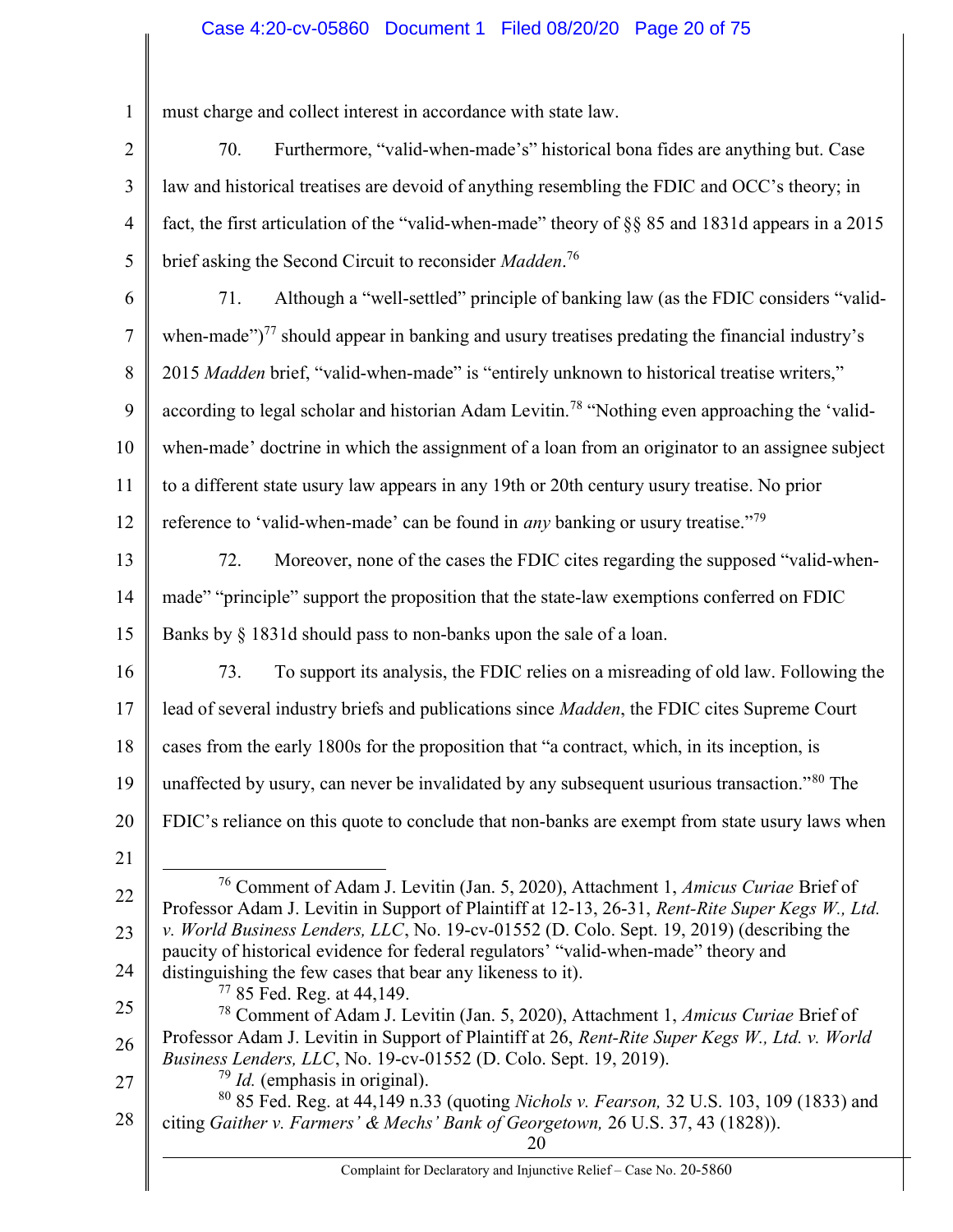#### Case 4:20-cv-05860 Document 1 Filed 08/20/20 Page 21 of 75

1 2 3 4 5 6 7 8 9 they purchase loans from FDIC Banks is misplaced. *Nichols v. Fearson* and *Gaither v. Farmers* & Mechanics Bank of Georgetown, the supercentenarian cases the FDIC cites, concern the nowobsolete law of transferable notes, which were often traded multiple times at discount. None of these cases involved statutes exempting any party from state interest-rate caps, and all were decided before Congress granted national banks or FDIC Banks such privileges in the NBA and the FDIA. Thus, the Court in *Nichols* and *Gaither* could not have contemplated that the usurious nature of a loan could turn on whether the loan was held by an entity statutorily protected from state rate caps or a non-protected assignee, and its holdings in those cases do not have any bearing on "valid-when-made" or the FDIC's Non-bank Interest Provision.<sup>81</sup>

10 11 12 13 14 15 16 74. These cases merely hold that if a lender originates a loan at an interest rate lower than the relevant rate cap and then sells the loan for less than the original loan amount, the loan does not become usurious just because the total amount owed constitutes a percentage that would exceed the rate cap if calculated based on the discounted-sale price rather than on the original loan amount. In other words, whether the interest rate is usurious is correctly calculated based on the rate the borrower must pay in relation to the principal amount borrowed, not based on the rate of return realized by an assignee in relation to the cost it invests to purchase the loan.

17 18 19 20 21 22 23 24 25 75. This archaic legal issue may be difficult for modern readers to understand. An example makes it concrete: A lender in a state with a 36% rate cap gives a borrower a \$100 loan and requires the borrower to repay \$110 in one year; this amounts to a 10% interest rate and is permissible under the state rate cap. That original lender, which soon finds itself in need of immediate cash, then sells the loan to a discount buyer for just \$55; this means that the buyer can collect the \$110 owed by the borrower when the loan is due. From the borrower's perspective, the borrower is still paying a 10% rate on the loan. But from the perspective of the discount buyer, who is getting \$110 back from its \$55 payment, it may appear as if the "interest" rate is 100%, which would be well over the state rate cap. *Nichols* and *Gaither* hold that in determining whether

26

 $\overline{a}$ 

<sup>27</sup> 28 <sup>81</sup> See Comment of Adam J. Levitin (Jan. 5, 2020), Attachment 1, Amicus Curiae Brief of Professor Adam J. Levitin in Support of Plaintiff at 16, Rent-Rite Super Kegs W., Ltd. v. World Business Lenders, LLC, No. 19-cv-01552 (D. Colo. Sept. 19, 2019).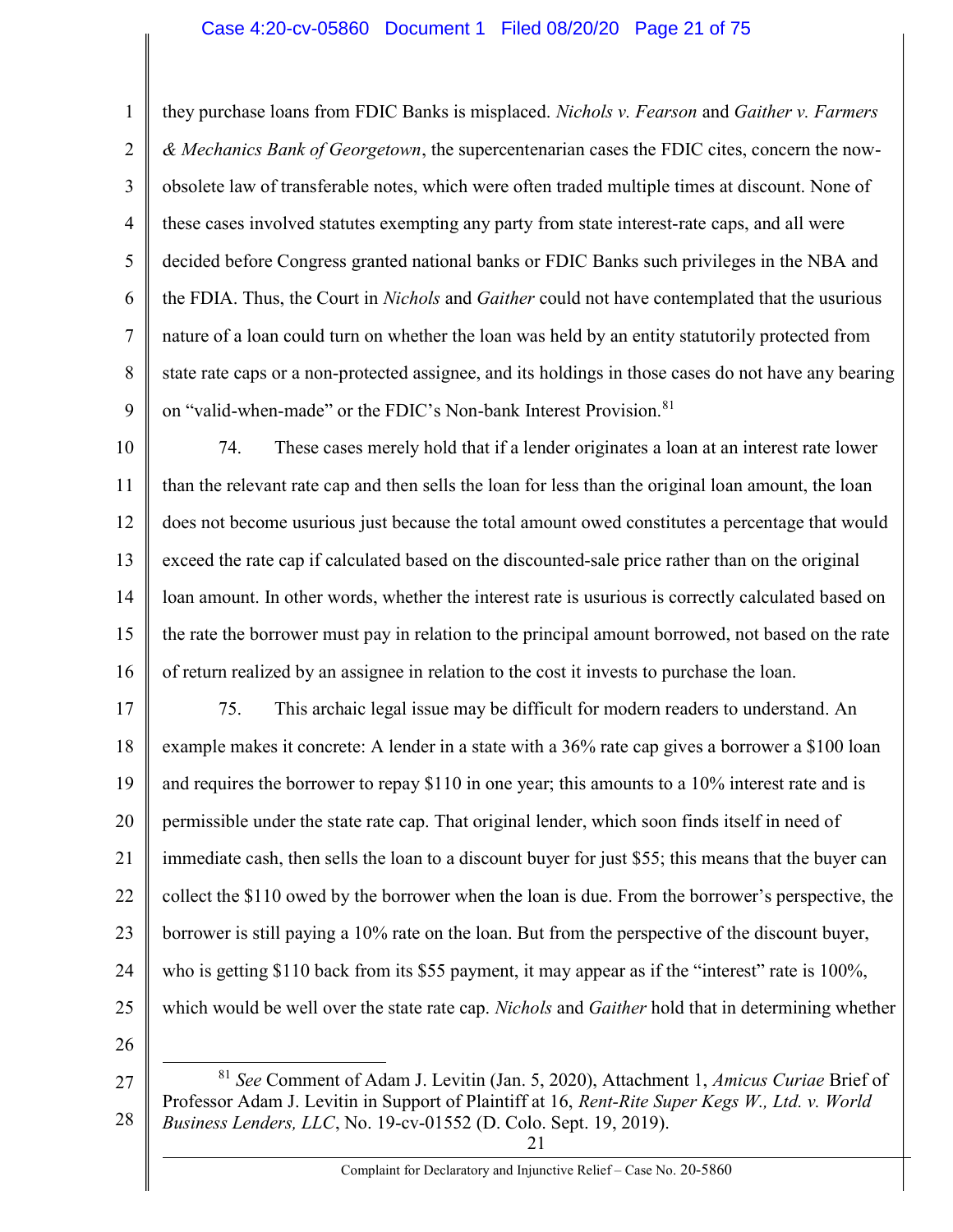# Case 4:20-cv-05860 Document 1 Filed 08/20/20 Page 22 of 75

| $\mathbf{1}$   | a loan's interest rate is usurious, the effective interest rate should be calculated based on the                                                                                        |
|----------------|------------------------------------------------------------------------------------------------------------------------------------------------------------------------------------------|
| $\overline{2}$ | original loan amount, not on whatever discounted price a buyer paid to the original lender for the                                                                                       |
| 3              | loan. The borrower cannot invalidate a loan on the basis that it is usurious simply because the                                                                                          |
| 4              | original lender sold the loan at a deep discount. In other words, "a contract, which, in its                                                                                             |
| 5              | inception, is unaffected by usury, can never be invalidated by any subsequent usurious                                                                                                   |
| 6              | transaction."82                                                                                                                                                                          |
| 7              | These cases have nothing to do with the interest rates non-banks may charge when<br>76.                                                                                                  |
| 8              | they buy loans issued by FDIC Banks. Nor do these cases hold that a loan buyer has the                                                                                                   |
| 9              | inalienable right to continue charging the same interest rate as the loan seller.                                                                                                        |
| 10             | Additionally, the FDIC cannot rely on a "common law" principle of "valid-when-<br>77.                                                                                                    |
| 11             | made" to expand the scope of federal law and displace state law because the Supreme Court has                                                                                            |
| 12             | made clear since its 1938 decision in <i>Erie v. Tompkins</i> that "[t] here is no federal general common                                                                                |
| 13             | law."83 The statute the FDIC invokes is straightforwardly limited to FDIC Banks; the agency may                                                                                          |
| 14             | not rely on "common law" to expand its reach.                                                                                                                                            |
| 15             | D.<br>The FDIC's Non-bank Interest Provision Gives the Financial Industry                                                                                                                |
| 16             | What It Failed To Wrest from the Courts or Congress                                                                                                                                      |
| 17             | 78.<br>The FDIC Rule's Non-bank Interest Provision is a boon to the financial-services                                                                                                   |
| 18             | industry, which has vigorously lobbied against state-law rate caps. <sup>84</sup>                                                                                                        |
| 19             | 79. For years, the financial-services industry tried unsuccessfully to achieve                                                                                                           |
| 20             | preemption of state-law rate caps, first through the courts and then through Congress. Financial-                                                                                        |
| 21             | industry trade groups—including the American Bankers Association, the Financial Services                                                                                                 |
| 22             | <sup>82</sup> Nichols, 32 U.S. at 109.                                                                                                                                                   |
| 23             | <sup>83</sup> O'Melveny & Myers v. FDIC, 512 U.S. 79, 83 (1994) (quoting Erie R. Co. v. Tompkins,                                                                                        |
| 24             | 304 U.S. 64, 78 (1938)); see also Comment of Arthur E. Wilmarth, Jr. Ex. A at 10-13 (Jan. 17,<br>2020).                                                                                  |
| 25             | 84 For example, when South Dakota voted on an interest-rate cap applicable to non-banks<br>in 2016, the payday-loan industry spent over a million dollars lobbying against the rate cap, |
| 26             | which was ultimately approved by an overwhelming 76% of voters. Bart Pfankuch, Payday Loans<br>Gone, But Need for Quick Cash Remains, Capital Journal (Pierre, S.D.), Mar. 23, 2018,     |
| 27             | https://www.capjournal.com/news/payday-loans-gone-but-need-for-quick-cash-remains/                                                                                                       |
| 28             | article 4b3b74de-2e5e-11e8-8dc5-c7f64085e760.html.                                                                                                                                       |
|                | 22                                                                                                                                                                                       |
|                | Complaint for Declaratory and Injunctive Relief - Case No. 20-5860                                                                                                                       |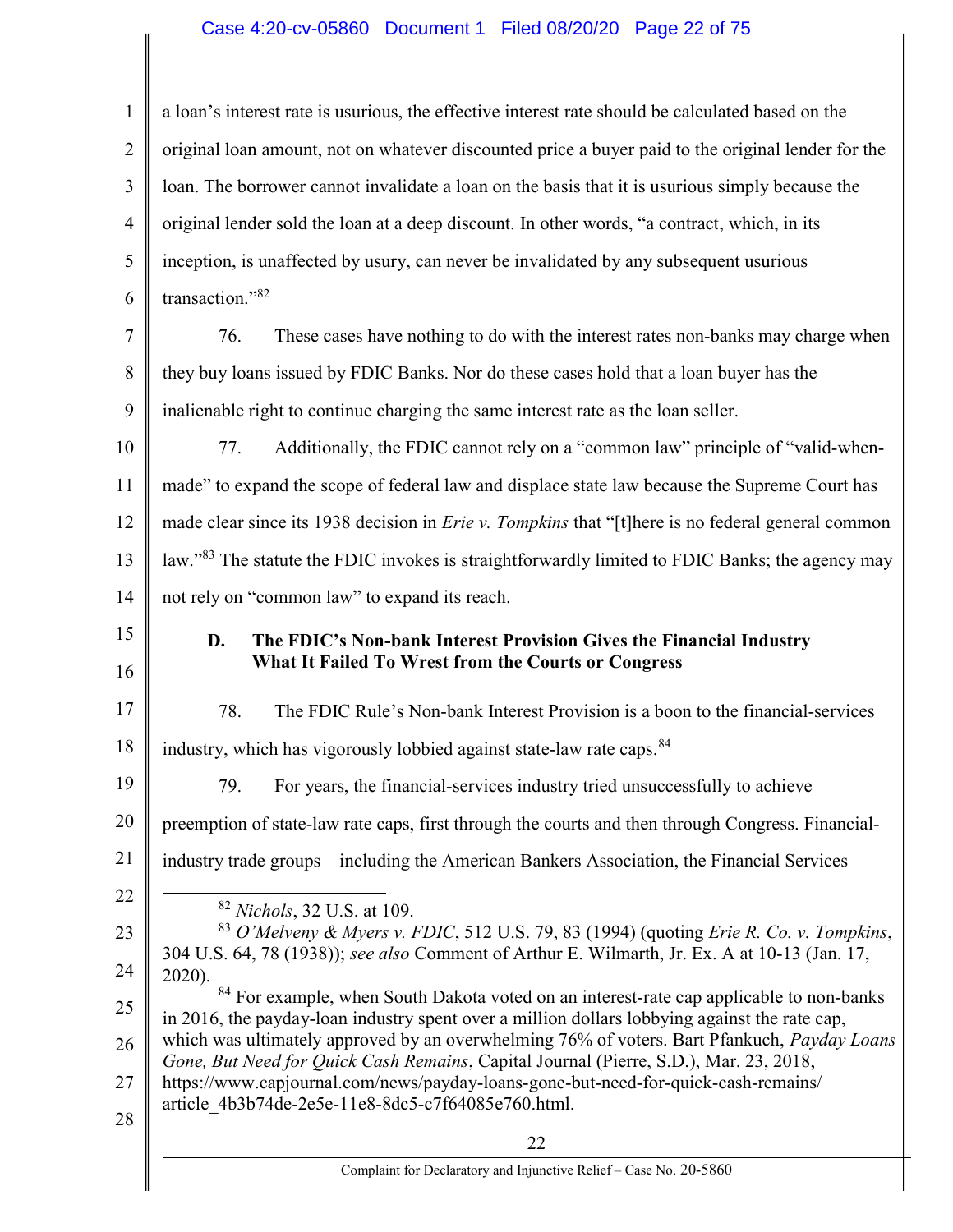# Case 4:20-cv-05860 Document 1 Filed 08/20/20 Page 23 of 75

| $\mathbf{1}$   | Roundtable, the Structured Finance Industry Group, the Loan Syndications and Trading                                                                                                               |
|----------------|----------------------------------------------------------------------------------------------------------------------------------------------------------------------------------------------------|
| $\overline{2}$ | Association, and others—launched an <i>amicus</i> campaign to convince the federal courts that $\S 85$ 's                                                                                          |
| 3              | (and by extension, $\S$ 1831d's) state-law preemption applies not just to national banks, but extends                                                                                              |
| $\overline{4}$ | to all buyers of national banks' loans. <sup>85</sup> The FDIC (along with the OCC) soon joined in, filing                                                                                         |
| 5              | <i>amicus</i> briefs in matters ordinarily too mundane to catch the notice of a federal regulator, like a                                                                                          |
| 6              | small-business bankruptcy. <sup>86</sup> But that campaign largely failed. The Second Circuit declined to                                                                                          |
| 7              | reconsider Madden, the Supreme Court denied certiorari, a state court recently rejected the                                                                                                        |
| 8              | FDIC's theory of § 1831d, and no circuit split has emerged. <sup>87</sup>                                                                                                                          |
| 9              | 80.<br>Moreover, Congress recently declined to enact legislation substantively identical                                                                                                           |
| 10             | to the FDIC's Non-bank Interest Provision. The Protecting Consumers' Access to Credit Act of                                                                                                       |
| 11             | 2017, a bill introduced following <i>Madden</i> but before the FDIC proposed its Rule, would have                                                                                                  |
| 12             | extended § 1831d's exemption from state rate caps beyond FDIC Banks to third parties that are                                                                                                      |
| 13             |                                                                                                                                                                                                    |
| 14             | $85$ E.g., Brief of the Clearing House Association LLC, Financial Services Roundtable,<br>Consumer Bankers Association, and Loan Syndications and Trading Association as Amici Curiae              |
| 15             | in Support of Rehearing and Rehearing En Banc at 5-9, Madden v. Midland Funding, LLC, 786<br>F.3d 246 (2d Cir. 2015) (No. 14-2131-cv), 2015 WL 4153963; Brief of the Structured Finance            |
| 16             | Industry Group, Inc., and the Securities Industry and Financial Markets Association as Amici<br>Curiae in Support of Defendants-Appellees' Petition for Rehearing and Suggestion for Rehearing     |
| 17             | En Banc at 8-10, Madden v. Midland Funding, LLC, 786 F.3d 246 (2d Cir. 2015) (No. 14-2131-                                                                                                         |
| 18             | cv), 2015 WL 4153964; Brief of Amici Curiae The American Bankers Association, The<br>California Bankers Association, and The Utah Bankers Association in Support of Petitioners at 5-              |
| 19             | 7, Midland Funding, LLC v. Madden, 136 S.Ct. 2505 (2016) (No. 15-610), 2015 WL 8959419.<br>$86$ E.g., Amicus Brief of the Federal Deposit Insurance Corporation and the Office of the              |
| 20             | Comptroller of the Currency in Support of Affirmance and Appellee at 9-20, Rent-Rite Super                                                                                                         |
| 21             | Kegs West Ltd. v. World Business Lenders, LLC, No. 19-cv-01552 (D. Colo. Sept. 10, 2019).<br>$^{87}$ Midland Funding, LLC v. Madden, 136 S. Ct. 2505 (2016) (denying cert.); Order                 |
| 22             | Denying Petition for Rehearing En Banc, Madden v. Midland Funding, LLC, 14-2131-cv (2d Cir.<br>Aug. 12, 2015); Order Regarding Plaintiff's Motion for Determination of Law, slip op. at 6-7,       |
| 23             | Fulford, Administrator v. Marlette Funding, LLC, No. 2017-cv-30376 (Denver Dist. Ct. June 9,<br>2020) (following Madden), https://www.nclc.org/images/pdf/unreported/Order_Regarding_              |
| 24             | Plaintiff Motion Determination Law.pdf. Only a single Bankruptcy Court has accepted the                                                                                                            |
| 25             | OCC's view. See In re Rent-Rite Superkegs W., Ltd., 603 B.R. at 67 n.57. On appeal from the<br>Bankruptcy Court, the U.S. District Court stated its agreement with Madden and declined to          |
| 26             | endorse "valid-when-made," but ultimately applied the OCC's Non-bank Interest Rule, which had<br>not been promulgated at the time of the litigants' briefing and so had not been challenged by the |
| 27             | litigants before the Court. In re Rent-Rite Superkegs W., Ltd., F. Supp. d. $\Box$ , (D. Colo.                                                                                                     |
| 28             | 2020).                                                                                                                                                                                             |
|                | 23                                                                                                                                                                                                 |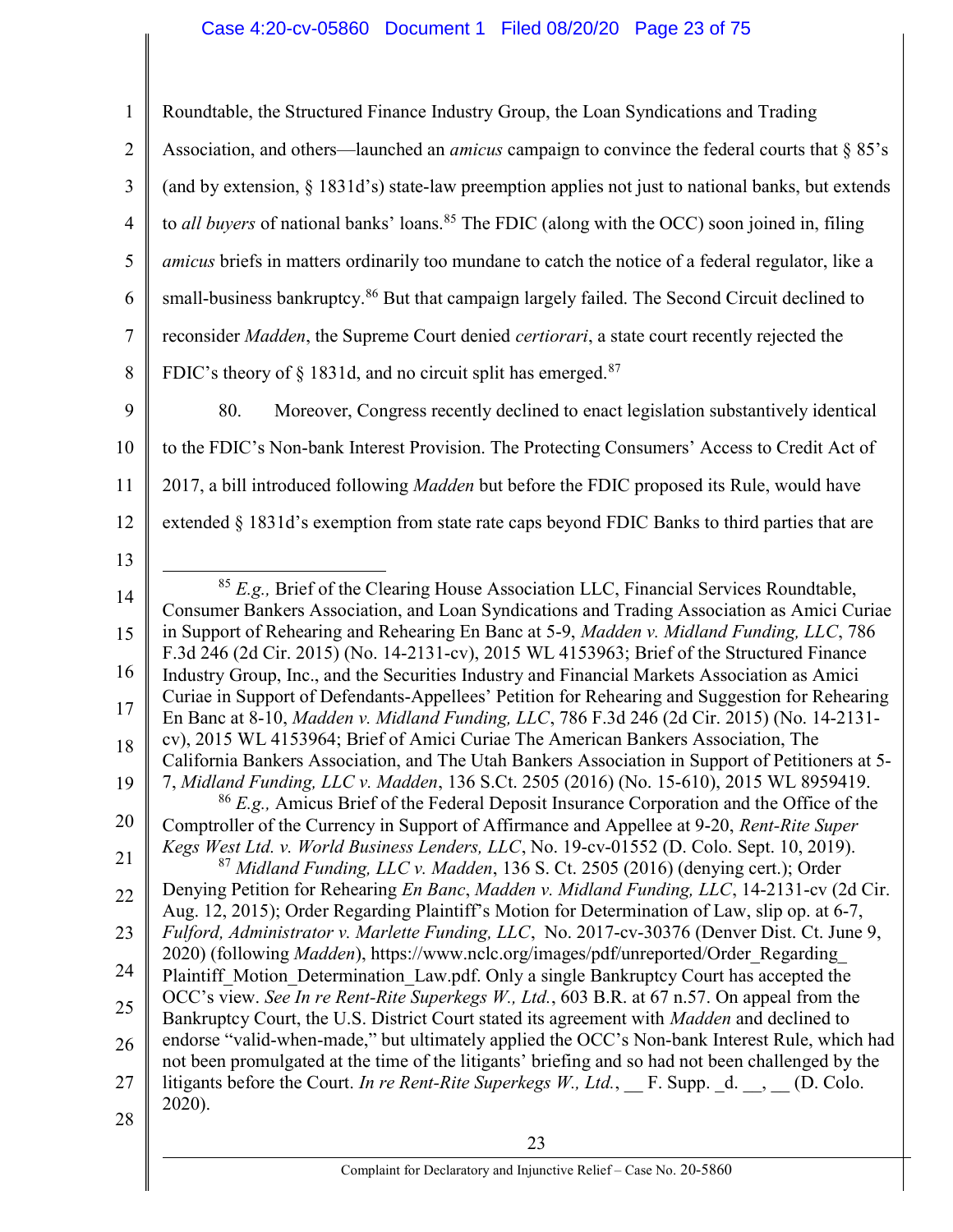| $\mathbf{1}$   | assigned loans originated by FDIC Banks. The bill used language very similar to that contained in                                                                 |
|----------------|-------------------------------------------------------------------------------------------------------------------------------------------------------------------|
| 2              | the FDIC Rule's Non-bank Interest Provision:                                                                                                                      |
| 3              | A loan that is valid when made as to its maximum rate of interest in accordance                                                                                   |
| $\overline{4}$ | with this section [12 U.S.C. § 1831d] shall remain valid with respect to such rate<br>regardless of whether the loan is subsequently sold, assigned, or otherwise |
| 5              | transferred to a third party, and may be enforced by such third party<br>notwithstanding any State law to the contrary. <sup>88</sup>                             |
| 6              |                                                                                                                                                                   |
| 7              | 81.<br>Following the House's passage of the proposed legislation, the Senate took no                                                                              |
| 8              | action, allowing it to expire at the close of the 115th Congress. <sup>89</sup>                                                                                   |
| 9              | 82.<br>Congress knows how to preempt state interest rate caps when it wants to. For                                                                               |
| 10             | example, in the same bill as $\S$ 1831d, Congress enacted law stating that preemption of state                                                                    |
| 11             | interest-rate caps in the <i>mortgage</i> context travels with the loan even after sale of a first-lien                                                           |
| 12             | mortgage loan. <sup>90</sup> But Congress declined to take similar action with respect to non-mortgage loans.                                                     |
| 13             | 83.<br>Unsuccessful before Congress and the Judiciary, the industry then turned to the                                                                            |
| 14             | only branch left. In the FDIC (and the OCC, which issued a near-identical rule with respect to                                                                    |
| 15             | national banks and federal savings associations), the financial-services industry found an ally that                                                              |
| 16             | issued a rule granting precisely what Congress and the courts had denied: preemption of state                                                                     |
| 17             | laws protecting consumers from usurious loans.                                                                                                                    |
| 18             | THE STATES HAVE STANDING TO CHALLENGE THE FDIC RULE<br>Ш.                                                                                                         |
| 19             | 84. The FDIC Rule injures concrete and distinct interests of the plaintiff States,                                                                                |
| 20             | including the States' sovereign, quasi-sovereign, and fiscal interests, any one of which is                                                                       |
| 21             | sufficient to support the States' standing to bring this APA action.                                                                                              |
| 22             | The FDIC Rule's Non-bank Interest Provision Harms the States'<br>A.                                                                                               |
| 23             | <b>Sovereign Interests</b>                                                                                                                                        |
| 24             | 85.<br>Each of the States has a sovereign interest in the protection and enforcement of its                                                                       |
| 25             | <sup>88</sup> H.R. 3299, 115th Cong. (2017-2018), https://www.congress.gov/bill/115th-congress/                                                                   |
| 26             | house-bill/3299/text.<br><sup>89</sup> See S. 1642, 115th Cong. (2017-2018), https://www.congress.gov/bill/115th-                                                 |
| 27             | congress/senate-bill/1642/actions?q=%7B%22search%22%3A%5B%22S1642%22%5D%<br>7D&r=2&s=1 (only recorded Senate action on bill is introduction on July 27, 2017).    |
| 28             | <sup>90</sup> 12 U.S.C. § 1735f-7a; see also Comment of Adam J. Levitin 4 (Jan. 5, 2020).<br>24                                                                   |
|                | Complaint for Declaratory and Injunctive Relief - Case No. 20-5860                                                                                                |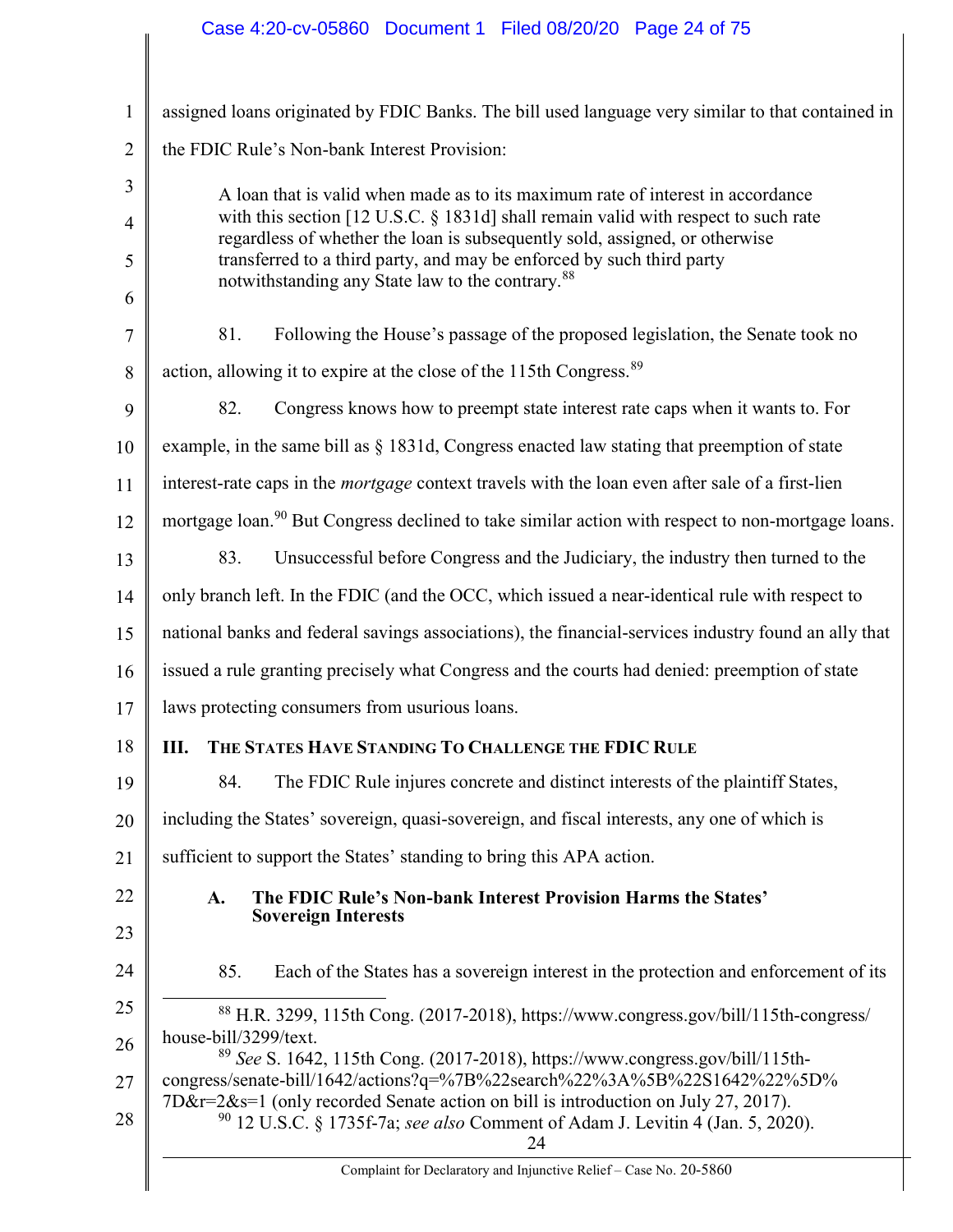#### Case 4:20-cv-05860 Document 1 Filed 08/20/20 Page 25 of 75

1 2 3 4 5 6 laws that, as discussed below, carefully regulate the interest that may be charged on consumer loans. These sovereign interests are concretely and particularly harmed by the FDIC Rule because its Non-bank Interest Provision would preempt the States' enforcement of their laws against nonbanks that buy loans from FDIC Banks. These harms to the States' interests are directly traceable to the FDIC Rule, and an order setting aside the Rule's Non-bank Interest Provision would redress the States' injuries.

7 8 9 10 11 12 13 14 15 86. Among the most significant powers of a state is the "exercise of sovereign power over individuals and entities," which "involves the power to create and enforce a legal code, both civil and criminal."<sup>91</sup> Enforcing state law is one of the "quintessential functions of a State."<sup>92</sup> This interest is unique to sovereign entities, like the States, because they alone are "entitled to create a legal code" and thus they have the most "direct stake . . . in defending the standards embodied in that code."<sup>93</sup> Thus, states "have an interest, as sovereigns, in exercising 'the power to create and enforce a legal code.<sup>'"94</sup> States have standing to sue the federal government where a federal law or federal action with the force of law impairs the states' legitimate, sovereign interest in the continued enforceability of their own statutes.<sup>95</sup>

- 16 17 18 19 20 21 87. The FDIC Rule invokes the States' sovereign interests because it would allow entities that would otherwise be subject to the States' rate caps or anti-evasion laws to charge interest rates much higher than allowed by the States. By allowing loan purchasers to continue to charge any interest rate chargeable by FDIC Banks under § 1831d, the Rule preempts state law that limits the interest rates that these entities may charge. The Rule would also render ineffective the States' anti-evasion provisions as to those entities.
- 22

23

- $91$  Alfred L. Snapp & Son, Inc. v. Puerto Rico, ex rel., Barez, 458 U.S. 592, 601 (1982). <sup>92</sup> Diamond v. Charles, 476 U.S. 54, 65 (1986).
- 24

25

<sup>94</sup> State of Alaska v. U.S. Dep't of Transp., 868 F.2d 441, 443 (D.C. Cir. 1989) (quoting Alfred L. Snapp  $\&$  Son, 458 U.S. at 601).

 $93$  *Id.* (internal quotations omitted).

26 27 28 <sup>95</sup> See, e.g., California v. Trump, 963 F.3d 926, 936-37 (9th Cir. 2020) (states have standing to challenge federal action to vindicate states' "sovereign interests in enforcing their environmental laws"); Wyoming ex rel. Crank v. United States, 539 F.3d 1236, 1239-40 (10th Cir. 2008) ("[f]ederal regulatory action that preempts state law creates a sufficient injury-in-fact to" demonstrate state standing).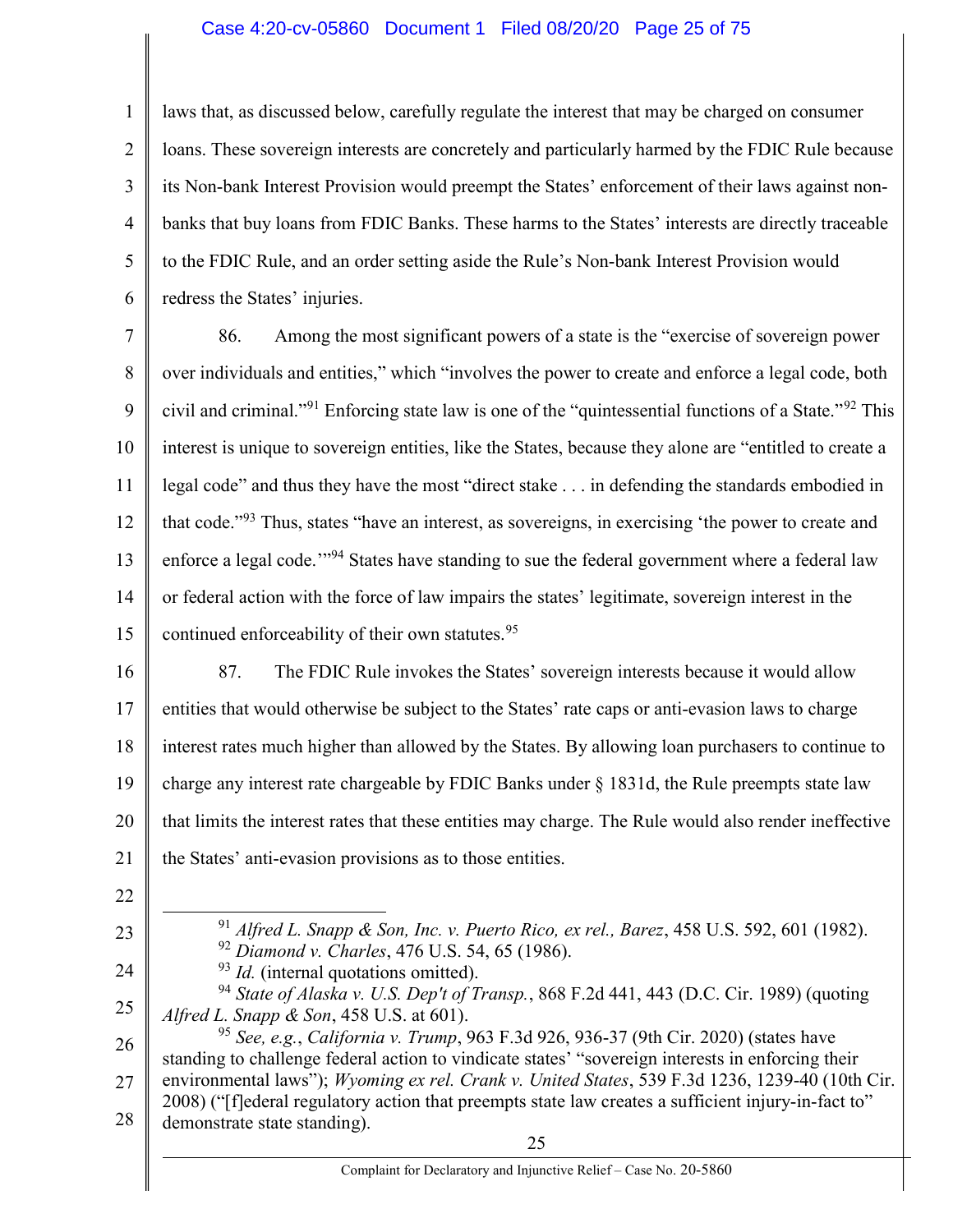# Case 4:20-cv-05860 Document 1 Filed 08/20/20 Page 26 of 75

| $\mathbf{1}$   | 88.<br>The Rule's Non-bank Interest Provision would also harm the States' sovereign                                                                                                                                                                   |
|----------------|-------------------------------------------------------------------------------------------------------------------------------------------------------------------------------------------------------------------------------------------------------|
| $\overline{2}$ | interests in enforcing their laws by facilitating "rent-a-bank" schemes between FDIC Banks                                                                                                                                                            |
| 3              | "located" outside of the States and lenders that would otherwise be subject to the States' laws. In                                                                                                                                                   |
| $\overline{4}$ | these "partnerships," the FDIC Bank ostensibly originates all loans so that the loans arguably are                                                                                                                                                    |
| 5              | not subject to the States' rate caps, and then consistently sells them, by agreement or                                                                                                                                                               |
| 6              | understanding, to the non-bank lender so that the non-bank lender can charge interest in excess of                                                                                                                                                    |
| $\tau$         | state law. These "partnerships" are known as "rent-a-bank" schemes because they frequently                                                                                                                                                            |
| 8              | require little to no financial risk or substantive involvement by the participating FDIC Bank.                                                                                                                                                        |
| 9              | 89.<br>Some FDIC Banks already engage in these "rent-a-bank" schemes. For example,                                                                                                                                                                    |
| 10             | because Utah imposes no cap on the rates banks may charge when the parties execute a written                                                                                                                                                          |
| 11             | contract, <sup>96</sup> FinWise Bank, a Utah-chartered bank insured by the FDIC, has made a business                                                                                                                                                  |
| 12             | practice of partnering with non-banks, including Elevate Credit, Inc. (d/b/a Rise) and OppLoans,                                                                                                                                                      |
| 13             | to evade the otherwise-applicable rate caps of the borrower's home state. <sup>97</sup> FinWise assists non-                                                                                                                                          |
| 14             | banks in evading the laws of 25 jurisdictions, including California, the District of Columbia, and                                                                                                                                                    |
| 15             | Minnesota. <sup>98</sup> Capital Community Bank, another Utah-chartered bank insured by the FDIC,                                                                                                                                                     |
| 16             | similarly relies on Utah's permissive interest-rate laws to export high-cost loans to other states,                                                                                                                                                   |
| 17             | including California, the District of Columbia, and Illinois. <sup>99</sup>                                                                                                                                                                           |
| 18             | The Rule's Non-bank Interest Provision would facilitate "rent-a-bank" schemes by<br>90.                                                                                                                                                               |
| 19             | allowing non-bank entities to purchase loans from FDIC Banks and thus charge, collect, and                                                                                                                                                            |
| 20             | receive interest at rates that exceed the caps set forth in the States' laws. <sup>100</sup> Put differently, the                                                                                                                                     |
| 21             | Rule would preempt state-law limitations on the rates of interest non-bank entities may receive                                                                                                                                                       |
| 22             | when the interest received derives from loans purchased from FDIC Banks.                                                                                                                                                                              |
| 23             | The limited language of § 1831d demonstrates Congress's intent that states may<br>91.                                                                                                                                                                 |
| 24             | $96$ Utah Code Ann. § 15-1-1 (1).                                                                                                                                                                                                                     |
| 25<br>26       | <sup>97</sup> Comment of Adam J. Levitin 15 (Jan. 5, 2020); Comment of Center for Responsible<br>Lending 30, 32, 35, 38, 41, App'x A (Feb. 4, 2020).<br><sup>98</sup> Comment of Center for Responsible Lending 30, 32, 35, 38, 41, App'x A. (Feb. 4, |
| 27<br>28       | 2020).<br>$99$ <i>Id.</i> at 33, 35, 41-42.<br><sup>100</sup> E.g., Cal. Fin. Code §§ 22303, 22304, 22304.5.                                                                                                                                          |
|                | 26                                                                                                                                                                                                                                                    |
|                | Complaint for Declaratory and Injunctive Relief - Case No. 20-5860                                                                                                                                                                                    |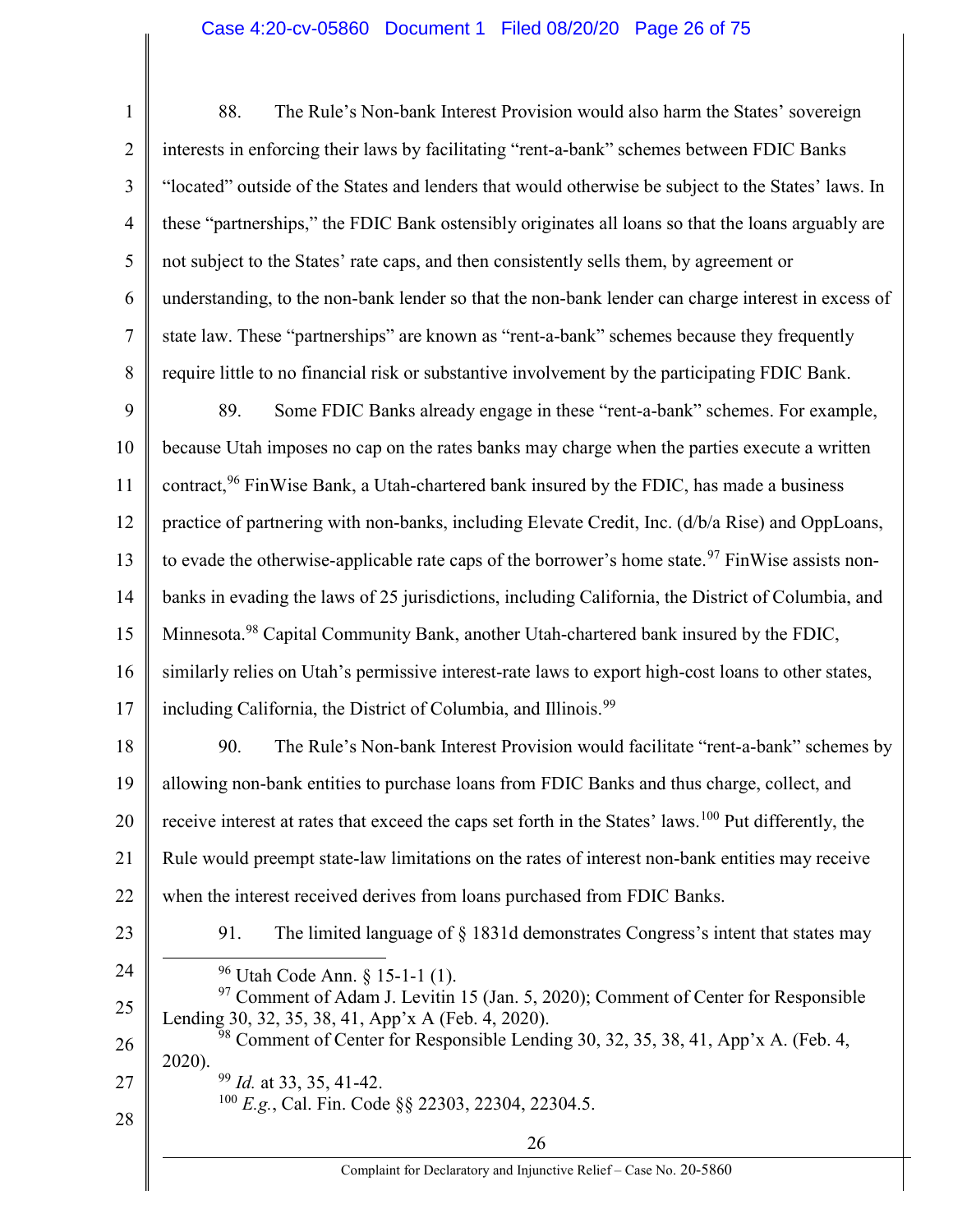#### Case 4:20-cv-05860 Document 1 Filed 08/20/20 Page 27 of 75

1 2 3 4 5 6 7 8 9 10 11 12 13 14 15 16 17 18 19 20 21 22 23 24 25 26 27 28 27 Complaint for Declaratory and Injunctive Relief – Case No. 20-5860 vindicate their interests. States are the primary beneficiaries of that section's close tailoring, which exempts only "State bank[s] or insured branch[es] of a foreign bank" from state-law interest rate caps.<sup>101</sup> It does so for the narrow and explicit purpose of "prevent [ing] discrimination against State-chartered insured depository institutions, including insured savings banks, or insured branches of foreign banks with respect to interest rates . . . ."<sup>102</sup> But Congress was careful to preserve the states' authority to regulate the interest rates chargeable by non-banks, demonstrating that protection of their sovereign and quasi-sovereign interests was among Congress's statutory objectives. 1. California's Rate Caps and Anti-Evasion Laws 92. California has two statutory schemes, the California Financing Law ("CFL") and the California Deferred Deposit Transaction Law ("CDDTL"), that, among other things, regulate the interest rate that may be charged on consumer loans.<sup>103</sup> 93. The CFL requires finance lenders and brokers to be licensed by the California Department of Business Oversight ("DBO"), <sup>104</sup> a state agency charged with regulating and overseeing the activities of payday lenders, finance lenders and brokers, state-licensed banks and savings associations, and other entities.<sup>105</sup> 94. The CFL caps the interest rates state-licensed lenders may "contract for" or "receive" on consumers loans under \$10,000. For loans under \$2,500, the CFL imposes a graduated rate cap.<sup>106</sup> For loans between \$2,500 and \$9,999, the CFL prohibits interest rates exceeding an annual simple interest rate of  $36\%$  per year plus the Federal Funds Rate.<sup>107</sup> <sup>101</sup> 12 U.S.C. § 1831d.  $102$  *Id.* <sup>103</sup> In addition to these statutory schemes, the California Supreme Court has held that loans not violating the state's rate caps, but nonetheless charging rates of interest that are excessive under the circumstances, may be deemed "unconscionable" and thus unlawful and actionable under the state's Unfair Competition Law (California Business and Professions Code § 17200). See generally De La Torre v. CashCall, Inc., 5 Cal. 5th 966 (2018). Like the CFL and CDDTL, California's unconscionability jurisprudence could be affected by the FDIC Rule. <sup>104</sup> Cal. Fin. Code §§ 22009, 22100. <sup>105</sup> Cal. Fin. Code § 300.  $106$  Cal. Fin. Code  $\S$ § 22303, 22304, 22306. <sup>107</sup> Cal. Fin. Code §§ 22304.5, 22306.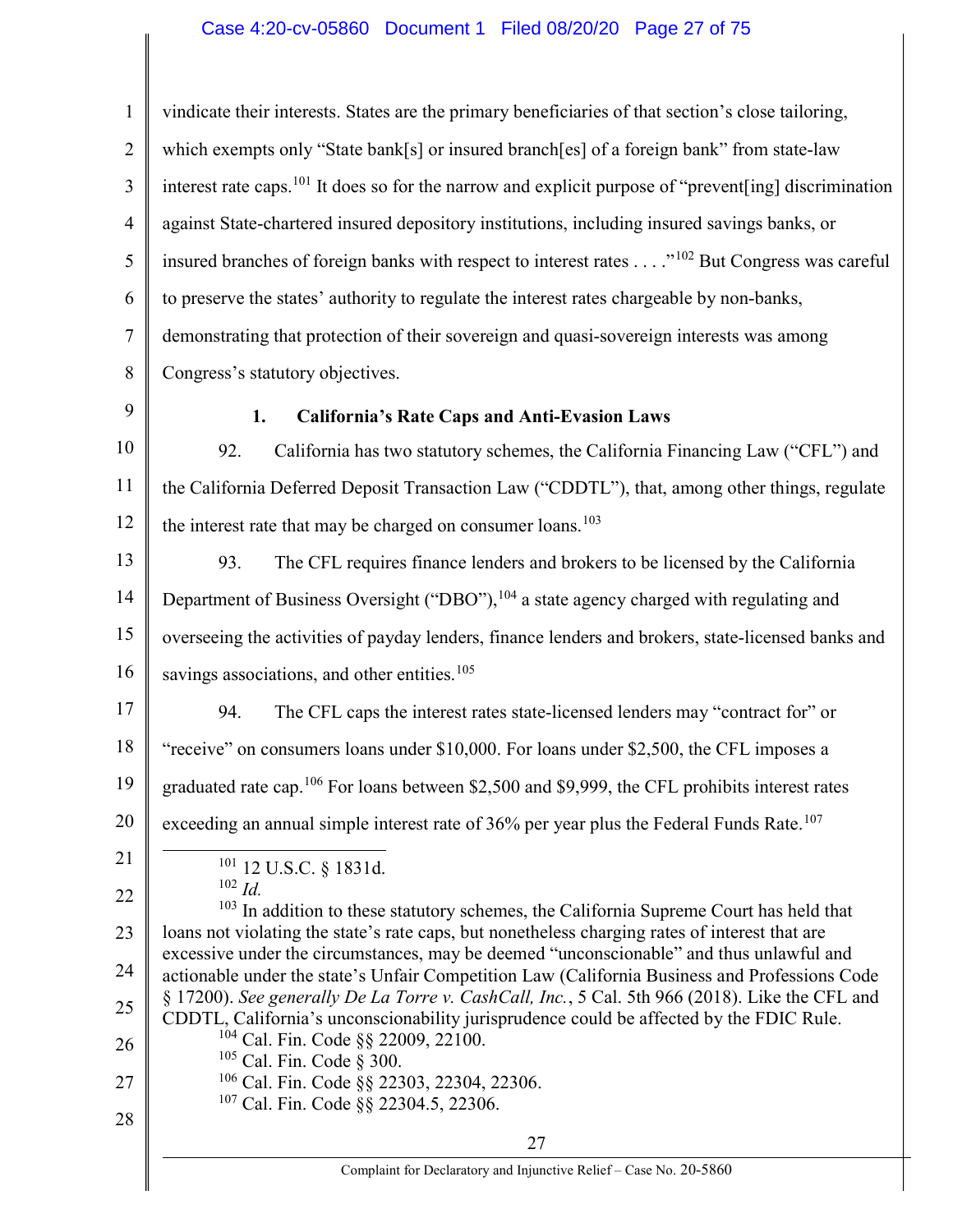# Case 4:20-cv-05860 Document 1 Filed 08/20/20 Page 28 of 75

| $\mathbf{1}$   | Before 2019, the CFL had provided a graduated rate cap only for loans of less than<br>95.                                                                                              |
|----------------|----------------------------------------------------------------------------------------------------------------------------------------------------------------------------------------|
| $\overline{2}$ | \$2,500. <sup>108</sup> However, many lenders evaded this cap by offering high-interest loans just above                                                                               |
| 3              | \$2,500. <sup>109</sup> For example, in 2018, less than $3\%$ (fewer than 46,000) of all CFL-covered loans were                                                                        |
| $\overline{4}$ | for between \$2,000 and \$2,499, while nearly 36% (nearly 600,000) of all CFL-covered loans                                                                                            |
| 5              | were for between \$2,500 and \$4,999. <sup>110</sup> Fifty-five percent of those latter loans charged an annual                                                                        |
| 6              | percentage rate of 100% or more. <sup>111</sup>                                                                                                                                        |
| 7              | To protect consumers from high-cost, predatory loans, the California Legislature<br>96.                                                                                                |
| 8              | enacted legislation in October 2019 that limits the interest rate for loans of at least \$2,500 and                                                                                    |
| 9              | under \$10,000. <sup>112</sup>                                                                                                                                                         |
| 10             | The California Legislature was well-attuned to the potential for scheming by<br>97.                                                                                                    |
| 11             | regulated entities to evade the law and sought to prevent evasion. To prevent lenders from                                                                                             |
| 12             | evading the CFL's rate caps by artificially increasing the size of a loan, the CFL establishes                                                                                         |
| 13             | whether and which rate caps apply based on a loan's "bona fide principal amount." <sup>113</sup> The "bona                                                                             |
| 14             | fide principal amount" excludes loan amounts in excess of what the borrower applies for if the                                                                                         |
| 15             | borrower is, "by prearrangement or understanding," to make a substantial repayment to the lender                                                                                       |
| 16             | "within a short time after the making of the loan" and specified conditions are met. <sup>114</sup> Thus, for                                                                          |
| 17             | example, lenders may not evade the CFL's rate caps by lending \$11,000 to a borrower seeking                                                                                           |
| 18             | only \$9,000 with the understanding that the borrower will immediately return the excess \$2,000.                                                                                      |
| 19             | The CDDTL likewise limits the interest chargeable on short-term deferred deposit<br>98.                                                                                                |
| 20             |                                                                                                                                                                                        |
| 21             | <sup>108</sup> Cal. Fin. Code §§ 22303, 22304.                                                                                                                                         |
| 22             | <sup>109</sup> See, e.g., De La Torre, 5 Cal. 5th 966; Cal. Leg. Asm. Comm. On Banking and<br>Finance, Analysis of A.B. 538 (Limón) 3-5, Legislative Counsel's Digest (Mar. 28, 2019), |
| 23             | https://leginfo.legislature.ca.gov/faces/billAnalysisClient.xhtml?bill_id=201920200AB539.<br>California Department of Business Oversight, California Department of Business            |
| 24             | Oversight Annual Report 9 (June 2018), https://dbo.ca.gov/wp-content/uploads/sites/296/                                                                                                |
| 25             | 2019/08/CFL-Annual-Report-2018-FINAL-8-8-19.pdf.<br>111<br><i>Id.</i> at 13.                                                                                                           |
| 26             | <sup>112</sup> Cal. Leg., A.B. 539 (Oct. 10, 2019), https://leginfo.legislature.ca.gov/faces/bill<br>NavClient.xhtml?bill id=201920200AB539 (chaptered at Cal. Fin. Code § 22304.5).   |
| 27             | <sup>113</sup> Cal. Fin. Code §§ 22303, 22304, 22304.5.<br>$114$ Cal. Fin. Code § 22251.                                                                                               |
| 28             | 28                                                                                                                                                                                     |
|                | Complaint for Declaratory and Injunctive Relief - Case No. 20-5860                                                                                                                     |
|                |                                                                                                                                                                                        |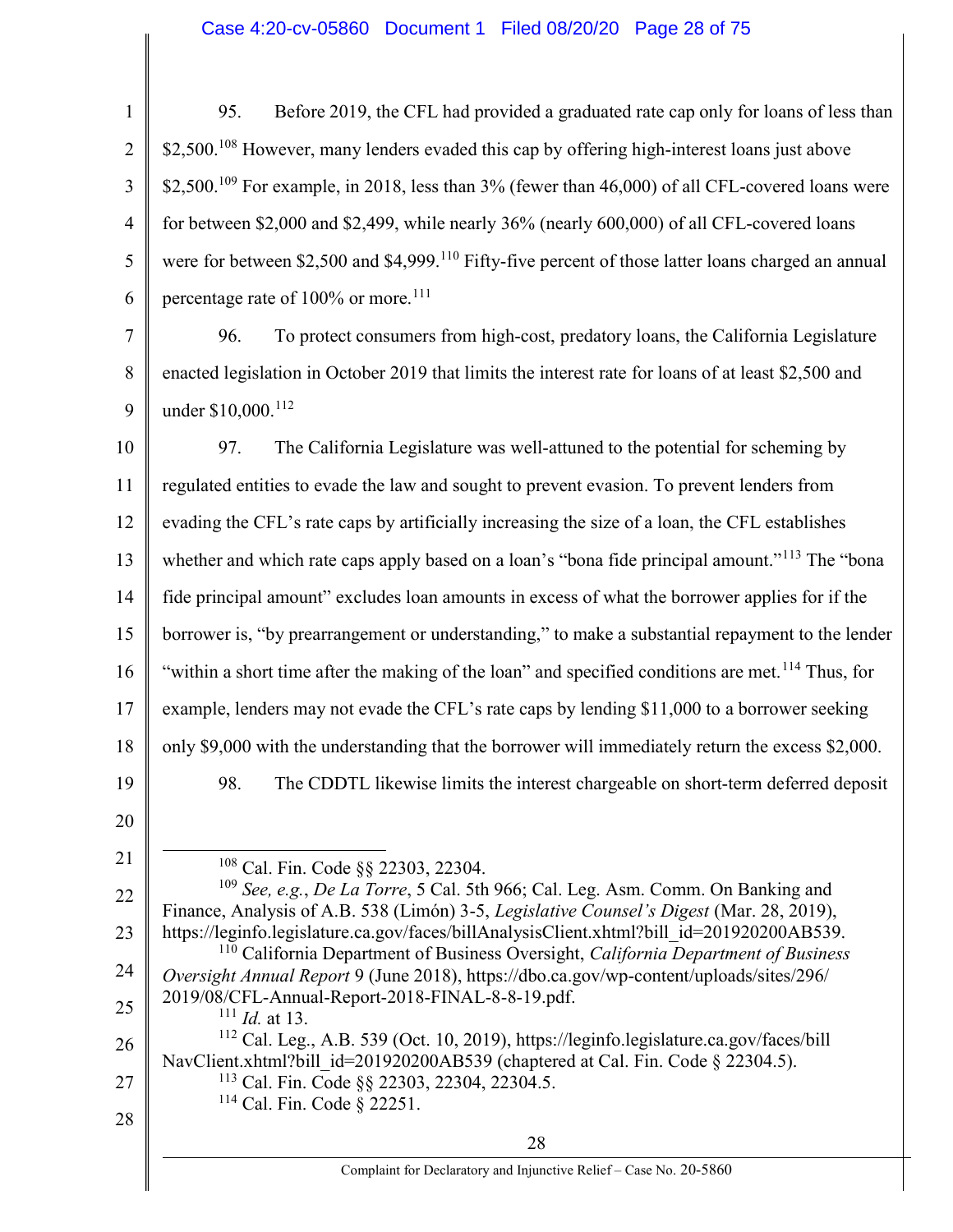| $\mathbf{1}$   | transactions, commonly known as payday loans. <sup>115</sup> The CDDTL also contains several provisions                                                                                          |
|----------------|--------------------------------------------------------------------------------------------------------------------------------------------------------------------------------------------------|
| $\overline{2}$ | aimed at preventing lenders from evading California law through partnerships with out-of-state                                                                                                   |
| 3              | entities. <sup>116</sup> For example, it provides that loans made out of state are enforceable in California only                                                                                |
| 4              | "to the extent of but not to exceed the unpaid principal balance and the aggregate amount of                                                                                                     |
| 5              | interest and all other charges permitted" by California law. <sup>117</sup> That is, non-bank entities                                                                                           |
| 6              | seeking to enforce loans in California may not collect interest at rates above what is permitted                                                                                                 |
| $\tau$         | under California law. The CDDTL applies to "[a]ny person" that seeks to collect, in California,                                                                                                  |
| 8              | interest and unpaid balances on deferred deposit transactions <sup>118</sup> and "[a]ny person" who arranges,                                                                                    |
| 9              | in California, the making of a deferred deposit transaction outside of the state for the purpose of                                                                                              |
| 10             | evading the CDDTL. <sup>119</sup>                                                                                                                                                                |
| 11             | The threat to California's enforcement of its laws posed by the Rule's facilitation<br>99.                                                                                                       |
| 12             | of "rent-a-bank" schemes is apparent and immediate. Even before the passage of California's                                                                                                      |
| 13             | 36% rate cap, several state-licensed lenders publicly announced their intention to evade                                                                                                         |
| 14             | California's interest-rate restrictions by partnering with FDIC Banks. <sup>120</sup> For example, the CEO of                                                                                    |
| 15             | Elevate (which is licensed and does business in California as "Rise") stated on a July 29, 2019                                                                                                  |
| 16             | earnings call that in response to California's then-proposed 36% rate cap, the company expected                                                                                                  |
| 17             | "to be able to continue to serve California consumers via bank sponsors that are not subject to the                                                                                              |
| 18             | same proposed state rate limitations." <sup>121</sup> Several other lenders have likewise announced plans to                                                                                     |
| 19             | pursue partnerships with banks to evade California's rate caps, including Curo Holdings Corp.                                                                                                    |
| 20             | (d/b/a Speedy Cash) and Enova (d/b/a NetCredit, CashNetUSA). <sup>122</sup>                                                                                                                      |
| 21             | <sup>115</sup> Cal. Fin. Code §§ 23001 et seq., 23036(a).                                                                                                                                        |
| 22             | <sup>116</sup> The CDDTL allows state-licensed lenders to participate in certain partnership<br>arrangements with banks that are not subject to the CDDTL but requires state licensees to comply |
| 23             | with all provisions of the CDDTL "not preempted by other state and federal laws." Cal. Fin. Code                                                                                                 |
| 24             | § 23037(i).<br>117<br>Cal. Fin. Code § 22322; see also id. at § 22323.                                                                                                                           |
| 25             | <sup>118</sup> Cal. Fin. Code § 22323.<br>$119$ Cal. Fin. Code § 22324.                                                                                                                          |
| 26             | <sup>120</sup> See, e.g., Comment of Sens. Brown et al. 3-4 (Nov. 21, 2019); see also Comment of                                                                                                 |
| 27             | Rep. Porter 1-2 (Dec. 20, 2019).<br><sup>121</sup> Comment of Sens. Brown et al. 3-4 (Nov. 21, 2019).                                                                                            |
| 28             | $122$ <i>Id.</i> at 4.                                                                                                                                                                           |
|                | 29                                                                                                                                                                                               |
|                | Complaint for Declaratory and Injunctive Relief - Case No. 20-5860                                                                                                                               |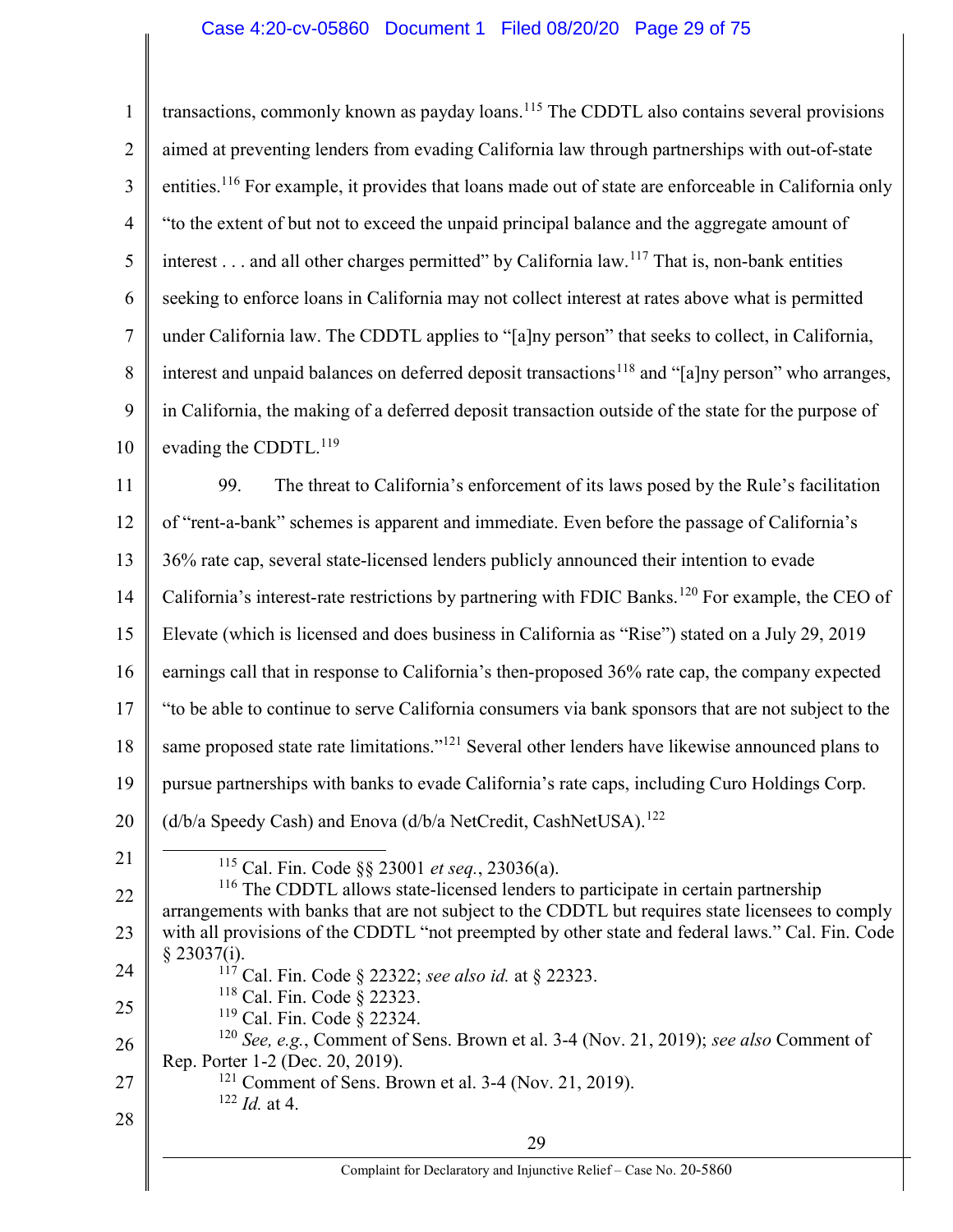# Case 4:20-cv-05860 Document 1 Filed 08/20/20 Page 30 of 75

| $\mathbf{1}$   | According to evidence in the administrative record, after the FDIC proposed its<br>100.                                                                                                           |
|----------------|---------------------------------------------------------------------------------------------------------------------------------------------------------------------------------------------------|
| $\overline{2}$ | Rule, an investor advisor wrote in its investment notes that Enova "received a strong endorsement                                                                                                 |
| 3              | from banking regulators in support of its bank partnership model, which is a key aspect of its                                                                                                    |
| $\overline{4}$ | California growth strategy moving forward[.]" <sup>123</sup>                                                                                                                                      |
| 5              | FinWise Bank and Community Capital Bank, two FDIC Banks chartered and<br>101.                                                                                                                     |
| 6              | "located" in Utah, are already engaged in rent-a-bank "partnerships" with OppLoans and                                                                                                            |
| $\tau$         | LoanMart, respectively, which lend to California borrowers. <sup>124</sup>                                                                                                                        |
| 8              | The FDIC Rule's Non-bank Interest Provision will further incent and enable such<br>102.                                                                                                           |
| 9              | state-law evasion. The Rule will facilitate "rent-a-bank" schemes by lending federal support to                                                                                                   |
| 10             | the claim that non-banks can evade state-law rate caps by entering into purchase agreements with                                                                                                  |
| 11             | FDIC Banks. As their announcements have already made clear, many non-bank lenders will rely                                                                                                       |
| 12             | on the Rule to argue they are exempt from otherwise applicable state law.                                                                                                                         |
| 13             | The State of California also has a sovereign interest in licensing and governing the<br>103.                                                                                                      |
| 14             | activities of lenders and other financial entities operating in California in order to protect                                                                                                    |
| 15             | California consumers. However, lenders involved in "rent-a-bank" schemes have claimed that                                                                                                        |
| 16             | they are not subject to applicable state oversight or licensing requirements. <sup>125</sup> By facilitating such                                                                                 |
| 17             | schemes, the Rule will undermine California's licensing regime, which is a fundamental element                                                                                                    |
| 18             | of the state's lending law.                                                                                                                                                                       |
| 19             | By purporting to exempt entities that purchase loans originated by FDIC Banks<br>104.                                                                                                             |
| 20             | from California state rate caps, and by encouraging "rent-a-bank" schemes, the FDIC Rule                                                                                                          |
| 21             | undermines California's sovereign interests.                                                                                                                                                      |
| 22<br>23       | 2.<br>The District of Columbia's Usury Cap and Accompanying<br><b>Regulations</b>                                                                                                                 |
| 24             | The District of Columbia (the "District") has strict usury caps in order to prevent<br>105.                                                                                                       |
| 25             | sophisticated entities from preying upon the District's most vulnerable residents. The District's                                                                                                 |
| 26             | <sup>123</sup> See Comment of Center for Responsible Lending 31 (Feb. 4, 2020).                                                                                                                   |
| 27             | <sup>124</sup> <i>Id.</i> at 32-33, 35, 41, App'x A; see also Comment of Rep. Porter 1-2 (Dec. 20, 2019).<br><sup>125</sup> Comment of the Conference of State Bank Supervisors 5 (Feb. 4, 2020). |
| 28             | 30                                                                                                                                                                                                |
|                | Complaint for Declaratory and Injunctive Relief - Case No. 20-5860                                                                                                                                |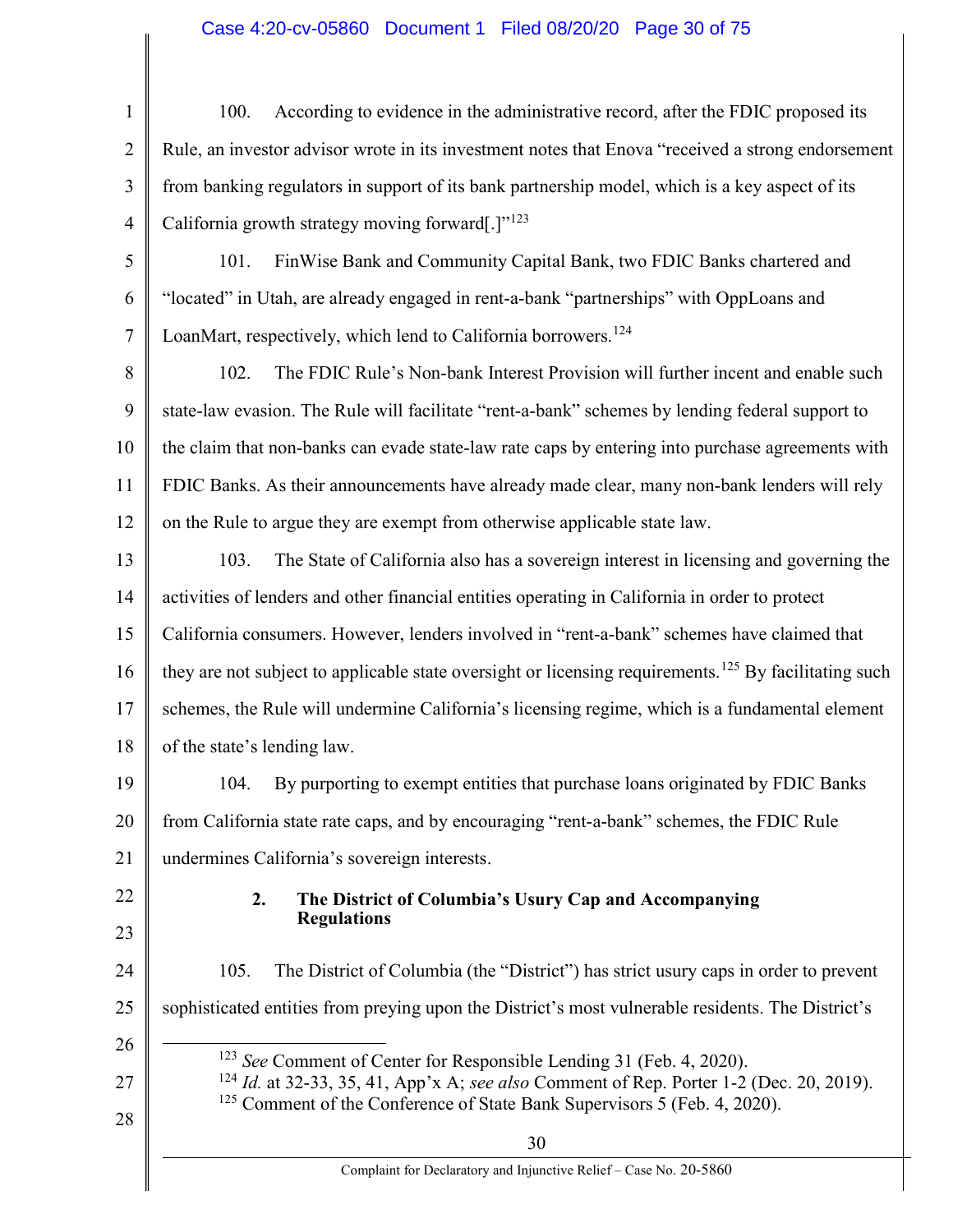# Case 4:20-cv-05860 Document 1 Filed 08/20/20 Page 31 of 75

| $\mathbf{1}$   | usury cap for most loans in which the interest rate is expressed in the contract is 24%. <sup>126</sup> The                                                                                                      |
|----------------|------------------------------------------------------------------------------------------------------------------------------------------------------------------------------------------------------------------|
| $\overline{2}$ | District's usury cap for loans without an express interest rate is 6%. <sup>127</sup>                                                                                                                            |
| 3              | 106.<br>Additionally, entities that offer loans in the District at any interest rate are required                                                                                                                |
| $\overline{4}$ | to obtain a money-lending license. <sup>128</sup>                                                                                                                                                                |
| 5              | 107.<br>Violations of the usury cap and licensing requirement are enforceable through the                                                                                                                        |
| 6              | Consumer Protection Procedures Act ("CPPA"). <sup>129</sup> The Attorney General for the District of                                                                                                             |
| $\overline{7}$ | Columbia is specifically authorized to bring actions on behalf of the District against such                                                                                                                      |
| 8              | violators "[n]otwithstanding any provision of law to the contrary." <sup>130</sup>                                                                                                                               |
| 9              | 108.<br>Indeed, the District has recently filed exactly such an action against an entity that it                                                                                                                 |
| 10             | accuses of abusing this "rent-a-bank" scheme. <sup>131</sup> There, the District has accused the defendant of                                                                                                    |
| 11             | violating both the District's usury cap and the District's money-lending license requirement.                                                                                                                    |
| 12             | Illinois' Regulations Governing Low-Dollar, High-Cost Loans<br>3.                                                                                                                                                |
| 13             | 109.<br>The State of Illinois has two statutes that regulate interest rates and other                                                                                                                            |
| 14             | requirements for low-dollar, high-cost loans: the Consumer Installment Loan Act ("CILA") <sup>132</sup>                                                                                                          |
| 15             | and the Payday Loan Reform Act ("PLRA"). <sup>133</sup>                                                                                                                                                          |
| 16             | Low-dollar, high-cost loans were largely unregulated in Illinois prior to 2005.<br>110.                                                                                                                          |
| 17             | Most of these loans were offered pursuant to CILA before 2005. In 2005, the Illinois legislature                                                                                                                 |
| 18             | passed the PLRA to protect consumers against long-term cycles of debt associated with low-                                                                                                                       |
| 19             | dollar, high-cost payday loans.                                                                                                                                                                                  |
| 20             | The purpose of the PLRA is to "protect consumers who enter into payday loans"<br>111.                                                                                                                            |
| 21             | and to regulate the lenders of payday loans. [The PLRA] shall be construed as a consumer                                                                                                                         |
| 22             | <sup>126</sup> D.C. Code § 28–3301(a).                                                                                                                                                                           |
| 23             |                                                                                                                                                                                                                  |
| 24             | <sup>127</sup> D.C. Code § 28–3302(a).<br><sup>128</sup> D.C. Code § 28–3302(a).<br><sup>128</sup> D.C. Code §§ 26–901, <i>et seq.</i> ; 16 DCMR § 201.1.<br><sup>129</sup> D.C. Code §§ 28–3901, <i>et seq.</i> |
| 25             | <sup>131</sup> District of Columbia v. Elevate Credit, Inc., No. 1:20-cv-01809-EGS (D.D.C. 2020);<br>Press Release, AG Racine Sues Predatory Online Lender For Illegal High-Interest Loans To                    |
| 26             | District Consumers, June 5, 2020, https://oag.dc.gov/release/ag-racine-sues-predatory-online-<br>lender-illegal.                                                                                                 |
| 27             | <sup>132</sup> 205 Ill. Comp. Stat. 670/1 et seq.<br><sup>133</sup> 815 Ill. Comp. Stat. 122/1 et seq.                                                                                                           |
| 28             | 31                                                                                                                                                                                                               |
|                | Complaint for Declaratory and Injunctive Relief - Case No. 20-5860                                                                                                                                               |
|                |                                                                                                                                                                                                                  |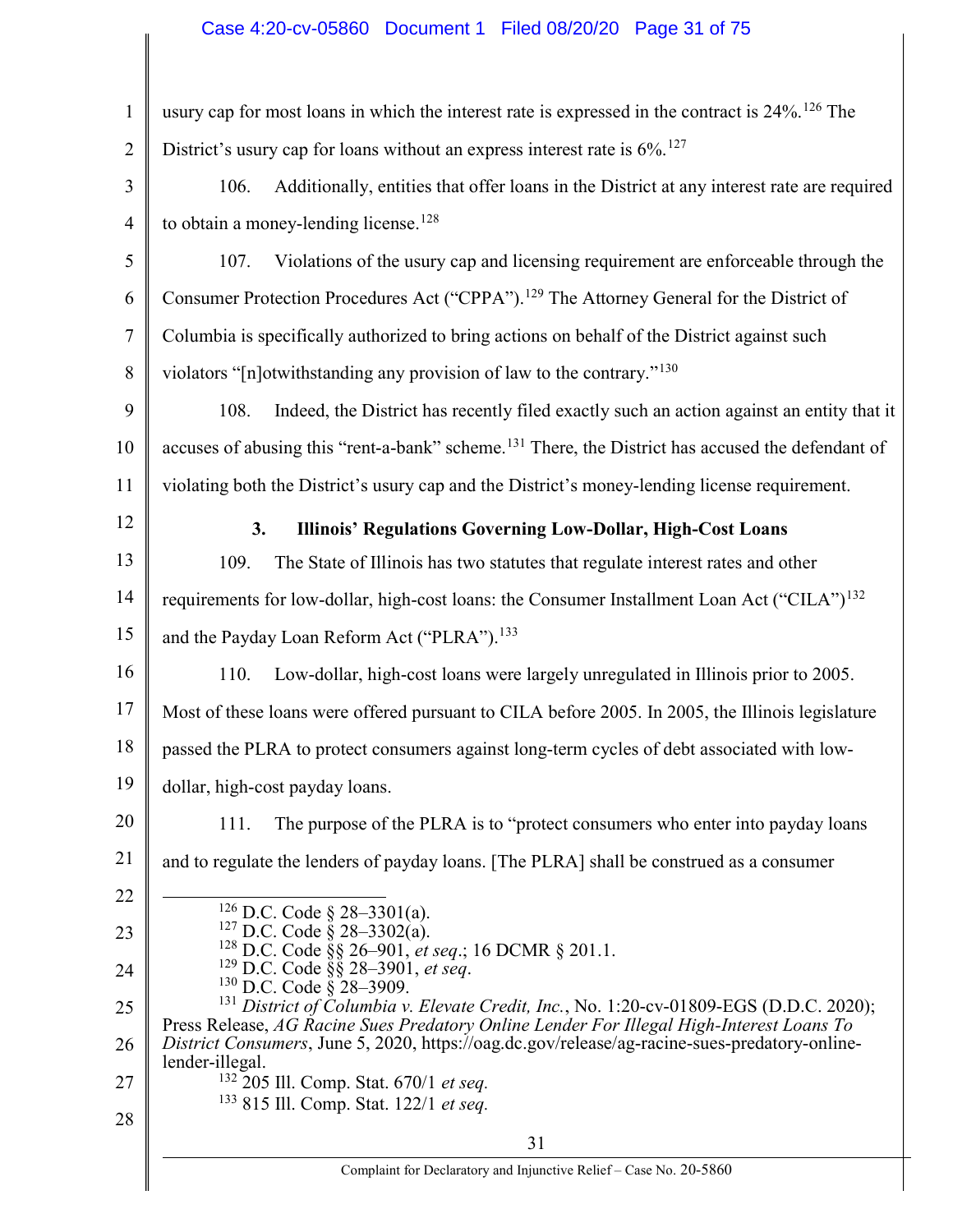# Case 4:20-cv-05860 Document 1 Filed 08/20/20 Page 32 of 75

| $\mathbf{1}$   | protection law for all purposes. This Act shall be liberally construed to effectuate its purpose." <sup>134</sup> |
|----------------|-------------------------------------------------------------------------------------------------------------------|
| $\overline{2}$ | The PLRA requires any entity acting as a payday lender in Illinois to be licensed<br>112.                         |
| 3              | by the Department of Financial and Professional Regulation ("IDFPR"). <sup>135</sup> The PLRA defines a           |
| $\overline{4}$ | payday lender as "any person or entity that offers or makes a payday loan, buys a whole or                        |
| 5              | partial interest in a payday loan, arranges a payday loan for a third party, or acts as an agent for a            |
| 6              | third party in making a payday loan, regardless of whether approval, acceptance, or ratification by               |
| $\tau$         | the third party is necessary to create a legal obligation for the third party, and includes any other             |
| 8              | person or entity if the Department determines that the person or entity is engaged in a transaction               |
| 9              | that is in substance a disguised payday loan or a subterfuge for the purpose of avoiding this                     |
| 10             | Act." $^{136}$                                                                                                    |
| 11             | Under the PLRA, a lender licensed by the IDFPR cannot charge more than \$15.50<br>113.                            |
| 12             | per \$100 loaned on any payday loan over the term of the loan. <sup>137</sup>                                     |
| 13             | In Illinois, the PLRA defines a "payday loan" as a loan with a finance charge<br>114.                             |
| 14             | exceeding an annual percentage rate of 36% and with a term that does not exceed 120 days. <sup>138</sup>          |
| 15             | However, after the enactment of the PLRA, many lenders continued to offer low-<br>115.                            |
| 16             | dollar, high-cost loans under CILA as installment loans. At the time, CILA offered few consumer                   |
| 17             | protections. Therefore, in 2010, the Illinois legislature took action and amended CILA to add                     |
| 18             | further consumer protections.                                                                                     |
| 19             | 116. The 2010 amendments to CILA, which took effect in 2011, created a new "small"                                |
| 20             | consumer loan" defined as "a loan upon which interest is charged at an annual percentage rate                     |
| 21             | exceeding 36% and with an amount financed of \$4,000 or less." $139$                                              |
| 22             | Under CILA, small consumer loans must be fully amortizing, payable in equal<br>117.                               |
| 23             | monthly installments, and, most importantly, have interest rates capped at 99%. <sup>140</sup>                    |
| 24             |                                                                                                                   |
| 25             | $134$ <i>Id.</i> at 122/1-5.<br>$135$ <i>Id.</i> at 122/3-3.                                                      |
| 26             | $136$ <i>Id.</i> at 122/1-10.<br>$137$ <i>Id.</i> at 122/2-5(e-5).                                                |
| 27             | $138$ <i>Id.</i> at 122/1-10.                                                                                     |
| 28             | <sup>139</sup> 205 Ill. Comp. Stat. 670/15(b).<br>$^{140}$ <i>Id.</i> at 670/17.2, 17.3.                          |
|                | 32                                                                                                                |

Complaint for Declaratory and Injunctive Relief – Case No. 20-5860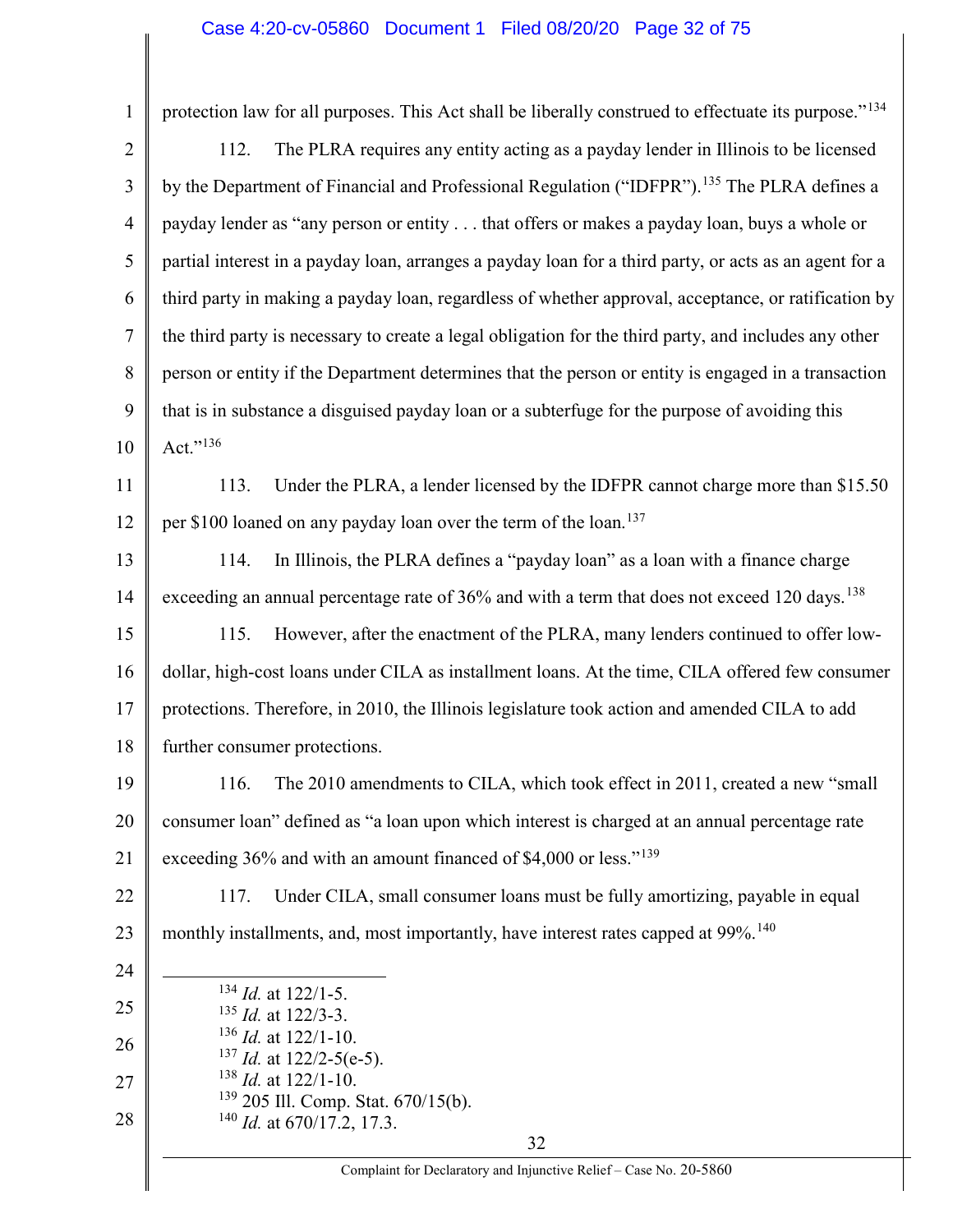# Case 4:20-cv-05860 Document 1 Filed 08/20/20 Page 33 of 75

| $\mathbf{1}$   | Similar to the PLRA, a lender extending loans under CILA must be licensed by the<br>118.                                                                                                              |
|----------------|-------------------------------------------------------------------------------------------------------------------------------------------------------------------------------------------------------|
| $\overline{2}$ | IDFPR. If a lender is licensed under CILA, it cannot be licensed under the PLRA, and vice versa.                                                                                                      |
| 3              | This limits the debt cycle for Illinois borrowers because it prohibits lenders from flipping                                                                                                          |
| $\overline{4}$ | borrowers from a CILA small consumer loan to a payday loan or vice versa.                                                                                                                             |
| 5              | A CILA-licensed lender can make certain types of loans under the Illinois<br>119.                                                                                                                     |
| 6              | Financial Services Development Act ("FSDA") <sup>141</sup> , which relates to revolving lines of credit                                                                                               |
| $\tau$         | products. When the Illinois legislature amended CILA in 2010, it also amended FSDA to cap the                                                                                                         |
| 8              | interest rate on revolving line of credit products offered by CILA licensees at 36%. <sup>142</sup>                                                                                                   |
| 9              | These laws in Illinois create a system that protects consumers of high-cost small-<br>120.                                                                                                            |
| 10             | dollar loans from an endless cycle of debt and from paying more than the statutorily allowed                                                                                                          |
| 11             | interest caps.                                                                                                                                                                                        |
| 12             | Under section 2Z of the Illinois Consumer Fraud and Deceptive Business Practices<br>121.                                                                                                              |
| 13             | Act ("Consumer Fraud Act"), "Any person who knowingly violates the Payday Loan Reform                                                                                                                 |
| 14             | Act commits an unlawful practice within the meaning of the [Consumer Fraud Act]." <sup>143</sup>                                                                                                      |
| 15             | Further, the Illinois Attorney General has authority to file enforcement actions for violations of                                                                                                    |
| 16             | the PLRA as those violations are also violations of the Consumer Fraud Act. <sup>144</sup>                                                                                                            |
| 17             | What is more, the PLRA explicitly acknowledges how lenders have attempted to<br>122.                                                                                                                  |
| 18             | avoid Illinois lending laws in the past and states, "The provisions of this Act apply to any person                                                                                                   |
| 19             | or entity that seeks to evade its applicability by any device, subterfuge, or pretense                                                                                                                |
| 20             | whatsoever." <sup>145</sup>                                                                                                                                                                           |
| 21             | The FDIC Rule's Non-bank Interest Provision will incentivize evasion of these<br>123.                                                                                                                 |
| 22             | Illinois consumer-protection laws. The Rule will enable "rent-a-bank" schemes by lending federal                                                                                                      |
| 23             | support to the claim that non-banks can evade state-law rate caps by entering into purchase                                                                                                           |
| 24             |                                                                                                                                                                                                       |
| 25             | $141$ <i>Id.</i> at 670/12(b)(4).<br><sup>142</sup> 205 Ill. Comp. Stat. 675/3.                                                                                                                       |
| 26             | <sup>143</sup> 815 Ill. Comp. Stat. 505/2Z, see also PLRA, 815 Ill. Comp. Stat. 122/4-10(b) ("Any<br>material violation of this Act, including the commission of an act prohibited under Section 4-5, |
| 27             | constitutes a violation of the [Consumer Fraud Act].").                                                                                                                                               |
| 28             | <sup>144</sup> 815 Ill. Comp. Stat. 505/2Z, 505/7.<br><sup>145</sup> 815 Ill. Comp. Stat. 122/1-15(b).                                                                                                |
|                | 33                                                                                                                                                                                                    |
|                | Complaint for Declaratory and Injunctive Relief - Case No. 20-5860                                                                                                                                    |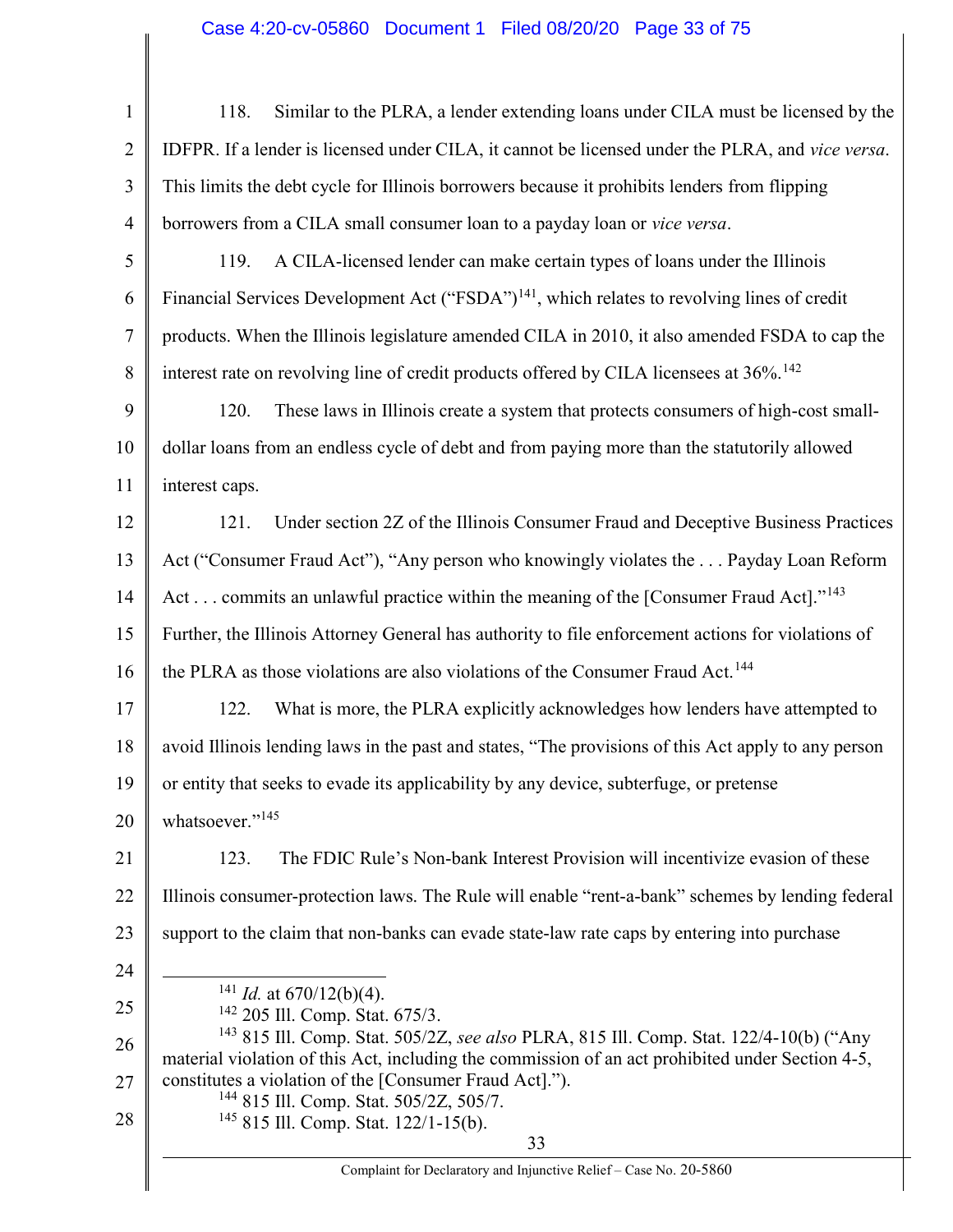1 2 agreements with FDIC Banks. Many non-bank lenders will rely on the Rule to shield them from otherwise applicable state law.

| 3              | The State of Illinois also has a sovereign interest in licensing and governing the<br>124.                                                                            |
|----------------|-----------------------------------------------------------------------------------------------------------------------------------------------------------------------|
| $\overline{4}$ | activities of lenders and other financial entities operating in Illinois in order to protect Illinois                                                                 |
| 5              | consumers. However, lenders involved in "rent-a-bank" schemes have claimed that they are not                                                                          |
| 6              | subject to state oversight or licensing requirements. <sup>146</sup> By facilitating such schemes, the Rule will                                                      |
| $\tau$         | undermine Illinois' licensing regime, which is a fundamental element of the state's lending laws.                                                                     |
| 8              | By purporting to exempt entities that purchase loans originated by FDIC Banks<br>125.                                                                                 |
| 9              | from Illinois state rate caps, and by encouraging "rent-a-bank" schemes, the FDIC Rule                                                                                |
| 10             | undermines Illinois' sovereign interests.                                                                                                                             |
| 11             | $\boldsymbol{4}$ .<br><b>Massachusetts' Criminal Usury and Small-Dollar-Loan Laws</b>                                                                                 |
| 12             | Mass. Gen. Law c. 271, § 49 establishes that it is unlawful in Massachusetts to<br>126.                                                                               |
| 13             | hold a loan contract that requires an interest rate in excess of 20% per year, punishable by                                                                          |
| 14             | imprisonment for up to 10 years and fines of up to \$10,000.                                                                                                          |
| 15             | Mass. Gen. Law c. 140, §§ 96 through 114A. inclusive, requires persons or entities<br>127.                                                                            |
| 16             | to be licensed by the Commissioner of Banks if they are engaged, directly or indirectly, in the                                                                       |
| 17             | business of making loans for primarily personal, family or household purposes of \$6,000 or less,                                                                     |
| 18             | and the interest and expenses on the loan exceed 12% in the aggregate per year.                                                                                       |
| 19             | 128.<br>Specifically, Mass. Gen. Law c. 140, § 96 states:                                                                                                             |
| 20             | No person shall directly or indirectly engage in the business of making loans of                                                                                      |
| 21             | six thousand dollars or less, if the amount to be paid on any such loan for interest<br>and expenses exceeds in the aggregate an amount equivalent to twelve per cent |
| 22             | per annum upon the sum loaned The buying or endorsing of notes or the<br>furnishing of guarantee or security for compensation shall be considered to be               |
| 23             | engaging in the business of making small loans within said sections[.]                                                                                                |
| 24             | Small loans made without proper license are punishable by a fine of up to \$10,000<br>129.                                                                            |
| 25             | and void under the law. Specifically, Mass. Gen. Law c. 140, § 110 states, in pertinent part:                                                                         |
| 26<br>27       | Whoever, not being duly licensed engages in or carries on, directly or<br>indirectly, either separately or in connection with or as a part of any other               |
| 28             | <sup>146</sup> Comment of the Conference of State Bank Supervisors 5 (Feb. 4, 2020).<br>34                                                                            |
|                | Complaint for Declaratory and Injunctive Relief - Case No. 20-5860                                                                                                    |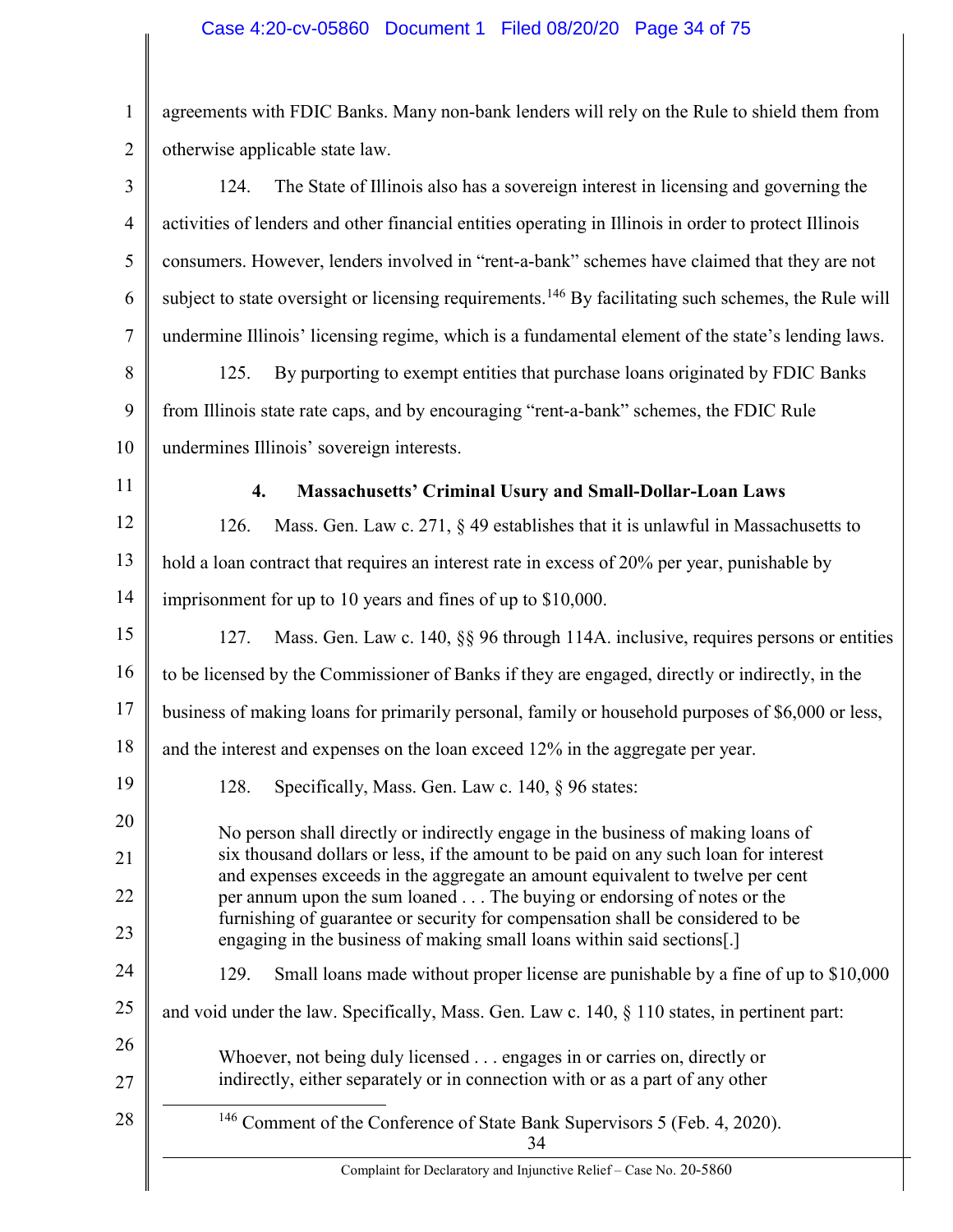|                     | Case 4:20-cv-05860 Document 1 Filed 08/20/20 Page 35 of 75                                                                                                                                                                                 |
|---------------------|--------------------------------------------------------------------------------------------------------------------------------------------------------------------------------------------------------------------------------------------|
|                     |                                                                                                                                                                                                                                            |
| 1<br>$\overline{2}$ | business, the business of making loans or buying notes or furnishing<br>endorsements or guarantees, to which sections ninety-six to one hundred and<br>eleven, inclusive, apply, shall be punished by imprisonment in the state prison for |
| 3                   | not more than ten years or in a jail or house of correction for not more than two                                                                                                                                                          |
| $\overline{4}$      | and one half years, or by a fine of not more than ten thousand dollar, or by both<br>such fine and imprisonment. Any loan made or note purchased or endorsement or                                                                         |
| 5                   | guarantee furnished by an unlicensed person in violation of said sections shall be<br>void.                                                                                                                                                |
| 6                   | 130.<br>As the chief law-enforcement officer of the Commonwealth, the Attorney General                                                                                                                                                     |
| 7                   | of Massachusetts is authorized to enforce Massachusetts' usury laws by statute and common                                                                                                                                                  |
| 8                   | law. <sup>147</sup>                                                                                                                                                                                                                        |
| 9                   | By purporting to exempt entities that purchase loans originated by FDIC Banks<br>131.                                                                                                                                                      |
| 10                  | from Massachusetts' usury laws, and by encouraging "rent-a-bank" schemes, the FDIC's Rule                                                                                                                                                  |
| 11                  | undermines Massachusetts' sovereign interests.                                                                                                                                                                                             |
| 12                  | 5.<br>Minnesota's Statutory Scheme for Regulation of Interest Rates and<br><b>Consumer Lending</b>                                                                                                                                         |
| 13                  |                                                                                                                                                                                                                                            |
| 14                  | 132.<br>Since statehood, the Minnesota Legislature has maintained a general usury cap that                                                                                                                                                 |
| 15                  | today generally prohibits the charging and collection of annual interest on written loans above 8%                                                                                                                                         |
| 16                  | and on non-written loans above 6%. <sup>148</sup>                                                                                                                                                                                          |
| 17                  | 133. Minnesota's general usury statute does not apply, however, to certain "financial"                                                                                                                                                     |
| 18                  | institutions," such as banks, credit unions, and industrial loan and thrift companies. <sup>149</sup> Other                                                                                                                                |
| 19                  | entities may be exempt from the general usury law when operating as a licensed lender under the                                                                                                                                            |
| 20                  | supervision of the Minnesota Department of Commerce. <sup>150</sup> Many loans issued by state-supervised                                                                                                                                  |
| 21                  | financial institutions are capped at an "annual percentage rate" of 21.75%. <sup>151</sup> Additional                                                                                                                                      |
| 22                  | exemptions are set forth throughout Minnesota's banking and finance laws. <sup>152</sup>                                                                                                                                                   |
| 23                  | As stated above, nonbanks that wish to engage in the business of making loans<br>134.                                                                                                                                                      |
| 24                  | <sup>147</sup> M.G.L. c. 12, § 10; see also, e.g., M.G.L. c. 93A, § 2.                                                                                                                                                                     |
| 25                  | $148$ Minn. Stat. § 334.01, subd. 1.<br><sup>149</sup> Minn. Stat. § 334.03; Minn. Stat. § 45.59.                                                                                                                                          |
| 26                  | <sup>150</sup> Minn. Stat. ch. 56.<br>$^{151}_{12}$ Minn. Stat. § 47.59, subd. 3.                                                                                                                                                          |
| 27                  | <sup>152</sup> See, e.g., Minn. Stat. § 47.59, subd. 4 (providing rates and charges for credit sales);<br>Minn. Stat. § 47.59, subd. 4a (providing finance charges for motor vehicle retail installment                                    |
| 28                  | sales); Minn. Stat. § 47.60 (allowing certain service charges for short-term, nonrenewal loans).<br>35                                                                                                                                     |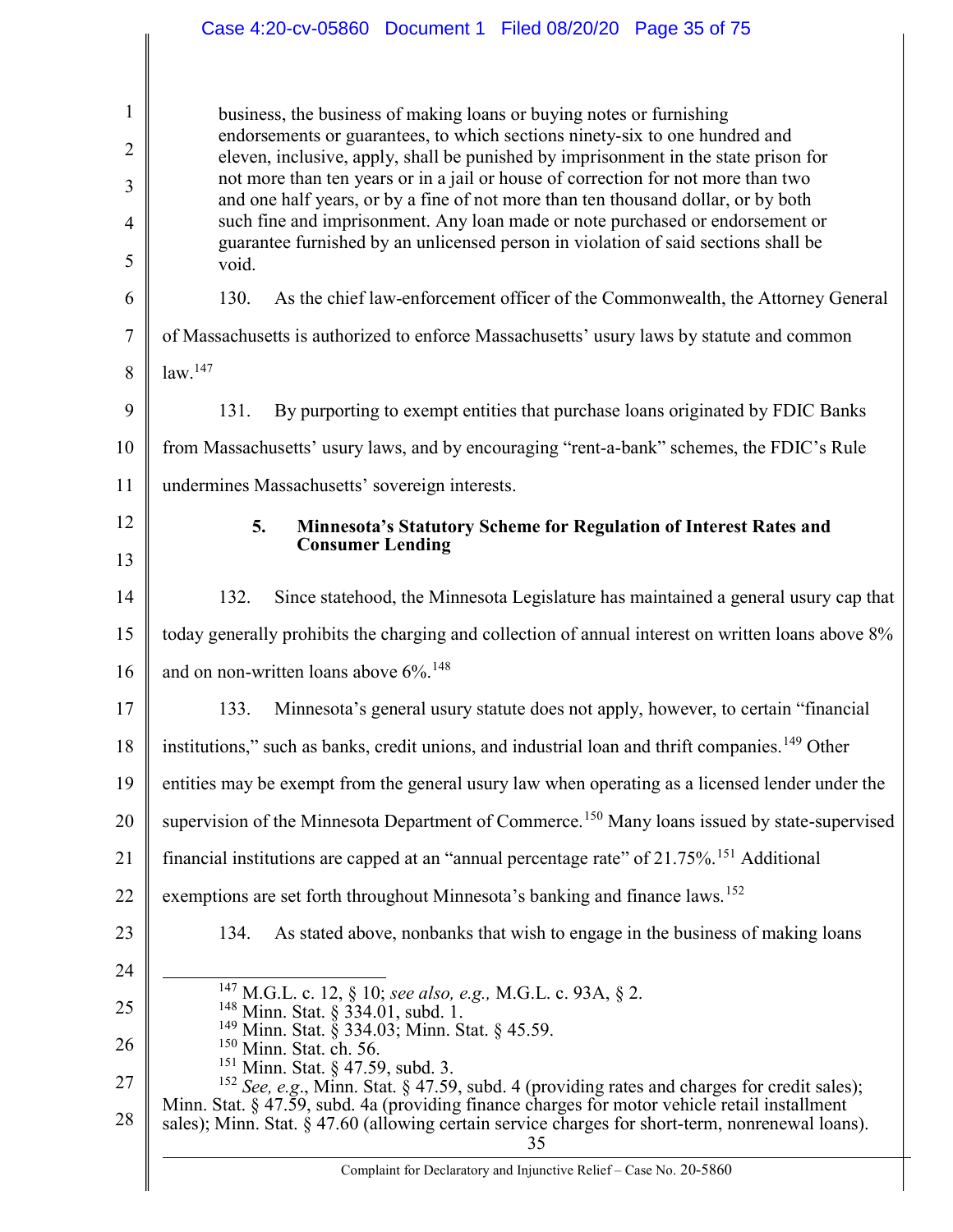#### Case 4:20-cv-05860 Document 1 Filed 08/20/20 Page 36 of 75

1 2 3 4 5 6 7 8 9 10 11 12 13 14 15 16 17 18 19 20 21 22 23 24 25 26 27 28 36 (from \$1,000 to \$100,000) must obtain a license if they wish to lend above the baseline usury limits set forth in Minnesota's usury statute. The Minnesota Regulated Loan Act provides for examination and supervisory authority of these entities by the Minnesota Department of Commerce, limits fees and interest rates that can be charged by such lenders to that allowed for other state-regulated financial institutions, and prohibits unlicensed lending as a gross misdemeanor.<sup>153</sup> 135. The Minnesota Legislature has also created an important regulatory scheme for "consumer small loans," "consumer short-term loans," and "motor vehicle title loans." Minnesota statutes limit fees and interest on these traditionally high-risk credit products while requiring that lenders obtain a license before they extend such credit to Minnesota consumers.<sup>154</sup> 136. For nonexempt entities that violate Minnesota's usury and lender-licensing laws, Minnesota statutes provide for penalties and remedies that serve important deterrent and remedial interests.<sup>155</sup> Consumer loans in excess of the usury rate can be declared void and unenforceable, with all amounts paid returned to the borrower.<sup>156</sup> Loans made by lenders that do not obtain a required license or comply with regulations governing payday and other high-risk consumer lending are void, with all amounts paid returned to borrowers.<sup>157</sup> Additional civil penalties can also be awarded based on various factors.<sup>158</sup> 137. The FDIC Rule's Non-bank Interest Provision attempts to generally foreclose application of Minnesota's usury laws to non-banks that charge and collect interest on loans purchased from FDIC Banks chartered in other states. In doing so, and by encouraging "rent-a- <sup>153</sup> Minn. Stat. ch. 56. <sup>154</sup> Minn. Stat. §§ 47.60-.602. <sup>155</sup> State by Ellison v. Minn. Sch. of Bus., Inc., No. A18-1761, 2019 WL 2333921, at \*9 (Minn. App. June 3, 2019) (stating that Minnesota's usury and lender-licensing statutes "are remedial statutes and that consumer protection statutes are generally broadly construed to protect consumers and to remediate violations of those laws"), review denied (Aug. 20, 2019). <sup>156</sup> Minn. Stat. §§ 334.03, 334.05; *Midland Loan Finance Co. v. Lorentz*, 296 N.W. 911, 915 (Minn. 1941) ("As we have here a usurious contract, void under the statute, it follows that the one guilty of usurious exaction must bear the legal consequences flowing from such violation. As such he must lose not only the interest on the money risked, but also the principal, including as well all security given to secure performance."). <sup>157</sup> Minn. Stat. § 56.19, subd. 3; Minn. Stat. § 47.601, subd. 6. <sup>158</sup> Minn. Stat. § 47.601, subd. 6; Minn. Stat. § 8.31, subd. 3; Minn. Sch. of Bus., 2019 WL 2333921, at \*7-10.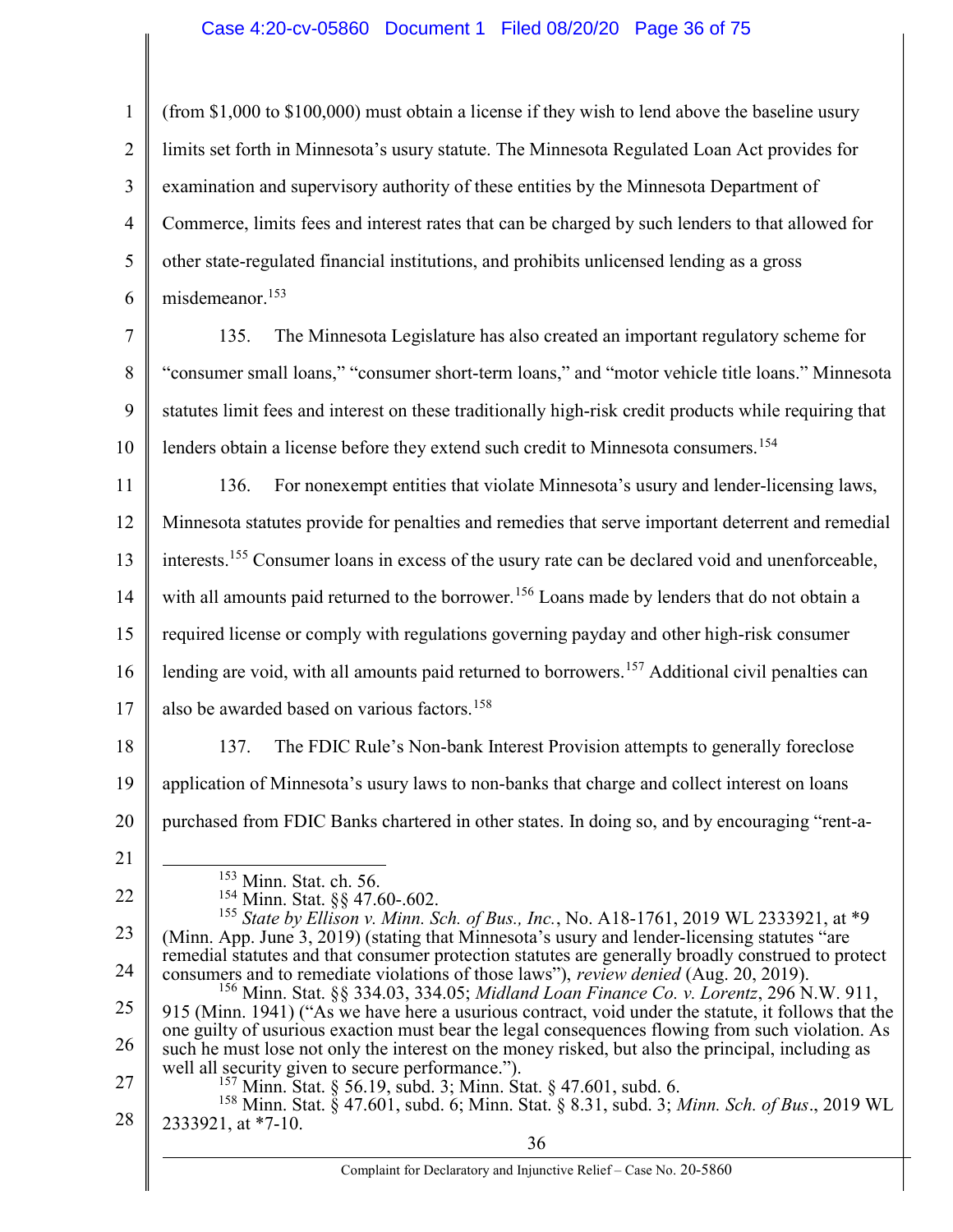1 2 3 bank" schemes that exist for the purpose of evading state consumer-protection laws, the FDIC Rule undermines Minnesota's sovereign interests in protecting its consumers from exploitative and abusive interest rates and other illegal lending practices.

- 4 5 6 7 8 138. Minnesota also has a sovereign interest in licensing and supervising the activities of lenders operating in Minnesota. Lenders involved in "rent-a-bank" schemes and who purchase loans from exempt entities, however, have claimed that they are not subject to state oversight or lender-licensing requirements. By facilitating such schemes, the Rule will undermine Minnesota's licensing regime, which is a fundamental aspect of state consumer-protection law.
- 9

## 6. New Jersey's Usury Laws

10 11 12 13 14 139. New Jersey enforces civil and criminal usury rates. New Jersey's civil usury rate is set at 6% interest per year, or 16% interest per year where a written contract specifies the interest rate.<sup>159</sup> The criminal usury rate is set at 30% interest per year for loans to individuals and 50% interest per year for loans to corporations, limited liability corporations, and limited liability partnerships.<sup>160</sup>

15 16 17 18 19 20 21 22 23 140. New Jersey regulates lenders pursuant to the New Jersey Consumer Finance Licensing Act ("NJCFLA").<sup>161</sup> The NJCFLA governs, among other things, "consumer loans," which are defined as a loan of \$50,000 or less made by a consumer lender payable in installments, excluding residential mortgages.<sup>162</sup> Such "consumer loans" are not subject to the civil usury rate, and are subject only to the criminal usury rates set forth in N.J. Stat. Ann. § 2C:21-19.<sup>163</sup> All other loans—that is, all loans above \$50,000 made by New Jersey-licensed lenders, as well as all loans made by non-licensed lenders—are subject to the civil usury rate of 6% interest per year (or 16% interest per year where a written contract specifies the interest rate), as well as the criminal usury rates.<sup>164</sup>

24

141. The FDIC Rule will enable non-banks to evade New Jersey's civil and criminal

25 26 27 28 <sup>159</sup> N.J. Admin. Code § 3:1-1.1(a); N.J. Stat. Ann. § 31:1-1. <sup>160</sup> N.J. Stat. Ann. § 2C:21-19. <sup>161</sup> N.J. Stat. Ann. § 17:11C-1 et seq. <sup>162</sup> N.J. Stat. Ann. § 17:11C-2. <sup>163</sup> N.J. Stat. Ann. § 17:11C-32(a). <sup>164</sup> N.J. Admin. Code § 3:1-1.1(a); N.J. Stat. Ann. § 31:1-1; *id.* § 2C:21-19.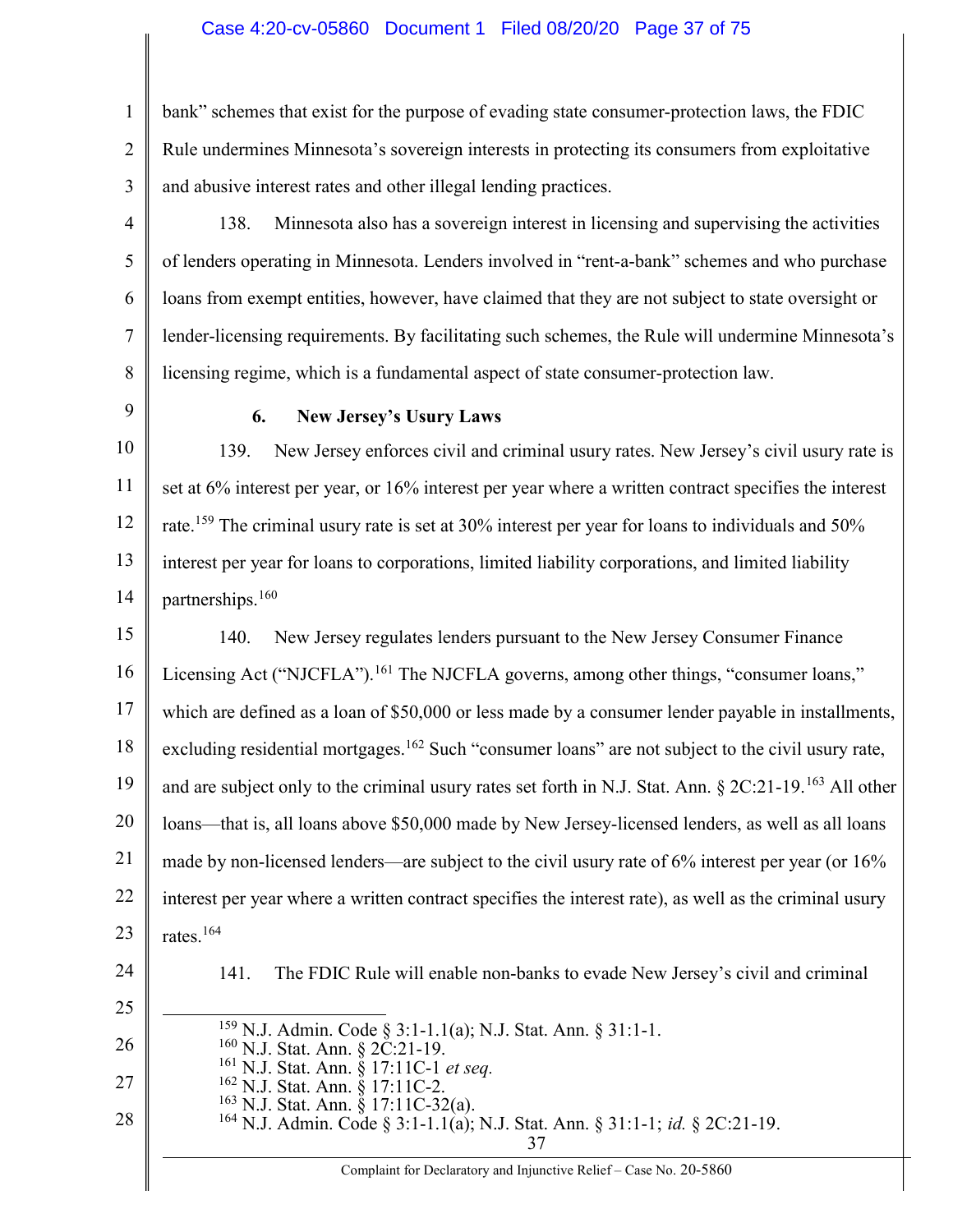### Case 4:20-cv-05860 Document 1 Filed 08/20/20 Page 38 of 75

1 2 3 4 5 usury laws by entering into purchase agreements with FDIC Banks and will undermine New Jersey's enforcement of its usury laws and its ability to protect consumers through those laws. Further, by incentivizing New Jersey-licensed lenders to charge interest rates that would otherwise be considered usurious under New Jersey law, the FDIC Rule may undermine New Jersey's comprehensive lender licensing scheme.

6

## 7. New York's Usury Laws

7 8 9 10 11 12 13 14 15 16 17 18 19 20 21 22 23 24 25 26 27 28 38 Complaint for Declaratory and Injunctive Relief – Case No. 20-5860 142. New York has both a civil usury rate, set at 16% interest per year, and a criminal usury rate, set at 25% interest per year.<sup>165</sup> With the exception of loans by lenders licensed by New York, loans under \$250,000 are considered usurious if the interest rate exceeds 16%, while loans in excess of \$250,000 are considered usurious if the interest rate exceeds 25%. Lenders licensed by New York can engage in the business of making personal loans of \$25,000 or less to consumers in New York, or loans of \$50,000 or less to businesses, and can charge, contract for, or receive a rate of interest above 16%, but in no event can they charge more than  $25\%$ .<sup>166</sup> 143. New York has prohibited usurious interest rates for centuries<sup>167</sup> as a fundamental public policy of the State,<sup>168</sup> and state regulators have "aggressively enforced those laws in order to protect desperately poor people from the consequences of their own desperation."<sup>169</sup> 144. New York's status as the nation's financial capital and one of its most populous states has consistently attracted unscrupulous companies eager to increase their profits by lending money to New Yorkers at triple-digit interest rates. 145. The New York Attorney General, as New York's chief law-enforcement officer, <sup>165</sup> N.Y. Gen. Oblig. Law §§ 5-501, 5-511; N.Y. Banking Law § 14-a; N.Y. Penal Law §§ 190.40, 190.42. <sup>166</sup> See N.Y. Banking Law §§ 340, 356. <sup>167</sup> See Madden v. Midland Funding, LLC, 237 F. Supp. 3d 130, 150 (S.D.N.Y. 2017) ("New York's usury prohibition is not a creature of recent statute, but rather one that reflects a deep-rooted tradition of the common weal." (internal citation and quotation marks omitted)). <sup>168</sup> See Power Up Lending Grp., Ltd. v. All. Bioenergy Plus, Inc., Case No. 18-CV-3601, 2019 WL 1322621, at \*5 (E.D.N.Y. Feb. 28, 2019) (gathering cases for the proposition that "New York's usury prohibition constitutes a fundamental public policy").  $169$  Otoe-Missouria Tribe of Indians v. New York State Dep't of Fin. Servs., 769 F.3d 105, 108 (2d Cir. 2014) (internal citation and quotation marks omitted).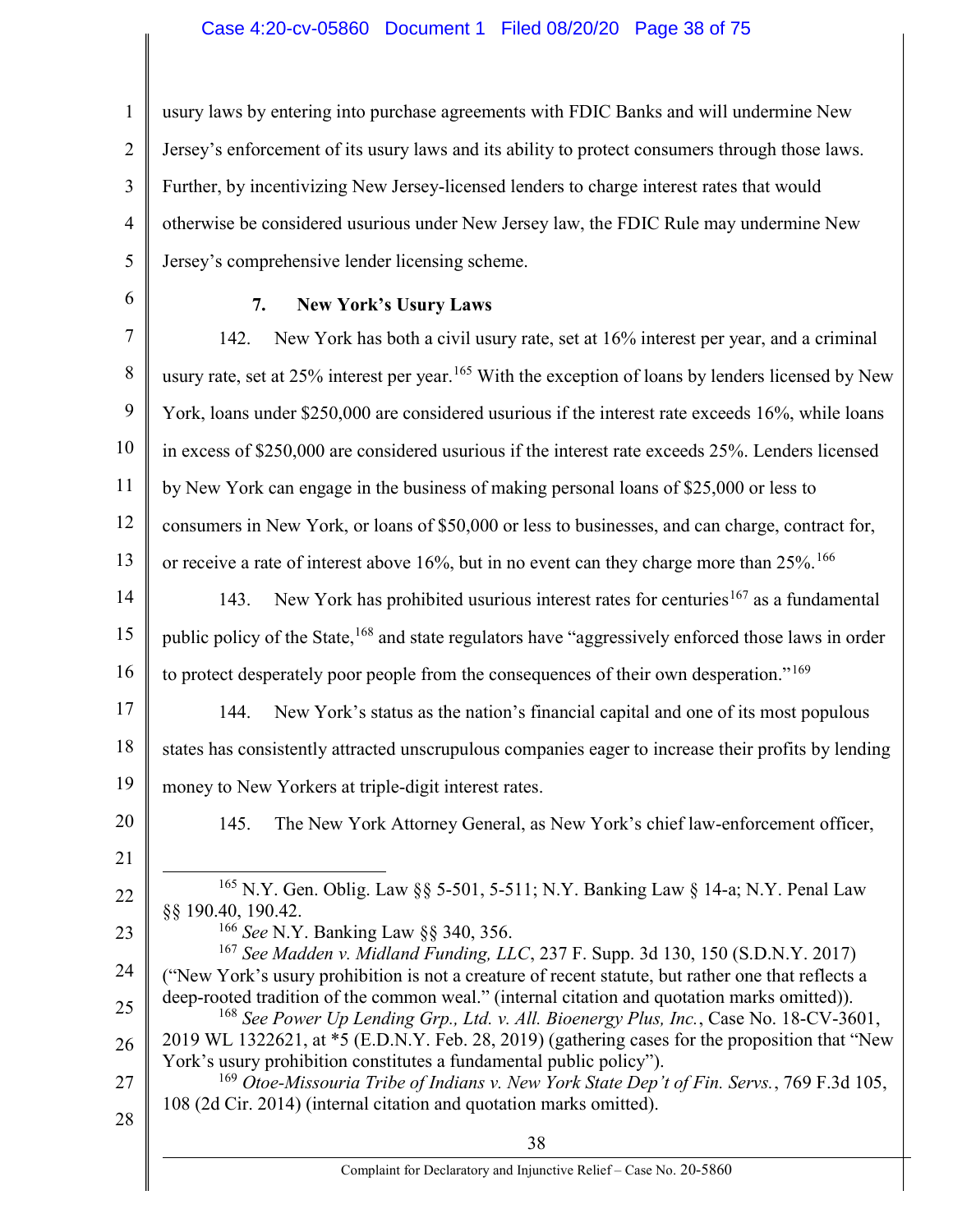1 2 3 4 5 6 7 8 9 10 11 12 13 14 15 16 17 18 19 20 21 22 23 24 25 26 27 enforces the usury cap pursuant to its authority under New York Executive Law  $\S 63(12)$ , which prohibits "repeated fraudulent or illegal acts . . . in the carrying on, conducting or transaction of business." 146. The New York Attorney General has repeatedly taken action to enforce the usury cap.<sup>170</sup> In one case, the New York Attorney General obtained a \$5.2 million settlement from a Delaware-based bank and non-bank lender that entered into a "rent-a-bank" scheme to offer illegal payday loans to New Yorkers.<sup>171</sup> The New York Attorney General is also aware of potentially usurious loans made to New York borrowers by World Business Lenders, LLC, a California-based participant in an alleged "rent-a-bank" scheme with a savings association called Axos Bank.<sup>172</sup> 147. The usury cap is also enforced by the New York Department of Financial Services ("DFS"), which licenses, regulates, and supervises state and international banks, insurance companies, and non-bank financial services firms with approximately \$7 trillion in assets.<sup>173</sup> 148. The non-bank entities supervised by DFS include licensed lenders, real-estate lenders, mortgage servicers, sales and premium finance companies, pre-paid card issuers, money  $170$  See, e.g., Consumer Fin. Prot. Bureau v. RD Legal Funding, LLC, 332 F. Supp. 3d 729, 780 (S.D.N.Y. 2018); People v. County Bank of Rehoboth Beach, Del., 45 A.D.3d 1136, 1137-38 (3d Dep't 2007); People v. JAG NY, LLC, 18 A.D.3d 950, 951-53 (3d Dep't 2005).  $171$  See Press Release, Attorney General Cuomo Announces Distribution Of \$5.2 Million Settlement In "Rent-A-Bank" Payday Lending Scheme, Nov. 17, 2009, https://ag.ny.gov/pressrelease/2009/attorney-general-cuomo-announces-distribution-52-million-settlement-rent-bank. <sup>172</sup> See Comment of Center for Responsible Lending 33 (Feb. 4, 2020). <sup>173</sup> See N.Y. Fin. Servs. Law  $\S$  101 et seq.; N.Y. Banking Law  $\S$  14-a. DFS is statutorily mandated to, *inter alia*: "establish a modern system of regulation, rule making and adjudication that is responsive to the needs of the banking and insurance industries and to the needs of the state's consumers and residents," "provide for the effective and efficient enforcement of the banking and insurance laws," "provide for the regulation of new financial services products," "promote the prudent and continued availability of credit, insurance and financial products and services at affordable costs to New York citizens, businesses and consumers," "ensure the continued safety and soundness of New York's banking, insurance and financial services industries, as well as the prudent conduct of the providers of financial products and services, through responsible regulation and supervision," "protect the public interest and the interests of depositors, creditors, policyholders, underwriters, shareholders and stockholders," and "promote the reduction and elimination of fraud, criminal abuse and unethical conduct by, and with respect to, banking, insurance and other financial services institutions and their customers." N.Y. Fin.

28

Servs. Law § 102.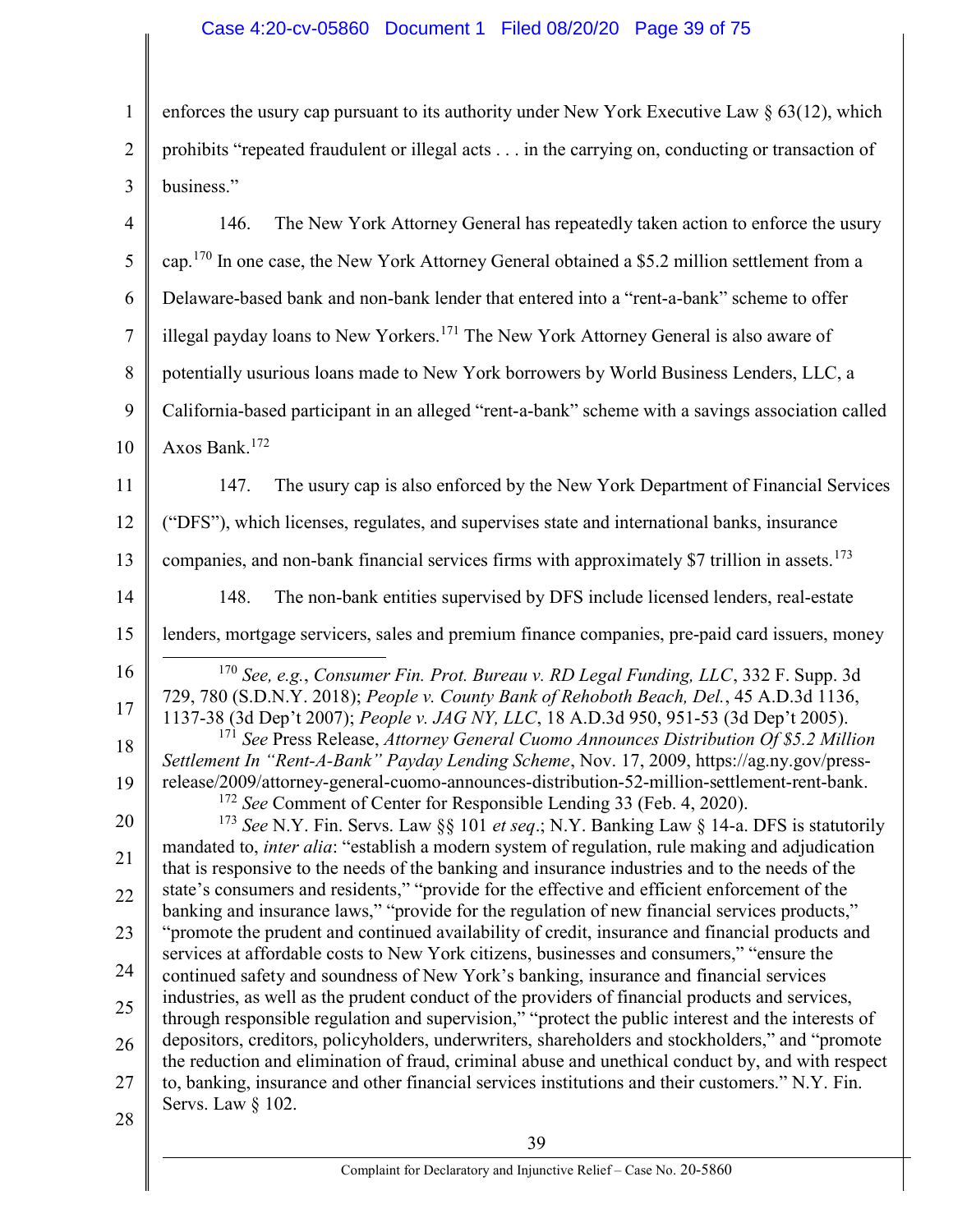1 2 3 4 5 6 7 8 9 10 11 12 13 14 15 16 17 18 19 20 21 22 23 24 25 26 27 28 40 transmitters, virtual-currency businesses, check cashers, and budget planners.<sup>174</sup> 8. North Carolina's Usury and Small-Dollar-Loan Laws 149. The usury laws of North Carolina unequivocally state that protecting North Carolina borrowers from illegal, usurious loans is a "paramount public policy" of the state.<sup>175</sup> 150. North Carolina's usury laws apply to North Carolina residents "regardless of the situs of the contract."<sup>176</sup> They also cover lenders that make a "solicitation or communication to lend, oral or written, originating outside of" North Carolina when "forwarded to and received in [North Carolina] by a borrower who is a resident."<sup>177</sup> 151. The maximum interest rate that North Carolina's usury laws allow for contract loans of \$25,000 or less is 16% per annum unless another law provides for a higher rate.<sup>178</sup> 152. Under the North Carolina Consumer Finance Act ("CFA"), the maximum interest rate that may be charged by a lender licensed by the North Carolina Commissioner of Banks on personal loans of up to \$15,000 ranges between 18% and 30% per annum, depending on the size of the loan, plus a fee of between \$25 and \$40, charged no more than twice per year.<sup>179</sup> 153. Under the CFA, loans made to North Carolina borrowers are governed by North Carolina law—regardless of any language used in the loan documents—when any aspect of the loan transaction occurs within North Carolina; and any such loans made in violation of North Carolina law are unenforceable.<sup>180</sup> Additionally, the prohibitions found in the CFA "apply to any person who seeks to avoid its application by any device, subterfuge, or pretense whatsoever."<sup>181</sup> 154. Lenders that violate North Carolina's usury laws or the CFA face substantial consequences, including losing the right to collect or retain any interest charges on illegal  $174$  See N.Y. Fin. Servs. Law §§ 101 et seq. <sup>175</sup> N.C. Gen. Stat. § 24-2.1(g) ("It is the paramount public policy of North Carolina to protect North Carolina resident borrowers through the application of North Carolina interest laws."). <sup>176</sup> N.C. Gen. Stat. § 24-2.1(a). <sup>177</sup> N.C. Gen. Stat. § 24-2.1(b).  $178$  N.C. Gen. Stat. § 24-1.1(a), (c).  $179$  N.C. Gen. Stat. § 53-176(a), (b).  $180$  N.C. Gen. Stat. § 53-190(a).  $181$  N.C. Gen. Stat. § 53-166(b).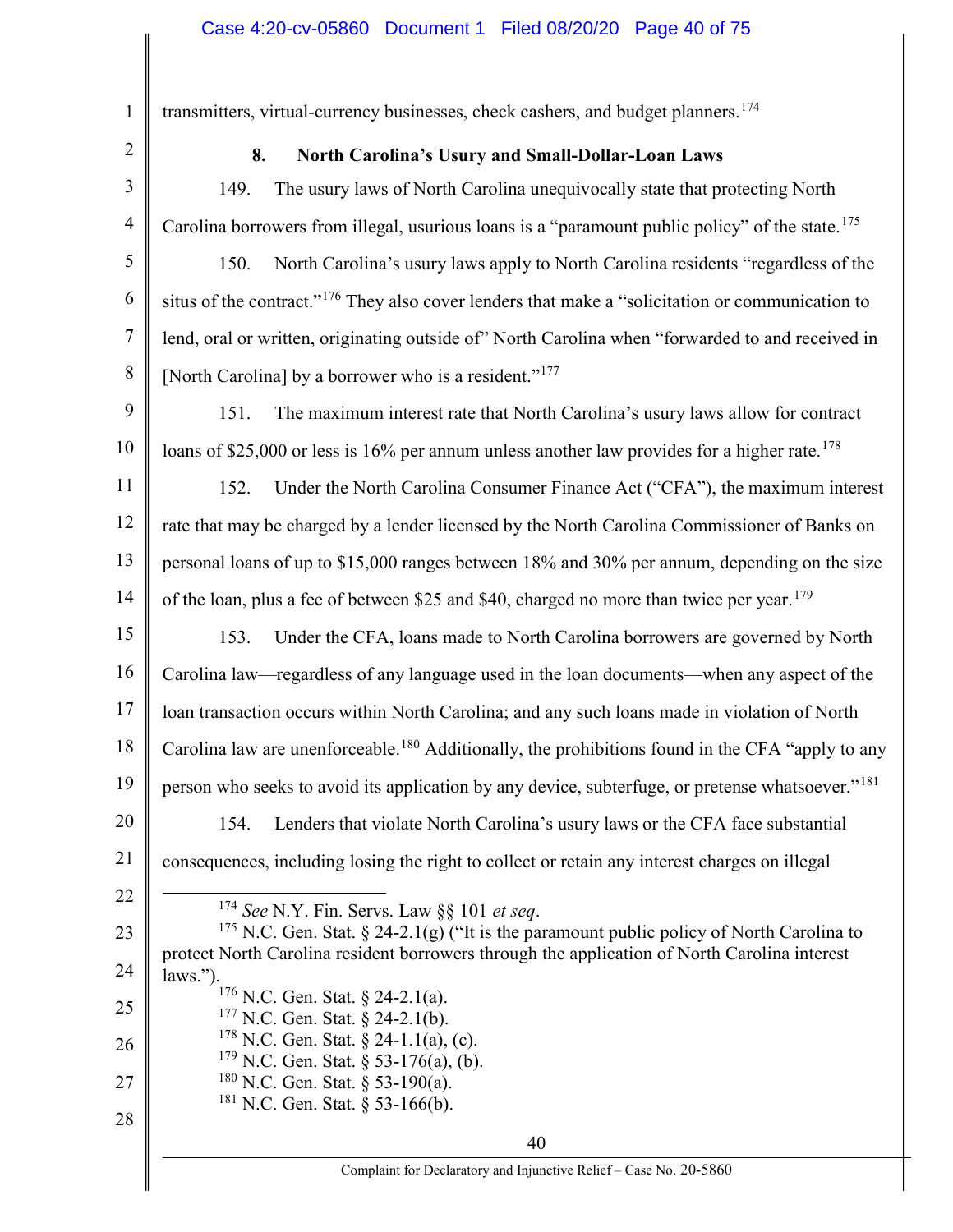2

3

4

155. The North Carolina Attorney General, as North Carolina's chief law-enforcement officer, is authorized to enforce North Carolina's usury laws and the CFA pursuant to his independent constitutional, statutory, and common-law authority.<sup>183</sup>

5 6 7 156. Due to the high interest rates on payday loans, patterns of repeat borrowing, and other potential for abuse, in 2001, North Carolina allowed the authorization for payday lending to sunset, and the state has not subsequently reauthorized any form of payday lending.

8 9 10 11 12 13 14 157. After the sunset, most payday lenders closed their doors. However, others looked for ways to circumvent North Carolina law through, for example, the "rent-a-bank" model under which the payday lenders claimed that they were not making the loans themselves, but were merely the "marketing, processing, and servicing" agents of national banks and out-of-state statechartered banks. The North Carolina Attorney General and the North Carolina Office of the Commissioner of Banks brought numerous enforcement actions against these lenders, which ultimately stopped doing business in the state.

- 15 16 17 18 19 20 21 22 23 24 158. The FDIC Rule's Non-bank Interest Provision will incentivize a return to these attempts by non-bank lenders to evade North Carolina's usury laws and the CFA. The Rule will enable "rent-a-bank" schemes by lending federal support to the claim that non-banks can evade North Carolina's rate caps by entering into purchase agreements with FDIC Banks. Many nonbank lenders will rely on the Rule to attempt to shield them from otherwise applicable state law. 159. The State of North Carolina also has a sovereign interest in licensing and governing the activities of lenders and other financial entities operating in North Carolina in order to protect North Carolina consumers. However, lenders involved in "rent-a-bank" schemes have claimed that they are not subject to oversight and licensing by the North Carolina Commissioner of Banks as required by the CFA.<sup>184</sup> By facilitating such schemes, the Rule will undermine North
- 25
- <sup>182</sup> N.C. Gen. Stat. §§ 24-2, 53-166(d).

26 27 <sup>183</sup> See, e.g., N.C. Gen. Stat. §§ 75-14, -15.1, -15.2 (authorizing the North Carolina Attorney General to obtain various forms of monetary and injunctive relief against entities that engage in "unfair or deceptive acts or practices in or affecting commerce").

28 <sup>184</sup> See, e.g., Goleta Nat'l Bank v. Lingerfelt, 211 F. Supp. 2d 711 (E.D.N.C. 2002); In re Advance Am., No. 05:008:CF (N.C. Comm'r of Banks Dec. 22, 2005).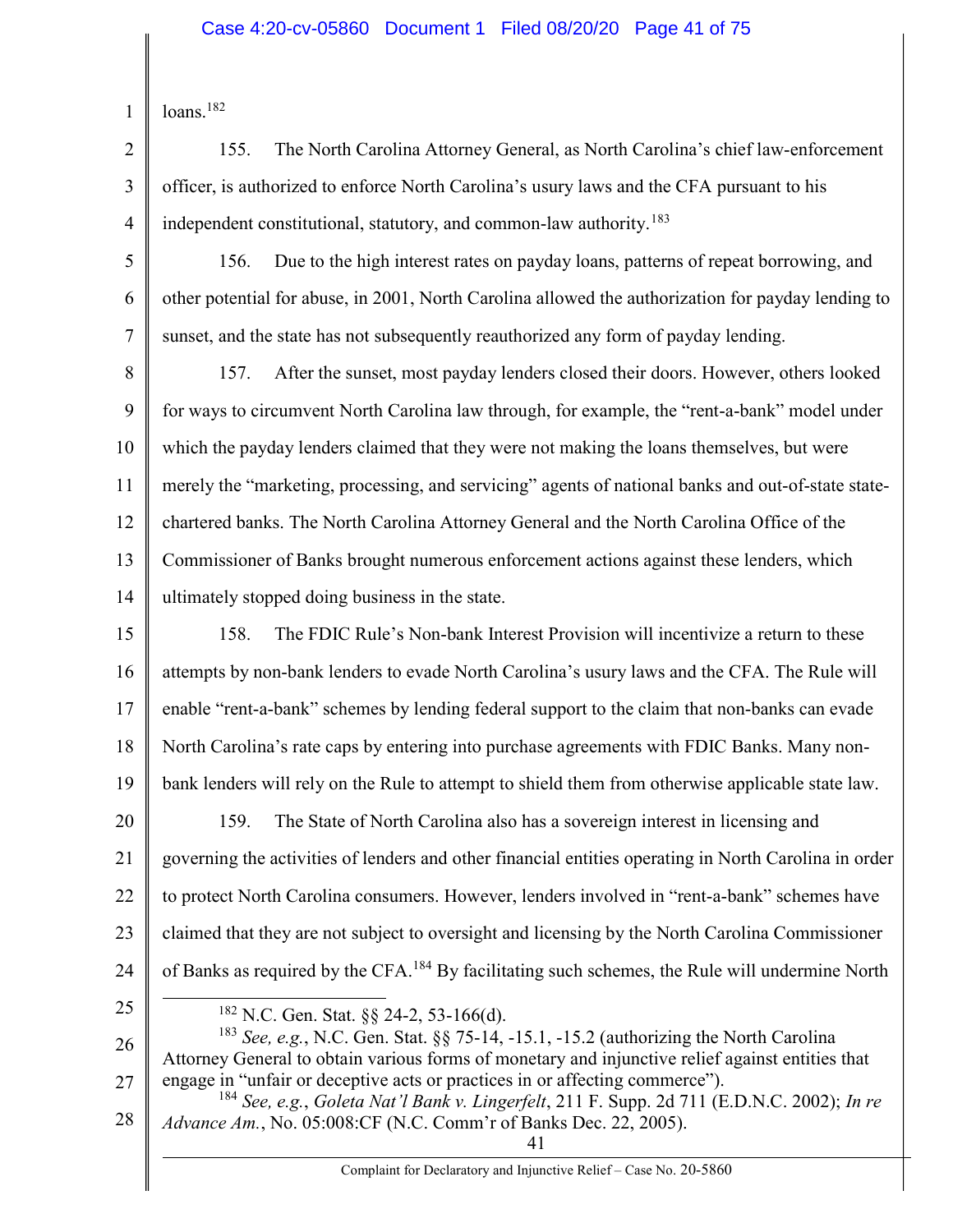1 2 Carolina's licensing regime provided by the CFA, which is a fundamental element of the state's lending laws.

3 4 5 160. By purporting to exempt entities that purchase loans originated by FDIC Banks from North Carolina's usury laws and the CFA, and by encouraging "rent-a-bank" schemes, the FDIC Rule undermines North Carolina's sovereign interests.

6

## B. The FDIC Rule Harms the States' Quasi-Sovereign Interests

7 8 9 10 11 12 13 14 161. The Rule's Non-bank Interest Provision also harms the States' quasi-sovereign interests in promoting a fair lending marketplace that ensures borrowers in the States are not overburdened by unsustainable interest rates, that law-abiding lenders in the States are not undercut by competitors who operate in the States but evade their laws, that other creditors (like landlords, suppliers, and mortgage or auto lenders) in the States are not faced with non-payment if their debtors take on high-interest loans and become insolvent, and that taxpayers are not left with the tab for costs the States incur when consumers trapped in a cycle of debt are unable to provide for their basic needs and require assistance from the States to do so.

15

16 17 18 19 20 162. States have historically exercised significant regulatory and enforcement authority in the area of consumer protection. Each State "has a quasi-sovereign interest in the health and well-being—both physical and economic—of its residents in general."<sup>185</sup> States have long counted among their "police powers" the authority to cap rates charged to their residents, <sup>186</sup> and courts have repeatedly held that a state's interest in protecting consumers within its borders is itself quasi-sovereign in nature.<sup>187</sup>

21

22

 <sup>185</sup> Alfred L. Snapp & Son, 458 U.S. at 607; also, e.g., Missouri v. Illinois, 180 U.S. 208, 241 (1901) ("[I]f the health and comfort of the inhabitants of a state are threatened, the state is the proper party to represent and defend them.").

<sup>24</sup> 25 <sup>186</sup> Griffith v. Connecticut, 218 U.S. 563, 569 (1910) ("It is elementary that the subject of the maximum amount to be charged by persons or corporations subject to the jurisdiction of a state for the use of money loaned within the jurisdiction of the state is one within the police power of such state.").

<sup>26</sup> 27 28 <sup>187</sup> See, e.g., New York v. Citibank, N.A., 537 F. Supp. 1192, 1197 (S.D.N.Y 1982) ("The state has a 'quasi-sovereign' interest in protecting the welfare of its citizens . . . and that interest includes protection of its citizens from fraudulent and deceptive practices" (quotation and citation omitted)).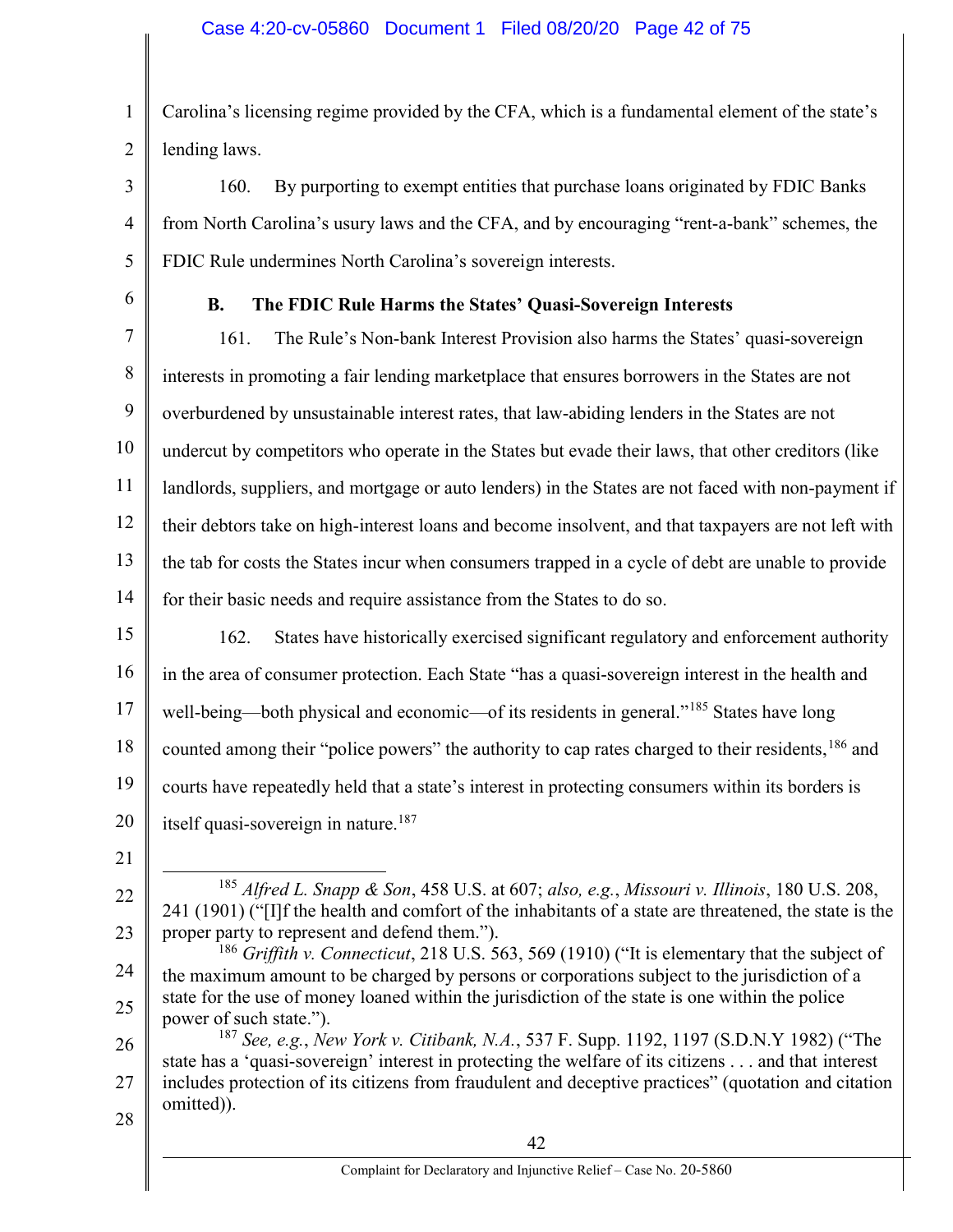## Case 4:20-cv-05860 Document 1 Filed 08/20/20 Page 43 of 75

1 2 3 4 5 6 7 163. The Rule's Non-bank Interest Provision harms the States' quasi-sovereign interests by injuring borrowers in the States: as those consumers pay interest not permissible under state law, they will face an increased risk of falling into a vicious and destructive cycle of continuously taking out new high-interest, short-term loans to cover prior ones.<sup>188</sup> As described above, in California, a number of lenders have already announced plans to shift from direct lending in compliance with California law to "rent-a-bank" arrangements to evade California law. This Rule will facilitate that transition.

8 9 10 11 12 13 14 164. The Rule also harms the States' quasi-sovereign interests by imposing costs on taxpayers in the States who have not taken out usurious loans. Consumers trapped in a cycle of debt are often unable to provide for their basic needs and may need public assistance.<sup>189</sup> Studies have shown, for example, that consumers who take out short-term, high-interest loans are more likely to end up requiring food assistance and less likely to remain current on child support.<sup>190</sup> The costs of providing these services are ultimately borne by taxpayers in the form of higher tax bills.

15 16 17 18 19 165. The Rule will also injure lenders in the States that comply with state law. In California, for example, as of 2018, 3,493 entities held CFL licenses.<sup>191</sup> Non-bank lenders that comply with California law (rather than evade it, as the Rule facilitates) will be at a competitive disadvantage to lenders in "rent-a-bank" partnerships that, according to the Rule, are not subject to state rate caps.

20 21 22 166. The States' quasi-sovereign interests are separate and distinct from the interests of individual borrowers and lenders. Lending occurs in a marketplace that the States and federal law jointly facilitate. As the Conference of State Bank Supervisors, which represents the interests of

 $188$  E.g., Comment of Center for Responsible Lending 46-60 (Feb. 4, 2020).

23

 $\overline{a}$ 

28

24 25 <sup>189</sup> See, e.g., Anne Fleming, *The Public Interest in the Private Law of the Poor*, 14 Harv. L. & Pol'y Rev. 159, 178-79 (2019), https://harvardlpr.com/wp-content/uploads/sites/20/2020/03/ Fleming.pdf.  $^{190}$  See Melzer, supra, at 4-6.

26 27 <sup>191</sup> California Department of Business Oversight, California Department of Business Oversight Annual Report 1 (June 2018), https://dbo.ca.gov/wp-content/uploads/sites/296/2019/ 08/CFL-Annual-Report-2018-FINAL-8-8-19.pdf.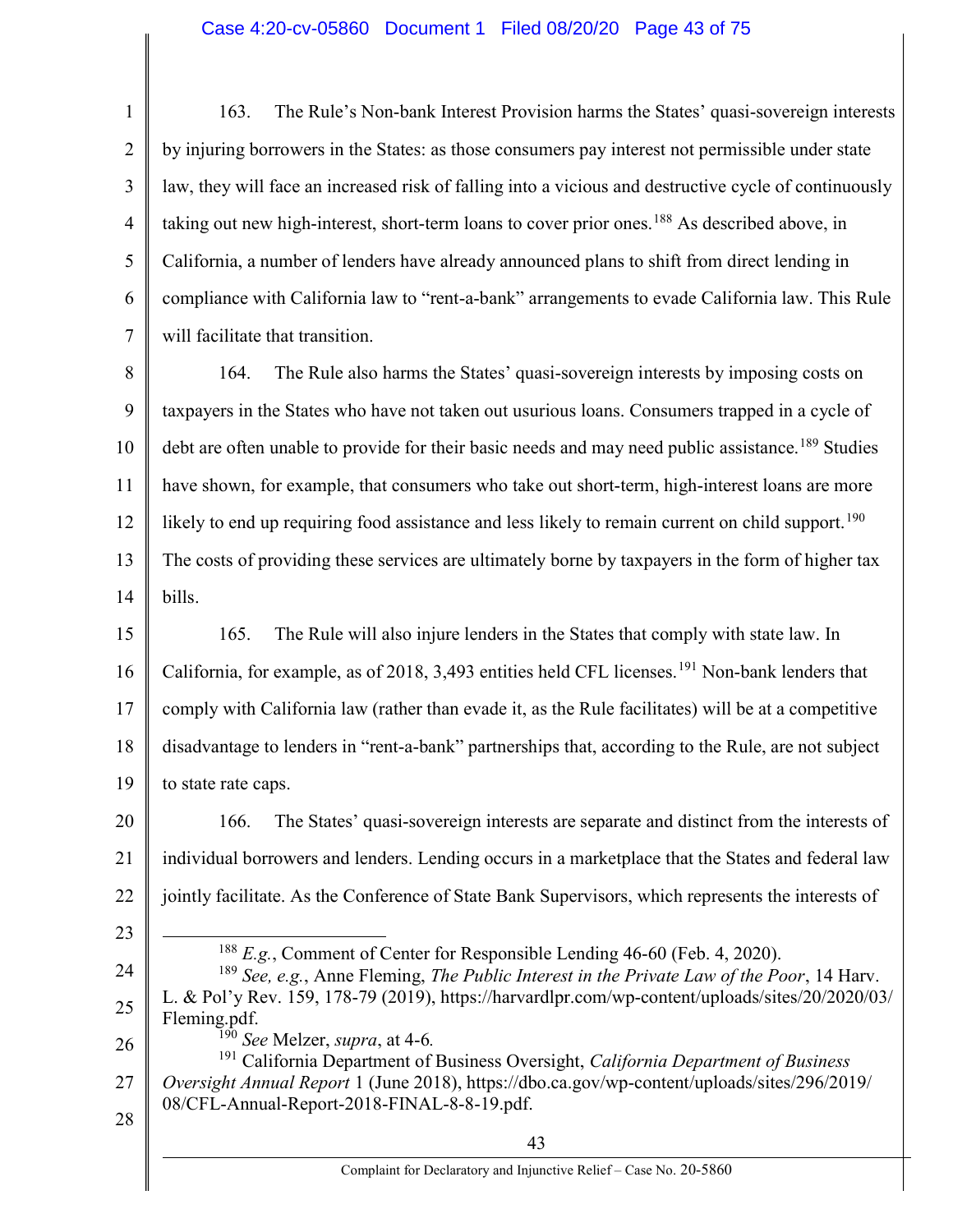### Case 4:20-cv-05860 Document 1 Filed 08/20/20 Page 44 of 75

1 2 3 4 5 6 state bank and financial regulators, noted in its comment on the Rule, retaining the applicability of state rate caps to non-banks is vital because "[a]llowing a nonbank to evade otherwise applicable interest rate caps interferes with the ability of consumers, as citizens, to strike the desired balance between credit access and affordability."<sup>192</sup> The States have a quasi-sovereign interest in ensuring that their lending marketplace is fair, is competitive, and supports the state's economy.

7 8 9 10 11 167. The States do not dispute that the FDIA applies to their residents. Rather, the States are asserting their rights as parens patriae under federal law to vindicate Congress's will that interest-rate preemption under  $\S 1831d$  extend only to FDIC Banks.<sup>193</sup> Indeed, Congress has recognized this interest through its choice of language limiting preemption under § 1831d to FDIC Banks.

12 13 14 15 16 17 18 19 20 21 22 168. The States' quasi-sovereign interest in protecting the economic health of their residents and the strength of their lending marketplace is further injured by the FDIC Rule because it is not clear whether there would remain *any* remedy if a non-bank that purchases a loan issued by an FDIC Bank charges higher interest rates than permitted by federal law. Because § 1831d's interest-rate provision applies only to FDIC Banks, the language of the provision setting forth remedies for its violation explicitly refers only to FDIC Banks that violate federal rate laws.<sup>194</sup> It is unclear whether the FDIC intends this remedial provision to apply to the buyers of loans issued by FDIC Banks, including buyers engaged in "rent-a-bank" arrangements. The FDIC Rule creates uncertainty about what, if any, remedies apply if non-banks violate the terms of § 1831d and thus harms the States' interest in fostering a competitive and fair lending marketplace for the benefit of their residents and economies.

23

24

#### C. The FDIC Rule Harms the States' Fiscal Interests

169. The Rule's Non-bank Interest Provision also causes direct harm to the States

25 26  $192$  Comment of the Conference of State Bank Supervisors 3 (Feb. 4, 2020) (emphasis added).

<sup>193</sup> See Massachusetts v. EPA, 549 U.S. 497, 520 n.17 (2007).

27 28  $194$  12 U.S.C. § 1831d(b) (a person who paid an interest rate exceeding that allowed by § 1831d(a) may recover twice the amount of interest paid "from such State bank or such insured branch of a foreign bank taking, receiving, reserving, or charging such interest.").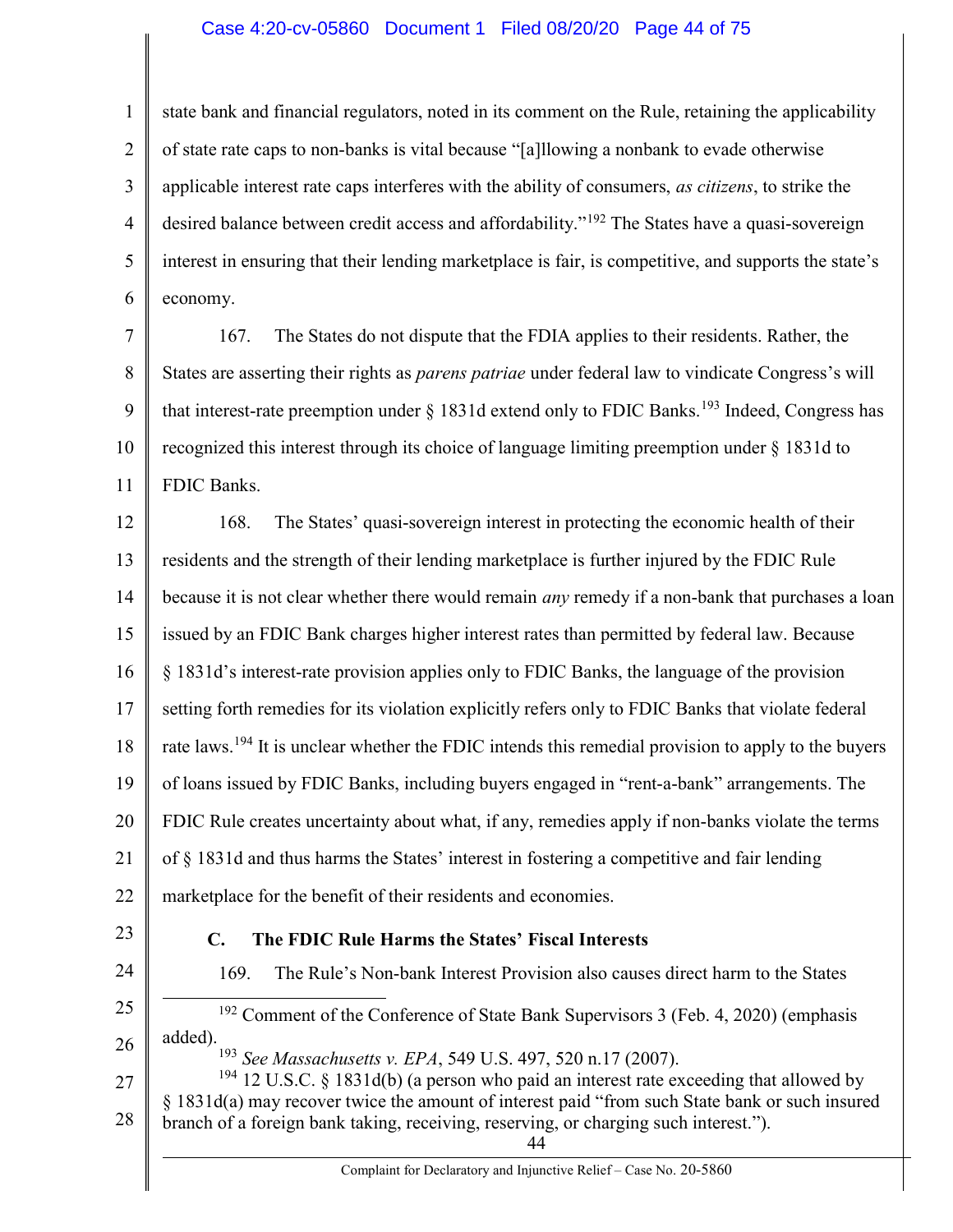# Case 4:20-cv-05860 Document 1 Filed 08/20/20 Page 45 of 75

| 1              | because it will injure the States' fiscal interests through the loss of licensing fees and by                                                                   |  |  |  |
|----------------|-----------------------------------------------------------------------------------------------------------------------------------------------------------------|--|--|--|
| $\overline{2}$ | increasing the cost and difficulty of enforcing the States' laws. The States' laws, as discussed                                                                |  |  |  |
| 3              | above, provide a comprehensive regime for licensing, regulating, and supervising the activities of                                                              |  |  |  |
| $\overline{4}$ | non-bank lenders operating in the States. Each of the States—through its primary financial                                                                      |  |  |  |
| 5              | regulator or Attorney General, as the state's chief law-enforcement officer—allocates substantial                                                               |  |  |  |
| 6              | resources to maintaining compliance with their state lending laws. The Conference of State Bank                                                                 |  |  |  |
| 7              | Supervisors noted in its comment on the Rule that the Rule will likely facilitate attempts to evade                                                             |  |  |  |
| 8              | licensing requirements, which will result in a loss of licensing fees to the States and impose                                                                  |  |  |  |
| 9              | additional costs on state regulators:                                                                                                                           |  |  |  |
| 10             | Along with seeking to evade state usury laws, nonbanks have relied on                                                                                           |  |  |  |
| 11             | partnerships with banks in an attempt to avoid applicable state licensing<br>requirements. State regulators devote significant resources to policing unlicensed |  |  |  |
| 12             | activity $\ldots$ . <sup>195</sup>                                                                                                                              |  |  |  |
| 13             | 170.<br>Even before the FDIC issued the Rule, lenders involved in "rent-a-bank" schemes                                                                         |  |  |  |
| 14             | have claimed that they are not subject to state licensing or oversight. By facilitating these                                                                   |  |  |  |
| 15             | schemes, the Rule will foreseeably decrease licensing fees received by the States and increase the                                                              |  |  |  |
| 16             | cost and burden of future supervisory, investigative, and law-enforcement efforts by the States.                                                                |  |  |  |
| 17             | 171.<br>The Rule will also injure the States' fiscal interests because the States will be                                                                       |  |  |  |
| 18             | required to provide financial assistance to consumers who fall into a cycle of debt and are unable                                                              |  |  |  |
| 19             | to provide for their basic needs. <sup>196</sup> The States will also have to devote money and other resources                                                  |  |  |  |
| 20             | to assisting these consumers who, as a result of predatory loans, may no longer be able to afford                                                               |  |  |  |
| 21             | basic necessities such as food, shelter, and medical treatment.                                                                                                 |  |  |  |
| 22<br>23       | THE FDIC'S NON-BANK INTEREST PROVISION IS LEGALLY, PROCEDURALLY, AND<br>IV.<br><b>SUBSTANTIVELY UNSOUND</b>                                                     |  |  |  |
| 24             | The FDIC Rule's Non-bank Interest Provision Is Contrary to the Plain<br>A.<br>Language of §1831d                                                                |  |  |  |
| 25<br>26       | Courts have consistently held that the rulemaking authority of federal agencies is<br>172.                                                                      |  |  |  |
| 27             | <sup>195</sup> Comment of the Conference of State Bank Supervisors 5 (Feb. 4, 2020).<br><sup>196</sup> Melzer, supra.                                           |  |  |  |
| 28             | 45                                                                                                                                                              |  |  |  |
|                | Complaint for Declaratory and Injunctive Relief - Case No. 20-5860                                                                                              |  |  |  |
|                |                                                                                                                                                                 |  |  |  |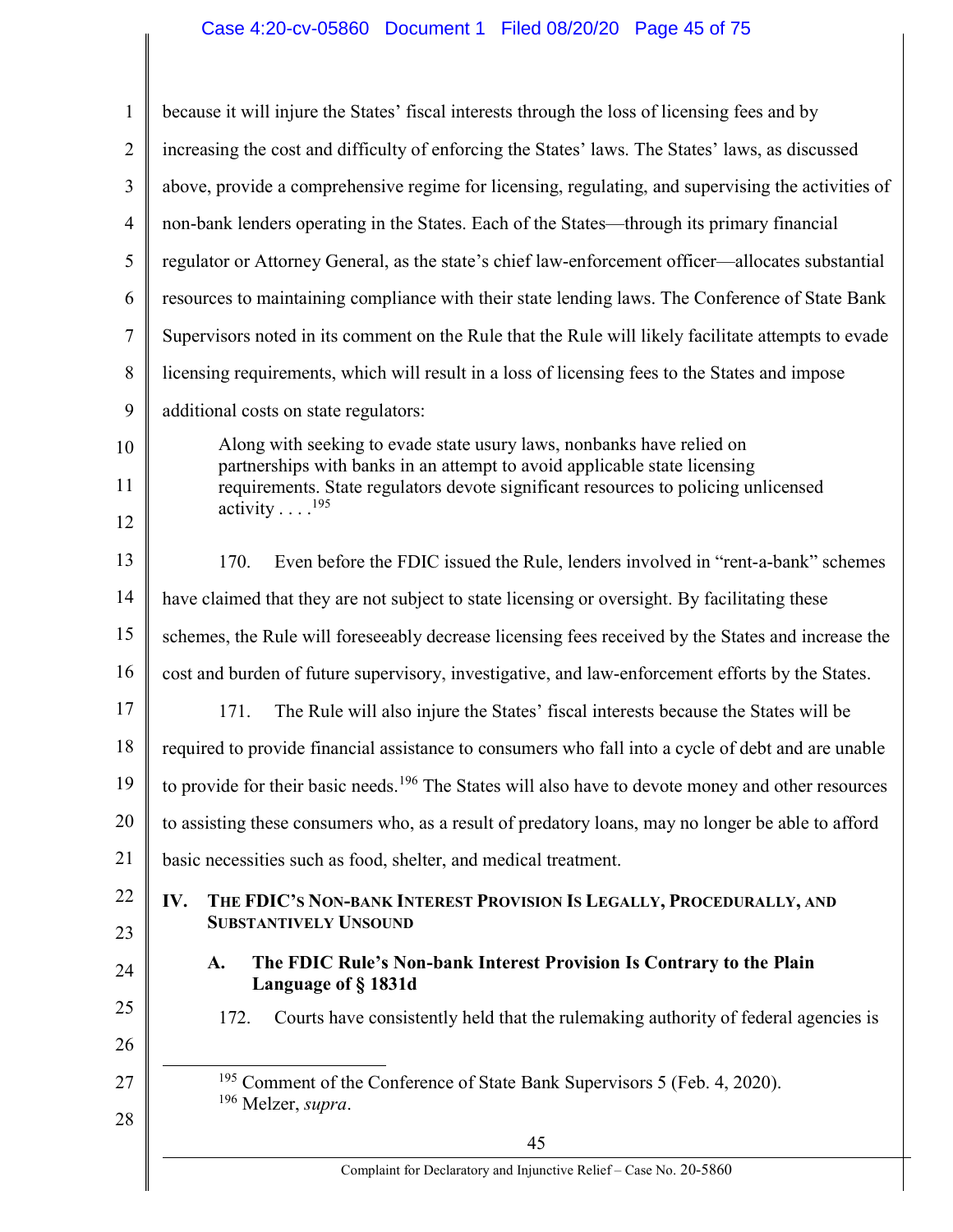## Case 4:20-cv-05860 Document 1 Filed 08/20/20 Page 46 of 75

1 2 3 4 5 6 7 8 constrained by the statutory language Congress chose to enact. "An agency's 'power to promulgate legislative regulations is limited to the authority delegated' to it by Congress."<sup>197</sup> An agency has no authority to alter the regulatory landscape if "Congress has supplied a clear and unambiguous answer to the interpretive question at hand."<sup>198</sup> "If the intent of Congress is clear, that is the end of the matter; for the court, as well as the agency, must give effect to the unambiguously expressed intent of Congress."<sup>199</sup> 173. The FDIC states that it relies solely on  $\S$  1831d for the purported authority to extend the interest-rate provisions applicable to FDIC Banks to other entities.<sup>200</sup> Section 1831d is

9 10 11 12 clear and unambiguous. It provides the maximum interest rates chargeable by "State-chartered insured depository institutions, including insured savings banks, or insured branches of foreign banks" and preempts otherwise applicable state law. That is, it preempts state interest-rate caps as applied to FDIC Banks—and no one else.

13 14 15 16 17 18 19 174. Section 1831d does not govern the interest rates chargeable by assignees, transferees, or purchasers of loans originated by FDIC Banks. Congress did not preempt state law as to these non-bank entities. As one court recently explained, § 1831d "governs what charges a 'State bank' may impose, but . . . does not on its face regulate interest or charges that may be imposed by a non-bank, including one which later acquires or is assigned a loan made or originated by a state bank."<sup>201</sup> 175. The Rule's Non-bank Interest Provision would effectively amend the statutory

20

21

 $\overline{a}$ 

 $197$  Amalgamated Transit Union v. Skinner, 894 F.2d 1362, 1368 (D.C. Cir. 1990) (quoting

Bowen v. Georgetown Univ. Hosp., 488 U.S. 204, 208 (1988)). <sup>198</sup> Pereira v. Sessions, 138 S. Ct. 2105, 2113 (2018).

22 23  $199$  Id. (quoting Chevron, U.S.A., Inc. v. Nat. Res. Def. Council, Inc., 467 U.S. 837, 842-43 (1984)).  $200$  E.g., 85 Fed. Reg. at 44,149 ("The FDIC's proposal, addressing the two statutory gaps

24 25 in section 27 [§1831d] in a manner that carries out the goals of the Federal statute, is based on Federal law. Specifically, the rule is based on the meaning of the text of the statute"); *id.* at 44,151 ("The FDIC's authority to issue the rule . . . is not based on State law. Rather, it is based

26 27 on section 27 [§ 1831d]"; "[T]he FDIC's authority to issue the proposed rule arises under section 27 rather than common law."); id. at 44,154 ("Section 331.4 of the final rule implements section 27 of the FDI Act").  $201$  *Meade*, 307 F. Supp. 3d at 1144-45.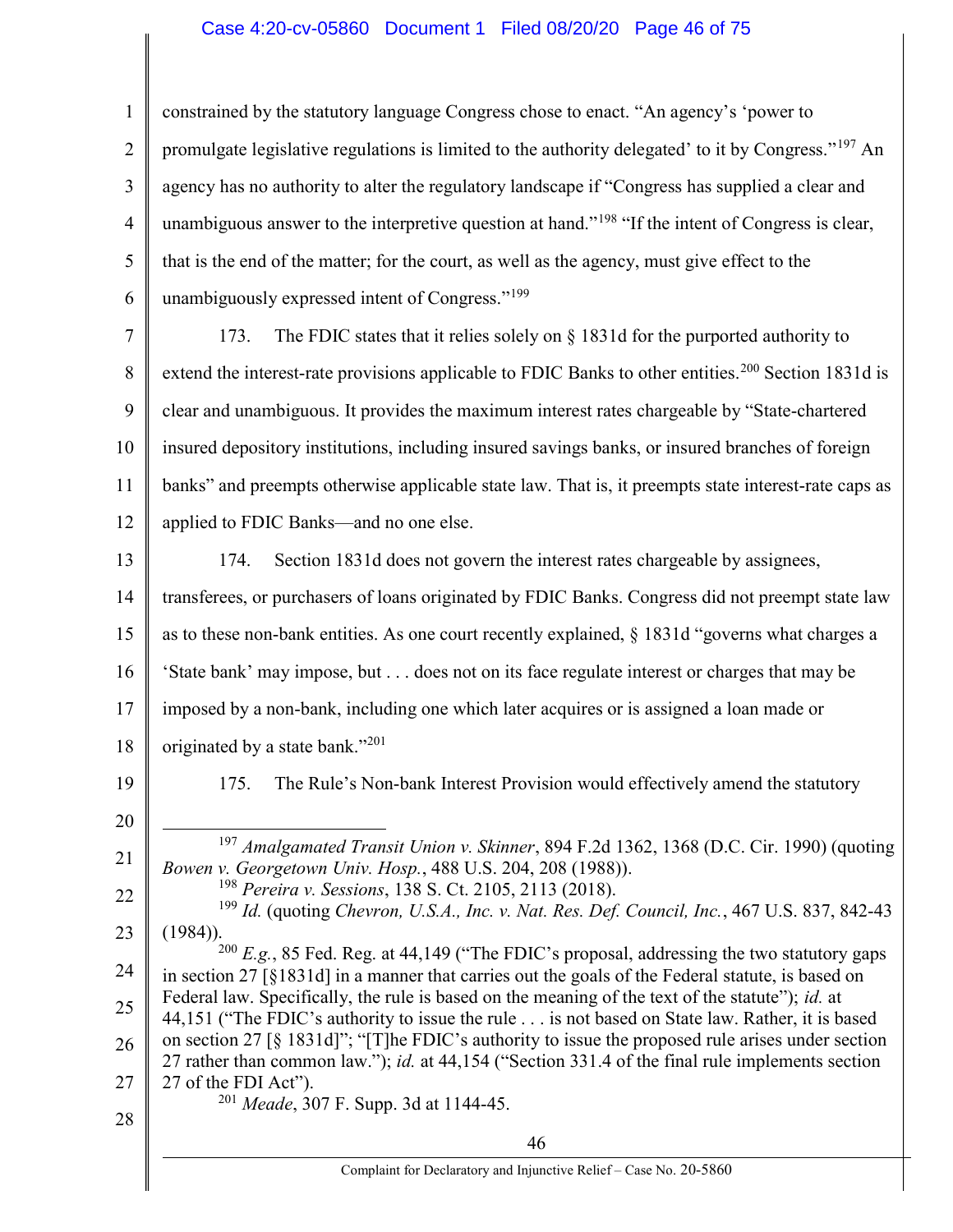### Case 4:20-cv-05860 Document 1 Filed 08/20/20 Page 47 of 75

1 2 3 4 5 6 7 language Congress chose, essentially adding the following bracketed and italicized terms to § 1831d: "such State bank or such insured branch of a foreign bank [or the buyer, assignee, or transferee of any loan made by such State bank] may, notwithstanding any State constitution or statute which is hereby preempted for the purposes of this section, take, receive, reserve, and charge on any loan . . . interest at the rate . . . allowed by the laws of the State, territory, or district where the bank is located<sup>[1]</sup><sup>202</sup> As detailed below, this drastically alters the statutory scheme Congress enacted.

8 9 10 11 12 176. The FDIC repeats multiple times in its Rule that it "would not regulate non-banks through the proposed rule<sup>[1]</sup><sup>203</sup> It claims, "[t]he proposed rule does not purport to allow State banks to assign the ability to preempt State law interest rate limits under section 27 [§ 1831d]. Instead, the proposed rule would allow State banks to assign loans at their contractual interest rates. This is not the same as assigning the authority to preempt State law interest rate limits."<sup>204</sup>

13 14 15 16 17 177. This is a distinction without a difference. If the FDIC Rule permits assignees of loans issued by FDIC Banks to take on the protection of § 1831d and charge interest in excess of state law, as the Rule does, then it regulates the interest chargeable by non-banks. This allows FDIC Banks to assign to non-banks the ability to preempt state-law interest-rate limits through the purchase of their loans.

18 19 20 21 22 178. Indeed, in a section of the Rule discussing its benefit for small businesses, the FDIC admits, "The small State-chartered banks that are affected [by the Rule] would benefit from the ability to sell such loans while assigning to the buyer the right to enforce the contractual loan *interest rate*,"<sup>205</sup> meaning the rate authorized by § 1831d, which preempts the interest rate permitted by state law.

23 24

179. Elsewhere in its Rule the FDIC reiterates that it really does mean to extend § 1831d to non-banks: The Non-Bank Interest Provision "clarifies that interest on a loan 

25

<sup>202</sup> 12 U.S.C. § 1831d.

26 27 28  $203$  85 Fed. Reg. at 44,150; id. ("The regulation would not become a regulation of assignees simply because it would have an indirect effect on assignees.").  $^{204}$  *Id.* at 44,151.  $205$  *Id.* at 44,157 (emphasis added).

Complaint for Declaratory and Injunctive Relief – Case No. 20-5860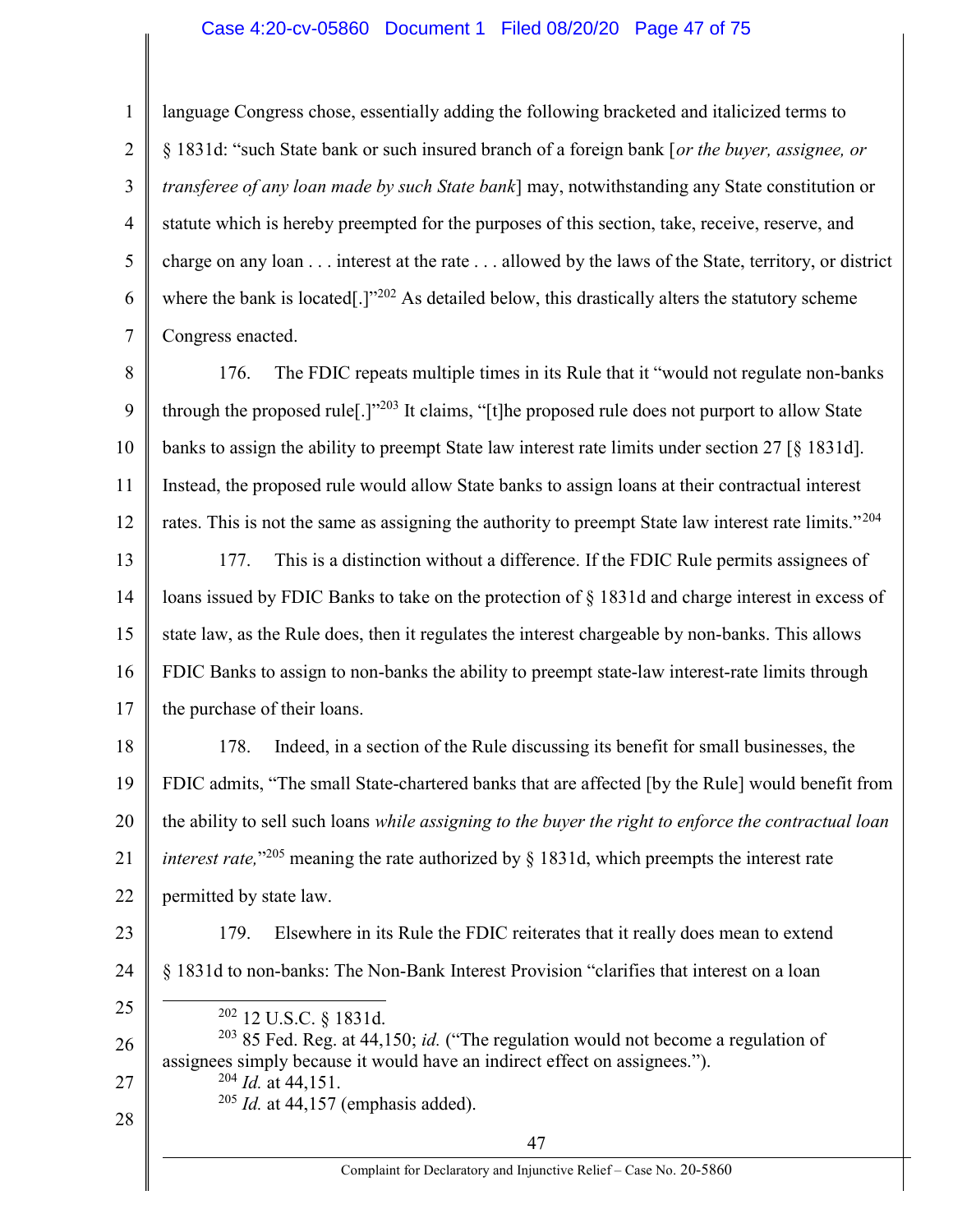## Case 4:20-cv-05860 Document 1 Filed 08/20/20 Page 48 of 75

1 2 3 4 5 permissible under section 27 shall not be affected by . . . the sale, assignment, or other transfer of the loan, in whole or in part. An assignee can enforce the loan's interest-rate terms to the same extent as the assignor."<sup>206</sup> That is, a non-bank can charge the same rates as an entity covered by § 1831d if it bought the privilege of doing so from an FDIC Bank through the purchase of loans originated by an FDIC Bank.

6 7 8 180. Administrative agencies have authority to construe statutes only to the extent of any statutory ambiguity. But the FDIC identifies no ambiguity as to whom § 1831d applies. That is because there is none. It applies to FDIC Banks and nobody else.

9 10 11 12 13 14 15 16 17 181. Indeed, Congress went so far as to explain precisely why it chose to preempt state interest rate caps for those banks: "In order to prevent discrimination against State-chartered insured depository institutions, including insured savings banks, or insured branches of foreign banks with respect to interest rates,"<sup>207</sup> which had, until 1980, not benefitted from the state-law preemption traditionally enjoyed by national banks under  $\S 85$  of the NBA. As one court lucidly explained, § 1831d "does not, on its face, state any purpose with regard to institutions other than federally-insured banks."<sup>208</sup> 182. The FDIC attempts to create the appearance of ambiguity by conflating two issues: 1) whether subsequent changes in law, such as state rate caps, have retroactive effect (the

18 "retroactivity question") and 2) to whom  $\S$  1831d applies if a loan originated by an FDIC Bank is

19 sold (the "identity question"). The FDIC explains:

Section 27 [§ 1831d] does not state at what point in time the validity of the interest rate should be determined in order to assess whether a State bank is taking or receiving interest in accordance with section 27. Situations may arise when the usury laws of the State where the bank is located change after a loan is made (but before the loan has been paid in full), and a loan's rate may be non-usurious under the old law but usurious under the new law. To fill this statutory gap and carry out the purpose of section 27, the FDIC proposed regulations in November 2019 that would provide that the permissibility of interest under section 27 must be determined when the loan is made, and shall not be affected by a change in State law, a change in the relevant commercial paper rate, or the sale, assignment, or

- $206$  *Id.* at 44,155 (emphasis added).
- <sup>207</sup> 12 U.S.C. § 1831d.

20

21

22

23

24

25

26

 $\overline{a}$ 

27

28

<sup>208</sup> Meade, 307 F. Supp. 3d at 1144.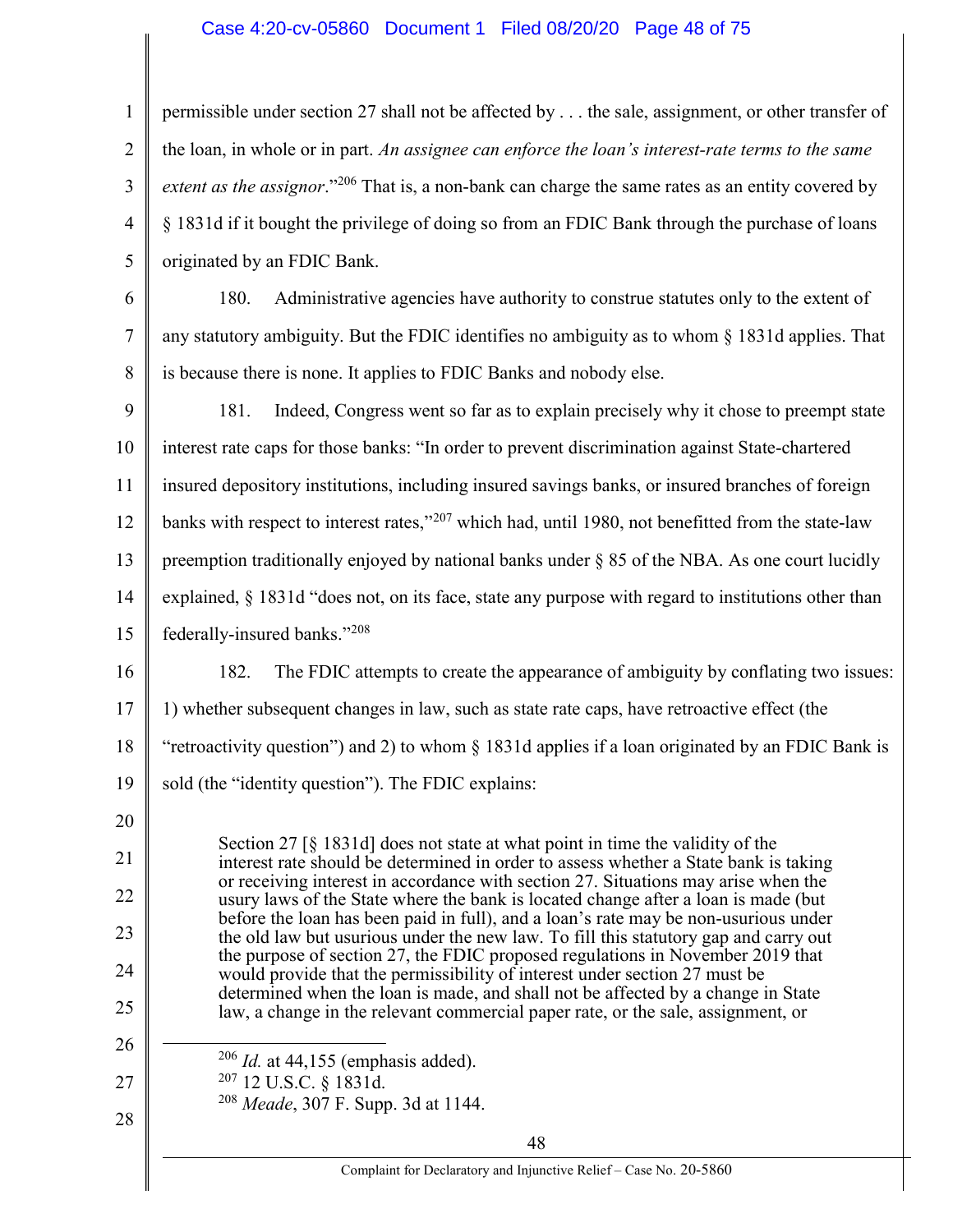## Case 4:20-cv-05860 Document 1 Filed 08/20/20 Page 49 of 75

| $\mathbf{1}$   | other transfer of the loan. <sup>209</sup>                                                                                                                                                                                                                                                                                                                                                                                                                                                                                                                                                                                 |  |  |  |
|----------------|----------------------------------------------------------------------------------------------------------------------------------------------------------------------------------------------------------------------------------------------------------------------------------------------------------------------------------------------------------------------------------------------------------------------------------------------------------------------------------------------------------------------------------------------------------------------------------------------------------------------------|--|--|--|
| $\overline{2}$ | The FDIC's conflation of the distinct retroactivity and identity questions into a<br>183.                                                                                                                                                                                                                                                                                                                                                                                                                                                                                                                                  |  |  |  |
| 3              | single inquiry about the "point in time the validity of the interest rates should be determined"                                                                                                                                                                                                                                                                                                                                                                                                                                                                                                                           |  |  |  |
| $\overline{4}$ | under § 1831d is an attempt to obscure just how straightforward the answers are.                                                                                                                                                                                                                                                                                                                                                                                                                                                                                                                                           |  |  |  |
| 5              | Although it is not the subject of this challenge, the retroactivity question is<br>184.                                                                                                                                                                                                                                                                                                                                                                                                                                                                                                                                    |  |  |  |
| 6              | uncontroversial: changes in state law generally do not retroactively alter contractual                                                                                                                                                                                                                                                                                                                                                                                                                                                                                                                                     |  |  |  |
| $\overline{7}$ | obligations. <sup>210</sup> The FDIC fails to show there is actually any ambiguity as to whether permissibility                                                                                                                                                                                                                                                                                                                                                                                                                                                                                                            |  |  |  |
| 8              | of interest rates under § 1831d would be affected retroactively by subsequent changes in state                                                                                                                                                                                                                                                                                                                                                                                                                                                                                                                             |  |  |  |
| 9              | usury law. It points to no case law holding that there would be a retroactive effect.                                                                                                                                                                                                                                                                                                                                                                                                                                                                                                                                      |  |  |  |
| 10             | The identity question is separate and is answered in the statute itself. As described<br>185.                                                                                                                                                                                                                                                                                                                                                                                                                                                                                                                              |  |  |  |
| 11             | above, the text of § 1831d declares that it applies only to FDIC Banks. Section 1831d does not                                                                                                                                                                                                                                                                                                                                                                                                                                                                                                                             |  |  |  |
| 12<br>13       | apply when a loan is sold to a non-bank.                                                                                                                                                                                                                                                                                                                                                                                                                                                                                                                                                                                   |  |  |  |
| 14             | No statutory ambiguity exists with respect to either issue, and the FDIC's<br>186.                                                                                                                                                                                                                                                                                                                                                                                                                                                                                                                                         |  |  |  |
| 15             | conflation of the two issues is insufficient to create any ambiguity.                                                                                                                                                                                                                                                                                                                                                                                                                                                                                                                                                      |  |  |  |
| 16             | In the Rule's Non-bank Interest Provision, the FDIC seeks to rewrite § 1831d to<br>187.                                                                                                                                                                                                                                                                                                                                                                                                                                                                                                                                    |  |  |  |
| 17             | achieve its own, rather than Congress's, policy goals. This is impermissible. As the Supreme                                                                                                                                                                                                                                                                                                                                                                                                                                                                                                                               |  |  |  |
| 18             | Court has reaffirmed as a "core administrative-law principle," an administrative agency "may not                                                                                                                                                                                                                                                                                                                                                                                                                                                                                                                           |  |  |  |
| 19             | rewrite clear statutory terms to suit its own sense of how the statute should operate." <sup>211</sup> Congress                                                                                                                                                                                                                                                                                                                                                                                                                                                                                                            |  |  |  |
| 20             |                                                                                                                                                                                                                                                                                                                                                                                                                                                                                                                                                                                                                            |  |  |  |
| 21             | <sup>209</sup> 85 Fed. Reg. at 44,146.                                                                                                                                                                                                                                                                                                                                                                                                                                                                                                                                                                                     |  |  |  |
| 22             | <sup>210</sup> Covey v. Hollydale Mobilehome Estates, 116 F.3d 830, 835 (9th Cir. 1997), opinion<br>amended on denial of reh'g, 125 F.3d 1281 (9th Cir. 1997) ("Cases involving settled contract and<br>property rights, for example, require predictability and stability and are generally inappropriate<br>candidates for statutory retroactivity. Similarly, the courts presumptively should not apply statutes<br>affecting substantive rights, liabilities, or duties to conduct arising before their enactment."<br>(internal citation and quotation marks omitted)); see also Landgraf v. USI Film Prod., 511 U.S. |  |  |  |
| 23             |                                                                                                                                                                                                                                                                                                                                                                                                                                                                                                                                                                                                                            |  |  |  |
| 24             |                                                                                                                                                                                                                                                                                                                                                                                                                                                                                                                                                                                                                            |  |  |  |
| 25             | 244, 265 (1994) ("the presumption against retroactive legislation is deeply rooted in our<br>jurisprudence, and embodies a legal doctrine centuries older than our Republic"); Smith v.                                                                                                                                                                                                                                                                                                                                                                                                                                    |  |  |  |
| 26             | Mercer, 172 S.E.2d 489, 494 (N.C. 1970) ("Ordinarily, an intention to give a statute a retroactive<br>operation will not be inferred. It is especially true that the statute or amendment will be<br>regarded as operating prospectively only,  where the effect of giving it a retroactive operation                                                                                                                                                                                                                                                                                                                      |  |  |  |
| 27             | would be to interfere with an existing contract" (internal citation and quotation marks<br>omitted)).                                                                                                                                                                                                                                                                                                                                                                                                                                                                                                                      |  |  |  |
| 28             | $^{211}$ Util. Air Reg. Grp. v. EPA, 573 U.S. 302, 328 (2014).                                                                                                                                                                                                                                                                                                                                                                                                                                                                                                                                                             |  |  |  |
|                | 49                                                                                                                                                                                                                                                                                                                                                                                                                                                                                                                                                                                                                         |  |  |  |
|                | Complaint for Declaratory and Injunctive Relief - Case No. 20-5860                                                                                                                                                                                                                                                                                                                                                                                                                                                                                                                                                         |  |  |  |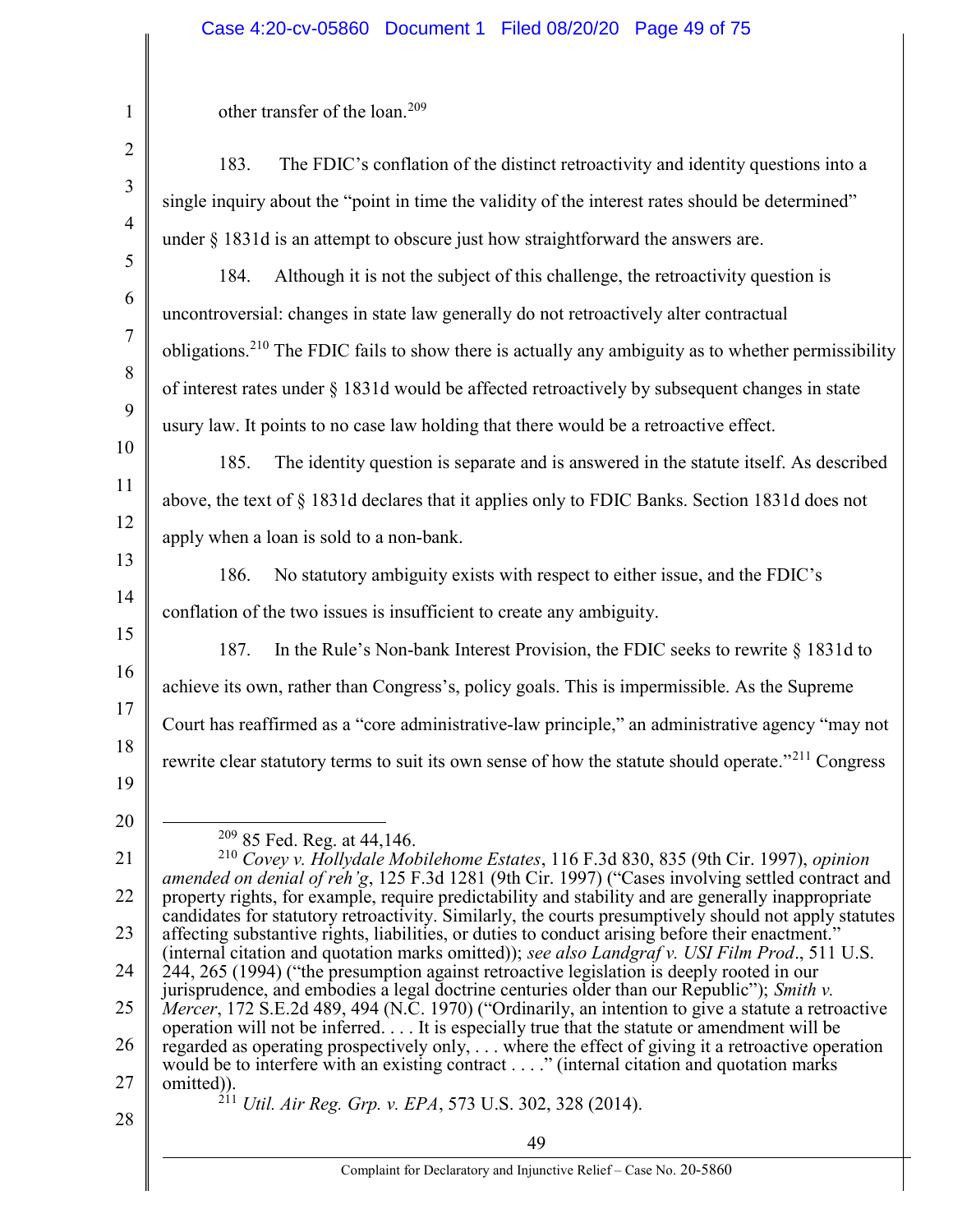## Case 4:20-cv-05860 Document 1 Filed 08/20/20 Page 50 of 75

| $\mathbf{1}$   | has "directly spoken to the precise question at issue" <sup>212</sup> and explicitly limited the reach of                                                                                            |  |  |  |
|----------------|------------------------------------------------------------------------------------------------------------------------------------------------------------------------------------------------------|--|--|--|
| $\overline{2}$ | preemption under § 1831d to FDIC Banks. And as the Supreme Court recently affirmed in                                                                                                                |  |  |  |
| 3              | Bostock v. Clayton County, "When the express terms of a statute give us one answer and                                                                                                               |  |  |  |
| 4              | extratextual considerations suggest another, it's no contest. Only the written word is the law, and                                                                                                  |  |  |  |
| 5              | all persons are entitled to its benefit." <sup>213</sup>                                                                                                                                             |  |  |  |
| 6              | 188.<br>Because the Rule's Non-bank Interest Provision is contrary to the language                                                                                                                   |  |  |  |
| 7              | Congress chose, it is arbitrary, capricious, an abuse of discretion, and otherwise not in accordance                                                                                                 |  |  |  |
| 8              | with law, as well as in excess of statutory jurisdiction, authority, and limitations, and short of                                                                                                   |  |  |  |
| 9              | statutory right, and thus violates the APA. <sup>214</sup>                                                                                                                                           |  |  |  |
| 10             | <b>B.</b><br>The FDIC's Non-bank Interest Provision Is Contrary to the Statutory                                                                                                                     |  |  |  |
| 11             | <b>Framework Congress Enacted</b>                                                                                                                                                                    |  |  |  |
| 12             | 1.<br>The Rule's Non-bank Interest Provision Ignores Federal Law<br>Showing That § 1831d Applies Only to FDIC Banks                                                                                  |  |  |  |
| 13             | 189.<br>An agency's "reasonable statutory interpretation must account for both 'the                                                                                                                  |  |  |  |
| 14             | specific context in which language is used' and 'the broader context of the statute as a                                                                                                             |  |  |  |
| 15             | whole.""215                                                                                                                                                                                          |  |  |  |
| 16             | 190.<br>The FDIC's Non-bank Interest Rule fails to account for other federal statutes that                                                                                                           |  |  |  |
| 17             | demonstrate that preemption of state interest-rate caps under § 1831d applies only to FDIC                                                                                                           |  |  |  |
| 18             | Banks.                                                                                                                                                                                               |  |  |  |
| 19             | 191.<br>The FDIC states that "the Federal statutory provision governing State banks'                                                                                                                 |  |  |  |
| 20             | authority with respect to interest rates $\lceil \xi \rceil$ 1831d] is patterned after and interpreted in the same                                                                                   |  |  |  |
| 21             | $^{212}$ Encino Motorcars, LLC v. Navarro, 136 S. Ct. 2117, 2124 (2016); see also                                                                                                                    |  |  |  |
| 22             | Youngstown Sheet & Tube Co. v. Sawyer, 343 U.S. 579, 637-38 (1952) (Jackson, J. concurring)<br>("When the President takes measures incompatible with the expressed or implied will of                |  |  |  |
| 23             | Congress, his power is at its lowest ebb, for then he can rely only upon his own constitutional                                                                                                      |  |  |  |
| 24             | powers minus any constitutional powers of Congress over the matter. Courts can sustain<br>exclusive Presidential control in such a case only be disabling the Congress from acting upon the          |  |  |  |
| 25             | subject. Presidential claim to a power at once so conclusive and preclusive must be scrutinized<br>with caution, for what is at stake is the equilibrium established by our constitutional system"). |  |  |  |
| 26             | <sup>213</sup> Bostock v. Clayton Cty., 140 S. Ct. 1731, 1737 (2020).<br>$214$ 5 U.S.C. § 706(2).                                                                                                    |  |  |  |
| 27             | $^{215}$ Util. Air Reg. Grp., 573 U.S. at 321 (quoting Robinson v. Shell Oil Co., 519 U.S. 337,                                                                                                      |  |  |  |
| 28             | 341 (1997)).                                                                                                                                                                                         |  |  |  |
|                | 50                                                                                                                                                                                                   |  |  |  |
|                | Complaint for Declaratory and Injunctive Relief - Case No. 20-5860                                                                                                                                   |  |  |  |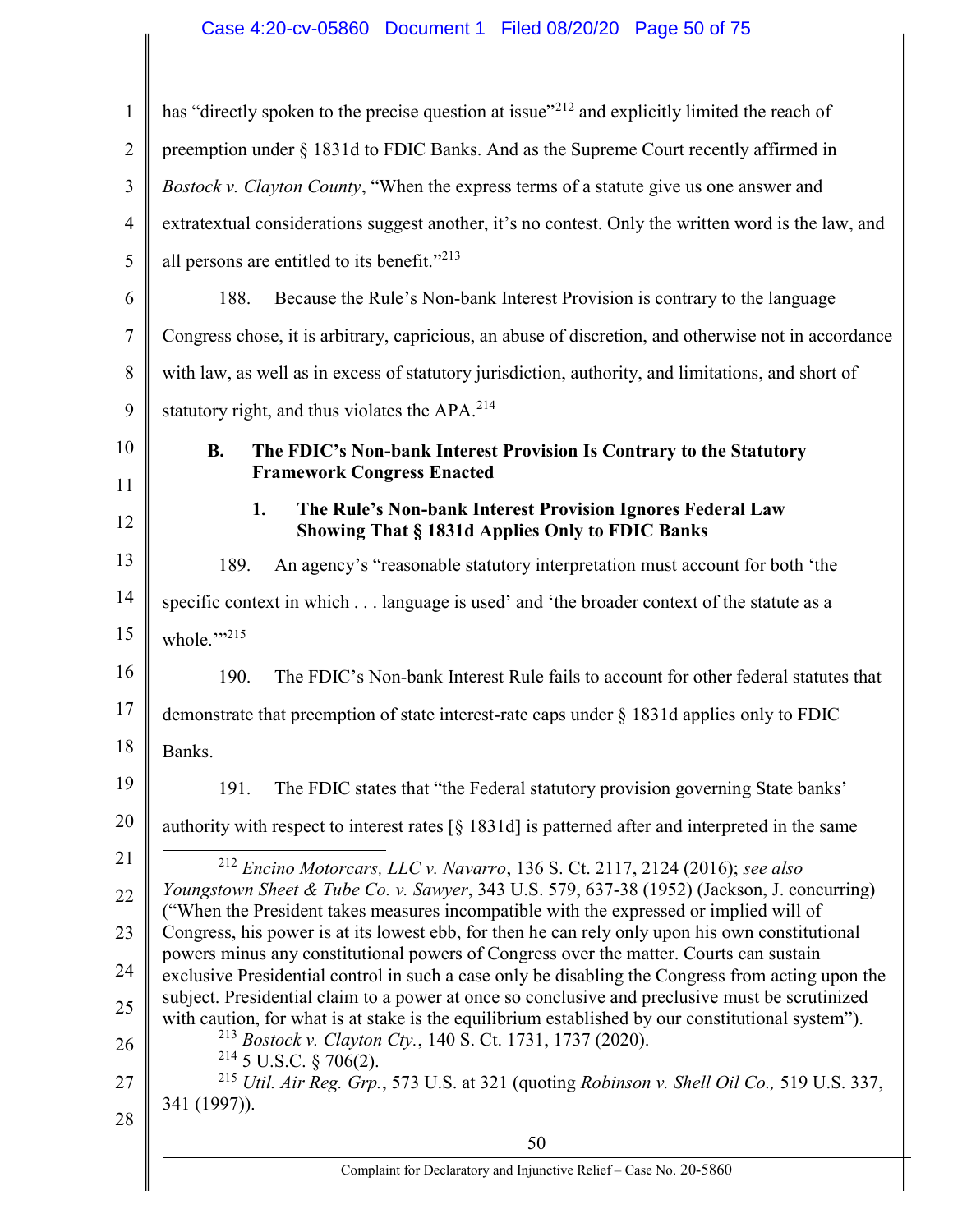1 2 3 4 5 6 7 8 9 10 11 12 13 14 15 16 17 18 19 20 21 22 23 24 25 26 27 manner as section 85. The vector which preempts state interest-rate caps for national banks.<sup>216</sup> 192. But the link between § 1831d and § 85 only further demonstrates that preemption flows only to banks. Like § 1831d, § 85 applies only to the interest rates "[a]ny association [i.e., any national bank] may take receive, reserve, and charge . . . ." Like  $\S 1831d$ ,  $\S 85$  makes no mention of interest rates chargeable by non-banks. Moreover, Congress has recently reaffirmed that the benefits of federal preemption provided by  $\S$  85 accrue *only* to national banks. In provisions of the 2010 Dodd-Frank Wall Street Reform and Consumer Protection Act ("Dodd-Frank Act" $^{217}$  codified at 12 U.S.C. § 25b, Congress stated—in three separate subsections—that the NBA, which includes § 85, does not preempt state law as to subsidiaries, affiliates, or agents of national banks and that state consumer financial laws apply to those entities.<sup>218</sup> Thus, by Congress's explicit command, subsidiaries, affiliates, and agents of national banks cannot benefit from § 85's preemption of state usury caps. 193. These limitations cast doubt on the proposition (as embodied in the OCC Rule that is parallel to the FDIC's Non-bank Interest Provision) that the benefits of § 85 could extend to non-banks that are unaffiliated with a bank and that merely purchase loans originated by a bank. 194. By the FDIC's own logic, § 1831d likewise must be interpreted to extend no further than FDIC Banks. 195. Section 1831d(b), which provides penalties for FDIC Banks that charge interest in excess of that permitted by  $\S$  1831d, further demonstrates that  $\S$  1831d preemption applies only to FDIC Banks. Section 1831d(b) focuses exclusively on FDIC Banks that violate § 1831d(a). The <sup>216</sup> 85 Fed. Reg. at 44,146; *id.* at 44,147 ("As stated above, section 27(a) of the FDI Act was patterned after section 85. Because section 27 was patterned after section 85 and uses similar language, courts and the FDIC have consistently construed section 27 in part materia with section 85."). <sup>217</sup> Pub. L. No. 111-203, 124 Stat. 1376 (2010). <sup>218</sup> See 12 U.S.C. §§ 25b(b)(2), (e), (h)(2). The Dodd-Frank Act also provides that certain amendments it made to the NBA do not alter "the authority conferred by section 85 of this title for the charging of interest by a national bank at the rate allowed by the laws of the State, territory, or district where the bank is located[.]" 12 U.S.C. § 25b(f) (emphasis added). That is, while the Dodd-Frank Act does not alter national banks' exemption from state usury laws, its language reiterates § 85's scope: It applies only to the charging of interest "by a national bank," Case 4:20-cv-05860 Document 1 Filed 08/20/20 Page 51 of 75

- not by third-party assignees.
- 28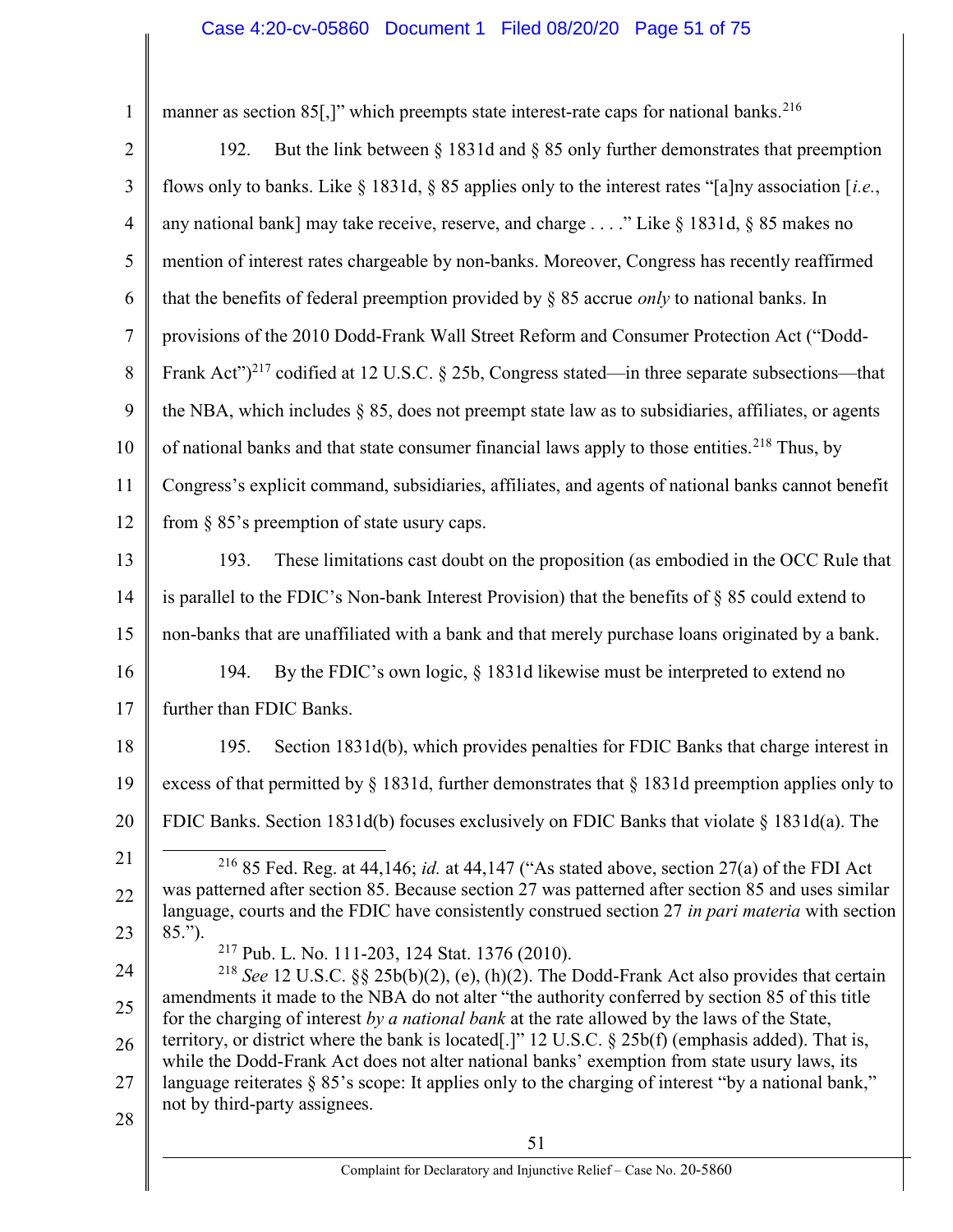1 2 3 penalty imposed is "twice the amount of the interest . . . from such State bank or such insured branch of a foreign bank  $[i.e., FDIC Bank]$  taking, receiving, reserving, or charging such interest."<sup>219</sup>

4 5 6 7 8 9 10 11 196. The FDIC fails to account for these statutory provisions that make clear that § 1831d's preemption of state interest-rate caps applies only to FDIC Banks. This not only is unlawful under the APA but also irreconcilable with the statutory scheme, especially the enforcement provisions in  $\S 1831d(b)$ . Because  $\S 1831d$  applies only to FDIC Banks, there is no obvious statutory provision providing penalties for non-banks that violate  $\S$  1831d's rate caps, and the FDIC did not issue any rule stating that § 1831d(b)—despite its clear language—should somehow be read to extend to the buyers of loans issued by FDIC Banks. The FDIC failed to consider this key question.

12 13 14 15 16 17 18 19 197. Moreover, Congress knew how to preempt state-law rate-caps for loan purchasers when it wanted to. Indeed, in the very same act that adopted  $\S$  1831d, Congress did so with respect to first-lien mortgage loans.<sup>220</sup> Unlike the language of  $\S$  1831d, which grants the privilege of preemption specifically to FDIC Banks, that provision preempts state interest-rate caps as to first-lien mortgage loans and specifically contemplates that preemption would travel with a firstlien mortgage loan assigned under § 1735f-7a(a)(1)(C)(v).<sup>221</sup> The contrasting language Congress chose in two sections *of the same act* demonstrates that  $\S$  1831d means what it plainly says in preempting state law only as to FDIC Banks.

20 21 198. The Non-bank Interest Provision is contrary to the statutory scheme Congress enacted, the FDIC has failed to account for statutory provisions that are contrary to its chosen

22

 $\overline{a}$ 

23

 $219$  12 U.S.C. § 1831d(b).

24 <sup>220</sup> 12 U.S.C. § 1735f-7a, enacted as § 501 of DIDMCA, Pub. L. No. 96–221, 94 Stat 132 (1980).

25 26 27 28 <sup>221</sup> The text of § 1735f-7a itself demonstrates a different intent than § 1831d, and the legislative history states it as well. See 85 Fed. Reg. at 44,151 n.47 (citing Committee Report regarding DIDMCA §501, which was codified as § 1735f-7a, stating "it is the Committee's intent that loans originated under this usury exemption will not be subject to claims of usury even if they are later sold to an investor who is not exempt under this section." (emphases added)). The FDIC cites no similar legislative history regarding § 1831d.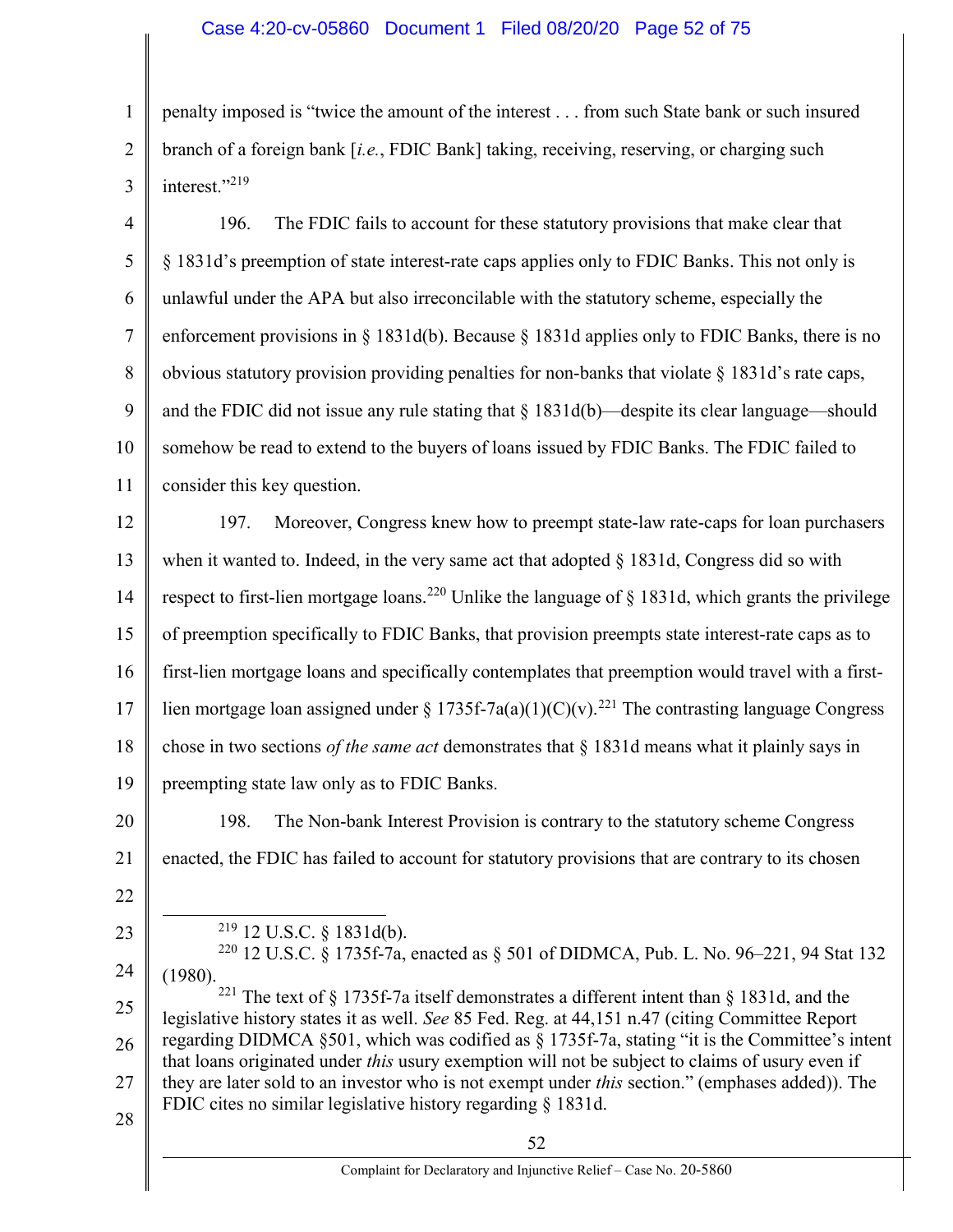## Case 4:20-cv-05860 Document 1 Filed 08/20/20 Page 53 of 75

| $\mathbf{1}$   | interpretation, and the FDIC has ignored whether remedies for violations of § 1831d extend to                                                                                                                                                                                                                            |  |  |  |
|----------------|--------------------------------------------------------------------------------------------------------------------------------------------------------------------------------------------------------------------------------------------------------------------------------------------------------------------------|--|--|--|
| $\overline{2}$ | non-banks. For these reasons, the FDIC's Non-bank Interest Provision is arbitrary, capricious, an                                                                                                                                                                                                                        |  |  |  |
| 3              | abuse of discretion, and otherwise not in accordance with law, as well as in excess of statutory                                                                                                                                                                                                                         |  |  |  |
| $\overline{4}$ | jurisdiction, authority, and limitations, and short of statutory right, and thus violates the APA. <sup>222</sup>                                                                                                                                                                                                        |  |  |  |
| 5              | 2.<br>The FDIC's Non-bank Interest Provision Is Unsupported by the Law                                                                                                                                                                                                                                                   |  |  |  |
| 6              | the FDIC Cites                                                                                                                                                                                                                                                                                                           |  |  |  |
| 7              | 199.<br>While ignoring statutory provisions that conflict with its Rule's Non-bank Interest                                                                                                                                                                                                                              |  |  |  |
| 8              | Provision, the FDIC reads into $\S$ 1831d a variety of suppositions that are unmoored from the                                                                                                                                                                                                                           |  |  |  |
| 9              | reality of banking law.                                                                                                                                                                                                                                                                                                  |  |  |  |
| 10             | 200.<br>As state-chartered institutions, FDIC Banks rely primarily on state law for their                                                                                                                                                                                                                                |  |  |  |
| 11             | existence and operating authorities, including the powers to make and sell loans. <sup>223</sup> Federal law,                                                                                                                                                                                                            |  |  |  |
| 12             | like § 1831d, engages in only limited intervention regarding the activities of FDIC Banks, which                                                                                                                                                                                                                         |  |  |  |
| 13             | are chartered and incorporated as creatures of state law.                                                                                                                                                                                                                                                                |  |  |  |
| 14             | 201.<br>The FDIC's rulemaking powers do not extend to the interpretation of state law and                                                                                                                                                                                                                                |  |  |  |
| 15             | are limited to the statutes the agency administers. <sup>224</sup> Thus, in order to justify its authority to issue                                                                                                                                                                                                      |  |  |  |
| 16             | the Non-bank Interest Provision, the FDIC must read into some statute it administers (here,                                                                                                                                                                                                                              |  |  |  |
| 17             | § 1831d) all of the banking powers it hopes to construe in its Rule.                                                                                                                                                                                                                                                     |  |  |  |
| 18             | 202.<br>In its Proposed Rule, the FDIC reasoned as follows:                                                                                                                                                                                                                                                              |  |  |  |
| 19             |                                                                                                                                                                                                                                                                                                                          |  |  |  |
| 20             | Banks' power to make loans implicitly carries with it the power to assign loans,<br>and thus, a State bank's [FDIC Bank's] statutory authority under section 27                                                                                                                                                          |  |  |  |
| 21             | [§ 1831d] to make loans at particular rates necessarily includes the power to<br>assign the loans at those rates. Denying an assignee the right to enforce a loan's<br>terms would effectively prohibit assignment and render the power to make the<br>loan at the rate provided by the statute illusory. <sup>225</sup> |  |  |  |
| 22             |                                                                                                                                                                                                                                                                                                                          |  |  |  |
| 23             | The final Rule reprises this argument at several points. <sup>226</sup>                                                                                                                                                                                                                                                  |  |  |  |
| 24             |                                                                                                                                                                                                                                                                                                                          |  |  |  |
| 25             | $222$ 5 U.S.C. § 706(2).<br><sup>223</sup> 85 Fed. Reg. at $44,149$ n.36 (citing N.Y Banking Law § 961(1), which grants FDIC                                                                                                                                                                                             |  |  |  |
| 26             | Banks chartered by the State of New York the power to "discount, purchase and negotiate<br>promissory notes" and "lend money on real or personal security," among other things).                                                                                                                                         |  |  |  |
| 27             | $224$ 12 U.S.C. §§ 1819(a), 1820(g).<br><sup>225</sup> 84 Fed. Reg. at 66,848.                                                                                                                                                                                                                                           |  |  |  |
| 28             | <sup>226</sup> E.g., 85 Fed. Reg. at 44,149, 44,150, 44,151.                                                                                                                                                                                                                                                             |  |  |  |
|                | 53                                                                                                                                                                                                                                                                                                                       |  |  |  |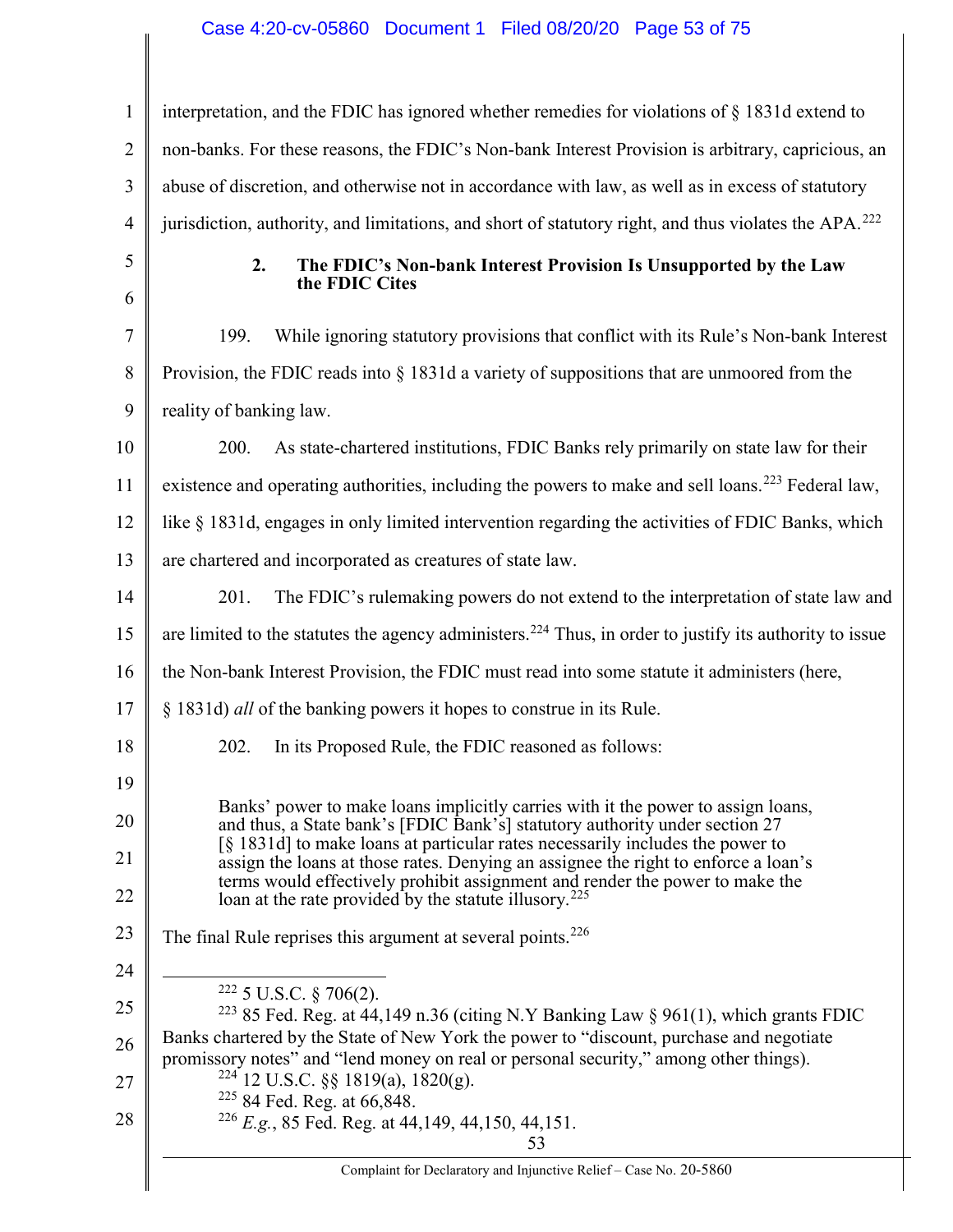| $\mathbf{1}$   | But the FDIC's syllogism (state law permits banks to make and assign loans, and<br>203.                                                                                                                                                                                                                                              |  |  |  |
|----------------|--------------------------------------------------------------------------------------------------------------------------------------------------------------------------------------------------------------------------------------------------------------------------------------------------------------------------------------|--|--|--|
| $\overline{2}$ | federal law permits banks to charge interest at particular rates; therefore, the FDIC may issue a                                                                                                                                                                                                                                    |  |  |  |
| 3              | rule allowing non-banks to charge interest in excess of state law) simply does not follow. The                                                                                                                                                                                                                                       |  |  |  |
| 4              | state-law power of FDIC Banks to issue and assign loans sheds no light on whether the FDIC                                                                                                                                                                                                                                           |  |  |  |
| 5              | may exempt new classes of entities from compliance with state law. Indeed, the FDIC has no                                                                                                                                                                                                                                           |  |  |  |
| 6              | authority to issue regulations construing powers granted to FDIC Banks under state law.                                                                                                                                                                                                                                              |  |  |  |
| $\tau$         | Even if the FDIC had authority to construe FDIC Banks' state-law power of sale,<br>204.                                                                                                                                                                                                                                              |  |  |  |
| 8              | that power has nothing to do with the interest chargeable by non-bank assignees. As the Second                                                                                                                                                                                                                                       |  |  |  |
| 9              | Circuit explained in <i>Madden</i> , "state usury laws would not prevent consumer debt sales by                                                                                                                                                                                                                                      |  |  |  |
| 10             | national banks to third parties." <sup>227</sup> At most, they "might decrease the amount a national bank                                                                                                                                                                                                                            |  |  |  |
| 11             | could charge for its consumer debt in certain states[.]" <sup>228</sup> The same is true for FDIC Banks. State                                                                                                                                                                                                                       |  |  |  |
| 12             | interest-rate caps do not interfere with FDIC Banks' state-law powers to make contracts or lend                                                                                                                                                                                                                                      |  |  |  |
| 13             | money. Indeed, more restrictive state interest-rate caps applicable only to non-banks place FDIC                                                                                                                                                                                                                                     |  |  |  |
| 14             | Banks in a superior position to make high-interest-rate loans.                                                                                                                                                                                                                                                                       |  |  |  |
| 15             | 205.<br>Nor do state interest-rate caps interfere with FDIC Banks' power to sell loan                                                                                                                                                                                                                                                |  |  |  |
| 16             | contracts they have entered. As the administrative record demonstrates,                                                                                                                                                                                                                                                              |  |  |  |
| 17<br>18       | Banks may always sell loans to other banks. There are over 5,200 federally<br>insured depositories, so there is a robust market for State bank loans simply from<br>other State banks and national banks, none of which are subject to state usury<br>laws. Nowhere in the Proposed Rule is this enormous market for bank loans ever |  |  |  |
| 19             | mentioned. <sup>229</sup>                                                                                                                                                                                                                                                                                                            |  |  |  |
| 20             | 206.<br>Moreover, the FDIC ignores that state interest-rate caps do not actually prevent the                                                                                                                                                                                                                                         |  |  |  |
| 21             | sale of loans issued by FDIC Banks. Non-banks that purchase bank loans carrying rates above the                                                                                                                                                                                                                                      |  |  |  |
| 22             | state-law cap must simply follow state law and forgo collection of interest in excess of the cap.                                                                                                                                                                                                                                    |  |  |  |
| 23             | Because non-banks are constrained by state law, it is possible that FDIC Banks that choose to sell                                                                                                                                                                                                                                   |  |  |  |
| 24             | loans to non-banks may not be able to charge as much for their loans in states with usury limits,                                                                                                                                                                                                                                    |  |  |  |
| 25             | but as the Second Circuit held in <i>Madden</i> , a mere decrease in sale price does not substantially                                                                                                                                                                                                                               |  |  |  |
| 26<br>27       | <sup>227</sup> Madden, 786 F.3d at 251.<br>$^{228}\,Id.$                                                                                                                                                                                                                                                                             |  |  |  |
| 28             | <sup>229</sup> Comment of Adam J. Levitin 8 (Jan. 5, 2020).                                                                                                                                                                                                                                                                          |  |  |  |
|                | 54                                                                                                                                                                                                                                                                                                                                   |  |  |  |
|                | Complaint for Declaratory and Injunctive Relief - Case No. 20-5860                                                                                                                                                                                                                                                                   |  |  |  |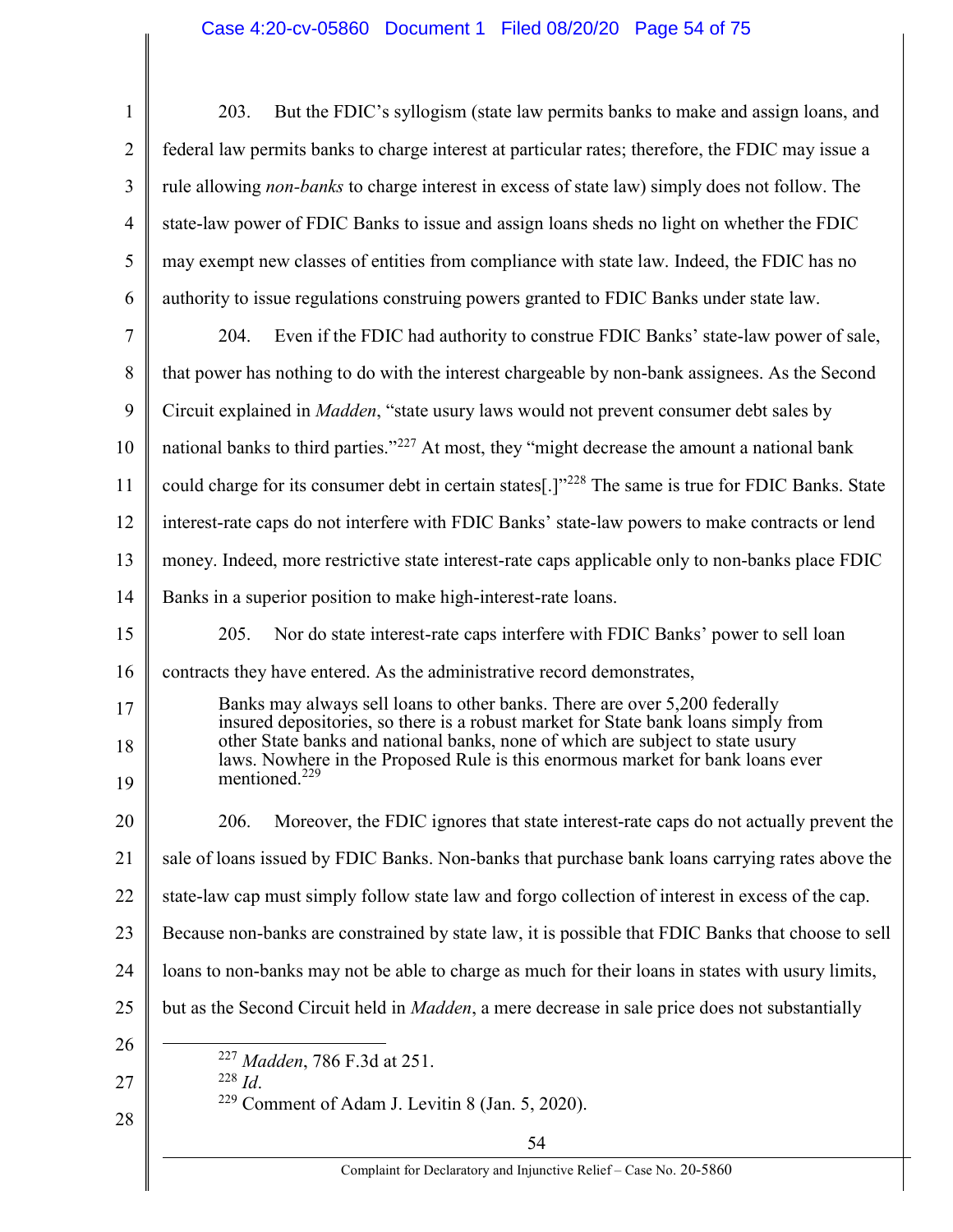## Case 4:20-cv-05860 Document 1 Filed 08/20/20 Page 55 of 75

| $\mathbf{1}$   | interfere with national banks' power to make and sell loans. <sup>230</sup>                                                                                                                        |  |  |
|----------------|----------------------------------------------------------------------------------------------------------------------------------------------------------------------------------------------------|--|--|
| $\overline{2}$ | The FDIC gestures toward FDIC Banks' powers to contract and make and sell<br>207.                                                                                                                  |  |  |
| 3              | loans as being important to the federal statutory scheme, but "[i]nvoking some brooding federal                                                                                                    |  |  |
| $\overline{4}$ | interest or appealing to a judicial policy preference" is not enough to displace state law like                                                                                                    |  |  |
| 5              | interest-rate caps. <sup>231</sup> Rather, one "must point specifically to 'a constitutional text or a federal                                                                                     |  |  |
| 6              | statute' that does the displacing or conflicts with state law." <sup>232</sup> The only provision of law the                                                                                       |  |  |
| $\tau$         | FDIC cites as the basis for its Non-bank Interest Provision is $\S$ 1831d, and that section simply                                                                                                 |  |  |
| 8              | will not bear the FDIC's construction.                                                                                                                                                             |  |  |
| 9              | Because the FDIC's Non-bank Interest Provision relies on statutory grounds that<br>208.                                                                                                            |  |  |
| 10             | do not support its decision, it is "arbitrary, capricious, an abuse of discretion, or otherwise not in                                                                                             |  |  |
| 11             | accordance with law."233                                                                                                                                                                           |  |  |
| 12             | C.<br>The FDIC's Non-bank Interest Provision Impermissibly Preempts State                                                                                                                          |  |  |
| 13             | Law                                                                                                                                                                                                |  |  |
| 14             | Section 1831d explicitly "preempt[s]" "any State constitution or statute" that<br>209.                                                                                                             |  |  |
| 15             | would prohibit an FDIC Bank from charging a rate permitted by § 1831d. The Non-bank Interest                                                                                                       |  |  |
| 16             | Provision further preempts state law by extending this interest-rate privilege to non-bank loan                                                                                                    |  |  |
| 17             | assignees, transferees, or purchasers that would otherwise be subject to state interest-rate caps.                                                                                                 |  |  |
| 18             | When addressing preemption, courts start with "the assumption that the historic<br>210.                                                                                                            |  |  |
| 19             | police powers of the States [are] not to be superseded by [federal law] unless that was the clear                                                                                                  |  |  |
| 20             | and manifest purpose of Congress."234                                                                                                                                                              |  |  |
| 21             | Consumer-protection laws like interest-rate caps are among those historic police<br>211.                                                                                                           |  |  |
| 22             | <sup>230</sup> Madden, 786 F.3d at 251.                                                                                                                                                            |  |  |
| 23             | <sup>231</sup> Va. Uranium, Inc. v. Warren, 139 S. Ct. 1894, 1901 (2019).                                                                                                                          |  |  |
| 24             | <sup>232</sup> Id. (quoting P.R. Dep't of Consumer Affairs v. ISLA Petroleum Corp., 485 U.S. 495,<br>503 (1988)).                                                                                  |  |  |
| 25             | $233$ 5 U.S.C. § 706(2)(A).<br><sup>234</sup> Altria Grp., Inc. v. Good, 555 U.S. 70, 77 (2008) (first brackets in original) (quoting                                                              |  |  |
| 26             | Rice v. Santa Fe Elevator Corp., 331 U.S. 218, 230 (1947)); see also id. (presumption against                                                                                                      |  |  |
| 27             | preemption "applies with particular force when Congress has legislated in a field traditionally<br>occupied by the States. Thus, when the text of a pre-emption clause is susceptible of more than |  |  |
| 28             | one plausible reading, courts ordinarily accept the reading that disfavors pre-emption.").                                                                                                         |  |  |
|                | 55<br>Complaint for Declaratory and Injunctive Relief - Case No. 20-5860                                                                                                                           |  |  |
|                |                                                                                                                                                                                                    |  |  |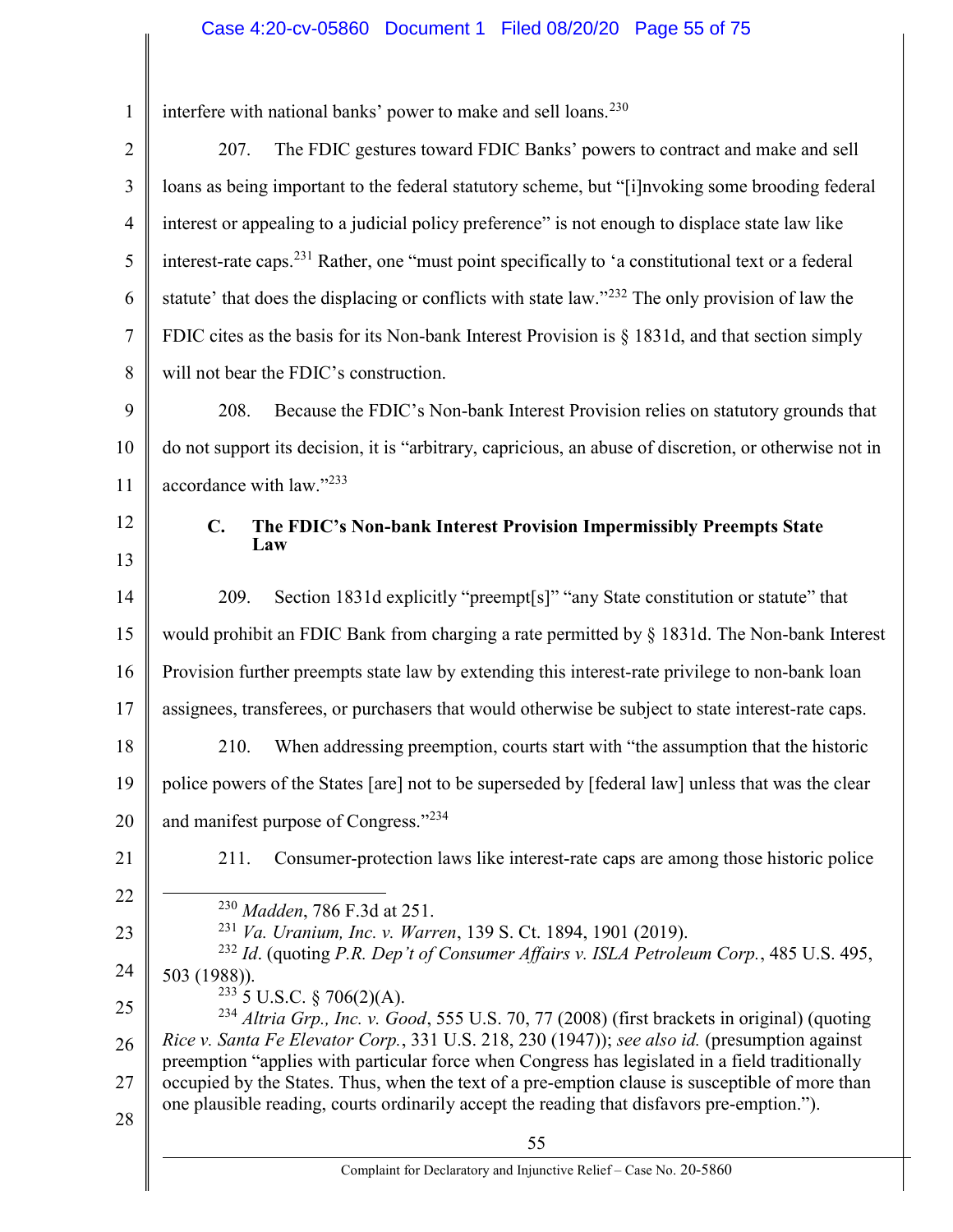## Case 4:20-cv-05860 Document 1 Filed 08/20/20 Page 56 of 75

1 2 3 4 5 6 7 8 9 10 11 12 13 14 15 16 17 18 19 20 21 22 23 24 25 26 27 28 56 powers held by the states.<sup>235</sup> Despite the federal government's regulatory involvement with FDIC Banks, state law still provides the background rules for state-chartered depository institutions.<sup>236</sup> There is no indication that Congress intended to preempt state consumer-protection law as to nonbanks, and it has explicitly affirmed that even the law governing *federally* chartered banks "does" not occupy the field in any area of State law."<sup>237</sup> 212. Moreover, because the Rule's Non-bank Interest Provision applies not to FDIC Banks but to non-bank entities that lack any connection to federal oversight, it is a new incursion into an area in which states have traditionally exercised their police powers. Thus, the strong presumption against preemption applies to the Rule's Non-bank Interest Provision. 213. The FDIC interprets § 1831d to preempt state law as to non-banks. Even if that were one of several reasonable interpretations of § 1831d—which it is not—that interpretation must yield to the reasonable non-preemptive interpretation that those sections apply only to interest chargeable by FDIC Banks. Accordingly, the Non-bank Interest Provision is arbitrary, capricious, an abuse of discretion, and otherwise not in accordance with law, as well as in excess of statutory jurisdiction, authority, and limitations, and short of statutory right, and thus is in violation of the APA.<sup>238</sup> D. The FDIC Lacks Authority To Issue the Non-bank Interest Provision and Overturn Madden 214. Under 12 U.S.C.  $\S$  1819(a) and 1820(g), the FDIC has authority to issue "regulations to carry out" the provisions of the FDIA. But the FDIA does not regulate non-banks, and for this reason, the Rule's Non-bank Interest Provision is beyond the FDIC's power to promulgate. Moreover, FDIC Banks' "power to sell or transfer loans," on which the Rule's Non-  $\overline{a}$  $^{235}$  Griffith, 218 U.S. at 569 ("It is elementary that the subject of the maximum amount to be charged by persons or corporations subject to the jurisdiction of a state for the use of money loaned within the jurisdiction of the state is one within the police power of such state."). <sup>236</sup> See 84 Fed. Reg. at 66,848 (describing state-law grants of power to State Banks); *cf.* Atherton v. FDIC, 519 U.S. 213, 224-25 (1997) (bank management's fiduciary duties are established by state, rather than federal, common law).  $237$  12 U.S.C. § 25b(b)(4).  $238$  5 U.S.C. § 706(2).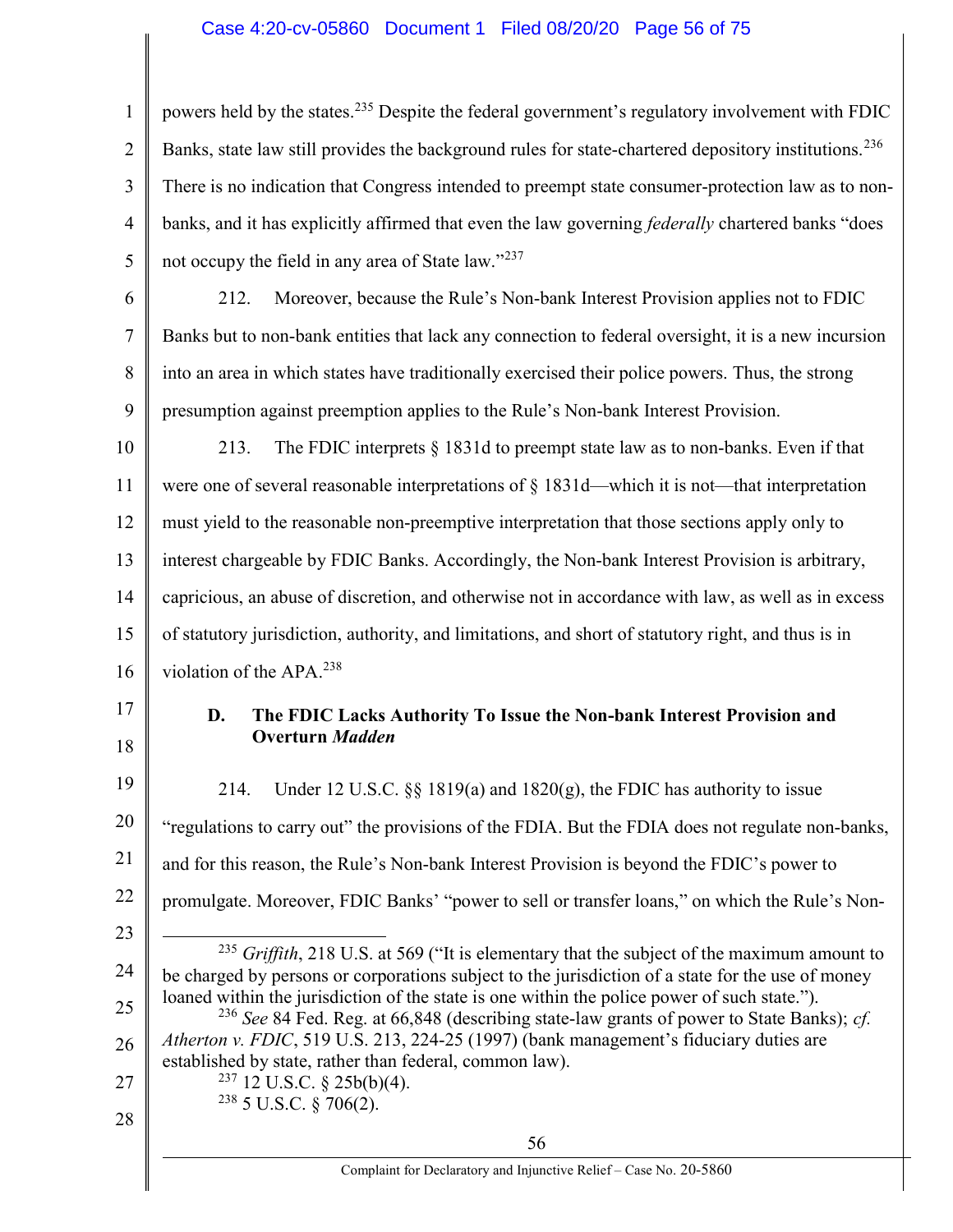1 2 bank Interest Rule is based, emanates from *state*—not *federal*—law,<sup>239</sup> which the FDIC has no power to interpret through binding regulations.

| 3              | 215.<br>Furthermore, judicial construction of a statute trumps a subsequent agency                                                                                                                      |  |  |  |
|----------------|---------------------------------------------------------------------------------------------------------------------------------------------------------------------------------------------------------|--|--|--|
| $\overline{4}$ | interpretation of that statute when the court's construction "follows from the unambiguous terms                                                                                                        |  |  |  |
| 5              | of the statute and thus leaves no room for agency discretion." <sup>240</sup> That is the case here, as the                                                                                             |  |  |  |
| 6              | Second Circuit has construed the unambiguous terms of $\S 85$ in <i>Madden</i> , <sup>241</sup> and the FDIC insists                                                                                    |  |  |  |
| $\overline{7}$ | § 1831d must be given the same interpretation as § 85. <sup>242</sup>                                                                                                                                   |  |  |  |
| 8              | There is no ambiguity as to which entities $\S$ 1831d applies—the statute lists them:<br>216.                                                                                                           |  |  |  |
| 9              | "State-chartered insured depository institutions, including insured savings banks, or insured                                                                                                           |  |  |  |
| 10             | branches of foreign banks." Accordingly, the FDIC lacks authority to reverse the Second Circuit's                                                                                                       |  |  |  |
| 11             | statutory construction.                                                                                                                                                                                 |  |  |  |
| 12             | The FDIC Rule's Non-bank Interest Provision purports to regulate the activities of<br>217.                                                                                                              |  |  |  |
| 13             | entities beyond the agency's jurisdiction and seeks to overturn the statutory construction of a                                                                                                         |  |  |  |
| 14             | federal court. For these reasons, it is "in excess of statutory jurisdiction, authority, or limitations,                                                                                                |  |  |  |
| 15             | or short of statutory right" <sup>243</sup> and "arbitrary, capricious, an abuse of discretion, or otherwise not in                                                                                     |  |  |  |
| 16             | accordance with law."244                                                                                                                                                                                |  |  |  |
| 17<br>18       | The Rule's Non-bank Interest Provision Conflicts with Federal Regulators'<br>E.<br><b>Longstanding Interpretations of Federal Law</b>                                                                   |  |  |  |
| 19             | Prior to the FDIC's rulemaking and the OCC's nearly identical proposal, federal<br>218.                                                                                                                 |  |  |  |
| 20             | regulators had consistently held that the preemptive power of §§ 1831d and 85 accrues only to                                                                                                           |  |  |  |
| 21             | banks and that extending such power to non-banks would raise safety and soundness concerns.                                                                                                             |  |  |  |
| 22             |                                                                                                                                                                                                         |  |  |  |
| 23             | <sup>239</sup> See, e.g., 85 Fed. Reg. at 44,149 (describing "State banking laws, which typically grant<br>State banks the power to sell or transfer loans" and citing specific New York state statutes |  |  |  |
| 24             | granting these authorities).<br>$^{240}$ Nat'l Cable & Telecomm. Ass'n v. Brand X Internet Servs., 545 U.S. 967, 982 (2005);                                                                            |  |  |  |
| 25             | see also Texas v. Alabama-Coushatta Tribe of Texas, 918 F.3d 440, 447-49 (5th Cir. 2019).<br><sup>241</sup> Madden, 786 F.3d at 250-51.                                                                 |  |  |  |
| 26             | $242$ E.g., 85 Fed. Reg. at 44,147 ("courts and the FDIC have consistently construed section                                                                                                            |  |  |  |
| 27             | 27 [§ 1831d] in pari materia with section 85").<br>$243$ 5 U.S.C. § 706(2)(C).                                                                                                                          |  |  |  |
|                |                                                                                                                                                                                                         |  |  |  |
| 28             | $244$ 5 U.S.C. § 706(2)(A).<br>57                                                                                                                                                                       |  |  |  |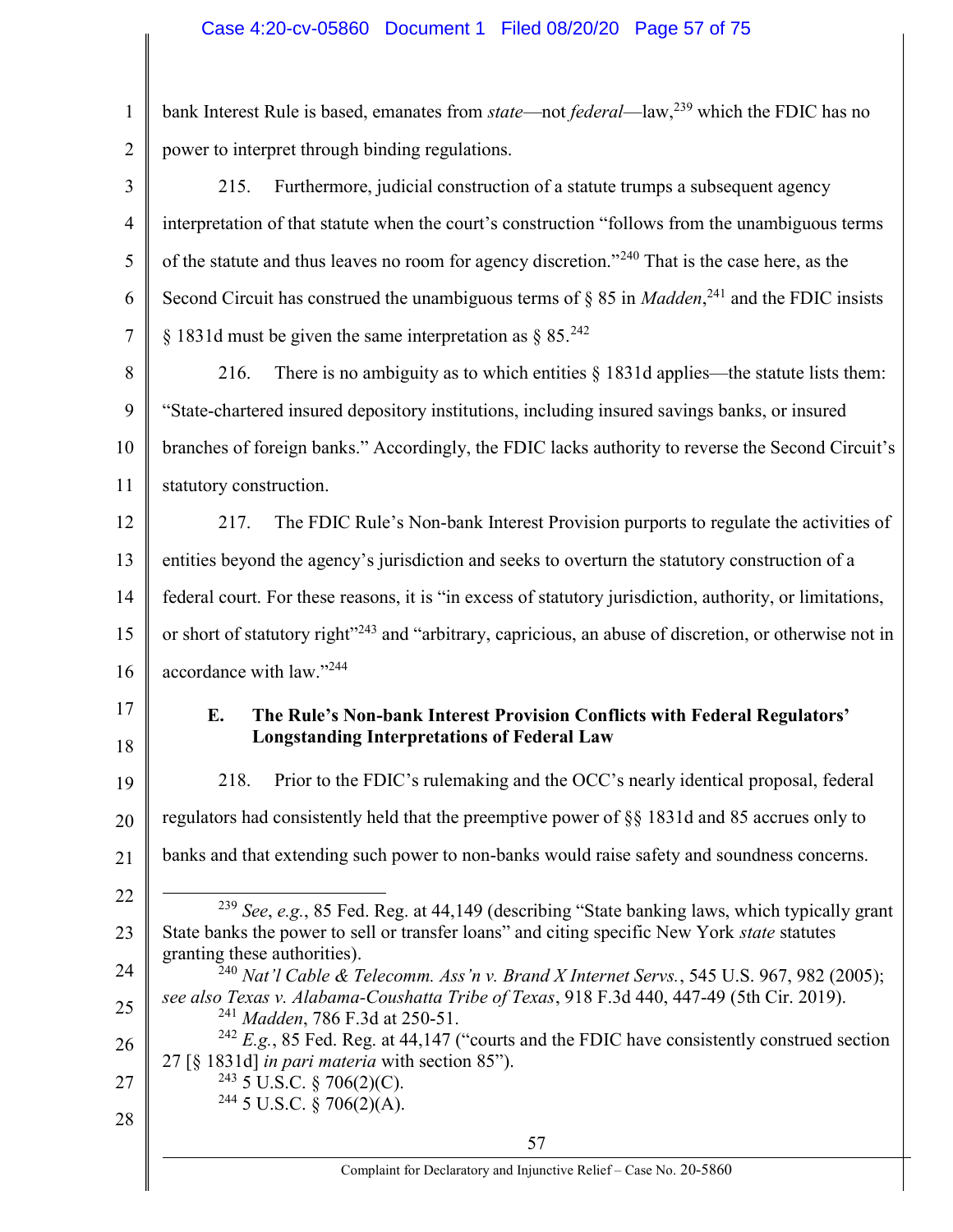|                     | Case 4:20-cv-05860 Document 1 Filed 08/20/20 Page 58 of 75                                                                                                                                                                                                               |  |  |
|---------------------|--------------------------------------------------------------------------------------------------------------------------------------------------------------------------------------------------------------------------------------------------------------------------|--|--|
|                     |                                                                                                                                                                                                                                                                          |  |  |
| $\mathbf{1}$        | As the OCC explained in 2002,<br>219.                                                                                                                                                                                                                                    |  |  |
| $\overline{2}$      | The benefit that national banks enjoy by reason of [state-law preemption] cannot                                                                                                                                                                                         |  |  |
| 3<br>$\overline{4}$ | be treated as a piece of disposable property that a bank may rent out to a third<br>party that is not a national bank. Preemption is not like excess space in a bank-<br>owned office building. It is an inalienable right of the bank itself. <sup>245</sup>            |  |  |
| 5                   | The OCC specifically expressed concern about so-called "rent-a-bank" schemes, in which heavily                                                                                                                                                                           |  |  |
| 6                   | regulated banks enter into relationships with largely unregulated non-bank entities for the sole                                                                                                                                                                         |  |  |
| $\tau$              | purpose of allowing non-banks to evade state interest-rate caps. The agency emphasized that such                                                                                                                                                                         |  |  |
| 8                   | schemes are "an abuse of the national charter" and give rise to "safety and soundness problems at                                                                                                                                                                        |  |  |
| 9                   | the bank."246                                                                                                                                                                                                                                                            |  |  |
|                     |                                                                                                                                                                                                                                                                          |  |  |
| 10                  | 220.<br>The FDIC has repeated its commitment to these same policy views—that it                                                                                                                                                                                          |  |  |
| 11                  | "view[s] unfavorably entities that partner with a [FDIC Bank] with the sole goal of evading a                                                                                                                                                                            |  |  |
| 12                  | lower interest rate established [by state law]"—including in its Notice of Proposed Rulemaking                                                                                                                                                                           |  |  |
| 13                  | and its final Rule. <sup>247</sup> But the Non-bank Interest Rule conflicts with the agency's view that banks                                                                                                                                                            |  |  |
| 14                  | may not rent out their charters to assist non-banks' evasion of state law. The FDIC has failed to                                                                                                                                                                        |  |  |
| 15                  | explain why it has adopted a Rule that stands at odds with the policy stance that both it and the                                                                                                                                                                        |  |  |
| 16                  | OCC have long shared. The Rule's Non-bank Interest Provision will facilitate "rent-a-bank"                                                                                                                                                                               |  |  |
| 17                  | arrangements designed to evade state interest-rate caps. The FDIC has failed to consider the Non-                                                                                                                                                                        |  |  |
| 18                  |                                                                                                                                                                                                                                                                          |  |  |
| 19                  | <sup>245</sup> John D. Hawke, Jr., Comptroller of the Currency, Remarks Before the Women in<br>Housing and Finance 10 (Feb. 12, 2002), https://www.occ.gov/news-issuances/speeches/2002/                                                                                 |  |  |
| 20                  | pub-speech-2002-10.pdf.                                                                                                                                                                                                                                                  |  |  |
| 21                  | $^{246}$ Id.; see also OCC Bulletin 2001-47, Third-Party Relationships 3-4 (Nov. 1, 2001),<br>https://ithandbook.ffiec.gov/media/resources/3557/occ-bul 2001 47 third party<br>relationships.pdf; OCC Bulletin 2018-14, Installment Lending: Core Lending Principles for |  |  |
| 22                  |                                                                                                                                                                                                                                                                          |  |  |
| 23                  | Short-Term, Small-Dollar Installment Lending at 3-4 (May 23, 2018),<br>https://www.occ.gov/static/rescinded-bulletins/bulletin-2018-14.pdf (rescinded by OCC Bulletin                                                                                                    |  |  |
| 24                  | 2020-54, Small-Dollar Lending: Interagency Lending Principles for Offering Responsible Small-<br>Dollar Loans (May 20, 2020)).                                                                                                                                           |  |  |
| 25                  | <sup>247</sup> 85 Fed. Reg. at 44,146-47; 84 Fed. Reg. at 66,846; Statement by FDIC Chairman<br>Jelena McWilliams on the Notice of Proposed Rulemaking: Federal Interest Rate Authority,                                                                                 |  |  |
| 26                  | FDIC Board Meeting (Nov. 19, 2019), https://www.fdic.gov/news/news/speeches/spnov1919.pdf;<br>see also FDIC, FIL-14-2005 (March 1, 2005), https://www.fdic.gov/news/financial-institution-                                                                               |  |  |
| 27                  | letters/2005/fil1405.html (imposing stringent limits on acceptable third-party arrangements                                                                                                                                                                              |  |  |
| 28                  | between FDIC Banks and payday lenders).                                                                                                                                                                                                                                  |  |  |
|                     | 58                                                                                                                                                                                                                                                                       |  |  |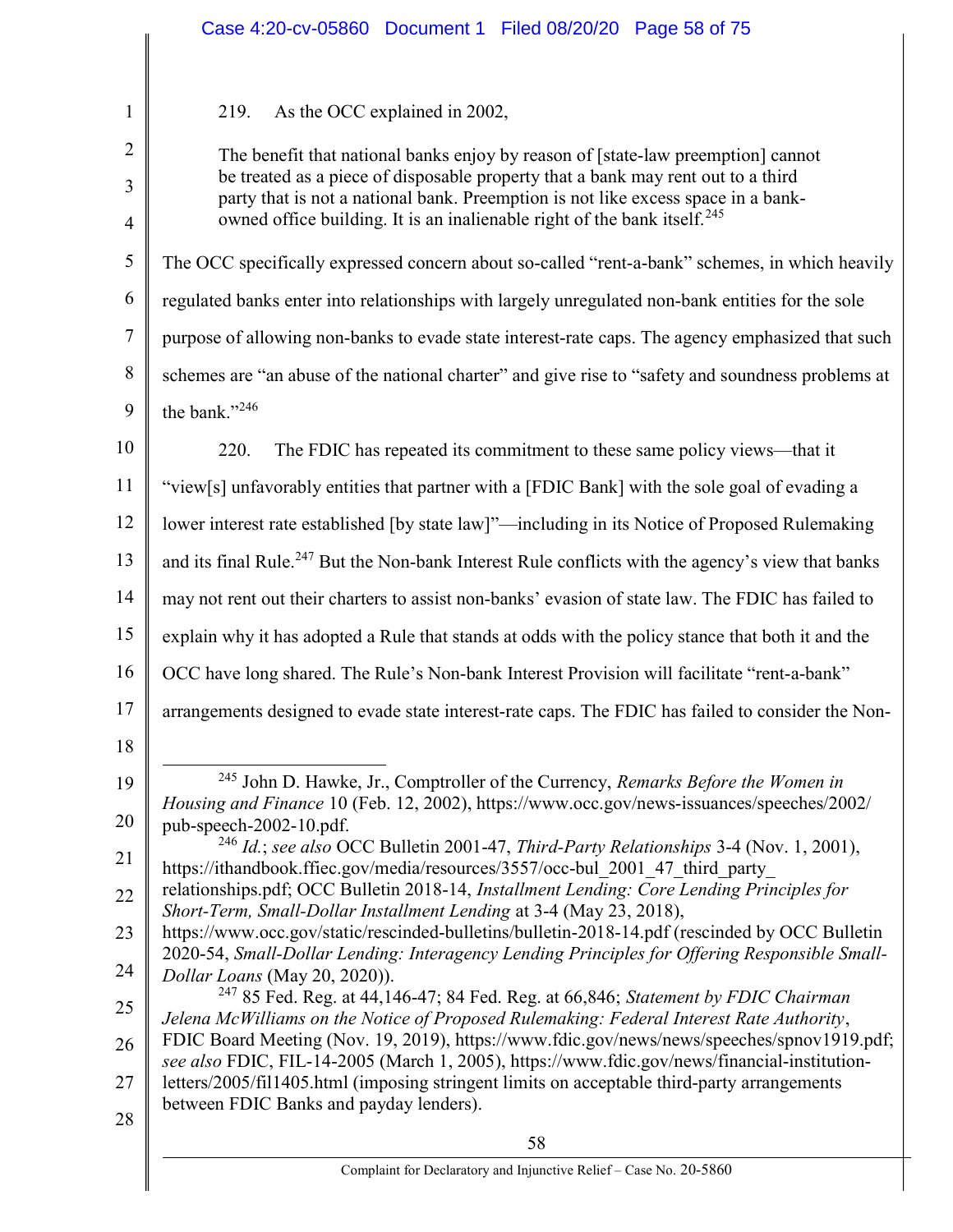## Case 4:20-cv-05860 Document 1 Filed 08/20/20 Page 59 of 75

1 2 3 4 5 6 7 8 9 10 11 12 13 14 15 16 17 18 19 20 21 22 23 24 25 26 27 28 59 bank Interest Provision's facilitation of these arrangements and has not explained why its stance toward such arrangements has changed. When an agency departs from agency precedent without explanation, as the FDIC has here, its action is "arbitrary, capricious, an abuse of discretion, or otherwise not in accordance with law."<sup>248</sup> F. The FDIC's Statement That States May Avoid the Rule's Negative Effects by Opting Out of § 1831d Coverage Is Misleading Because States Would Still Be Harmed by the FDIC Rule 221. As discussed above, the FDIC's Non-bank Interest Provision would facilitate and encourage rent-a-bank arrangements by extending § 1831d's preemption to nonbanks. 222. The FDIC brushes these concerns aside by noting that states have the right to opt out of  $\S$  1831d,<sup>249</sup> but this opt-out right offers no meaningful protection against rent-a-bank schemes. 223. Section 525 of the Depository Institutions Deregulation and Monetary Control Act of 1980 permits states to "override section 27 [§ 1831d]" by enacting a state law "stating explicitly that the State does not want section 27 to apply with respect to loans made in such State."<sup>250</sup> Any relief provided by this opt-out provision is wholly illusory, however, because the opt-out provision only applies to loans deemed to be *made in the state* seeking to opt out.<sup>251</sup> The FDIC has previously held that a loan can be deemed to be "made" by a bank located in one state to a borrower located in another state, and therefore subject to the usury laws of the state where  $\overline{a}$  $248$  5 U.S.C. § 706(2)(A). <sup>249</sup> 85 Fed. Reg. at  $44,153$  ("[I]f States have concerns that nonbank lenders are using partnerships with out-of-State banks to circumvent State law interest rate limits, States are expressly authorized to opt out of section 27.").  $^{250}$  *Id.* As the Rule notes, only Iowa and Puerto Rico have opted out in this manner. See id. at 44,147-48.  $251$  Section 525 provides that the opt-out extends to any state that "adopts a law or certifies that the voters of such State have voted in favor of any provision, constitutional or otherwise, which states explicitly and by its terms that such State does not want this section to apply with respect to loans made in such State . . . ." 12 U.S.C. § 1831d (note entitled "Effective Date") (emphasis added). Similarly, the Rule states that "if a State opts out of section 27 [§ 1831d], State banks making loans in that State could not charge interest at a rate exceeding the limit set by the State's laws, even if the law of the State where the State bank is located would permit a higher rate." 85 Fed. Reg. at 44,153 (emphasis added).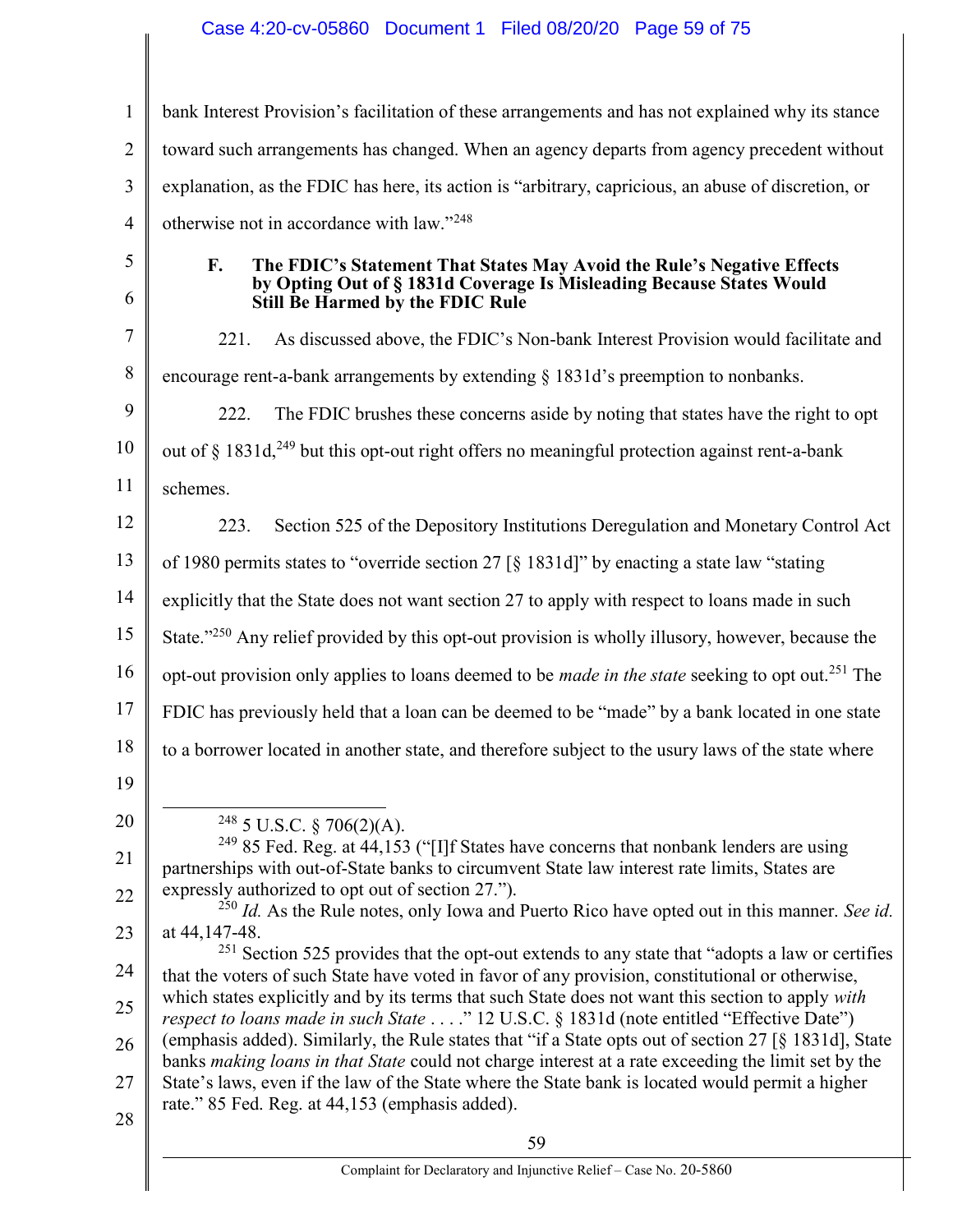## Case 4:20-cv-05860 Document 1 Filed 08/20/20 Page 60 of 75

1 2 3 the bank, not the borrower, is located.<sup>252</sup> For this reason, most banks that regularly "export" highinterest rate loans are located in states with lax or nonexistent usury laws and take the necessary steps outlined by the FDIC to ensure all loans are deemed "made" in that state.

| $\overline{4}$ | Thus, even if a state exercises the right to opt out of $\S$ 1831d, that would not<br>224.                   |  |  |  |
|----------------|--------------------------------------------------------------------------------------------------------------|--|--|--|
| 5              | prevent a bank located in Utah, South Dakota, or any other state with no interest-rate caps from             |  |  |  |
| 6              | making a predatory loan to a borrower in the state that opted out. The Non-bank Interest                     |  |  |  |
| $\tau$         | Provision would permit any non-bank buyer of such a loan to charge interest in excess of lower               |  |  |  |
| 8              | rates caps in states like New York even if that buyer conducted its business <i>entirely in the state of</i> |  |  |  |
| 9              | New York. Opting out of § 1831d would have no effect on the Non-bank Interest Provision's                    |  |  |  |
| 10             | application to a loan made by an FDIC Bank in a no-rate-cap state like Utah and sold to a non-               |  |  |  |
| 11             | bank in a low-rate-cap state, like New York. Under the FDIC Rule, the buyer would remain                     |  |  |  |
| 12             | exempt from New York's rate cap regardless of whether New York opted out of § 1831d. The                     |  |  |  |
| 13             | opt-out therefore provides no meaningful relief for States interested in protecting consumers from           |  |  |  |
| 14             | predatory "rent-a-bank" partnerships between banks and non-bank lenders.                                     |  |  |  |
| 15             | 225.<br>Moreover, the FDIC's opt-opt theory puts to states an unwarranted Hobson's                           |  |  |  |
| 16             | choice: accept the FDIC's unreasonable interpretation of $\S$ 1831d or deprive home-state FDIC               |  |  |  |
| 17             | Banks of § 1831d's benefits entirely.                                                                        |  |  |  |
| 18             | The FDIC's erroneous analysis of, and reliance on, the opt-out provision makes<br>226.                       |  |  |  |
| 19             | the Rule "arbitrary, capricious, an abuse of discretion, or otherwise not in accordance with                 |  |  |  |
| 20             | $law.$ "253                                                                                                  |  |  |  |
| 21             | The FDIC Failed To Consider the Rule's Facilitation of Predatory "Rent-<br>G.                                |  |  |  |
| 22             | a-Bank" Schemes and Other Important Aspects of the "Problem"                                                 |  |  |  |
| 23             | 1.<br>The FDIC's Non-Bank Interest Provision Ignores the Problem of<br>"Rent-a-Bank" Schemes                 |  |  |  |
| 24             | Agency action is lawful only if it rests on "a consideration of the relevant factors"<br>227.                |  |  |  |

25 26 27 28 <sup>252</sup> 85 Fed. Reg. at 44,148. According to the FDIC, a loan is deemed made "where three non-ministerial functions involved in making the loan occur—loan approval, disbursal of the loan proceeds, and communication of the decision to lend." See id. If all three of these functions are performed in the bank's home state, then the law of the bank's home state will apply.  $253$  5 U.S.C. § 706(2)(A).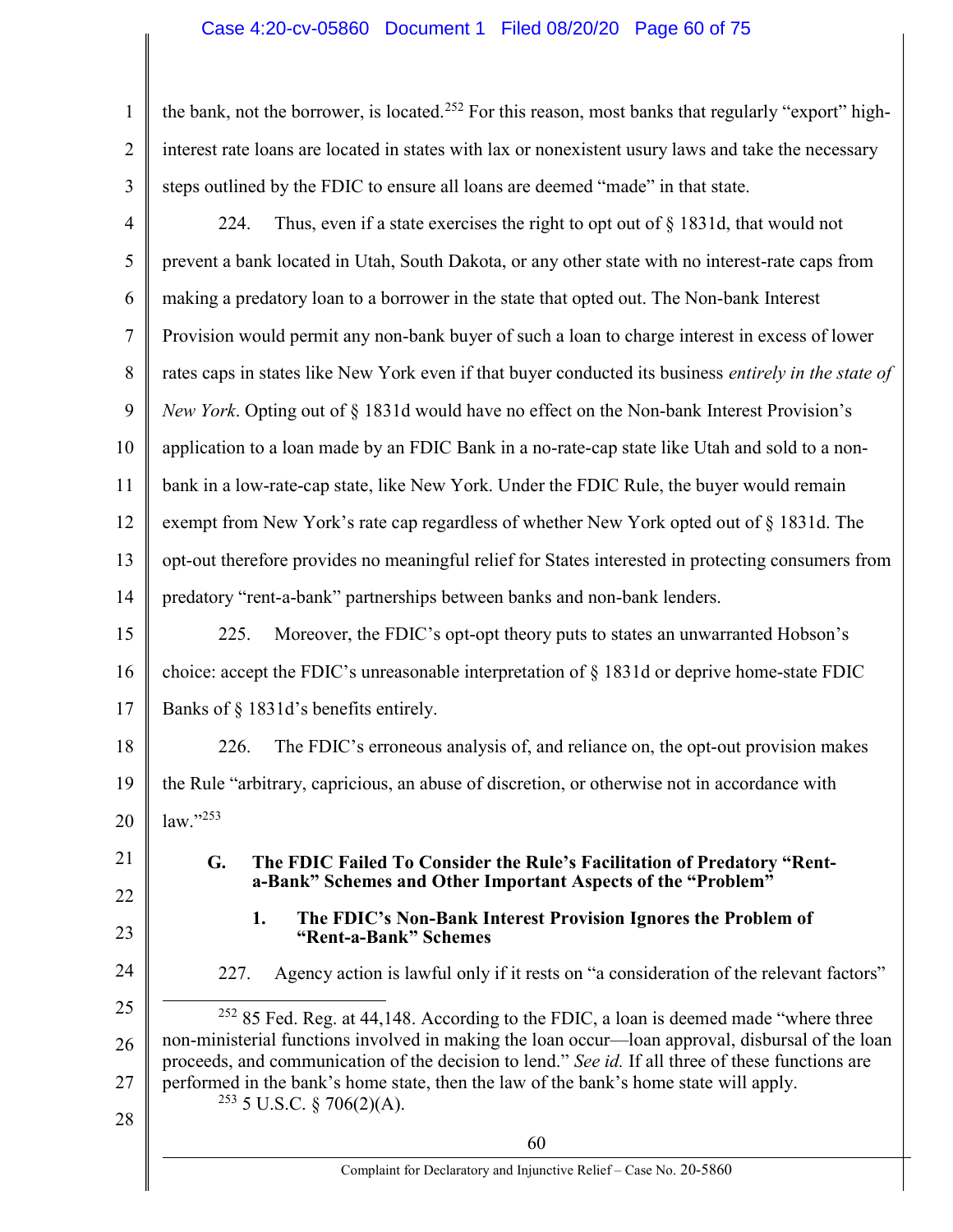# Case 4:20-cv-05860 Document 1 Filed 08/20/20 Page 61 of 75

| $\mathbf{1}$   | and must be invalidated if the agency "entirely failed to consider an important aspect of the               |  |  |  |
|----------------|-------------------------------------------------------------------------------------------------------------|--|--|--|
| $\overline{2}$ | problem " <sup>254</sup> The core concern the Rule seeks to address is the applicability of state interest- |  |  |  |
| 3              | rate caps to non-banks that purchase loans from FDIC Banks.                                                 |  |  |  |
| $\overline{4}$ | "Rent-a-bank" schemes rely on precisely the type of transaction covered by the<br>228.                      |  |  |  |
| 5              | Rule: origination of a loan by a bank and sale of that loan to the "partner" non-bank. Whether the          |  |  |  |
| 6              | Rule will facilitate state-law evasion through "rent-a-bank" schemes is an important aspect of the          |  |  |  |
| $\tau$         | problem at hand.                                                                                            |  |  |  |
| $8\,$          | As discussed above, at least three non-bank lenders operating in California and<br>229.                     |  |  |  |
| 9              | seeking to evade the state's interest-rate caps have announced plans to seek partnerships with              |  |  |  |
| 10             | banks, and one savings association located in California has already partnered with a non-bank              |  |  |  |
| 11             | lender in order to evade interest-rate caps and licensing rules applicable to non-bank lenders.             |  |  |  |
| 12             | Several comments described the danger that the FDIC Rule poses to consumers.<br>230.                        |  |  |  |
| 13             | For example,                                                                                                |  |  |  |
| 14             | AARP noted that the Non-bank Interest Rule "is likely to permit the growth of<br>a.                         |  |  |  |
| 15             | high-cost lending practices—such as payday loans, auto title loans, and installment                         |  |  |  |
| 16             | loans—in states where they are presently restricted" and that "AARP is concerned                            |  |  |  |
| 17             | that older borrowers who fall into a cycle of debt from high-cost lending have even                         |  |  |  |
| 18             | fewer options to return to a solid financial footing, such as returning to work or                          |  |  |  |
| 19             | taking on more hours." It also described how the Rule "opens the door more                                  |  |  |  |
| 20             | widely for high-interest nonbank lenders to operate in ways that contravene state                           |  |  |  |
| 21             | protections for borrowers," expressed concern that it would facilitate the evasion                          |  |  |  |
| 22             | of interest-rate caps in 33 states and the District of Columbia, and cited the                              |  |  |  |
| 23             | announcements of several lenders planning to use "bank partnerships" to evade                               |  |  |  |
| 24             | state rate caps. <sup>255</sup>                                                                             |  |  |  |
| 25             | George Washington University Law School Professor Arthur E. Wilmarth, Jr.<br>b.                             |  |  |  |
| 26             |                                                                                                             |  |  |  |
| 27             | $^{254}$ Motor Vehicle Mfrs. Ass 'n, 463 U.S. at 43.                                                        |  |  |  |
| 28             | <sup>255</sup> Comment of AARP 1, 2 (Jan. 31, 2020).                                                        |  |  |  |
|                | 61<br>Complaint for Declaratory and Injunctive Relief - Case No. 20-5860                                    |  |  |  |
|                |                                                                                                             |  |  |  |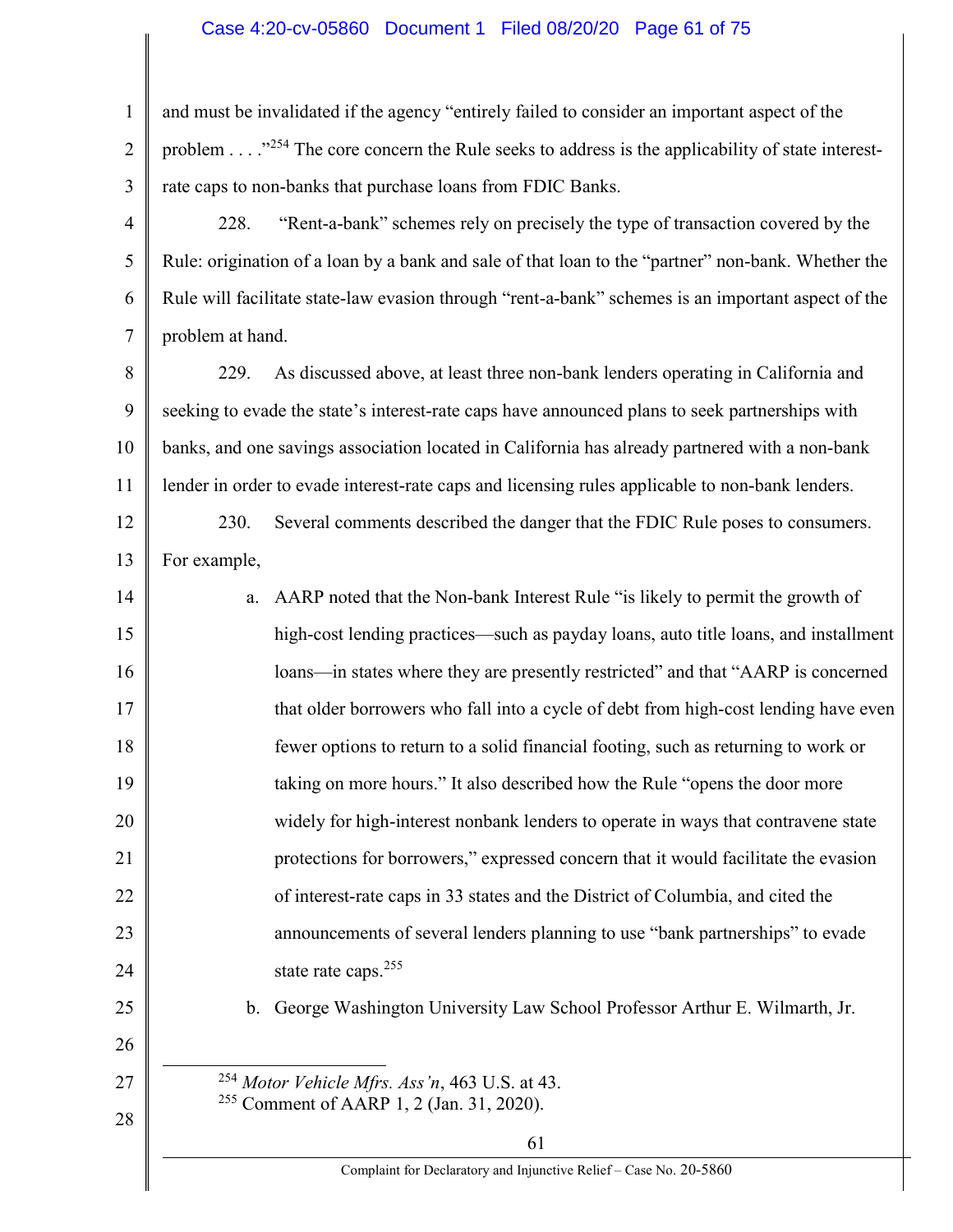| $\mathbf{1}$   |                                                                                                                                                                                    | cited research stating that the Rule "could encourage 'rent-a-bank' schemes where                                                                                                 |  |
|----------------|------------------------------------------------------------------------------------------------------------------------------------------------------------------------------------|-----------------------------------------------------------------------------------------------------------------------------------------------------------------------------------|--|
| $\overline{2}$ |                                                                                                                                                                                    | payday and other high-cost lenders launder their loans through banks in order to                                                                                                  |  |
| 3              |                                                                                                                                                                                    | make loans up to 160% APR in states where those high rates are illegal." <sup>256</sup>                                                                                           |  |
| 4              | c.                                                                                                                                                                                 | Even a bankers' interest group, the Community Bankers Association of Illinois,                                                                                                    |  |
| 5              |                                                                                                                                                                                    | acknowledged "some financial institutions and service providers seek to use a                                                                                                     |  |
| 6              |                                                                                                                                                                                    | 'rent-a-bank' scheme to unjustifiably avoid state usury laws" and, in light of the                                                                                                |  |
| 7              |                                                                                                                                                                                    | Rule's facilitation of such schemes, urged the FDIC "to be vigilant, closely                                                                                                      |  |
| 8              |                                                                                                                                                                                    | examine, and not permit such schemes that abuse financial services, to harm                                                                                                       |  |
| 9              |                                                                                                                                                                                    | consumers and small businesses."257                                                                                                                                               |  |
| 10             | d.                                                                                                                                                                                 | The Center for Responsible Lending's comment extensively detailed the financial                                                                                                   |  |
| 11             |                                                                                                                                                                                    | situation of borrowers who have been targeted in "rent-a-bank" schemes and are                                                                                                    |  |
| 12             |                                                                                                                                                                                    | likely to be harmed by the FDIC Rule. As the comment described, "A                                                                                                                |  |
| 13             |                                                                                                                                                                                    | fundamental, perverse reality drives the high-cost loan market: Borrowers meeting                                                                                                 |  |
| 14             |                                                                                                                                                                                    | this profile are not likely to have the ability to repay the loans high-cost lenders                                                                                              |  |
| 15             |                                                                                                                                                                                    | make to them; lenders know this and depend on it, as the interest rates are so high                                                                                               |  |
| 16             |                                                                                                                                                                                    | that they make money anyway." The comment provided numerous specific                                                                                                              |  |
| 17             |                                                                                                                                                                                    | examples of individuals and families, many from California, Illinois, and North                                                                                                   |  |
| 18             |                                                                                                                                                                                    | Carolina, harmed by the very lenders who have announced their intentions to                                                                                                       |  |
| 19             |                                                                                                                                                                                    | evade state law interest-rate caps through the sort of "rent-a-bank" partnerships the                                                                                             |  |
| 20             |                                                                                                                                                                                    | Rule's Non-bank Interest Provision will facilitate but the FDIC failed to                                                                                                         |  |
| 21             |                                                                                                                                                                                    | consider. <sup>258</sup>                                                                                                                                                          |  |
| 22             | 231.                                                                                                                                                                               | Despite receiving numerous comments regarding the Rule's facilitation of "rent-a-                                                                                                 |  |
| 23             | bank" schemes by predatory lenders, the FDIC failed to give meaningful consideration of this                                                                                       |                                                                                                                                                                                   |  |
| 24             | factor in the analysis provided with its Rule. The Rule's Non-bank Interest Provision will                                                                                         |                                                                                                                                                                                   |  |
| 25             |                                                                                                                                                                                    |                                                                                                                                                                                   |  |
| 26             |                                                                                                                                                                                    | <sup>256</sup> Comment of Arthur E. Wilmarth, Jr., Ex. A at 13 (Jan. 17, 2020) (quoting National<br>Consumer Law Center, "FDIC/OCC Proposal Would Encourage Rent-a-Bank Predatory |  |
| 27             | Lending" (Dec. 2019)).                                                                                                                                                             |                                                                                                                                                                                   |  |
| 28             | <sup>257</sup> Comment of Community Bankers Association of Illinois 2 (Jan. 31, 2020).<br><sup>258</sup> Comment of Center for Responsible Lending 47, 50-60 (Feb. 4, 2020).<br>62 |                                                                                                                                                                                   |  |
|                |                                                                                                                                                                                    | Complaint for Declaratory and Injunctive Relief - Case No. 20-5860                                                                                                                |  |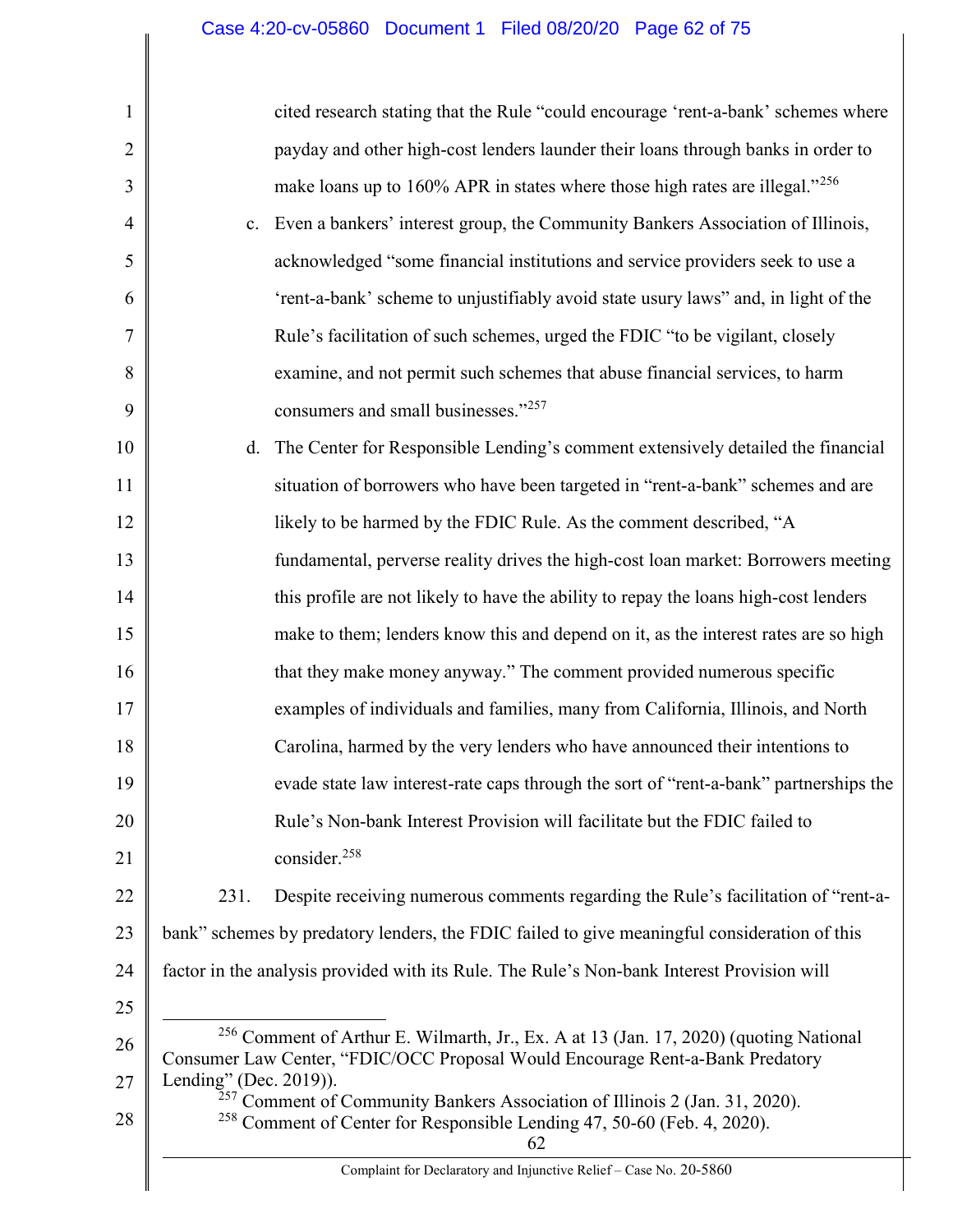## Case 4:20-cv-05860 Document 1 Filed 08/20/20 Page 63 of 75

1 2 3 4 facilitate these schemes by allowing predatory lenders to evade state law by partnering with an FDIC Bank to originate loans exempt from state interest-rate caps and selling those loans to the predatory lender. In the absence of the FDIC Rule, non-bank lenders would remain subject to state interest-rate caps.

| The Rule Fails To Address the Applicability of the True-Lender |  |
|----------------------------------------------------------------|--|
| Doctrine and Ignores Evidence That It Would Give Rise to a     |  |
| <b>Regulatory Vacuum in the Lending Market</b>                 |  |

8 9 10 11 12 13 14 15 232. In its rulemaking, the FDIC also ignored the "true lender" doctrine and its applicability to schemes designed to take advantage of the Rule's Non-bank Interest Provision to evade state law. The true-lender doctrine asks whether the entity claiming exemption from state interest-rate caps (usually a bank) is merely a pass-through that takes on no substantial financial risk. Under the true-lender doctrine, courts have rejected the applicability of rate-cap exemptions when the primary purpose of a bank's involvement in a lending scheme is the avoidance of state law. 233. The extent to which the true-lender doctrine would apply to transactions designed

16 17 to take advantage of the Non-bank Interest Provision is an "important aspect of the problem" that the FDIC expressly declined to consider.<sup>259</sup>

18 19 20 21 22 234. Several comments suggested the Rule's facilitation of "rent-a-bank" schemes could be mitigated with FDIC guidance aimed at determining when the bank is the true lender.<sup>260</sup> But rather than consider the merits of such a proposal, the FDIC responded only that it "believes" whether a non-bank is the "true lender" and whether preemption under  $\S 1831d$  extends to nonbanks "are not so intertwined that they must be addressed simultaneously by rulemaking."<sup>261</sup> This

23

5

6

7

24  $\overline{a}$ <sup>259</sup> E.g., Comment of Adam J. Levitin 10-11 (Jan. 5, 2020); 85 Fed. Reg. at 44,146, 44,152.

25 26 <sup>260</sup> E.g., Comment of Arthur E. Wilmarth, Jr. 3 (Jan. 17, 2020); Comment of National Association of Consumer Credit Administrators 2 (Feb. 4, 2020); Comment of Conference of State Bank Supervisors 3-5 (Feb. 4, 2020); see also 85 Fed. Reg. at 44,152.

27 28  $261$  85 Fed. Reg. at 44,152. On July 22, 2020, the OCC issued a proposed rule regarding the "true lender" doctrine, which courts use to determine which party is the actual lender of a loan. See OCC, National Banks and Federal Savings Associations as Lenders, 85 Fed. Reg.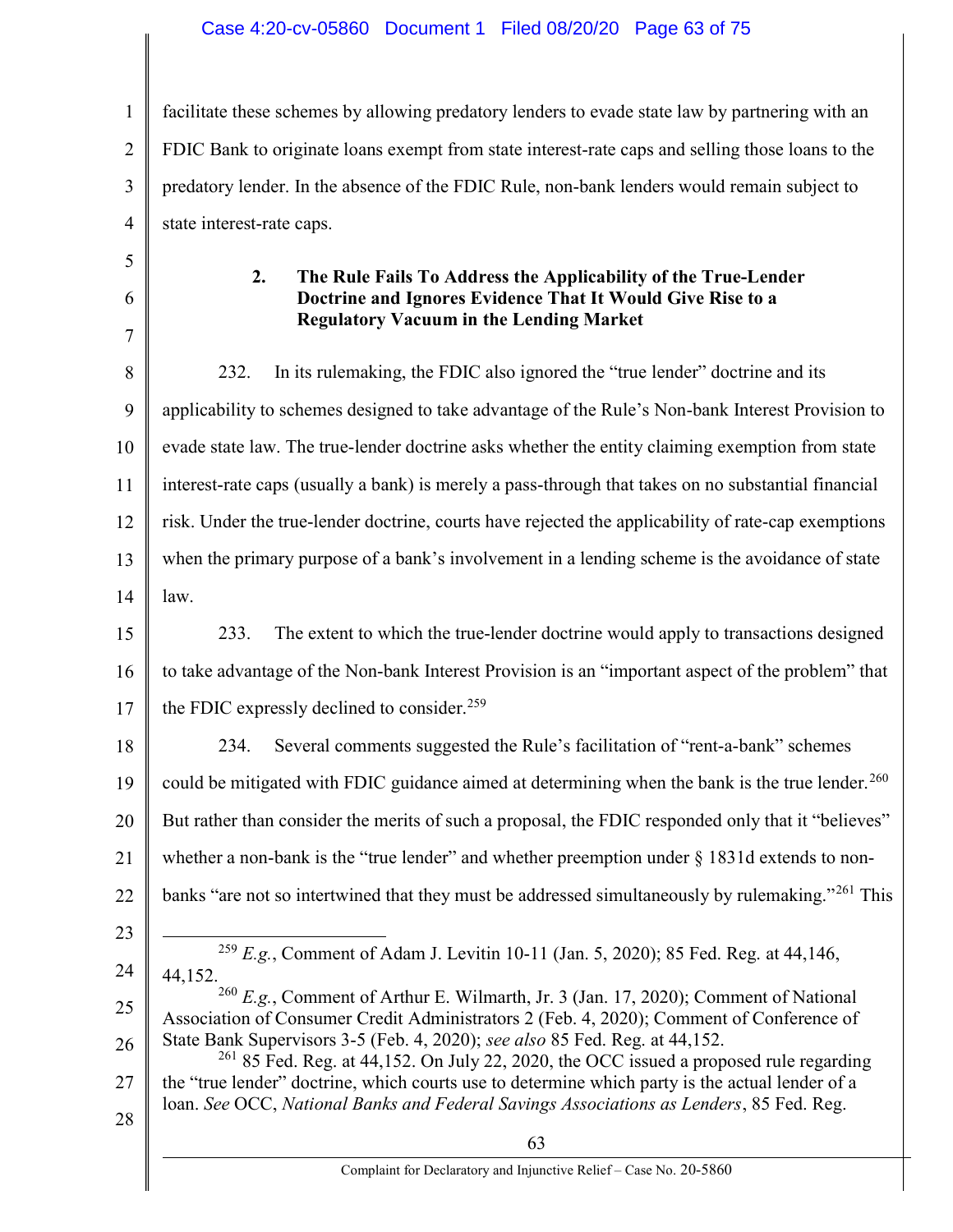## Case 4:20-cv-05860 Document 1 Filed 08/20/20 Page 64 of 75

1 2 3 4 5 is no answer. Because section  $\S 1831d$  applies only to FDIC Banks, determining whether the FDIC Bank is the "true lender" in necessary for determining whether state interest-rate caps apply—the core issue the FDIC Rule seeks to address. In order to avoid issuing an arbitrary and capricious rule, the FDIC must consider the important aspects of the problem; it cannot simply ignore difficult elements of the problems its Rule seeks to address.

6 7 235. "True lender" and "rent-a-bank" issues are "important aspect[s] of the problem" of the transferability of rate-cap exemptions, which the FDIC was duty-bound to consider.<sup>262</sup>

8 9 10 11 12 13 236. The FDIC also failed to consider that its Rule would create a regulatory vacuum, leading to an absence of reasonable regulation and enforcement. FDIC Banks are permitted the privilege of interest-rate cap preemption because they are subject to a comprehensive regulatory regime that includes regular reporting requirements as well as supervisory visits by the FDIC and other federal regulators. The Rule's Non-bank Interest Provision, however, would extend that privilege to *any* buyer of loans issued by an FDIC Bank, regulated or not.

14 15 16 17 18 237. For example, as noted above, the FDIC has not even considered whether provisions providing penalties for banks that charge interest in excess of that allowed by § 1831d(a) would apply to loan buyers pursuant to the Non-bank Interest Provision. The agency has failed to consider even the most basic aspects of regulation and enforcement implicated by its Rule.

- 19 20 238. Because the FDIC entirely failed to consider important aspects of the problem its Non-bank Interest Provision seeks to address, the Non-bank Interest Provision is "arbitrary,
- 21

22 23 24 25 26 27 28 44,223, 44,224 n.17, 44,227 (July 22, 2020) (to be codified at 12 C.F.R. § 7.1031). In public remarks, the FDIC Chair stated she expects the FDIC to issue its own "true lender" rule at some point in the future. See Manatt, OCC Proposes Rule to Define the 'True Lender' Financial Services Law, https://www.manatt.com/insights/newsletters/financial-services-law/occ-proposesrule-to-define-the (July 27, 2020) ("Federal Deposit Insurance Corporation Chair Jelena McWilliams stated during the board meeting on June 25, 2020, that the FDIC would address the true lender doctrine in a rulemaking."). Neither the OCC's "true lender" proposal nor the FDIC's apparently anticipated proposal is at issue in this lawsuit, and neither has bearing on whether the FDIC complied with its statutory obligations when it issued its present Rule.  $^{262}$  Motor Vehicle Mfrs. Ass 'n, 463 U.S. at 43.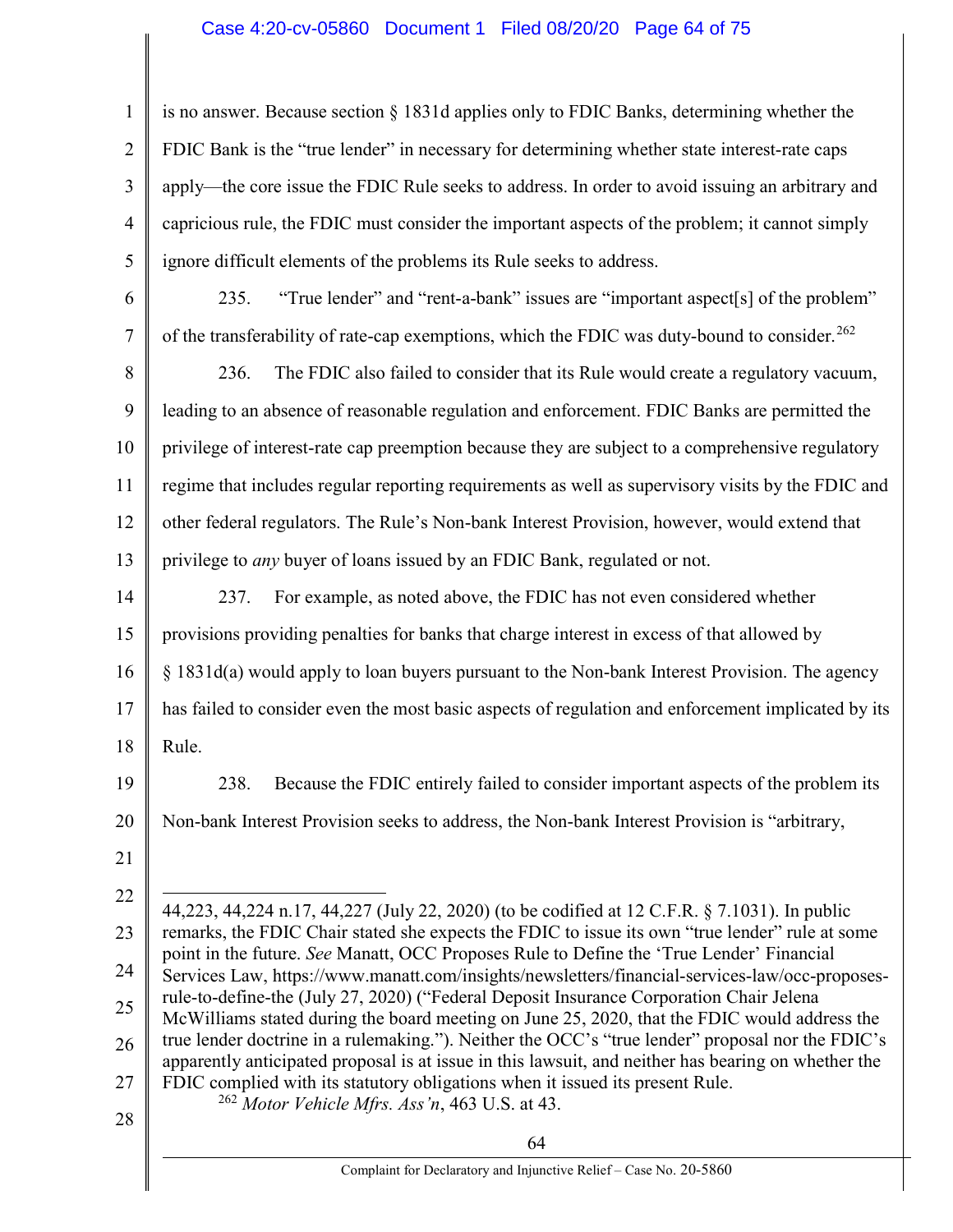1 2 capricious, an abuse of discretion, or otherwise not in accordance with law."<sup>263</sup>

## H. The FDIC Considered Matters Congress Did Not Intend It To Consider

3 4 5 6 7 8 9 239. In its final Rule, the FDIC emphasizes that the Non-bank Interest Provision will enable the FDIC to receive the highest price possible for loans it sells when it takes over the assets of failed banks.<sup>264</sup> The FDIC notes it has a "statutory obligation to maximize the net present value return from the sale or disposition of . . . assets [of failed banks held in FDICreceivership] and minimize the amount of any loss . . . . "<sup>265</sup> Allowing non-banks to charge interest rates in excess of state law is good policy, the FDIC claims in its final Rule, because it will allow the agency itself to fetch higher prices for the bank loans it sells.

10 11 12 13 14 240. However, this justification was entirely absent from the FDIC's Proposed Rule, denying the public the opportunity to comment on it. Indeed, the Proposed Rule never mentions the FDIC's role as receiver of failed banks, the Deposit Insurance Fund, or loan sales made by the FDIC itself.<sup>266</sup> The FDIC's reliance on a *post hoc* justification upon which there was no opportunity to comment alone is enough to render its Rule arbitrary and capricious.<sup>267</sup>

15 16 17 18 19 241. Moreover, the FDIC failed to explain the facts that support its *post hoc* justification. Importantly, it never explains whether and to what extent state interest-rate caps actually affect the prices for loans the FDIC acquires from failed banks. These are facts known to the FDIC that undergird its justification, and the FDIC must explain the relationship between them and its decision to issue the Non-bank Interest Provision.

20 21 22 242. Additionally, the FDIC's invocation of the Federal Deposit Insurance Fund as a justification for the Non-bank Interest Provision is not an acceptable basis for its Rule because

23

 $\overline{a}$ 

<sup>266</sup> 84 Fed. Reg. at 66,845-46 (setting forth the "Policy Objectives" of the Proposed Rule).  $267$  5 U.S.C. § 706(2)(A).

 $263$  5 U.S.C. § 706(2)(A).

<sup>24</sup> 25 26  $264$  85 Fed. Reg. at 44,149; see also Statement by FDIC Chairman Jelena McWilliams on the Final Rule: Federal Interest Rate Authority 2 (June 25, 2020), https://www.fdic.gov/news/ speeches/spjun2520b.html ("The FDIC cannot maximize the return on sales of failed bank assets if the ability of banks to sell loans on the secondary market is undermined."). <sup>265</sup> 85 Fed. Reg. at 44,149.

<sup>27</sup> 28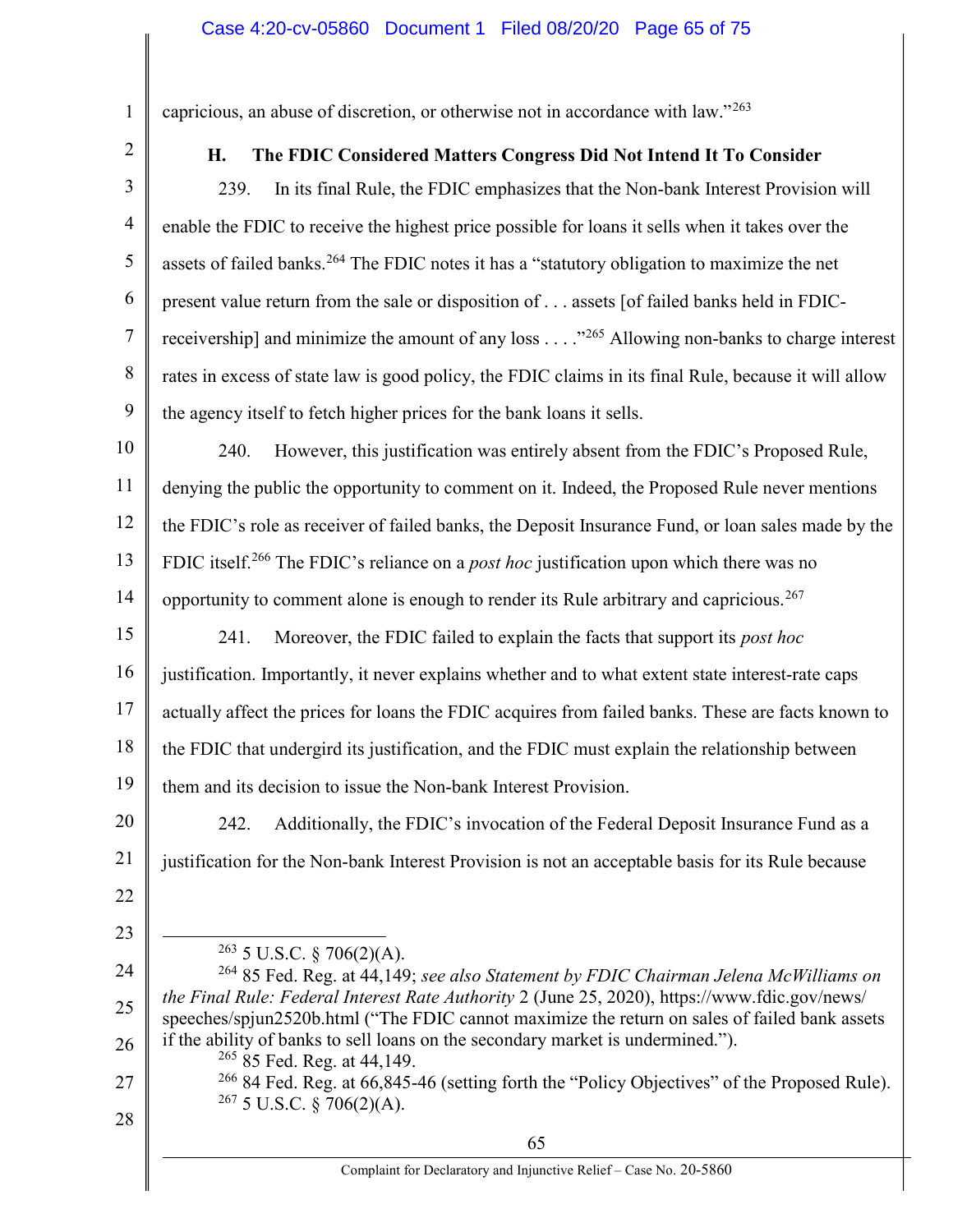# Case 4:20-cv-05860 Document 1 Filed 08/20/20 Page 66 of 75

| $\mathbf{1}$   | this is a factor "which Congress has not intended it to consider[.]" <sup>268</sup> Congress explicitly stated its                            |  |  |
|----------------|-----------------------------------------------------------------------------------------------------------------------------------------------|--|--|
| $\overline{2}$ | purpose in exempting FDIC Banks from state-law interest rate caps: "to prevent discrimination                                                 |  |  |
| 3              | against State-chartered insured depository institutions, including insured savings banks, or                                                  |  |  |
| $\overline{4}$ | insured branches of foreign banks with respect to interest rates[.]" <sup>269</sup> Congress did not list among                               |  |  |
| 5              | its objectives enabling the FDIC itself to sell loans to non-banks at higher prices. The statute does                                         |  |  |
| 6              | not describe the sale of loans by FDIC Banks themselves, much less by the FDIC as receiver.                                                   |  |  |
| $\tau$         | This concern, which the FDIC relies upon <i>post hoc</i> for the Non-bank Interest Provision, is far                                          |  |  |
| 8              | afield of the relevant statute and of the matters Congress intended the agency to consider in                                                 |  |  |
| 9              | issuing rules under this statute.                                                                                                             |  |  |
| 10             | The FDIC similarly cites concern for bank "safety and soundness" as a reason<br>243.                                                          |  |  |
| 11             | underlying its Rule. <sup>270</sup> Like the agency's invocation of the Federal Deposit Insurance Fund, bank                                  |  |  |
| 12             | safety and soundness is a factor "which Congress has not intended it to consider" <sup>271</sup> in issuing                                   |  |  |
| 13             | rules under § 1831d. Even if it were, it is difficult to imagine how a rule that facilitates predatory                                        |  |  |
| 14             | lending and the evasion of state law is a safe and sound practice.                                                                            |  |  |
| 15             | The FDIC's post hoc reliance on factors Congress did not intend for it to consider<br>244.                                                    |  |  |
| 16             | render the Rule's Non-bank Interest Provision "arbitrary, capricious, an abuse of discretion, or                                              |  |  |
| 17             | otherwise not in accordance with law" <sup>272</sup> and "in excess of statutory jurisdiction, authority, or                                  |  |  |
| 18             | limitations, or short of statutory right."273                                                                                                 |  |  |
| 19             | The FDIC Has Offered an Explanation for Its Decision That Is Counter to<br>$\mathbf{I}$                                                       |  |  |
| 20             | the Evidence and Failed To Explain How Evidence Supports Its Decision,<br>To Examine the Relevant Data, and To Explain the Connection Between |  |  |
| 21             | the Facts Found and the Choice Made                                                                                                           |  |  |
| 22             | To support its Rule, the FDIC repeatedly emphasizes the importance of loan sales<br>245.                                                      |  |  |
| 23             | from FDIC Banks to non-banks as "central to the stability and liquidity of the domestic loan                                                  |  |  |
| 24             |                                                                                                                                               |  |  |
| 25             | $^{268}$ Motor Vehicle Mfrs. Ass 'n, 463 U.S. at 43.<br>$269$ 12 U.S.C. § 1831d.                                                              |  |  |
| 26             | $270$ 85 Fed. Reg. at 44,152.<br>$^{271}$ See Motor Vehicle Mfrs. Ass'n, 463 U.S. at 43.                                                      |  |  |
| 27             | <sup>272</sup> 5 U.S.C. § 706(2)(A).                                                                                                          |  |  |
| 28             | <sup>273</sup> 5 U.S.C. § 706(2)(C).                                                                                                          |  |  |
|                | 66<br>Complaint for Declaratory and Injunctive Relief - Case No. 20-5860                                                                      |  |  |
|                |                                                                                                                                               |  |  |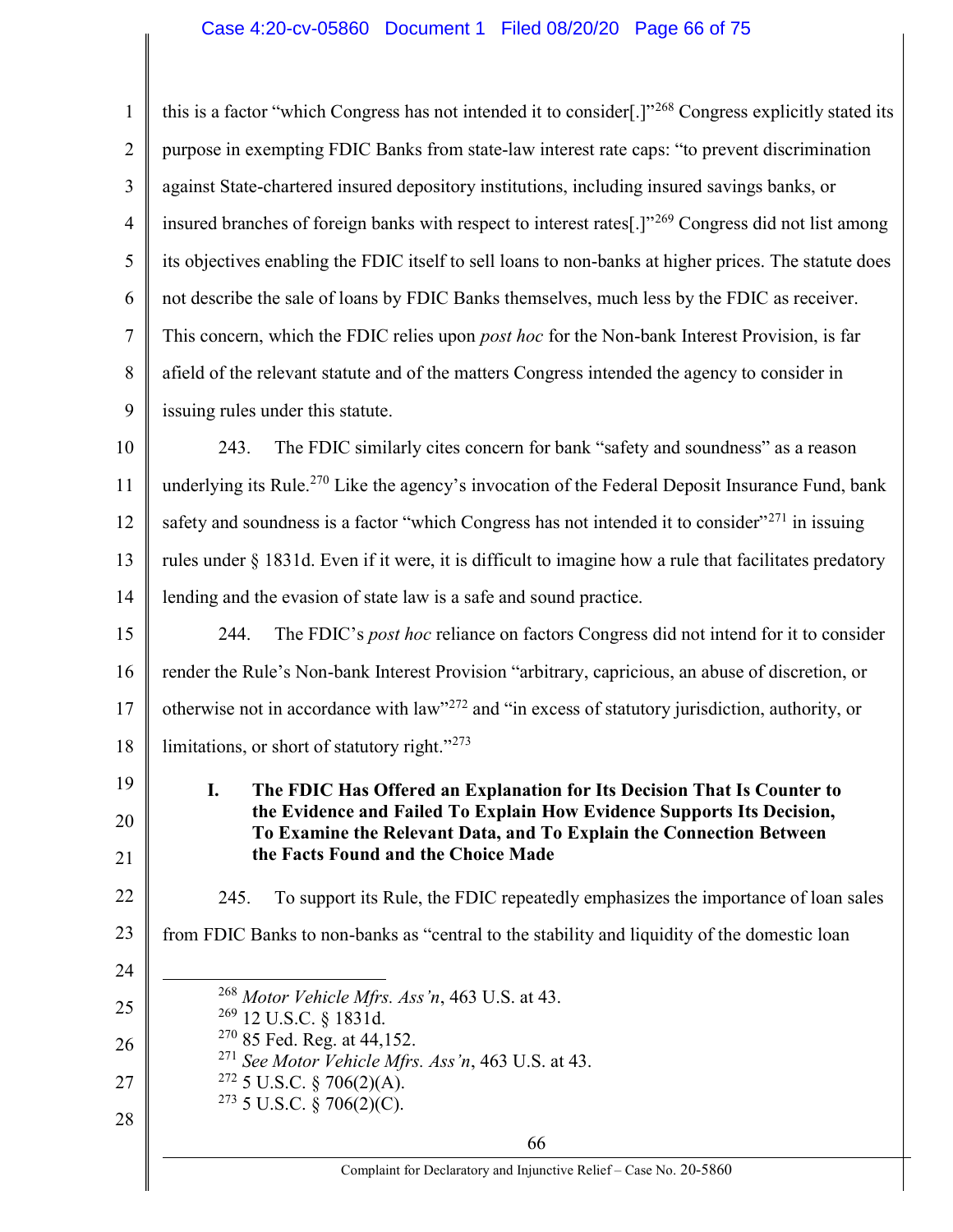## Case 4:20-cv-05860 Document 1 Filed 08/20/20 Page 67 of 75

1 2 3 4 5 markets."<sup>274</sup> The agency explains that "there is considerable evidence of uncertainty following the Madden decision<sup>"275</sup> and that that Rule will "address [this] uncertainty" and "mitigate the potential for future disruption to the markets for loan sales and securitizations . . . and a resulting contraction in availability of consumer credit."<sup>276</sup> But this explanation runs counter to the evidence before the agency, as the FDIC itself elsewhere acknowledges.

6 7 8 9 10 11 12 246. In another section of its Rule, though, the FDIC affirmed, "While several commenters cited to studies discussing the adverse effects of *Madden* in the Second Circuit, as well as anecdotal evidence of increased difficulty selling loans made to borrowers in the Second Circuit post-*Madden*, the FDIC is not aware of any widespread or significant negative effects on credit availability or securitization markets having occurred to this point as a result of the *Madden* decision."<sup>277</sup> Accordingly, it "does not expect immediate widespread effects on credit availability" arising from its Rule.<sup>278</sup>

13 14 15 16 247. The FDIC cannot have it both ways: it cannot both claim that the Rule will rectify the disruption to credit markets caused by *Madden* and state that it is unaware of any evidence of disruption and expects the Rule to have little effect on credit markets. Its equivocal stance on the facts and predictions underlying its Rule render the Rule arbitrary and capricious.

17 18 19 20 21 248. Even ignoring the FDIC's own conflicting positions, its Rule is unsupported by the evidence in the record. As one comment put it, "the FDIC has presented no evidence that the sale of debt obligations with interest rates that exceed state usury caps is a material source of liquidity for any bank, much less for banks in general."<sup>279</sup> Banks primarily obtain liquidity through other means and do not generally rely on sales of non-mortgage loans for liquidity.<sup>280</sup> The FDIC's

22

23

24  $\overline{a}$  $274$  85 Fed. Reg. at 44,149; see also id. at 44,151 ("State banks need the ability to sell loans in order to properly maintain their capital and liquidity.").

| 25 | $^{275}$ <i>Id.</i> at 44,152.                     |  |
|----|----------------------------------------------------|--|
|    | $^{276}$ <i>Id.</i> at 44,155.                     |  |
| 26 | $^{277}$ <i>Id.</i> at 44,156.                     |  |
|    | $^{278}$ <i>Id.</i> at 44,155.                     |  |
| 27 | $279$ Comment of Adam J. Levitin 7 (Jan. 5, 2020). |  |
|    | $^{280}$ Id                                        |  |

28

Complaint for Declaratory and Injunctive Relief – Case No. 20-5860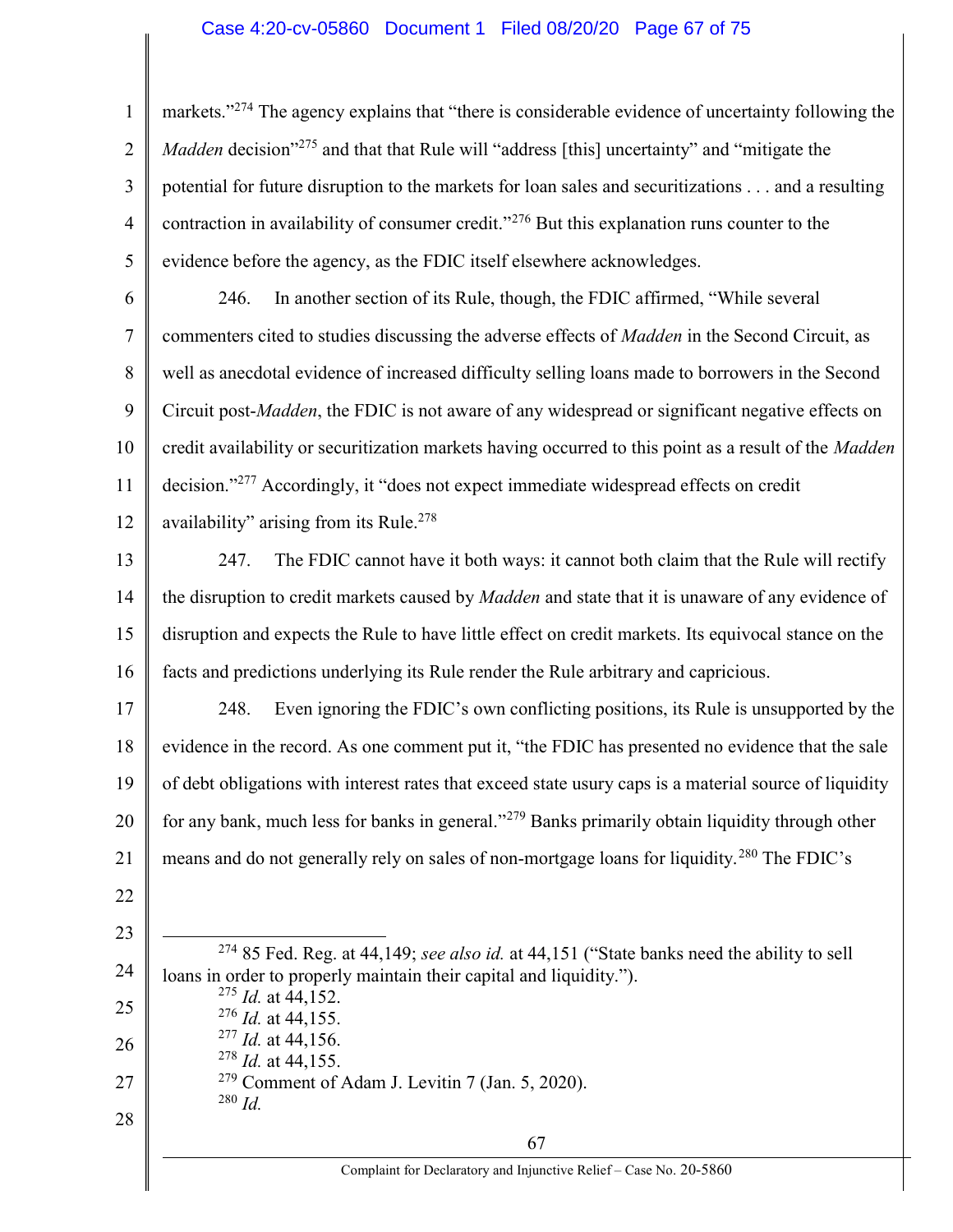# Case 4:20-cv-05860 Document 1 Filed 08/20/20 Page 68 of 75

| $\mathbf{1}$   | explanation for its Rule is, thus, contrary to the evidence before it. <sup>281</sup>                                                                                                                                                                                                    |  |  |
|----------------|------------------------------------------------------------------------------------------------------------------------------------------------------------------------------------------------------------------------------------------------------------------------------------------|--|--|
| $\overline{2}$ | FDIC Banks may already sell their loans to any of the more than 5,200 other<br>249.                                                                                                                                                                                                      |  |  |
| 3              | FDIC-insured banks in the United States, all of which benefit from the state-law preemption                                                                                                                                                                                              |  |  |
| $\overline{4}$ | provisions of § 1831d or parallel provisions in the NBA, Home Owners' Loan Act, and other                                                                                                                                                                                                |  |  |
| 5              | federal banking laws. <sup>282</sup>                                                                                                                                                                                                                                                     |  |  |
| 6              | 250.<br>The FDIC has likewise not shown that sales of loans to non-banks have been                                                                                                                                                                                                       |  |  |
| $\tau$         | significantly inhibited by <i>Madden</i> . If a non-bank buyer cannot charge the same rate of interest as                                                                                                                                                                                |  |  |
| 8              | the selling bank, bank loans may be sold for a discounted purchase price, but the FDIC has not                                                                                                                                                                                           |  |  |
| 9              | shown that any such discount would materially interfere with any power granted by Congress.                                                                                                                                                                                              |  |  |
| 10             | 251.<br>The FDIC touts the importance of FDIC Banks' transfer of loans to non-banks,                                                                                                                                                                                                     |  |  |
| 11             | calling "securitizations, loan sales, and sales of participation interests in loans" "crucial to the                                                                                                                                                                                     |  |  |
| 12             | safety and soundness of these banks' operations."283 It specifically cites "[s] ecuritizations" as "an                                                                                                                                                                                   |  |  |
| 13             | example of banks' reliance on the loan sale market to non-banks for liquidity." <sup>284</sup> But the FDIC's                                                                                                                                                                            |  |  |
| 14             | claims about the importance of securitization and other loan transfers to non-banks are                                                                                                                                                                                                  |  |  |
| 15             | misleading. As one commenter noted:                                                                                                                                                                                                                                                      |  |  |
| 16             | While banks of all sizes engage in residential <i>mortgage</i> securitization, most                                                                                                                                                                                                      |  |  |
| 17             | mortgage loans are already exempt from state usury laws. Only a handful of the<br>very largest banks engage in securitization of any other asset class. Other than                                                                                                                       |  |  |
| 18<br>19       | securitization, banks rarely assign loans to non-banks other than selling charged-<br>off debts (for pennies on the dollar) or as part of rent-a-bank partnerships in which<br>banks originate loans according to a non-bank's specifications for sale to a non-<br>bank. <sup>285</sup> |  |  |
| 20             | 252.<br>The two empirical studies briefly mentioned in the FDIC Rule do not sufficiently                                                                                                                                                                                                 |  |  |
| 21             | support the sweeping preemption of state usury caps, and the agency has not explained how they                                                                                                                                                                                           |  |  |
| 22             |                                                                                                                                                                                                                                                                                          |  |  |
| 23             |                                                                                                                                                                                                                                                                                          |  |  |
| 24             | <sup>281</sup> See Motor Vehicle Mfrs. Ass'n, 463 U.S. at 43.<br><sup>282</sup> Comment of Adam J. Levitin 8, 12 (Jan. 5, 2020); see also, e.g., 12 U.S.C. § 85(a)                                                                                                                       |  |  |
| 25             | (preempting state-law interest-rate caps as applied to national banks); id. $\S 1463(g)(1)$ (same with<br>respect to federal savings associations).                                                                                                                                      |  |  |
| 26             | <sup>283</sup> 85 Fed. Reg. at 44,150.<br>$284$ <i>Id.</i> at 44,152.                                                                                                                                                                                                                    |  |  |
| 27             | <sup>285</sup> Comment of Adam J. Levitin, Attachment 3 at 8-9 (Jan. 5, 2020) (emphasis in                                                                                                                                                                                               |  |  |
| 28             | original).                                                                                                                                                                                                                                                                               |  |  |
|                | 68                                                                                                                                                                                                                                                                                       |  |  |
|                | Complaint for Declaratory and Injunctive Relief - Case No. 20-5860                                                                                                                                                                                                                       |  |  |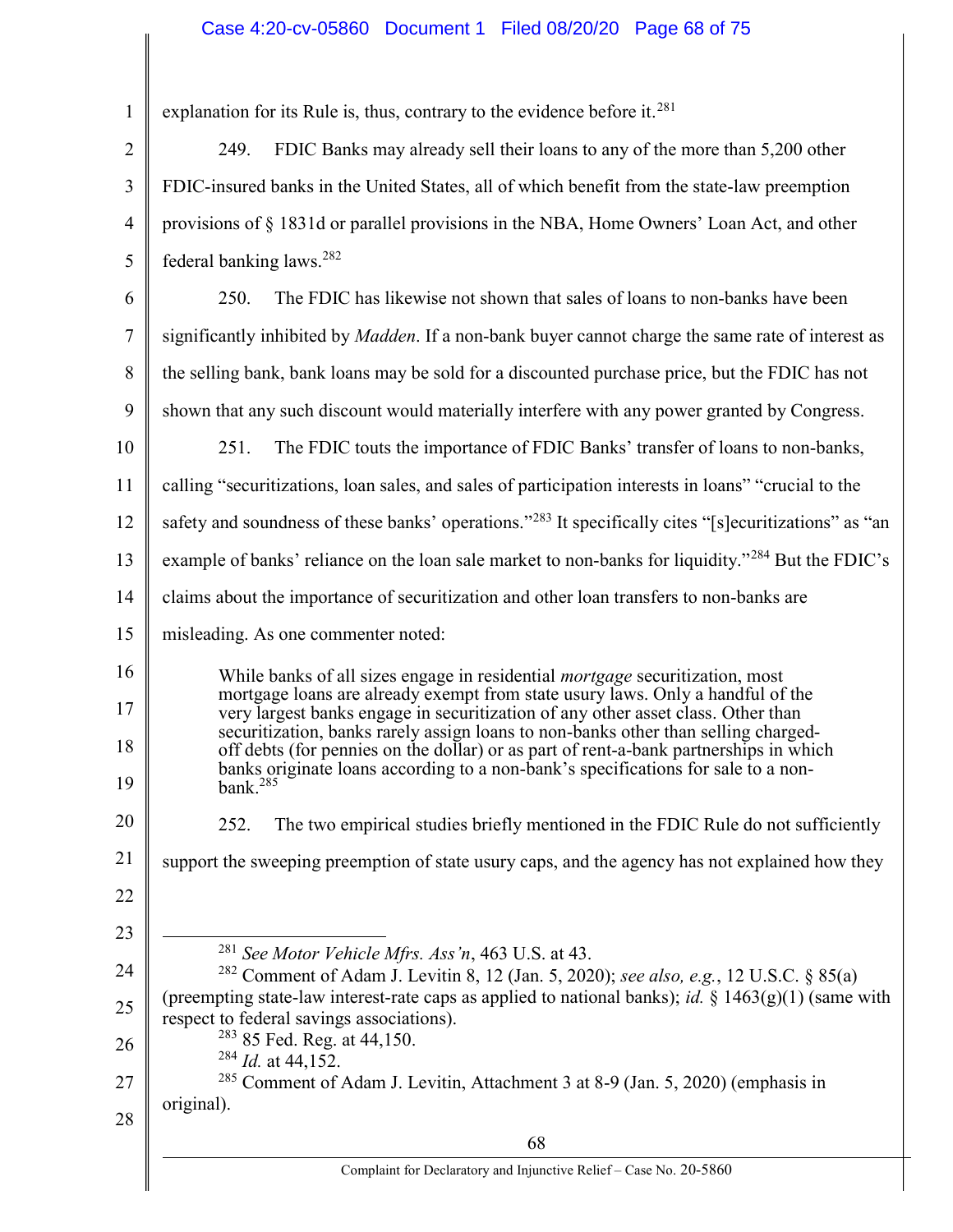## Case 4:20-cv-05860 Document 1 Filed 08/20/20 Page 69 of 75

1 2 3 4 relate to its conclusions.<sup>286</sup> One of these studies relies on non-public proprietary data from three "marketplace-lending platforms," which are relatively novel players in the lending market and are not likely to be representative of the ordinary bank-loan programs (like credit cards) that were at issue in *Madden* and are directly affected by this Rule.<sup>287</sup>

5 6 7 8 9 10 253. The other study cited in the Rule attempts to create a causal chain between the Madden decision and the number of bankruptcies later occurring in the Second Circuit.<sup>288</sup> Contrary evidence in the record demonstrates that consumers and small businesses are harmed by high interest-rate loans, and thus that *Madden* is likely to have been beneficial rather than harmful.<sup>289</sup> The FDIC never explains how or whether it considered the conflict between this study and other evidence in the record.

11 12 13 254. The Rule provides no discussion of the methods used in these two studies, their results, or the substantive role, if any, they played in the FDIC's consideration of its Rule and regulatory comments,  $290$  rendering the agency's reliance on them arbitrary and capricious.  $291$ 

14 15 16 17 18 255. The FDIC repeatedly emphasizes that the "Administrative Procedure Act does not require an agency to produce empirical evidence in rulemaking[.]"<sup>292</sup> It states instead that that empirical evidence is unnecessary where, as here, the "agency's decision is primarily predictive."<sup>293</sup> But whatever the merits of this position, the FDIC "must," at the very least, "examine the relevant data and articulate a satisfactory explanation for its action including a

- 19 rational connection between the facts found and the choice made."<sup>294</sup> That requirement is satisfied
- 20

21

when the agency's explanation is clear enough that its "path may reasonably be discerned."<sup>295</sup> But

22 23 24 25 26 27 28  $286$  85 Fed. Reg. at 44,155.  $287$  See generally Comment of Colleen Honigsberg (Jan. 14, 2020). <sup>288</sup> See generally Piotr Danisewicz and Ilaf Elard, "The Real Effects of Financial Technology: Marketplace Lending and Personal Bankruptcy" (July 5, 2018), http://dx.doi.org/10.2139/ssrn.3208908.  $^{289}$  E.g., Comment of Center for Responsible Lending 50-60 (Feb. 4, 2020). <sup>290</sup> 85 Fed. Reg. at 44,155.  $291$  5 U.S.C. § 706(2)(A). <sup>292</sup> 85 Fed. Reg. at 44,152.  $^{293}$  *Id.* (quotation and citation omitted). <sup>294</sup> Motor Vehicle Mfrs. Ass 'n, 463 U.S. at 43 (internal quotation and citation omitted).  $^{295}$  *Id.* (internal quotation and citation omitted).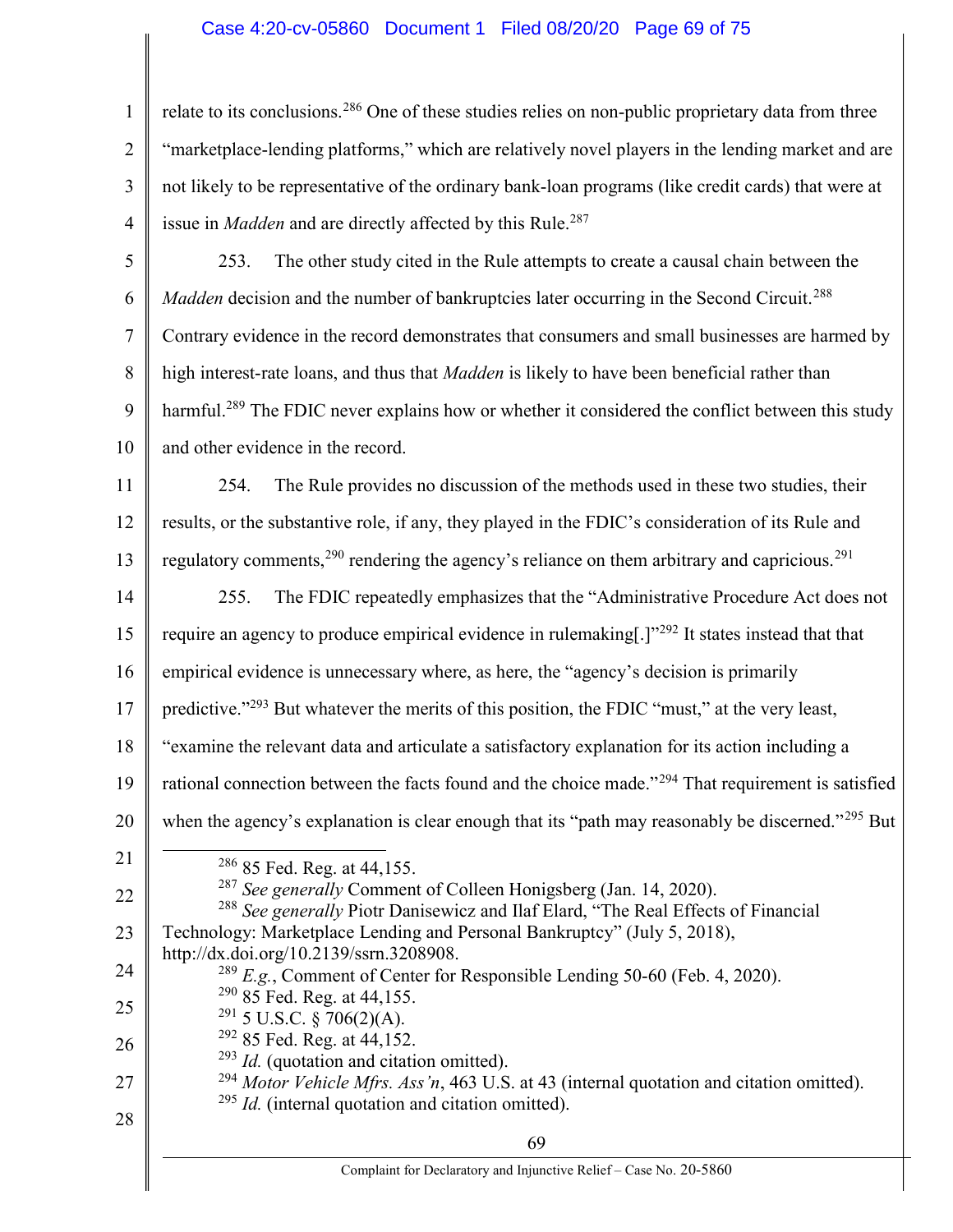# Case 4:20-cv-05860 Document 1 Filed 08/20/20 Page 70 of 75

| $\mathbf{1}$   | where an agency "has failed to provide even that minimal level of analysis, its action is arbitrary          |                                                                                              |  |
|----------------|--------------------------------------------------------------------------------------------------------------|----------------------------------------------------------------------------------------------|--|
| $\overline{2}$ | and capricious and so cannot carry the force of law." <sup>296</sup> Moreover, an agency may not rely on "an |                                                                                              |  |
| 3              | explanation for its decision that runs counter to the evidence before [it]."297                              |                                                                                              |  |
| $\overline{4}$ | For the reasons stated above, the FDIC did not carry its burden here, rendering the<br>256.                  |                                                                                              |  |
| 5              | Non-bank Interest Provision arbitrary, capricious, an abuse of discretion, and otherwise not in              |                                                                                              |  |
| 6              | accordance with law. <sup>298</sup>                                                                          |                                                                                              |  |
| 7              |                                                                                                              | $CLAIM$ <sub>1</sub>                                                                         |  |
| 8              | AGENCY ACTION THAT IS ARBITRARY, CAPRICIOUS, AN ABUSE OF                                                     |                                                                                              |  |
| 9              |                                                                                                              | DISCRETION, AND OTHERWISE NOT IN ACCORDANCE WITH LAW                                         |  |
| 10             | 257.                                                                                                         | The States incorporate by reference the foregoing paragraphs.                                |  |
| 11             | 258.                                                                                                         | Under the APA, a reviewing court shall set aside agency action that is "arbitrary,           |  |
| 12             |                                                                                                              | capricious, an abuse of discretion, or otherwise not in accordance with law." <sup>299</sup> |  |
| 13             | 259.                                                                                                         | Among other things, the FDIC Rule                                                            |  |
| 14             | a.                                                                                                           | is contrary to the plain statutory language of $\S$ 1831d that it purports to interpret;     |  |
| 15             |                                                                                                              | b. ignores elements of the statutory scheme contrary to the FDIC's interpretation;           |  |
| 16             |                                                                                                              | c. relies on statutory provisions that provide no support to the agency's view;              |  |
| 17             |                                                                                                              | d. is contrary to the express will of Congress and the presumption against                   |  |
| 18             |                                                                                                              | preemption;                                                                                  |  |
| 19             |                                                                                                              | e. conflicts with the FDIC and other federal bank regulators' longstanding                   |  |
| 20             |                                                                                                              | interpretation of the reach of federal preemption under $\S$ 1831d and other                 |  |
| 21             |                                                                                                              | equivalently interpreted statutes;                                                           |  |
| 22             | f.                                                                                                           | exceeds the agency's statutory authority and impermissibly seeks to overturn a               |  |
| 23             |                                                                                                              | federal court's construction of an unambiguous statute;                                      |  |
| 24             | g.                                                                                                           | fails to consider important aspects of the problem, including the Rule's facilitation        |  |
| 25             |                                                                                                              | of "rent-a-bank" schemes, the applicability of the true-lender doctrine, and the             |  |
| 26             |                                                                                                              | $296$ Encino Motorcars, 136 S. Ct. at 2125.                                                  |  |
| 27             | <sup>297</sup> Motor Vehicle Mfrs. Ass'n, 463 U.S. at 43.<br>$^{298}$ 5 U.S.C. § 706(2)(A).                  |                                                                                              |  |
| 28             | $299$ Id.                                                                                                    | 70                                                                                           |  |
|                | Complaint for Declaratory and Injunctive Relief - Case No. 20-5860                                           |                                                                                              |  |
|                |                                                                                                              |                                                                                              |  |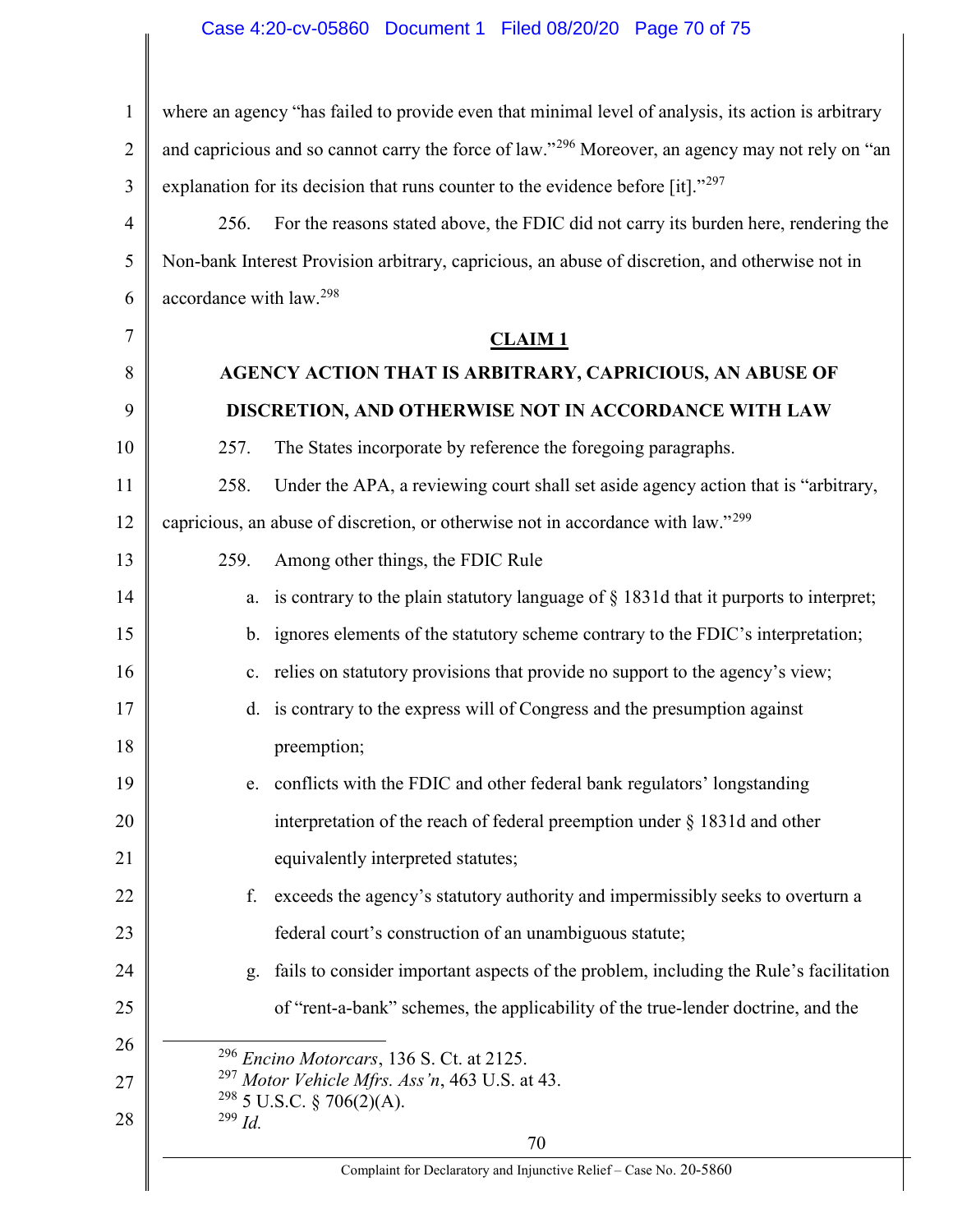|                |                                                                                                          | Case 4:20-cv-05860 Document 1 Filed 08/20/20 Page 71 of 75                                       |  |
|----------------|----------------------------------------------------------------------------------------------------------|--------------------------------------------------------------------------------------------------|--|
|                |                                                                                                          |                                                                                                  |  |
| 1              |                                                                                                          | Rule's creation of a regulatory vacuum, effectively exempting some market                        |  |
| $\overline{2}$ | participants from both state and federal oversight;                                                      |                                                                                                  |  |
| 3              | h. rests on factors Congress did not intend the FDIC to consider; and                                    |                                                                                                  |  |
| $\overline{4}$ | i.                                                                                                       | is contrary to the evidence that the sales of loans to non-banks are not an important            |  |
| 5              | source of liquidity for FDIC Banks and fails to explain whether and how the facts                        |                                                                                                  |  |
| 6              |                                                                                                          | in the administrative record support the FDIC's decision.                                        |  |
| 7              | 260.<br>Thus, for the many reasons stated above, the FDIC Rule is arbitrary, capricious, an              |                                                                                                  |  |
| 8              |                                                                                                          | abuse of discretion, and otherwise not in accordance with law, and the Court should set it aside |  |
| 9              | under 5 U.S.C. $\S 706(2)(A)$ .                                                                          |                                                                                                  |  |
| 10             | <b>CLAIM2</b>                                                                                            |                                                                                                  |  |
| 11             | AGENCY ACTION IN EXCESS OF STATUTORY JURISDICTION, AUTHORITY, OR                                         |                                                                                                  |  |
| 12             |                                                                                                          | LIMITATIONS, OR SHORT OF STATUTORY RIGHT                                                         |  |
| 13             | 261.                                                                                                     | The States incorporate by reference the foregoing paragraphs.                                    |  |
| 14             | 262.                                                                                                     | Under the APA, a reviewing court shall set aside agency action "in excess of                     |  |
| 15             |                                                                                                          | statutory jurisdiction, authority, or limitations, or short of statutory right."300              |  |
| 16             | 263.                                                                                                     | Among other things, the FDIC Rule                                                                |  |
| 17             |                                                                                                          | a. is contrary to the plain statutory language of $\S$ 1831d that it purports to interpret;      |  |
| 18             |                                                                                                          | b. ignores elements of the statutory scheme contrary to the FDIC's interpretation;               |  |
| 19             |                                                                                                          | c. is contrary to the express will of Congress and the presumption against                       |  |
| 20             |                                                                                                          | preemption; and                                                                                  |  |
| 21             |                                                                                                          | d. exceeds the agency's statutory authority and impermissibly seeks to overturn a                |  |
| 22             |                                                                                                          | federal court's construction of an unambiguous statute.                                          |  |
| 23             | 264.                                                                                                     | Thus, for the many reasons stated above, the FDIC Rule is in excess of statutory                 |  |
| 24             | jurisdiction, authority, or limitations, and short of statutory right, and the Court should set it aside |                                                                                                  |  |
| 25             | under 5 U.S.C. $\S 706(2)(C)$ .                                                                          |                                                                                                  |  |
| 26             |                                                                                                          | <b>DEMAND FOR RELIEF</b>                                                                         |  |
| 27             | 265.                                                                                                     | The States respectfully request that this Court enter a judgment in their favor and              |  |
| 28             |                                                                                                          | 300 5 U.S.C. § 706(2)(C).                                                                        |  |
|                | 71<br>Complaint for Declaratory and Injunctive Relief - Case No. 20-5860                                 |                                                                                                  |  |
|                |                                                                                                          |                                                                                                  |  |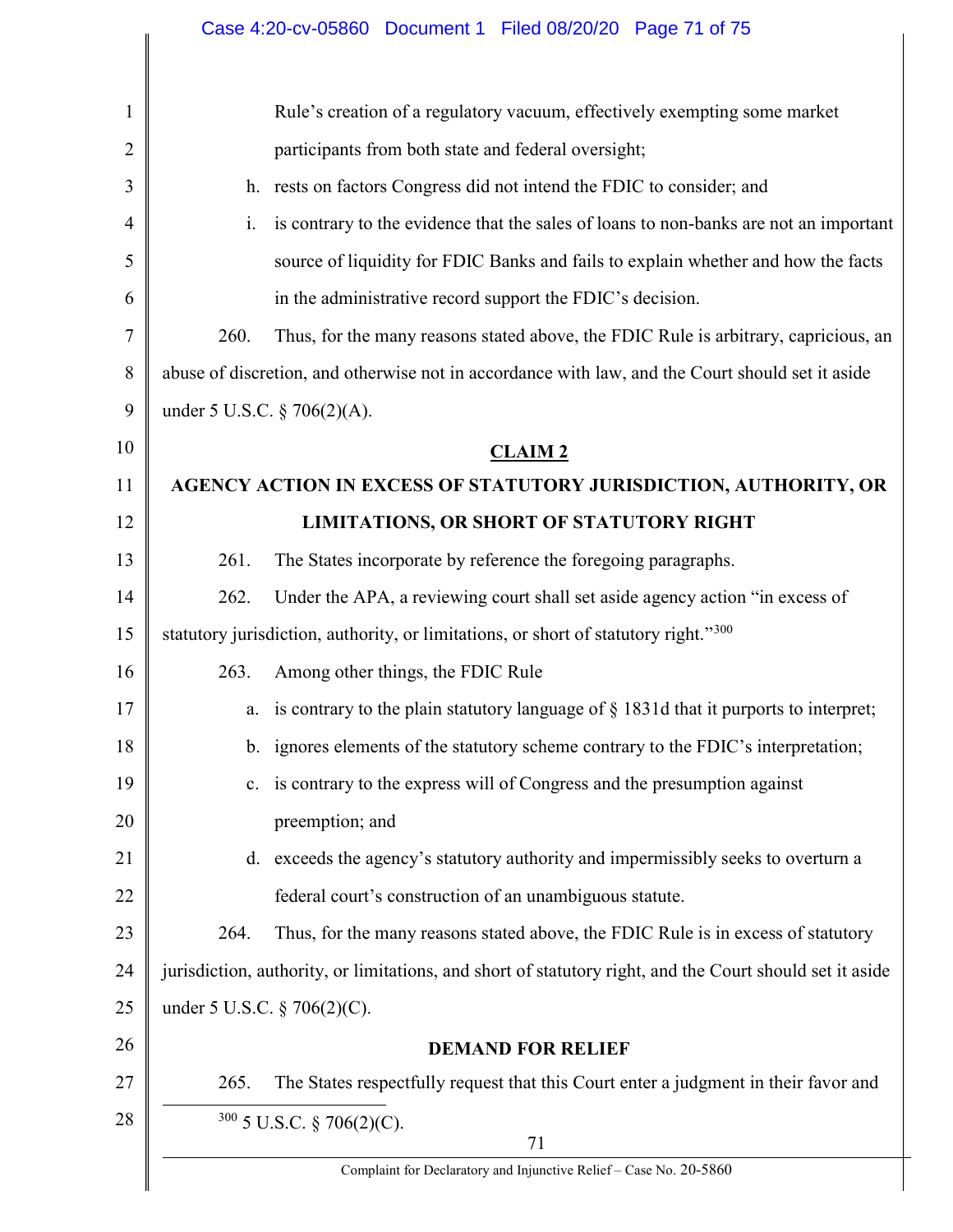| $\mathbf{1}$   | grant the following relief:                                                 |                                                                          |                                                                                 |  |
|----------------|-----------------------------------------------------------------------------|--------------------------------------------------------------------------|---------------------------------------------------------------------------------|--|
| $\overline{2}$ | Declare that the FDIC violated the APA because its Rule is arbitrary,<br>A. |                                                                          |                                                                                 |  |
| 3              |                                                                             |                                                                          | capricious, an abuse of discretion, or otherwise not in accordance with law;    |  |
| 4              | <b>B.</b>                                                                   | Declare that the FDIC violated the APA because its Rule is in excess of  |                                                                                 |  |
| 5              |                                                                             |                                                                          | statutory jurisdiction, authority, or limitations, or short of statutory right; |  |
| 6              | $C_{\cdot}$                                                                 | Declare that the FDIC violated the APA because its Rule constitutes      |                                                                                 |  |
| 7              |                                                                             | agency action taken without procedure required by law;                   |                                                                                 |  |
| 8              | D.                                                                          | Hold unlawful and set aside the FDIC Rule's Non-bank Interest Provision, |                                                                                 |  |
| 9              |                                                                             | codified at 12 C.F.R. $\S$ 331.4(e); and                                 |                                                                                 |  |
| 10             | E.                                                                          | Grant other relief as the Court deems just and proper.                   |                                                                                 |  |
| 11             |                                                                             |                                                                          |                                                                                 |  |
| 12             | Dated: August 20, 2020                                                      |                                                                          | Respectfully submitted,                                                         |  |
| 13             |                                                                             |                                                                          | <b>XAVIER BECERRA</b>                                                           |  |
| 14             |                                                                             |                                                                          | Attorney General of California<br><b>NICKLAS A. AKERS</b>                       |  |
| 15             |                                                                             |                                                                          | Senior Assistant Attorney General                                               |  |
| 16             |                                                                             |                                                                          | <b>S/Devin W. Mauney</b>                                                        |  |
|                |                                                                             |                                                                          | DEVIN W. MAUNEY                                                                 |  |
| 17             |                                                                             |                                                                          | Deputy Attorney General                                                         |  |
| 18             |                                                                             |                                                                          | Office of Attorney General<br><b>Consumer Protection Section</b>                |  |
| 19             |                                                                             |                                                                          | 1515 Clay St., 20 <sup>th</sup> Floor                                           |  |
| 20             | Oakland, California 94612                                                   |                                                                          |                                                                                 |  |
|                | Phone: (510) 879-0814                                                       |                                                                          |                                                                                 |  |
| 21             | Fax: (510) 622-2270<br>Email: devin.mauney@doj.ca.gov                       |                                                                          |                                                                                 |  |
| 22             |                                                                             |                                                                          | <b>Attorneys for Plaintiff</b>                                                  |  |
| 23             |                                                                             |                                                                          | the People of the State of California                                           |  |
| 24             |                                                                             |                                                                          |                                                                                 |  |
| 25             |                                                                             |                                                                          | <b>KARL A. RACINE</b>                                                           |  |
| 26             |                                                                             |                                                                          | <b>Attorney General</b>                                                         |  |
| 27             |                                                                             |                                                                          | <u>/s/ Benjamin M. Wiseman</u>                                                  |  |
| 28             |                                                                             |                                                                          |                                                                                 |  |
|                |                                                                             |                                                                          | 72                                                                              |  |
|                | Complaint for Declaratory and Injunctive Relief - Case No. 20-5860          |                                                                          |                                                                                 |  |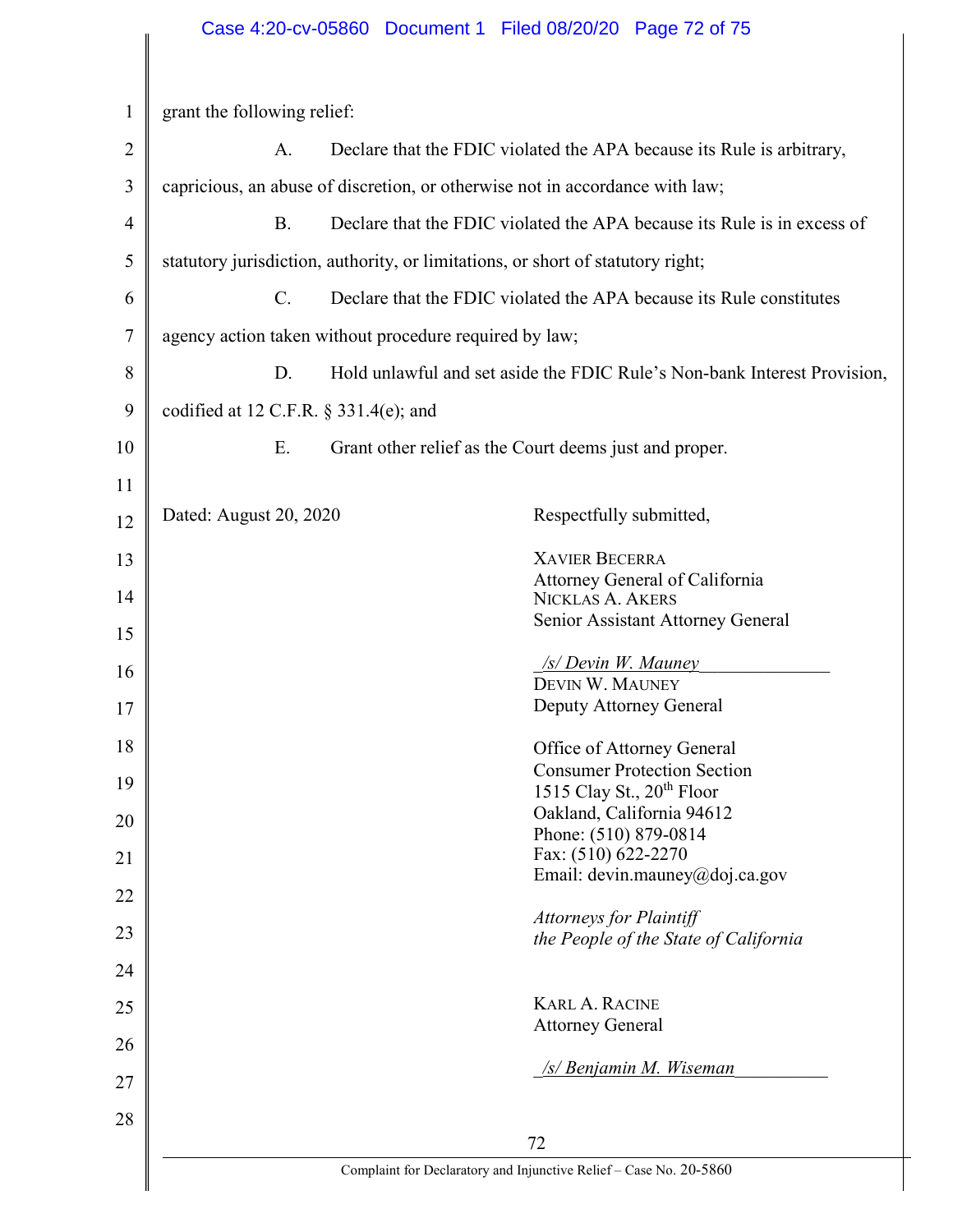|                                              | BENJAMIN M. WISEMAN <sup>*</sup>                                        |
|----------------------------------------------|-------------------------------------------------------------------------|
|                                              | Director, Office of Consumer Protection                                 |
|                                              | Attorney General for the District of Columbia                           |
|                                              | 400 $6^{\text{th}}$ St. N.W., $10^{\text{th}}$ Floor                    |
|                                              | Washington, D.C. 20001                                                  |
|                                              | Phone: (202) 741-5226<br>Email: Benjamin.wiseman@dc.gov                 |
|                                              |                                                                         |
|                                              | Attorneys for Plaintiff the District of Columbia                        |
|                                              |                                                                         |
|                                              | <b>KWAME RAOUL</b>                                                      |
|                                              | Attorney General of Illinois<br><b>GREG GRZESKIEWICZ</b>                |
|                                              | <b>Bureau Chief</b>                                                     |
|                                              |                                                                         |
|                                              | /s/ Erin Grotheer                                                       |
|                                              | ERIN GROTHEER*                                                          |
|                                              | <b>Assistant Attorney General</b>                                       |
|                                              |                                                                         |
|                                              | Office of the Illinois Attorney General<br><b>Consumer Fraud Bureau</b> |
|                                              | 100 W. Randolph St., 12 <sup>th</sup> Floor                             |
|                                              | Chicago, Illinois 60601                                                 |
|                                              | Phone: (312) 814-4424                                                   |
|                                              | Email: egrotheer@atg.state.il.us                                        |
|                                              |                                                                         |
|                                              | <b>Attorneys for Plaintiff</b><br>the People of the State of Illinois   |
|                                              |                                                                         |
|                                              | <b>MAURA HEALEY</b>                                                     |
|                                              | Attorney General of the                                                 |
|                                              | Commonwealth of Massachusetts                                           |
|                                              |                                                                         |
|                                              | /s/ Brendan T. Jarboe                                                   |
|                                              | BRENDAN T. JARBOE*                                                      |
|                                              | <b>Assistant Attorney General</b>                                       |
|                                              | <b>Consumer Protection Division</b>                                     |
|                                              | Office of Attorney General Maura Healey                                 |
|                                              | One Ashburton Place                                                     |
|                                              | Boston, MA 02108                                                        |
|                                              | Phone: (617) 727-2200                                                   |
|                                              |                                                                         |
| * Not yet admitted to the Bar of this Court. |                                                                         |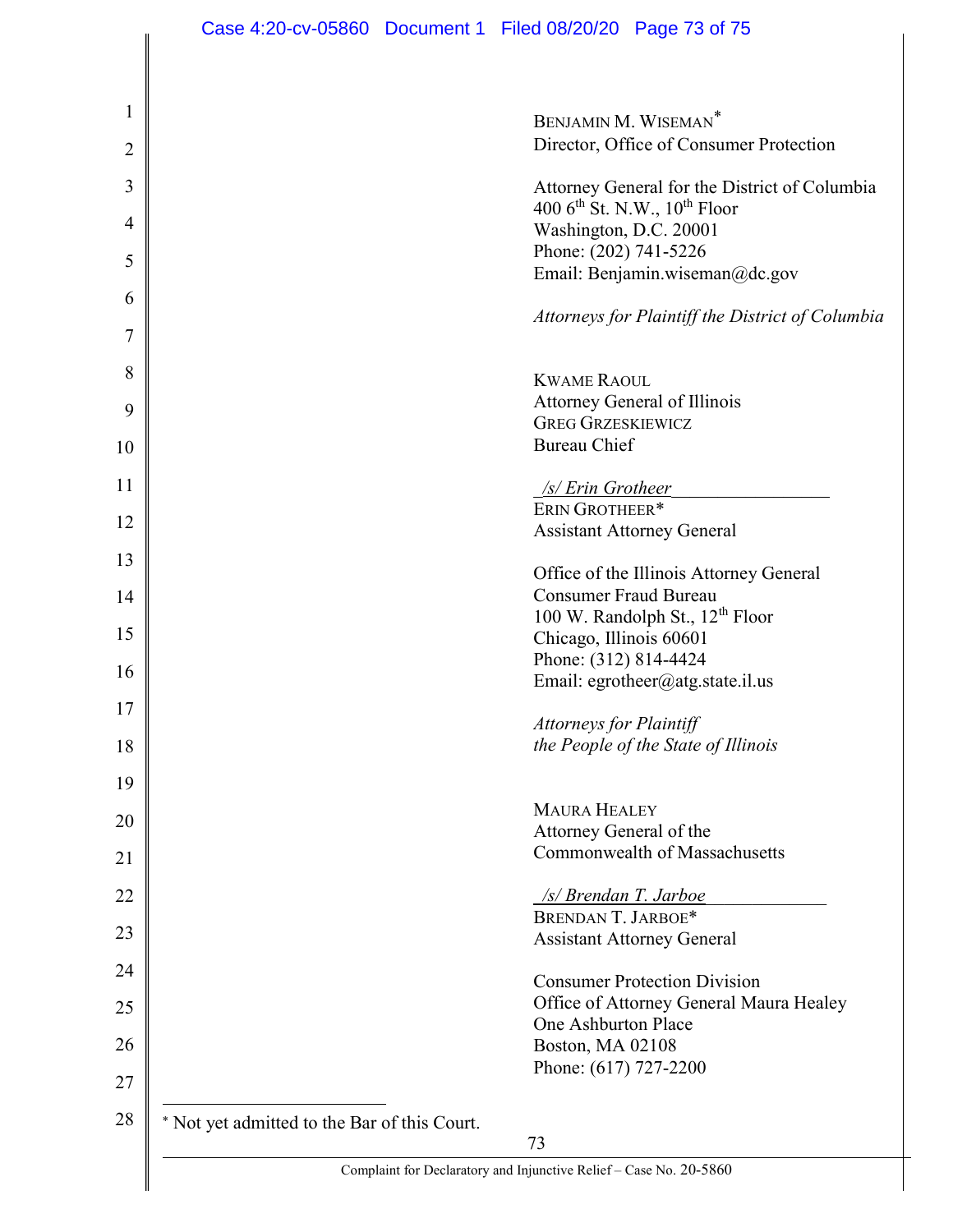| $\mathbf{1}$   | Email: brendan.jarboe@mass.gov                                     |
|----------------|--------------------------------------------------------------------|
| $\overline{2}$ | Attorneys for Plaintiff                                            |
| 3              | the Commonwealth of Massachusetts                                  |
| 4              |                                                                    |
| 5              | <b>KEITH ELLISON</b><br><b>Attorney General of Minnesota</b>       |
|                |                                                                    |
| 6              | <u>/s/ Adam Welle</u>                                              |
| 7              | ADAM WELLE*<br><b>Assistant Attorney General</b>                   |
| 8              |                                                                    |
|                | Minnesota Attorney General's Office                                |
| 9              | Bremer Tower, Suite 1200                                           |
| 10             | 445 Minnesota Street                                               |
|                | St. Paul, MN 55101                                                 |
| 11             | Phone: $(651 \_ 757 - 1425)$                                       |
| 12             | Email: adam.welle@ag.state.mn.us                                   |
| 13             | Attorneys for Plaintiff the State of Minnesota                     |
| 14             |                                                                    |
|                | <b>GURBIR S. GREWAL</b>                                            |
| 15             | Attorney General of New Jersey                                     |
| 16             | <u>/s/ Tim Sheehan</u>                                             |
| 17             | TIM SHEEHAN*                                                       |
|                | Deputy Attorney General                                            |
| 18             | New Jersey Office of the Attorney General<br>25 Market Street      |
| 19             | Trenton, New Jersey 08625                                          |
|                | Phone: (609) 815-2604                                              |
| 20             | Email:                                                             |
| 21             | tim.sheehan@law.njoag.gov                                          |
| 22             | Attorneys for Plaintiff the State of New Jersey                    |
| 23             |                                                                    |
|                | <b>LETITIA JAMES</b>                                               |
| 24             | <b>Attorney General of New York</b>                                |
| 25             | <b>JANE M. AZIA</b>                                                |
|                | <b>Bureau Chief</b>                                                |
| 26             | <b>/s/ Christopher L. McCall</b>                                   |
| 27             | CHRISTOPHER L. MCCALL*                                             |
| 28             | <b>Assistant Attorney General</b>                                  |
|                | 74                                                                 |
|                | Complaint for Declaratory and Injunctive Relief - Case No. 20-5860 |